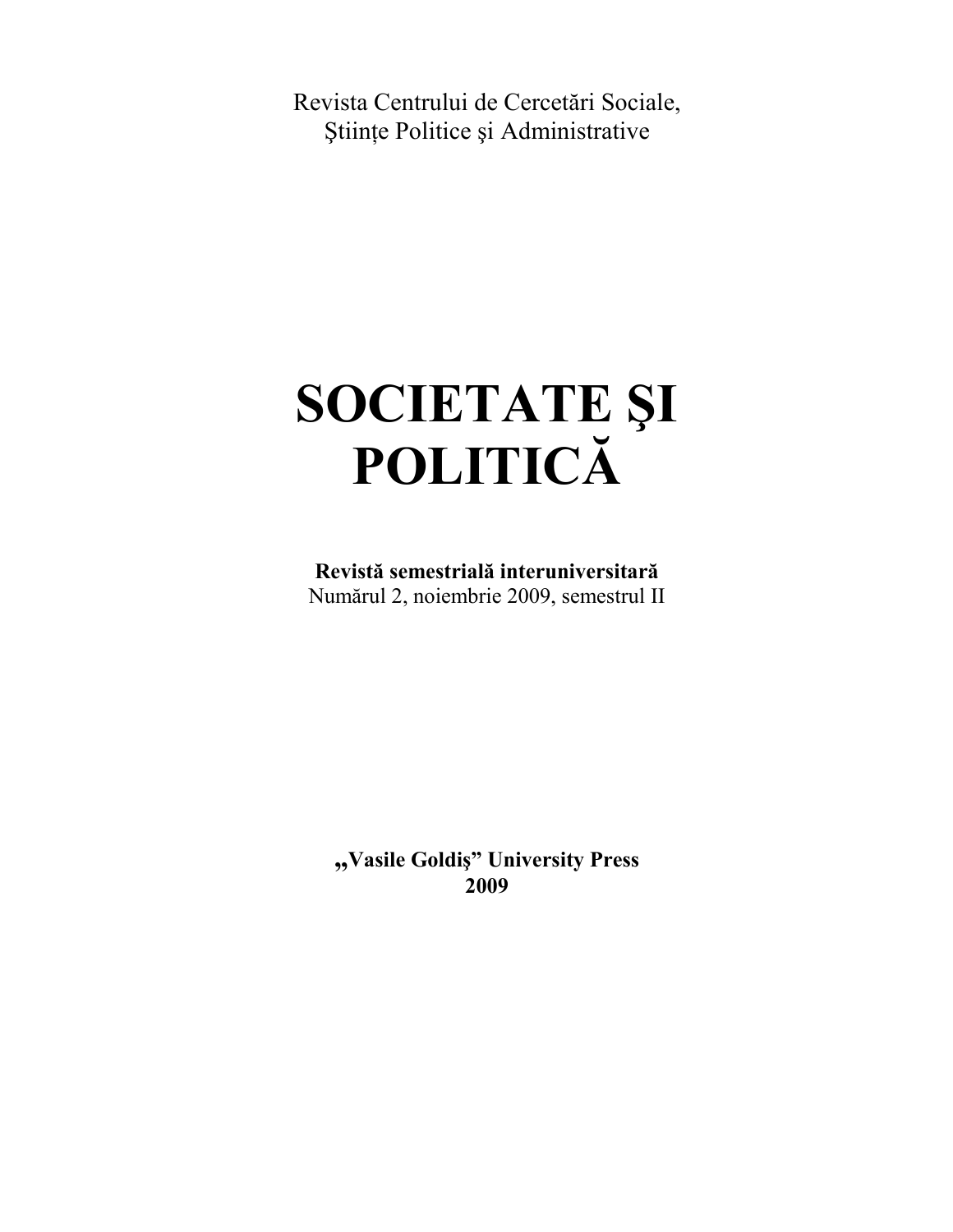# *SOCIETATE ŞI POLITICĂ*  **The Purpose and Objectives of the SOCIETY AND POLITICS Review Board**

*SOCIETY AND POLITICS* is a half-yearly publication issued by the Center for Social Researches, as part of the Research Institute within the Western University "Vasile Goldis" of Arad – being the successor to the *STUDIA UNIVERSITATIS "VASILE GOLDIS" – SOCIAL AND HUMAN SCIENCES SERIES*, started in 1994.

 The main topics of the review are focused on field of research in the area of sociology, political science, public administration, social and community psychology, public policies, European construction, political ethics and related specializations. The research results proposed for publication – whether theoretical or applied, make use of the specific methodology of multi-, inter- and transdisciplinary approaches, correlated to "top" knowledge in the field.

 The review is intended not only for experts in the academic environment and in specialized research institutes, but also for staff in public institutions, high officials in public administration and young persons interested in these fields of research, in the prospect of formation for a future career (university students, master's and doctoral candidates).

 The approval for publication is subject to an objective and impartial selection procedure, based on a rigorous assessment of each article. Thus, the scientific board encourages high-level scientific research, which may contribute to an increased thoroughness of theoretical and practical knowledge, to the development of the analytical, synthetic, comparative and creative capacity of potential readers, but also to the formation of convictions, abilities, and competences that the topics of the articles aim at.

 The review is nationally recognized by the National Council for Scientific Research in Higher Education ever since 2007 and is registered in the CEEOL International Database (2009) in Germany.

Responsabilitatea privind conținutul materialelor publicate aparține în întregime autorilor /referenților științifici.

Revistă evaluată de Consiliul Național al Cercetării Științifice din Învățământul Superior: Categoria C, cod CNCSIS 834, indexată în Baza de Date Internationale (BDI) CEEOL (**www.ceeol.com**) din Frankfurt, Germania.

#### **ISSN: 1843-1348**

**Adresa/ Editorial Office:** 

"Vasile Goldiş" University Press, revistă semestrială, B-dul Revoluției, Nr. 94-96, 310025, Arad, România E-mail: **miovan@uvvg.ro** Web: www.uvvg.ro/socpol **Tel. / Fax: 0040-257-284899**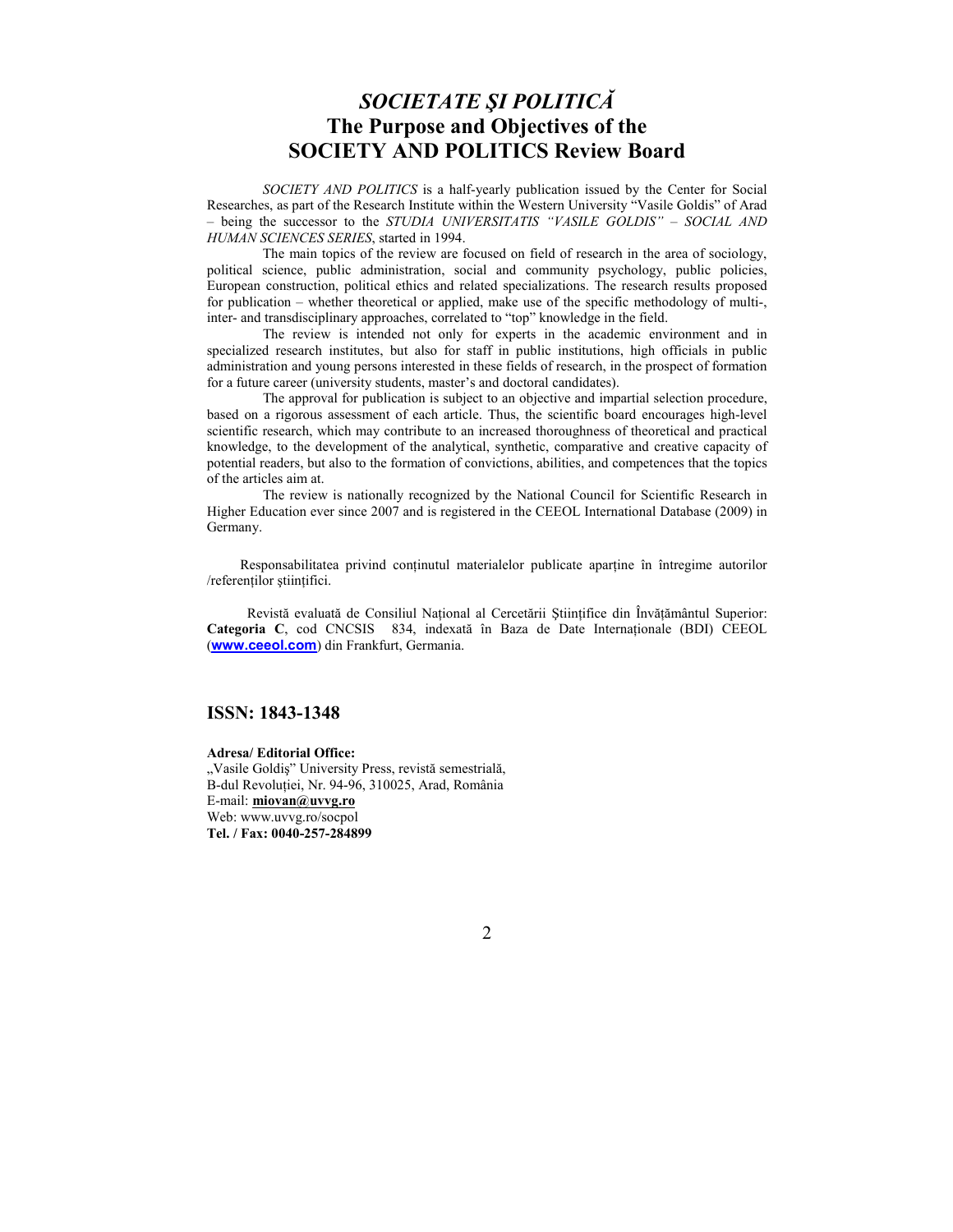# **Editorial Board:**  Redactor - şef: Marțian Iovan, Universitatea de Vest "Vasile Goldiș" din Arad

# **Consiliul științific:**

Aurel Ardelean, Universitatea de Vest "Vasile Goldiș" din Arad, România **Mihai Anitei**, Universitatea din București, România **Clemens Clockner**, Universitatea din Wiesbaden, membru al Academiei Germane **Alexandre Dorna, Universitatea Caen, Franța** Anca Duțu, Universitatea Liberă Internațională din Chișinău, Moldova Letiția Filimon, Universitatea din Oradea, România Adrian Gorun, Universitatea "C. Brâncuși", Târgu Jiu, România Marius Grec, Universitatea de Vest "Vasile Goldiş" din Arad, România **Harry Grosmann**, Universitatea din Frankfurt-Hanau, Germania **Calciu Rodica Hanga, Universitatea din Lille, Franța** Nicolae Iuga, Universitatea de Vest "Vasile Goldiș" din Arad, România **Vovkanych Ivan**, Universitatea Ujgorod, Ucraina **Ilona Máthé**, Universitatea Szent István Gődőllő, Ungaria **Patrizia Messina**, Universitatea din Padova, Italia **Vincenzo Milanesi**, Universitatea din Padova, Italia **Adrian Miroiu**, SNSPA, Bucureşti, România Basarab Nicolescu, Universitatea Paris VI, Franta Delia Podea, Universitatea de Vest "Vasile Goldiş" din Arad, România George Poede, Universitatea "Al. I. Cuza" din Iași, România **Viorel Prelici**, Universitatea din Timişoara, România **Roseann Runte**, Universitatea Carleton, Ottawa, Canada **Emanuel Socaciu**, Universitatea din Bucureşti, România **Tanguy de Wilde d' Estmael**, Universitatea Catolică din Louvain, Belgia **Lucia Maria Vaina**, Universitatea din Boston, SUA **Răzvan Theodorescu**, membru al Academiei Române, Bucureşti, România **Cătălin Zamfir**, membru corespondent al Academiei Române, Bucureşti, România Liviu Zăpârtan, Universitatea "Babes-Bolyai" din Cluj, România

# **Birou de redactie:**

Secretar general de redacție / Executive Editor: lect. univ. dr. Cristian Bențe **Editor**: lect. univ. dr. Roman Regis **Responsabil de număr:** lect. univ. dr. Sorin Bulboacă Traduceri / Translations from Romanian were revised by: lector dr. Stăncuța Laza, lector dr. Narcisa Țirban, Emilia Rus **Tehnoredactor/ Made-up:** prof**.** Daniela Dumitrean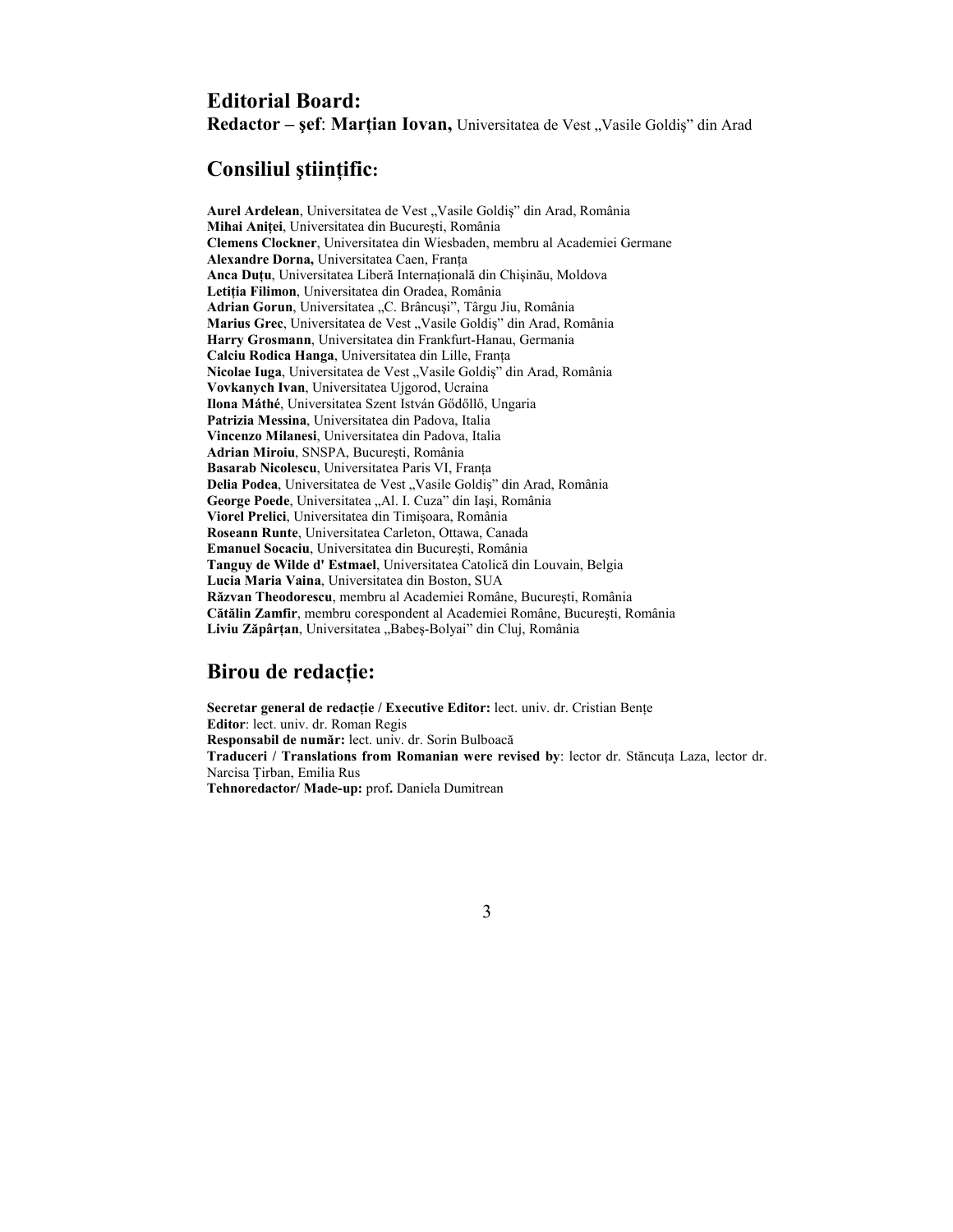# **CUPRINS**

ARDELEAN, A., *Funcțiile sistematice ale învățământului superior privat din România. Contribuția la formarea forței de muncă inițială și continuă*…………………………………………………………………… IOVAN, M., Politica Uniunii Europene în domeniul consolidării spațiului de *libertate, securitate și justiție………………………………………* MUSTEA, A., *Identitate natională – identitate europeană. Factori favorizanti și* piedici în formarea unei idetități europene a românilor….. TOMȘA, R., *Efecte psihologice de separare datorită muncii de migrațiune printre membrii familiei*……………………………………….. MACARIE, S., *Abordarea sărăciei din perspectivă sociologică*…………. MANDA, C., *Noi tendințe conceptuale în evoluția științei administrației în perioda modernă*……………………………………………………….. CREȚ, D., *Considerații privind ocrotirea persoanei fizice majore în panoplia legislaŃiei româneşti*…………………………………………… BĂRBĂNȚAN, Gh., *Problema navigabilității în regiunea porților de fier în timpurile moderne și implicațiile sale politice și economice……........* 

*Ghidul autorilor*.......................................................................................................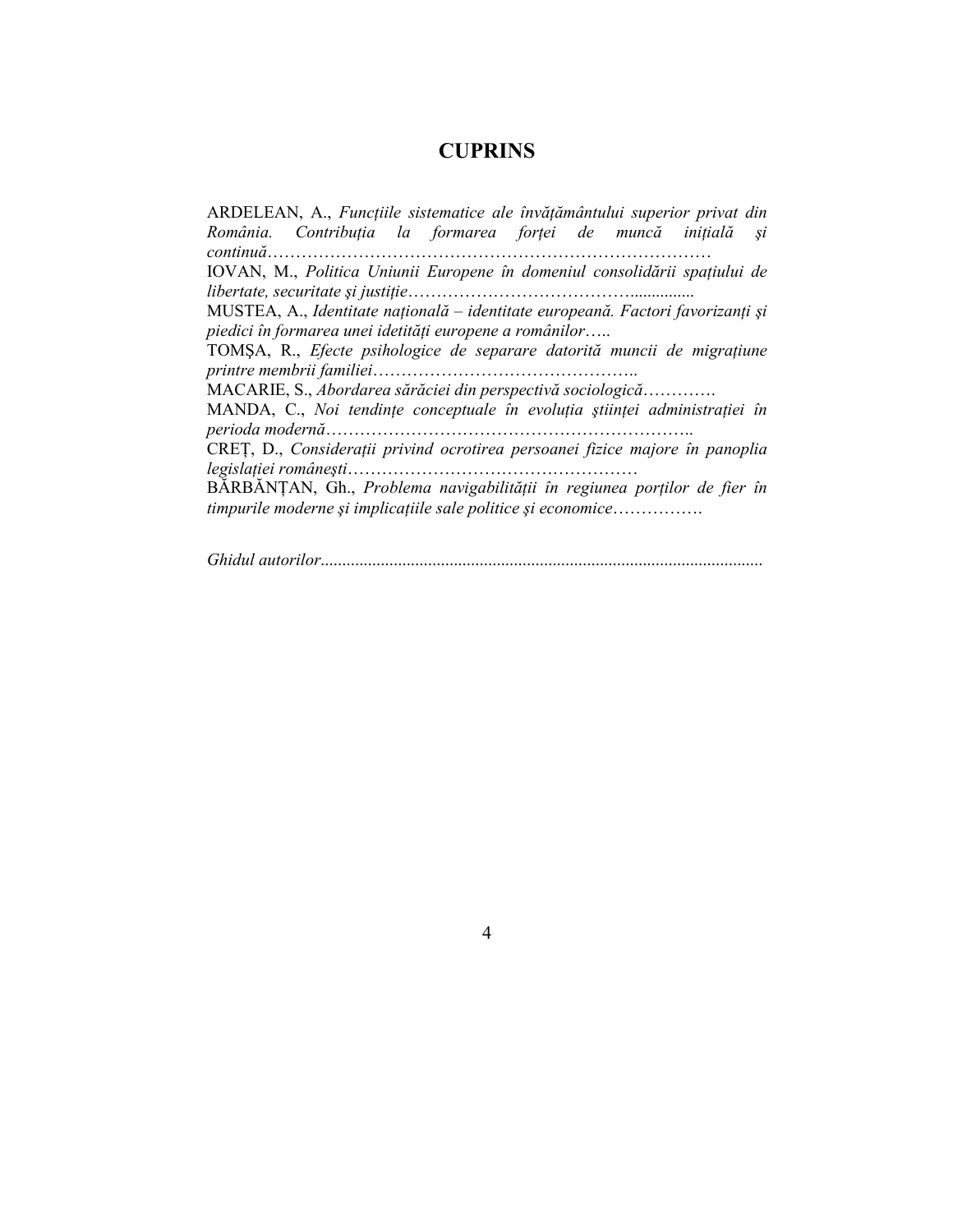# **CONTENTS**

ARDELEAN, A., *The systematic functions of the Romanian private higher education. The contribution to the initial and continuous workforce formation*………………………………………………………………….. IOVAN, M., *The policy of the European Union in the field of consolidating freedom, security and justice* ………………………………. MUSTEA, A., *National identity – European identity. Contributing factors and baries in the formation of the Romanians' European identity*………… TOMŞA, R., *Psyhological effects of separation due to temporary labor migration among the members of the family*……………………………… MACARIE, S., *Aspects of poverty from social perspective*………………. MANDA, C., *The conceptual trends in the evolution of the science of administration in the modern times*………………………………………... CREȚ, D., *Considerations regarding the protection of major human being in the panoply of the Romanian legislation*………………………… BĂRBĂNłAN, Gh., *The problem regarding navigation in the Iron Gates region in modern times and its political and economical meanings*……….

 *Authors' guidelines*.........................................................................................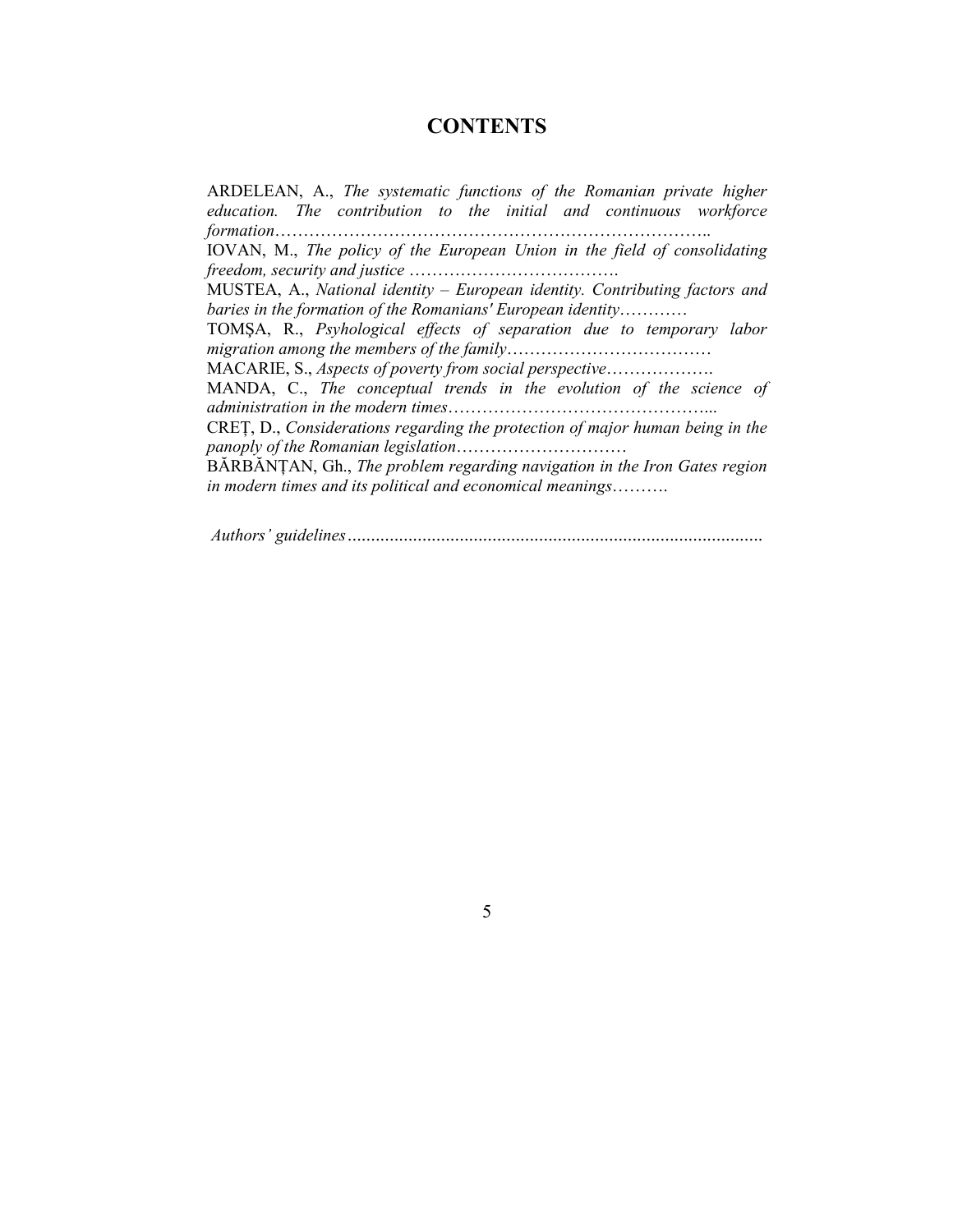# **THE SYSTEMATIC FUNCTIONS OF THE ROMANIAN PRIVATE HIGHER EDUCATION. THE CONTRIBUTION TO THE INITIAL AND CONTINUOUS WORKFORCE FORMATION**

*Prof. univ. dr. Aurel ARDELEAN*  **Rectorul Universitătii de Vest "Vasile Goldis" din Arad** Telefon: 0257 / 280335 E-mail: rectorat@uvvg.ro

> **Abstract.** *The dissertation comprises significant general elements illustrating the evolution of the post-90s Romanian university in its transition to a democratic educational system within which the private academic education has a decisive role in the initial and continuous workforce formation. There are also elements of criticism of the educational system, demonstrating the insufficient applicability of theoretical knowledge through empirical programmes, but universities, in general, including private ones, seek to find the best solutions of adapting the university curricula to the needs of the community and organizations. The Romanian Private Higher Education has a special role in the evolution of society, and the statistical data employed point out to this contribution through the simple qualitative analysis of the regions of development and of the share of private universities – in areas with the most intense economic development where the most private higher educations institutions appeared, and reversely. Consequently, the Romanian workforce is daily going through the phases of initial and continuous formation in order to adapt to the new European and global requirements for competitiveness and professional competence.*

## **Keywords:** *education, higher, private, reform, Romania*

#### **The general policies of universities. Reform and antireform**

**What is a university?** There are permanent changes and re-adjustments of the Romanian education. But what is the general outlook on education? How is the University of the Future envisaged? What are the challenges that lead to the need and the direction of change and adaptation in education? These questions require answers comprising the matrix of educational policies in Romania.

 In the lines below, I propose a multifaceted definition of the academic area as a place of the future.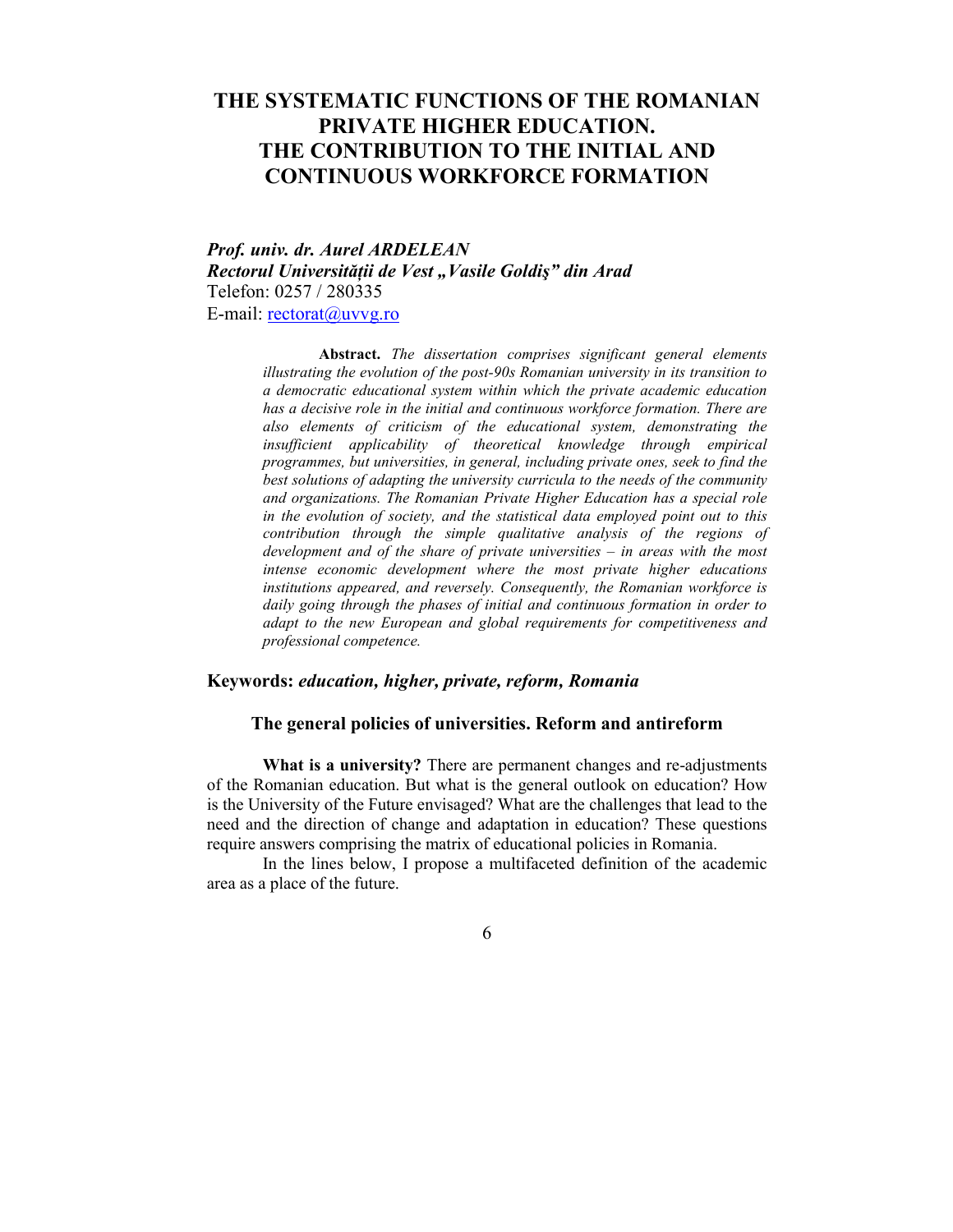*Universities represent a space of the future formed in the present time*, as a priori and a posteriori formulas, through which the development of the culture of knowledge and the pragmatics of society can be reached.

 The university reform began after 1989, when the values of democracy constituted a challenge for the entire Romanian society, arousing curiosity rather than knowledge, will rather than possibility, effects which were directed towards the educational system and implicitly towards the need for reform in education and teaching. On the level of educational policies, solutions were sought to respond to the need for democratization of the university, strategies were established for facilitating innovation in the university, the philosophy of education, the structure of the educational system and the educational curriculum were restructured, strategies of initial and continuous workforce and teaching staff formation and improvement were brought into discussion, in which both the newly founded private universities and the public ones took part.

 In conclusion, in the current phase, the realization of a structural ideal is imposed, allowing for the development of an efficient but not apparent knowledge society, through complex educational reforms which would leave all the phases in the educational system open, by emphasizing the collaboration of universities with civil communities, with the new formation values of the Romanian civilization, both in the institutional environment and in the individual, creative, innovative one.

#### **The European policies on vocational education and training**

Vocational education and training are decisive for the fulfillment of the strategic objective established by the member states, at the European Council of Lisbon, for making the European Union the most competitive and dynamic knowledge-based society and economy capable of a durable economic growth, with more and better jobs and with an increased social cohesion. These objectives can be achieved by connecting education to the European Higher Education Area, correlated to the European Research Area. The meetings of state leaders and governments, within the framework of the European Councils of Lisbon (2000), Stockholm (2001) and Barcelona (2002) confirmed the role and importance of education and formation and established priorities for actions focused on a European level. The conclusion of the Commission shows that the remarkable prospects regarding the systems of education and formation established by state leaders and governments in Lisbon are entirely justified. The achievement of the objectives established for education and formation will be crucial for the success of the entire strategy set out in Lisbon. The Commission recommends member states to provide the level of public investment required by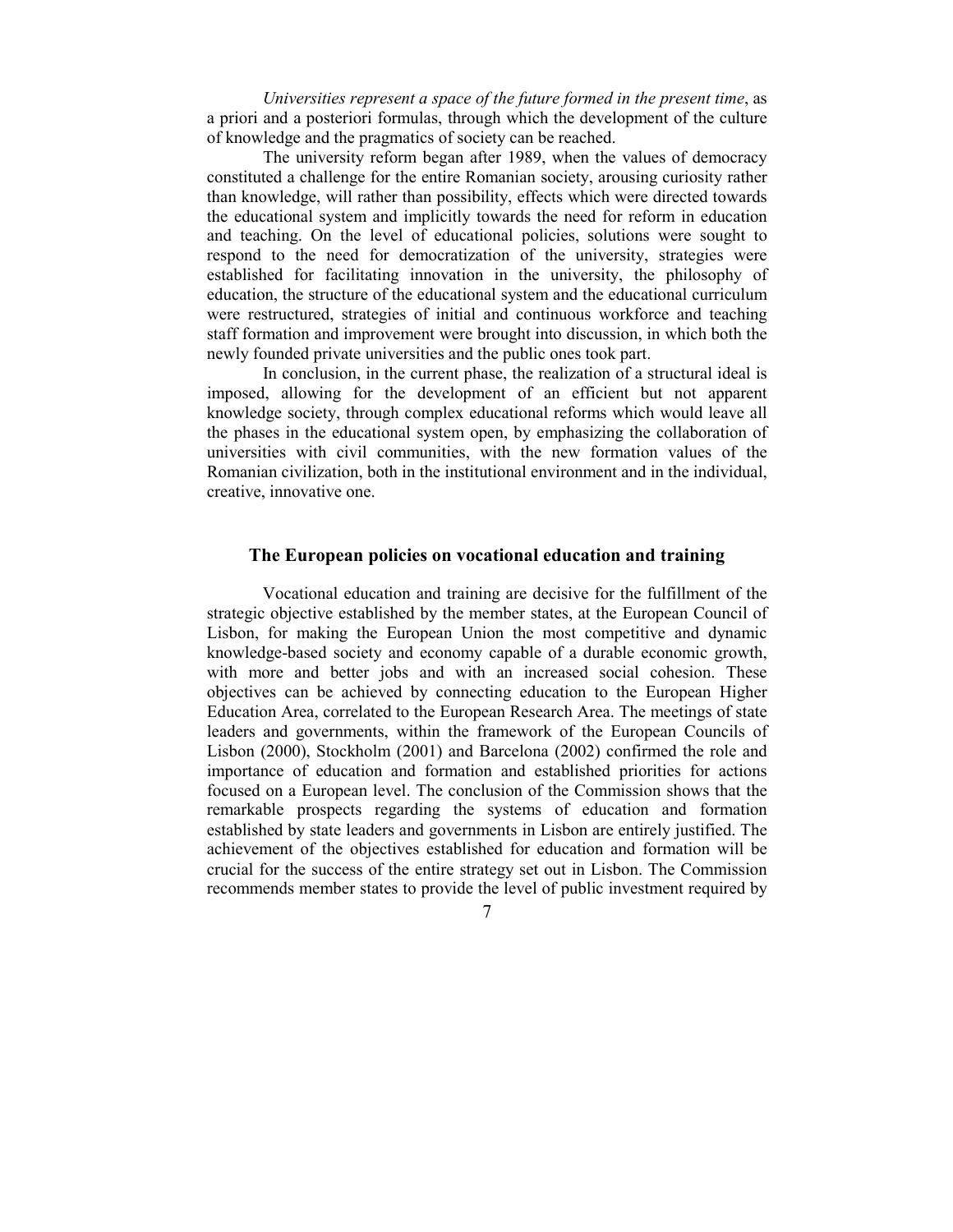the European social model, to establish partnerships and stimulants for more numerous and more sustained investments made by companies and individuals, to concentrate financing on the areas where best quality results are most likely to be produced and to initiate reforms regarding the curricula, the quality and the recognition of studies/competences, with a view to maximizing their effectiveness in the European context.

 If the formal bases of the reform of Lisbon were laid by adopting the declaration of Bologna (June  $19<sup>th</sup>$ , 1999), resulting in the creation of the European Higher Education Area, based on intra- and inter-university cooperation and mobility, its connection to scientific research and to the assessment of progress recorded in order to establish new lines of action, were supervised periodically through biannual meetings of the ministries of education in the member states (*Prague – 2001, Berlin – 2003,Bergen – 2005, London – 2007, Leuven – 2009).* It is worth specifying that, together with the adoption of the Agenda of Lisbon, the bases for vocational education and lifelong learning were laid.

 Generally speaking, the main priorities of the private universities in Romania for modernizing vocational education on a European level are aimed at: increasing the attractiveness and quality of vocational education

- developing and implementing common tools for vocational education (*ECVET<sup>1</sup>* development and testing, as a tool of credit transfer and accumulation, the development of cooperation for improving quality by using  $ENQA-VET<sup>2</sup>$ ; developing common tools in which vocational education should play an important part (the European Qualifications Framework based on learning results that would ensure the relationship between vocational education and higher education, as well as the *EUROPASS*);
- sharing learning experiences through the exchange of good practices and mechanisms of dissemination of knowledge and expertise;
- actively involving social partners and all the actors involved in vocational education.

In conclusion, recent research in the field of orientation and changes in education and instruction, financed by several international bodies (the European Council EC 2003; the Organization for Economic Co-operation and Development OECD 2002, 2003), departs from the premise of permanent lifelong education of a human being. From this perspective, the role and functions must be discussed. Thus, the University must alter the educational paradigm: from transmitting specific knowledge to the formation of competences that would ensure the social and professional success of

 1 European Credit System for VET.

<sup>&</sup>lt;sup>2</sup> European Network of Quality Assurance for VET.

<sup>8</sup>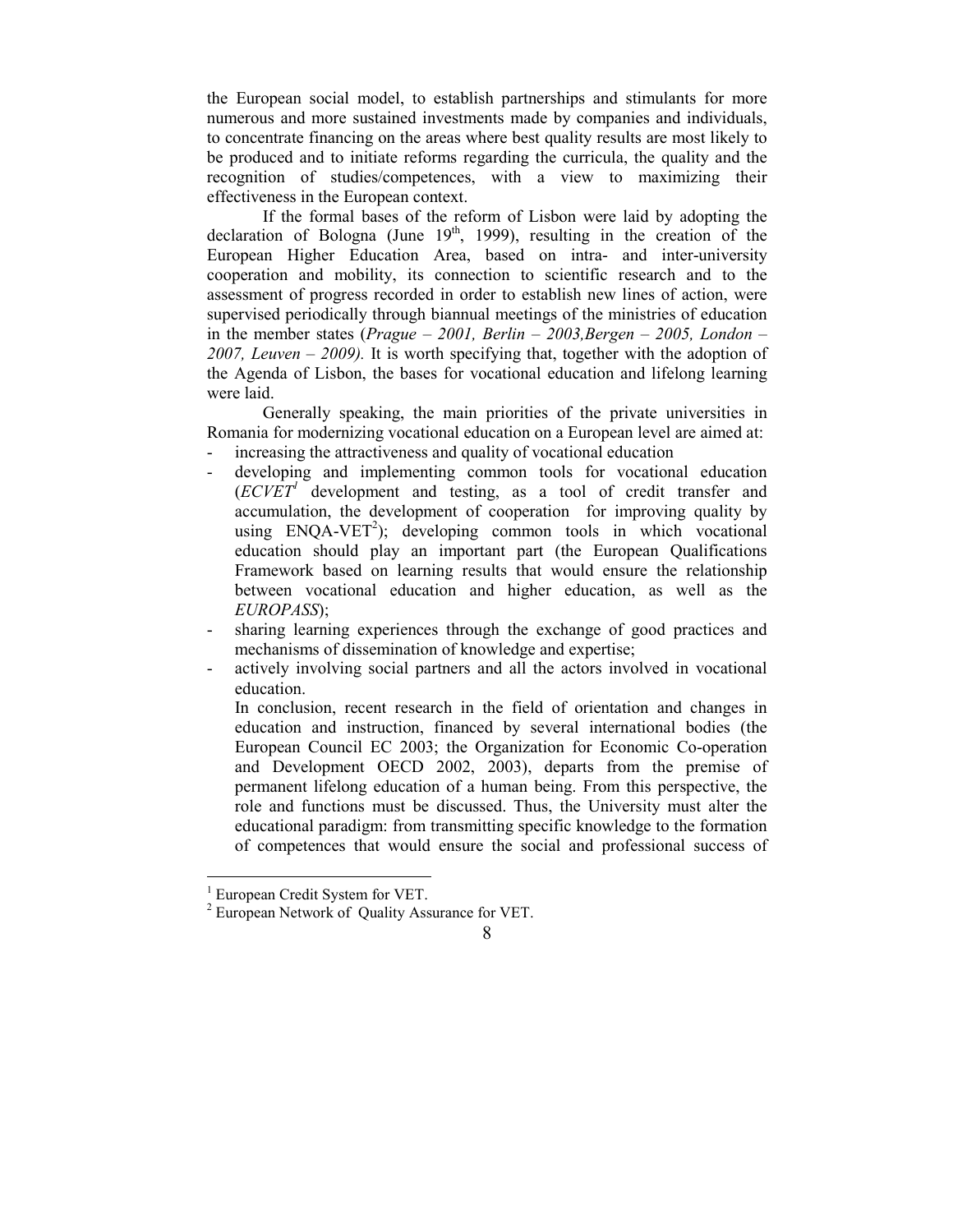young persons in an ever-changing society. Such competences refer to: communication, problem solving, critical thinking, managerial abilities, creativity, innovation, motivation, teamwork abilities ad permanent openness to learning.

## **Universities do not create universal epistemologists, but shape specialized workforce for the global society**

Structurally speaking, a *university is an institution having relations with the entire society, and is open to collaboration in intermediated or nonintermediated formulas in a global, tolerant and cosmopolitan world<sup>3</sup> .* As an organization, the university bears the mechanisms of institutional functioning, of its dimension, structure or purposes.

 We ask ourselves the rhetorical question of whether, from an associative point view, we can compare the university to an ornament of porcelain or to a piece of clay. It is the major question of the  $21<sup>st</sup>$  century education, to which an answer must be iven. Consequently, whoever thinks that universities have the exclusive role of forming a well-defined intellectual minority, articulated by consistent and elitist competences, is mistaken. Shard may injure idealistic soles. But the social modeling, socialization and solidarity of the individuals may only be achieved, from the perspective of culture and civilization and in all fields of society (economic, political and cultural) by means of a continuous public or private education addressed to the masses. Mass education, the increase in the number of years of study and the need for lifelong learning are as many processes coming to the relational aid of society and the individual. In order for society to exist, it needs the intellectual media. In order for it to progress, society needs the intellectual elite. History has proven through sufficient examples that the leap and evolution of society occurs after long periods of stagnation, accumulation, and social and scientific revolutions appear in a pointlike manner, periodically, relatively rarely on the temporal scale. Therefore, the university has created and continues to create, usually, an intellectual media, and the elite are born in statistically insignificant percentages.

 There are, of course, differentiations among universities, among the factors favouring or not the emergence of researchers and exceptional graduates, among outcomes and final products. Romania has no university in the world top 500 – it is reproached, in a somewhat justified, but fragmentary way.

<sup>&</sup>lt;sup>3</sup> See also Jacques Derrida, *Deconstrucția politicii (The Politics of Deconstruction)*, Editura Ideea Design & Print, Cluj-Napoca, 2005, pp. 5 and following.

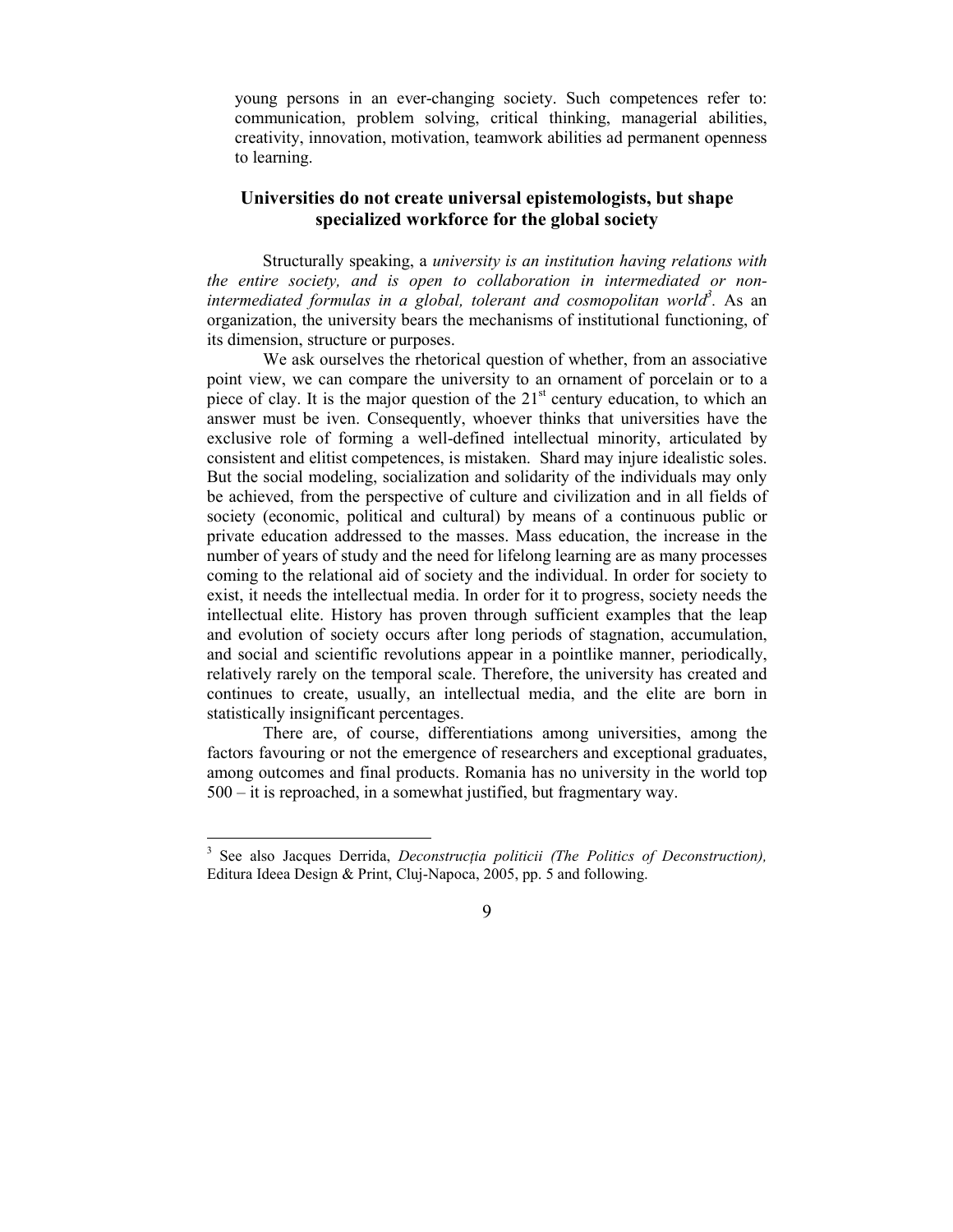It is the simplest way of justifying the failure of institution or of a social category by identifying one single culprit – in our case the academic environment  $-$  as if the  $1<sup>st</sup>$  year student was a nursery graduate. Yet, and here I place serious question mark, the pre-university reform is only elaborated through obsolete educational policies. The future university students are not educated in a creative, pragmatic and competitive spirit, but in a reproductive, repetitive and theoretical one<sup>4</sup> . The university must shape complex personalities through intensive synthetic forms – in a few years of study, so that it could cover all that other institutions had not been able to up until that moment. A paradox is born – the 2009 student becomes a *doxa* of cognition, in small statistical percentages, but also of dropping out  $-$  observed in numerous reports<sup>5</sup>, of well-directed elitism or of formal mediocrity. According to the last Report of the European Commission, half of all 15 year-old Romanian children have reading and comprehension difficulties. According to the same document, from 2000 to 2006, the percentage of Romanians who cannot understand what they read (functional illiteracy) increased from  $41.3\%$  to  $53.5\%$ . In conclusion, the biggest problem of Romanian education as a whole resides in the necessity for changing educational policies, the pre-university curricula and the teaching-learning-evaluation structure of each discipline. Only then can universities be stigmatized as the only culprits for the liberalization of the market, for the diploma trade, for the rate of school or academic failure. For example, the baccalaureate entirely lost its evaluative value, because of not adopting a viable system of educational assessment, because of the legislative inconsistency etc.

#### **The image of private universities in the community**

*From a rhetorical perspective, any current university is a private one*, in its essence, regardless of the financing sources attracted or of its relation to the public or private sector. The private character of universities indicates, after all, the ways in which they manage to shape, as a final, individual and personified part, the new human/graduate, the modern or post-modern thinking. "The construction of the psychological subject does not act from the inside to the

 $\overline{a}$ 

<sup>4</sup> See also Andrei Marga, *University Reform Today*, Cluj University Press, Cluj-Napoca, 2003, pp.26 and following.

<sup>&</sup>lt;sup>5</sup> Romania is situated on the LAST PLACE in Europe in terms of young persons aged 15-24 participating in a form of education. Only 41.9% of these young persons participate in a form of education (as compared to 64.5% in Lithuania, 63.4% in Poland, 62.7% in Slovenia), according to the report of the Committee of Crisis for the Salvation of Romanian Education on 13 July 2008.

<sup>6</sup> Ibid.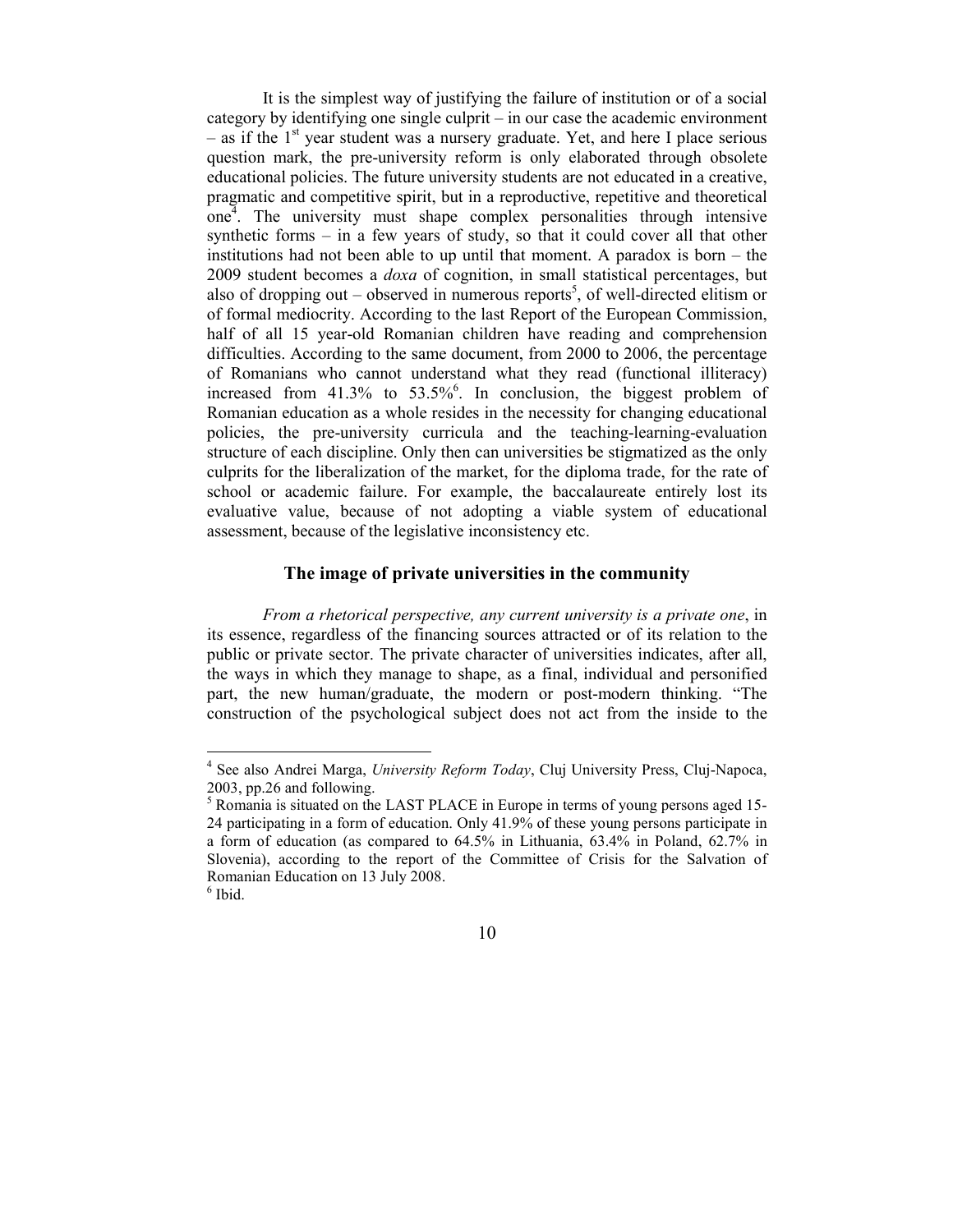outside, as all forms of rationalism postulate, neither is it the result of environmental modelling. It is the product of social relation."<sup>7</sup> Centring teaching methods on the student – main actor of the educational act – and not on the teacher, describes the appearance of a genuine system of alternative and/or differentiated educational system which universities attempt to promote for the purpose of ennobling knowledge, of connecting to the European Higher Education Area and to the European Research Area.

 In the analysis of the educational system in Romania, the changes that the university has undergone over the last 18 years are labeled as either "remarkable" and essential for the democratization of education and instruction in our country, or "inappropriate" and "unrealistic", leading to a not-so-beneficial transformation of the Romanian university, and implicitly, of the Romanian society. Studies of impact on the educational assumed, more often than not, a macro-systemic approach, where the university and its problems are seldom found. Likewise, quantitative approaches were predominant for a good while. Moreover, the data on the state of education describe, in most cases: the number of public or private universities, groups of study and specializations, the number of students, teaching staff, the number of computers, accepted students, graduates etc. Yet, there is a question that does not find an answer among this type of investigations: what is the essence of transformations or changes of mentality on the level of an educational institution, on the level of the organizational culture, how do the university actors perceive the day-to-day mutations that occur within it? Qualitative demarches must also be carried out with regard to the system initial and continuous vocational education. These are based, in universities, on the following *strategic orientations*:

- the need for ensuring a coherent national framework, based on learning results;
- the focus on demand, rather than supply;
- an offer made in multiple and flexible learning contexts;
- educational routes and multiple forms of organization, in a open system allowing entries and exits based on the validation of prior acquisitions, and the certification of competences obtained in the prospect of facilitating lifelong learning;
- the firm sustenance and consistent application of principles of access and equity;
- the assurance of quality for academic education.

 $\overline{a}$ 7 Marcel Crahay, *Psihologia educației (The Psychology of Education)*, Editura Trei, Bucureşti, 2009, p. 460.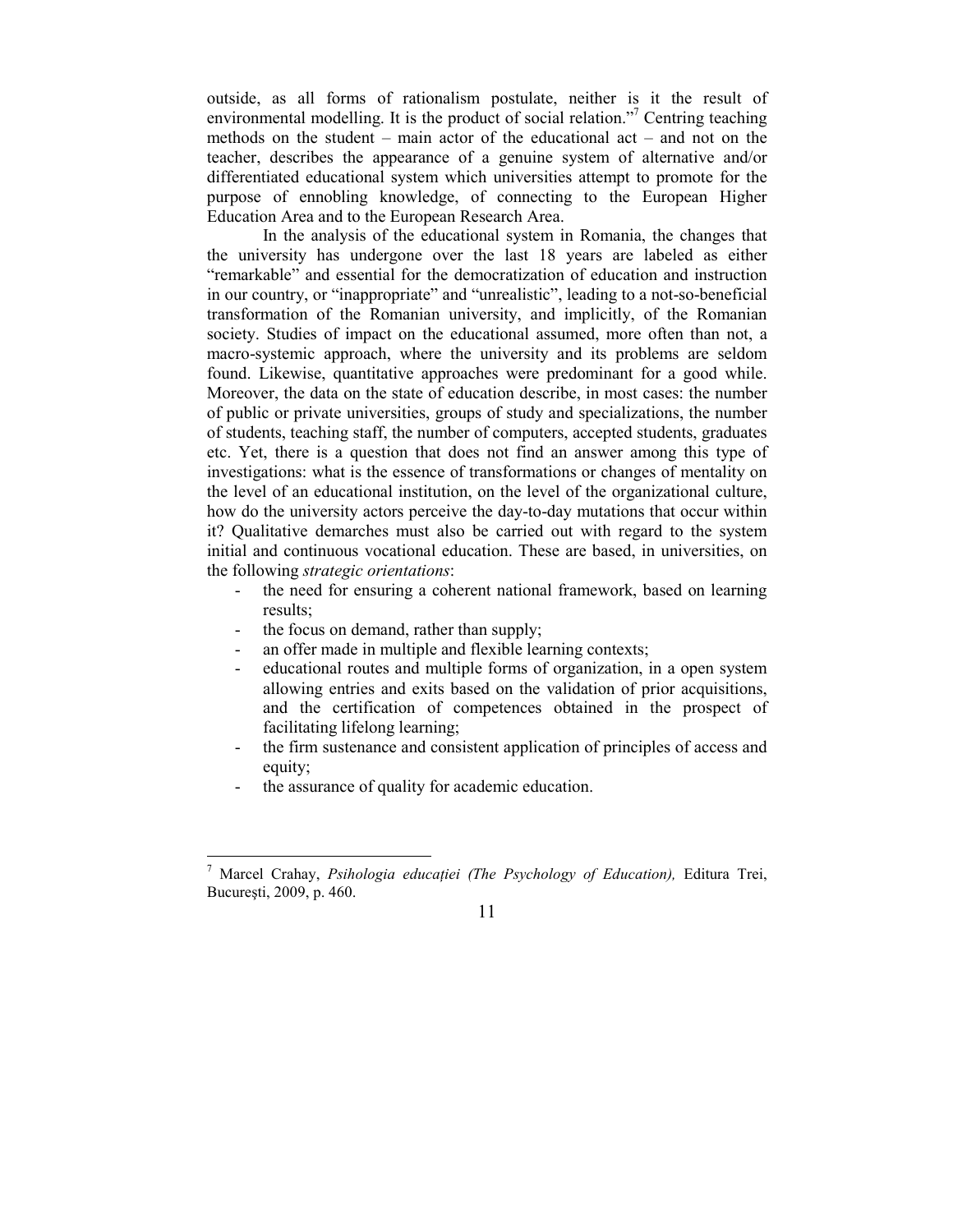In this sense, it is worth mentioning the *contribution of private universities* to the initial and continual formation, according to the last estimation of the National Institute of Statistics:

#### **Table No. 1**

| <b>Groups of specializations</b> |            | Students registered in the | <b>Graduates</b><br>the<br>in |  |
|----------------------------------|------------|----------------------------|-------------------------------|--|
|                                  |            | academic year 2006-2007    | academic year 2005-2006       |  |
| Total number of registered       |            | 265,243                    | 26,336                        |  |
| students                         |            |                            |                               |  |
| Full-time                        | attendance | 116,119                    | 16,799                        |  |
| education                        |            |                            |                               |  |
| Part-time                        | attendance | 49,266                     | $7,262 + 37$                  |  |
| $education + evening classes$    |            |                            |                               |  |
| Open distance education          |            | 99,858                     | 2,238                         |  |

An ascending trend in the number of students accepted in private universities is observed, as well as a great discrepancy between those who enter the private education system and those who manage to complete their studies, which points out to the presence of quality in the private education system. In spite of all this, there are critical elements addressed to the educational system as a whole, which show that there were too few cases when the initiative of fundamental changes came from the concrete environment, from the university or from the local community. There are, of course, exceptions. Some institutions have understood that not only scholarly achievements, but their very prestige within the community they belong to, depend on the way in which they respond to the concrete needs of society and on the extent to which they manage to provide optimal conditions to students and professors.

 All in all, it should be taken into account that knowledge society and the connection of scientific research to higher education which the European Union explicitly promotes have, as a model or as an ideal, the overcoming of educational strategies in the U.S.A., where private organizations hold a share of over 64% of higher education, and "the distinction between public and private in the American higher education is, however, not as clearly delimited as in the case of other countries"<sup>8</sup>, circumstances in which, through bi-univocal relations, private universities, and not only public ones, receive funding for research from the state, a model Romania is trying to follow, at least formally, by means of the Pact for Education (2009).

 8 Anthony Giddens, *Sociologie* (*Sociology)*, All Publishing, Bucureşti, 2000, p. 444.

<sup>12</sup>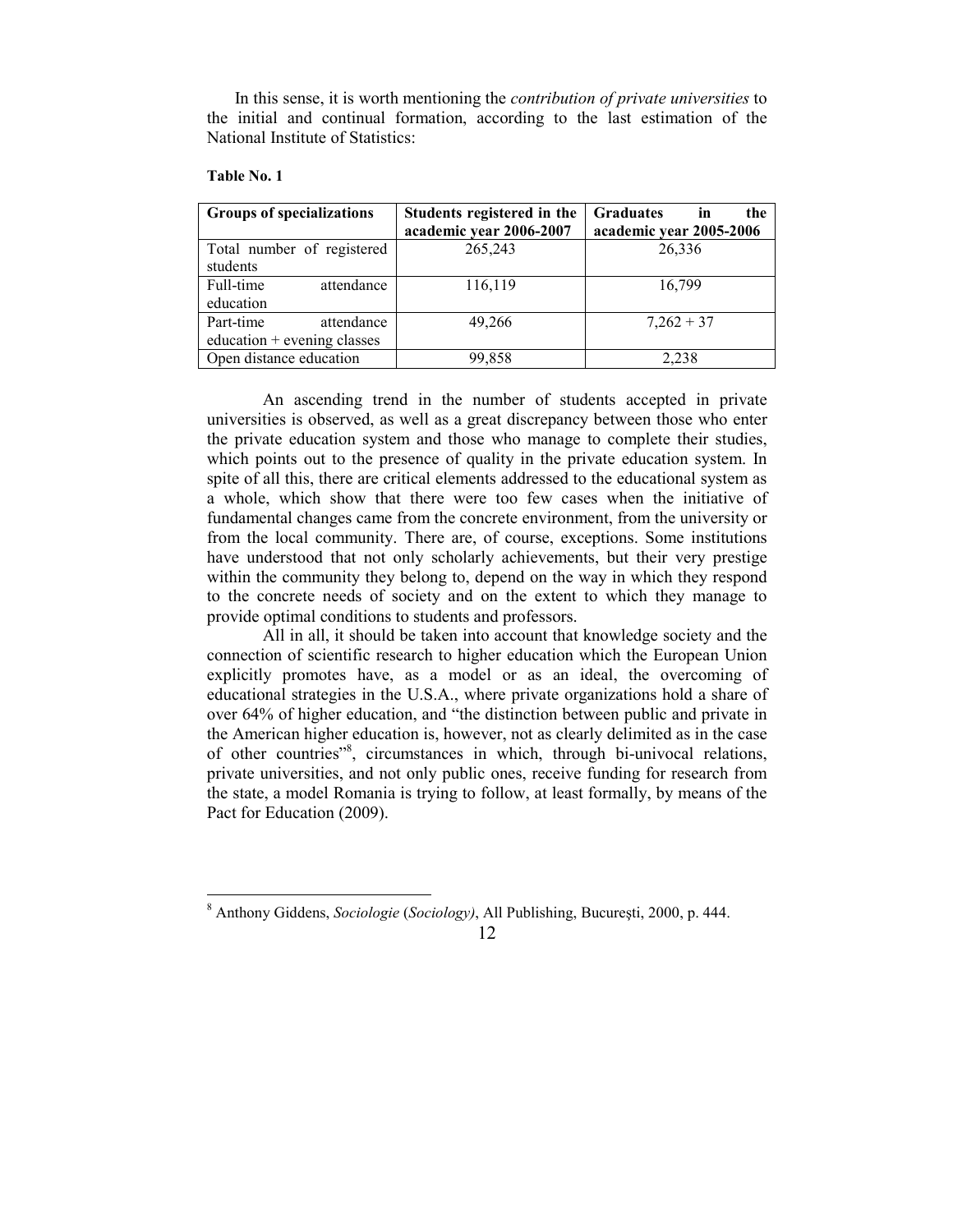#### **The place of universities in the community**

*"A university is an institution of tertiary education",* it is maintained, developing the idea of implementing a certain pragmatic, investigative and creative mental shape by constructing a genuine partnership between the university environment and the national, regional, or local community.

 The motivation for undertaking a research on the organizational specificity of the university and on the way it relates to the social and cultural environment to which belongs, which influence it and which is influenced by the values and outcomes of the educational process, is situated at the confluence of theoretical and practical reasons. The lack of primarily theoretical preoccupations for circumscribing the elements contributing to the construction of an identity of the university, and, moreover, of practical ones for comparing the results of analyses of instructive/educational institutions to the results o international studies in the field, are the object of justified criticism on Romanian public universities, in the first place and, as an inevitable consequence, in the case of private ones which must adapt, by means of their curricula and of specific standards, to a pre-established nucleus designed by public universities. As a consequence, we must show that such values as diversity and the cultivation of specificity in education can provide schools with the necessary socio-psychopedagogical landmarks within institutional development strategies.

 Form an institutional viewpoint, understanding the university as an organization, its specificity, its vision and values configuring the university culture, the way in which the outer context and culture influence its performances, innovation and change in the university explicitly presuppose the analysis of the influences which they have on local communities. It is worth mentioning the preponderant development of private universities in areas that most contribute to the formation of Romania's GNP, which points out to the major contribution of private education to the initial and continuous workforce formation and to the institutional and educational adaptation of the specific academic environment: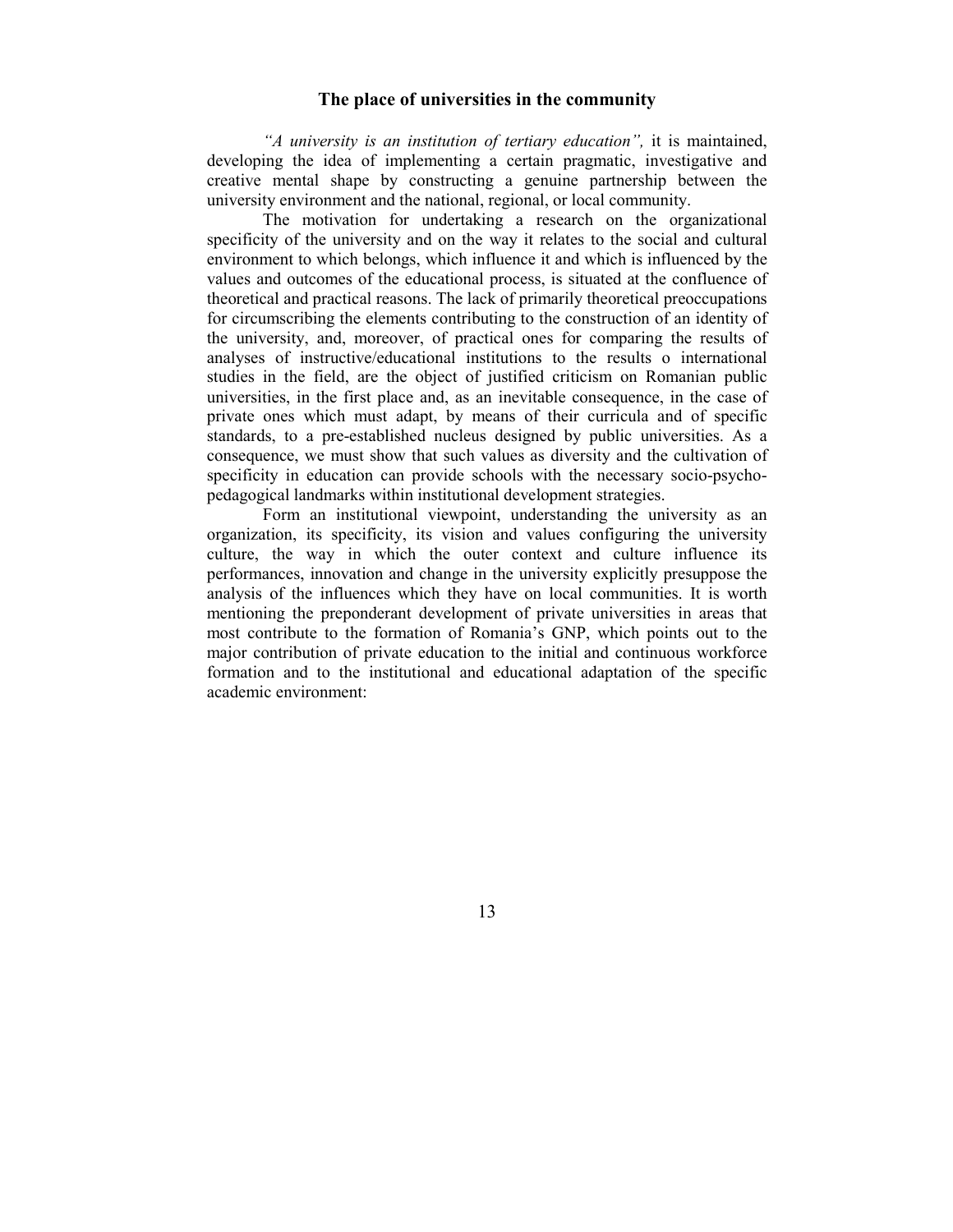#### *Table no. 2*

| Locality           | Private higher           | <b>Faculties</b>        | <b>Registered</b> | Permanent                |
|--------------------|--------------------------|-------------------------|-------------------|--------------------------|
|                    | education                |                         | students          | teaching staff           |
|                    | institutions in          |                         |                   |                          |
|                    | the academic             |                         |                   |                          |
|                    | year 2006-2007           |                         |                   |                          |
| <b>Total</b>       | 48                       | 197                     | 265,243           | 4,119                    |
| <b>Bucharest</b>   | 18                       | 80                      | 173,114           | 1,062                    |
| Alba-Iulia         | 1                        | 1                       | 89                | 9                        |
| Alexandria         | $\overline{a}$           | $\mathbf{1}$            | $\overline{57}$   | $\overline{a}$           |
| Arad               | $\mathbf{1}$             | $\overline{15}$         | 10,170            | 338                      |
| Bacau              | $\mathbf{1}$             | $\overline{3}$          | 2,535             | 43                       |
| Baia-Mare          | $\mathbf{1}$             | 6                       | 1,548             |                          |
| <b>Brasov</b>      | $\mathbf{1}$             | 6                       | 18,516            | 135                      |
| <b>Braila</b>      | $\overline{a}$           | 6                       | 1,633             | 44                       |
| Cluj-Napoca        | 4                        | $\overline{7}$          | 4,288             | 336                      |
| Constanta          | $\mathbf{1}$             | $\overline{8}$          | 12,203            | 125                      |
| Craiova            | 1                        | 5                       | 6,454             | 24                       |
| Deva               | $\overline{a}$           | $\mathbf{1}$            | 241               | $\overline{7}$           |
| Galati             | $\overline{2}$           | $\overline{4}$          | 3,507             | 41                       |
| Iasi               | $\overline{5}$           | $\overline{15}$         | 6,479             | 309                      |
| Lugoj              | $\,1$                    | $\overline{2}$          | 916               | 22                       |
| Miercurea Ciuc     | $\overline{\phantom{0}}$ | 1                       | 1,107             | $\blacksquare$           |
| Oradea             | 3                        | $\overline{4}$          | 3,693             | 107                      |
| Pitesti            | $\mathbf{1}$             | $\overline{\mathbf{3}}$ | 2,479             | 67                       |
| Ramnicu            |                          | $\overline{1}$          | 2,313             | 40                       |
| Valcea             |                          |                         |                   |                          |
| Satu Mare          | $\overline{\phantom{m}}$ | $\overline{2}$          | 288               | $\overline{\phantom{0}}$ |
| Sebis              | $\overline{\phantom{0}}$ | $\overline{2}$          | 365               | $\blacksquare$           |
| Sibiu              | $\overline{2}$           | 5                       | 2,853             | 49                       |
| Targu Jiu          | $\overline{a}$           | $\overline{2}$          | 1,193             | 10                       |
| <b>Targu Mures</b> | $\,1$                    | 5                       | 2,678             | 59                       |
| Timisoara          | $\overline{4}$           | 15                      | 7,165             | 203                      |

 Consequently, the necessity of analyzing the university's identity and its dependence on the community's needs can be emphasised by departing from the importance, premises and consequences of reform in education, and especially of the elements of novelty and the need for adapting Romanian schools to the challenges of the contemporary world. The consequences associated to the educational reform, namely the change and innovation phenomenon are relatively slow and have long-term implications, for both the appraisal of the efficiency of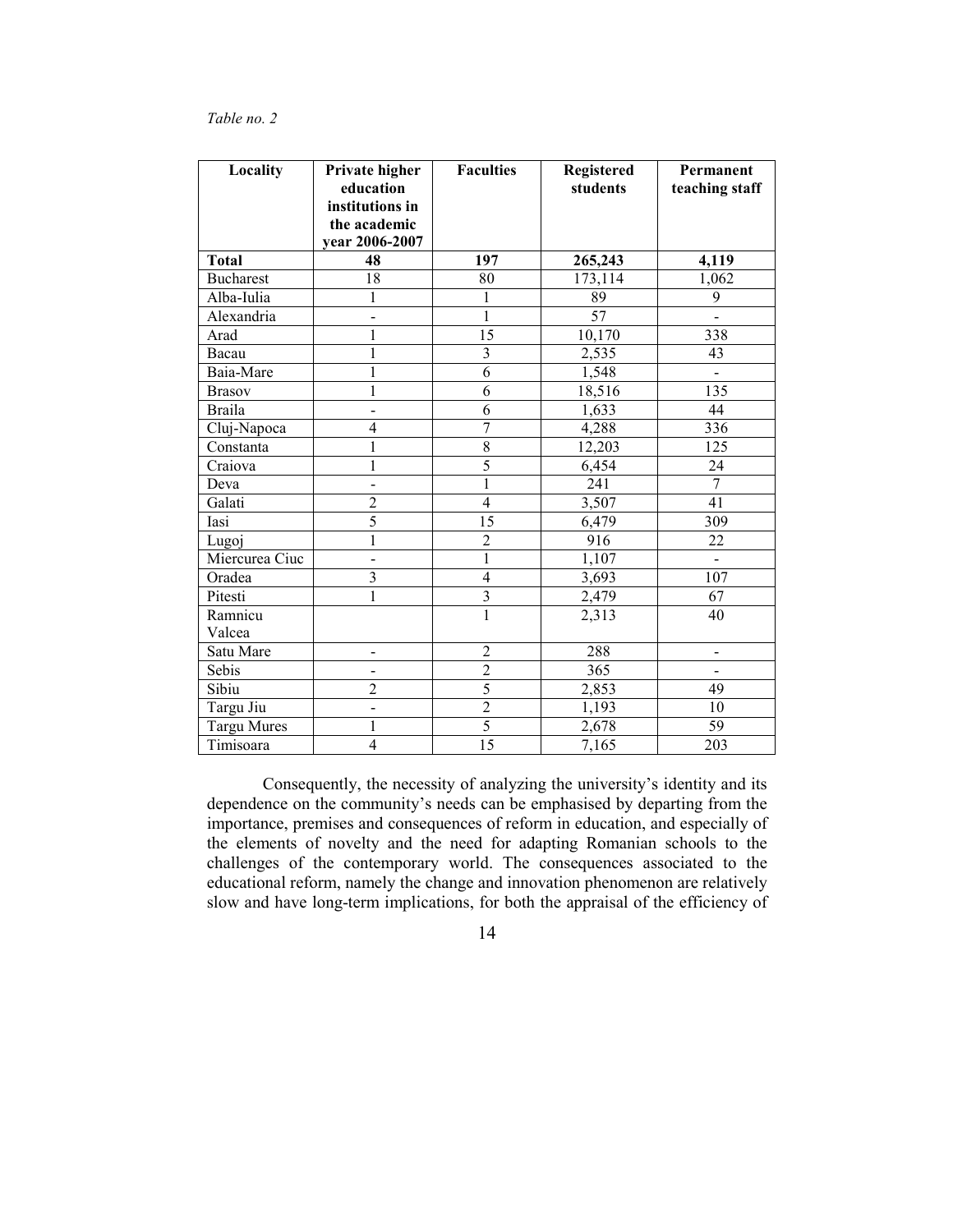academic institutions and within pedagogical researches of this type. A rough outline on what is currently being undertaken in terms of research regarding scholarly development and the efficiency of the university shows that there are rapid changes in these areas, yet not all are effective, but carry the premises of adaption to theoretical, rather than practical requirements, to ideologically structured perspectives (even if current ideologies are different), rather than focused on applied research. If we take into account the research conducted abroad, which study the capacity of schools for adapting to change (Hopkins, Harris, and Jackson 1997, Townsend, Creemers and collaborators 1998; van der Berg, Vanderbenghe and Sleegers, 1999), it is possible, metaphorically speaking, to compare the way in which scientific literature describes their analysis as being rather a procedure of applying a lens through which it is possible to notice, catch and analyse frames, clichés or images. By means of these it is subsequently possible to open "the black box" that is now the educational institution.

 For researchers, the importance of analysing the identity of an institution resides not only in a theoretical exercise, it is not a mere instrument of a viable educational policy, but provides the basis for a concrete measure on an empirical level, where the "agents of change", the practitioners, have the possibility to isolate the most effective actions which sustain change in the university, and to propose research-action.

 The key concepts from which we departed revealed relations, structures and realities that seemed difficult to identify at first. After the study of specialized literature and a general investigation of the current practice in Romanian schools we might be tempted to declare ourselves rather pessimistic and to join those who consider the University, as an institution, a field in which there are too few chances of success in an empirical research, where the outcomes of the research can only influence the studied object after a sufficiently long time, during which other changes and challenges have changed the input of the problem. This is one point of view, reflecting, however, the concrete reality of research in the field. Yet, one must counterbalance this methodological limitation, by taking into consideration some research strategies based on action and co-opting the actors of the educational field to the current analysis of the university environment. From the viewpoint of specialization groups, private universities contribute to the initial and continuous formation of students, according to the decisions that the latter take by registering, observing their priority in orienting towards non-applied and non-engineering domains, which reflects a flawed professional orientations, originating in pre-university institutions. The last estimation of the National Institute of Statistics, specialization groups of students included in the private academic system was as follows: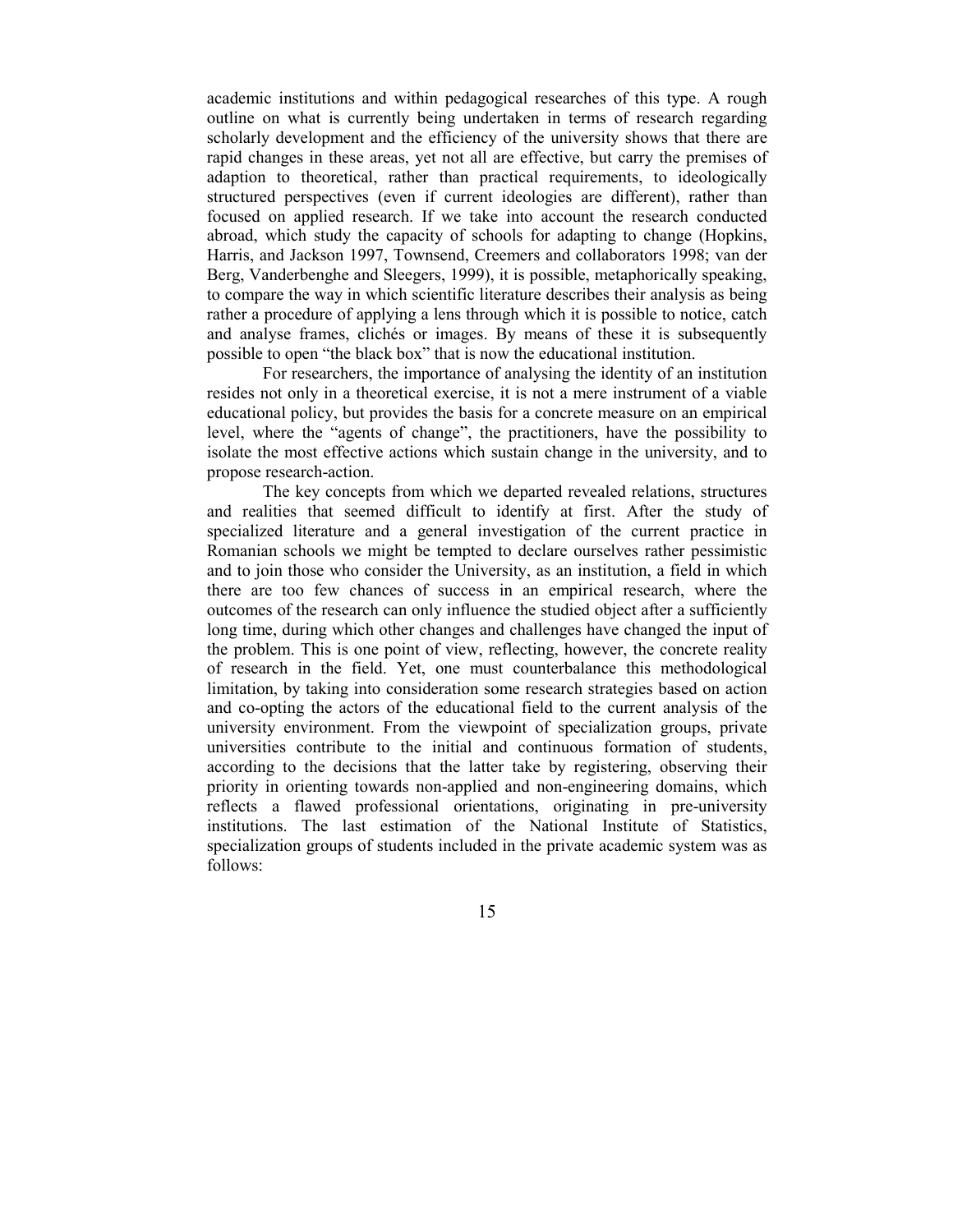#### **Table no. 3**

| <b>Specialization groups</b> | Students registered in<br>the academic year 2006-<br>2007 | <b>Graduates in the</b><br>academic year 2005-2006 |
|------------------------------|-----------------------------------------------------------|----------------------------------------------------|
| Technical<br>Industry,       | 11,131                                                    | 663                                                |
| Engineering,<br>Economic     |                                                           |                                                    |
| <b>Transports</b><br>and     |                                                           |                                                    |
| Telecommunications,          |                                                           |                                                    |
| Architecture<br>and          |                                                           |                                                    |
| Construction, Agriculture    |                                                           |                                                    |
| Medical and pharmaceutical   | 4,655                                                     | 408                                                |
| Economic sciences            | 115,813                                                   | 12,846                                             |
| Law                          | 58,255                                                    | 5,810                                              |
| Academic/pedagogical         | 73,425                                                    | 6,247                                              |
| Artistic                     | 1,964                                                     | 362                                                |

The context of the university, with its socio-psycho-pedagogical aspects, is the one determining a certain specificity, which can contribute to the increased efficiency of the university, to change and innovation in education. Unfortunately, this context is, most of the time, regarded as a mere background. Moreover, the variables describing it, and here we refer to the university culture, to the organizational climate, to the image of the university and its partnership with the community, are considered as insufficiently substantiated, perhaps also owing to the fact that they are perceived as more general concepts, hard to be made operational. Likewise, in Romania, the concept of specific "curriculum" – the share of 20-30% of optional subjects, left to the discretion of the university, seem to be a lesser analyzed and little understood reality on the university level.

 But how can the real problems of the university be understood, if this university context/background is underestimated?

 The internal or external context includes several aspects. The internal one is related to the university actors: students, professors, administrative staff, the way in which they relate and communicate, but also the characteristics of the university as a social, physical, but also psychological environment.

 The external context refers, among other things, to the relation of the university to parents, the community to which it belongs, the civil society, possible partners: socio-cultural and economic institutions etc. Evidently, the context is very important, not only for the positioning of the university as a physical and social environment, but also from the perspective of connections that it develops.

 A new element in relation to the new information technologies is the "virtual context" of a university. Initially understood as a key element for open,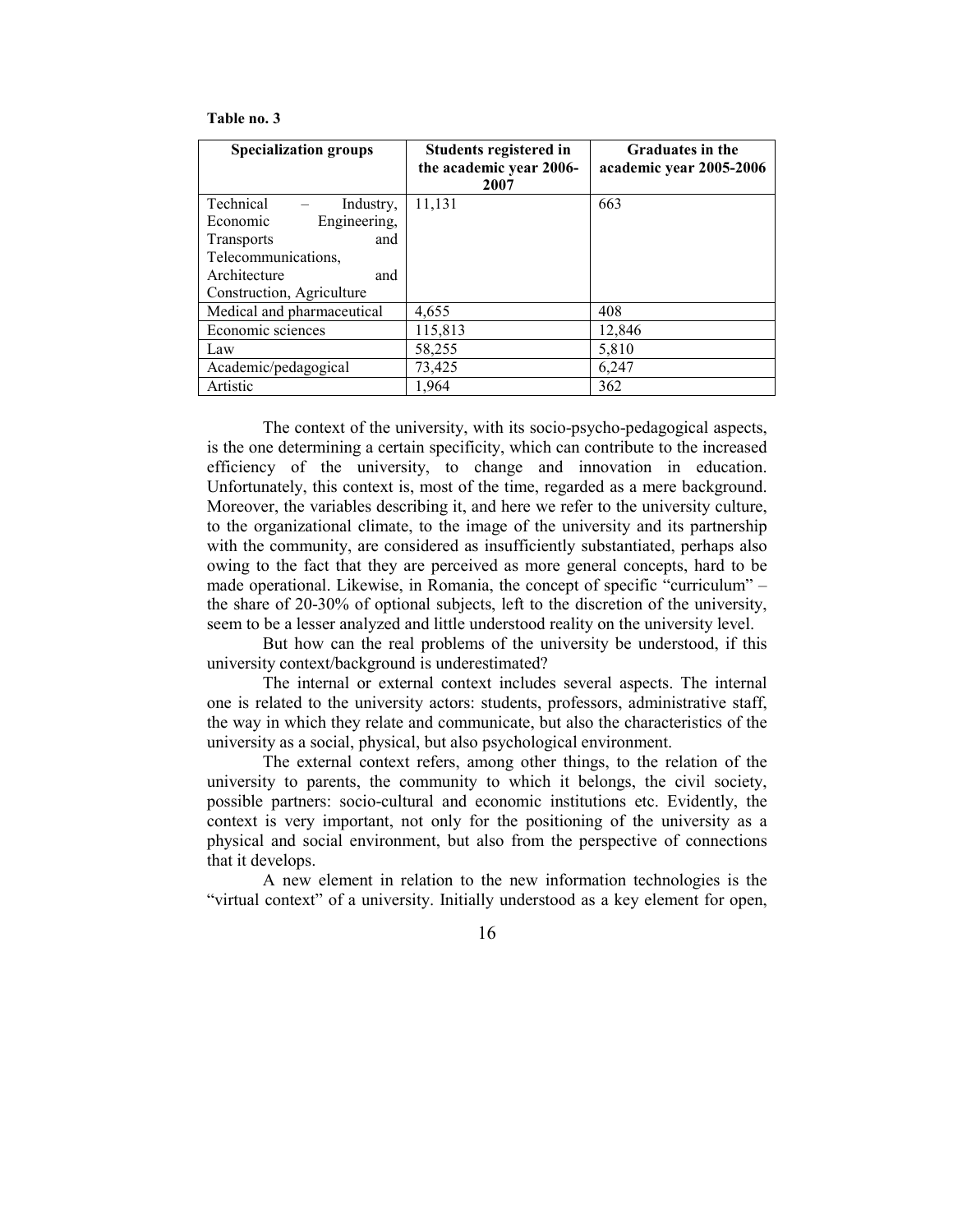distance education or learning, this virtual medium of the university is developed continually and can be found in the presentation of institutions' web pages, the internal design of informational networks, discussion forums launched by the University, specific educational software or the real or virtual connections developed with schools, students, professors from all over the world.

 Extremely relevant is the way in which universities express and launch the central message, their own mission, but especially the way in which university actors identify themselves with the expression of the central message. In any attempt at investigating the identity created by a certain university, one must analyze, step by step, all elements pertaining to the 'deciphering of meanings' – an ethno-methodological analysis of all manifestations of the university.

 Most of the times, the mission of the university is considered to be a thing of no importance, since so many educational purposes, often regarding knowledge or professional instruction, are established by the educational policy. It is often forgotten this very deciphering of the affective significance that a certain university, the University where a professor teaches, a student studies, a parent is involved, a sponsor participates – has for all of the above. What is it that unites them all? How can they feel closer to each other? What can the University do in order to stimulate participation and social activism?

# **Vocational education and cultural perspective of the development of Romanian society – contribution of private universities**

"*The child is entitled to receive education […].He shall be given an education which will promote his general culture and enable him, on a basis of equal opportunity, to develop his abilities, his individual judgement, and his sense of moral and social responsibility, and to become a useful member of society."* (Declaration of the Rights of the Child, recognized in the Universal Declaration of Human Rights).

In the context of changes in the Romanian educational system, the latter has clear implications on the reform of schools and strategies that are necessary for changing the mentality of university actors. In an attempt to emphasise the way in which society influences schools to progress in a certain direction, Berstein<sup>9</sup> conducted an analysis through which the transition from mechanic society (centralized, rigid) to the organic one (decentralized, democratic+He shall be given an education which will promote his general culture and enable him, on

 9 Bernstein, B. *Studies on the Sociology of Education,* E.D.P., Bucureşti, 1978.

<sup>17</sup>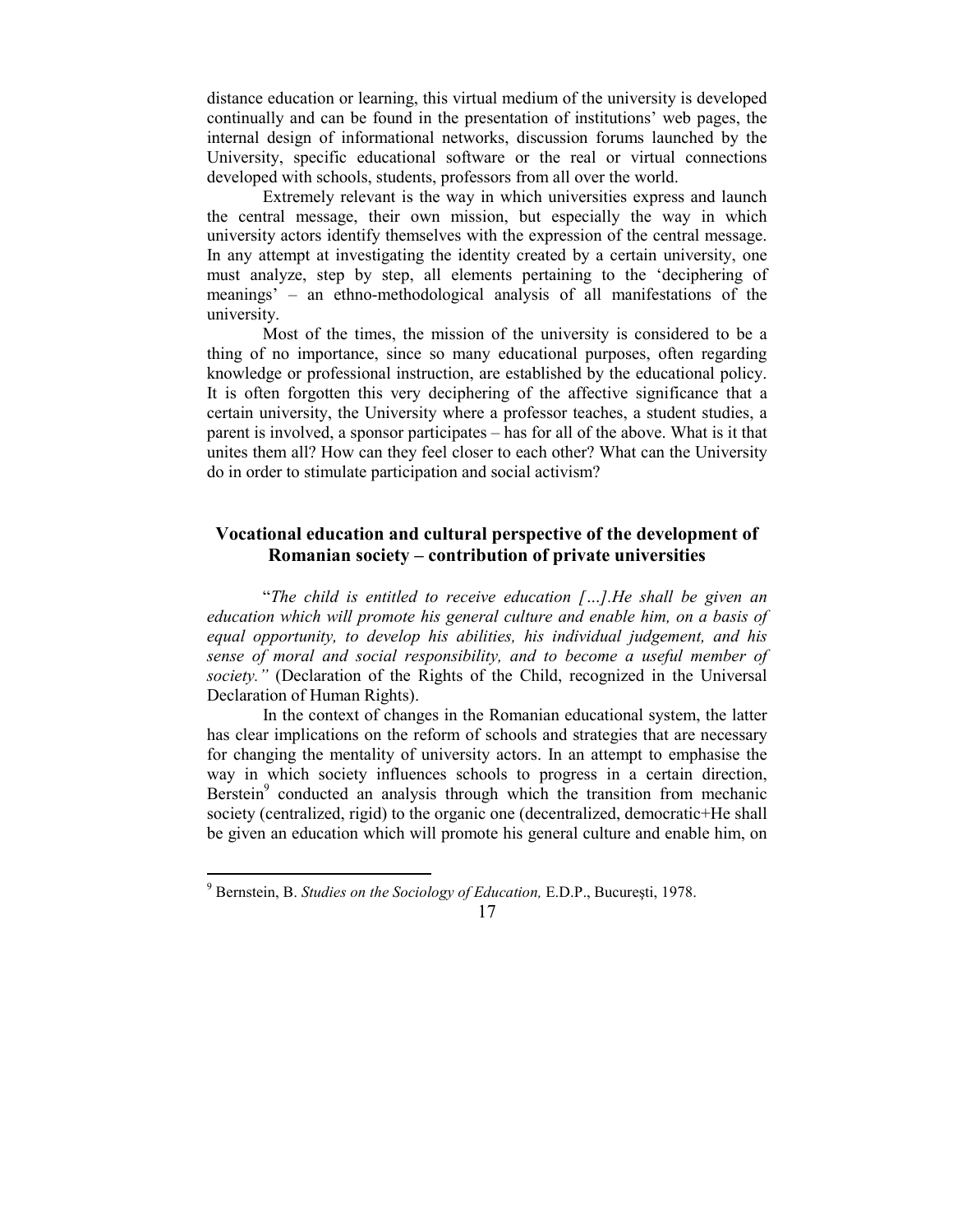a basis of equal opportunity, to develop his abilities, his individual judgement, and his sense of moral and social responsibility, and to become a useful member of society) was achieved. The mechanic society has a tendency towards standardization, towards attributing roles, the laws are repressive and the society segmented. This society corresponds to a type of mechanic solidarity and a closed university, where discipline is imposed, actors are dominated by the lack of a will for change, the community is passive, as well, the boundaries are fixed, and the curriculum is dominated by the purity of categories (isolated subjects without any connections or inter-conditioning). From these derive, of course, the actors' behavioural patterns: roles are clearly delimited and established with great precision, aspirations are limited, professors offer solutions rather than raising issues etc. The organic society, based on an integrative perspective entailing the combination and social harmonization of individualized, specialized and interdependent roles, has a tendency to stimulating individual values, differences, and uniqueness. In this context, roles become acquired, laws are restrictive but adopted through consensus, and society is differentiated. The University which corresponds to this type of organization is the Open University - we might say open to novelty, to progress, restructuring, innovation etc., a model to which **private universities** adhered. The discipline is freely consented to, the logic of actors is characterized by activism, involvement, responsibility, the community is open and takes part in the activity of the instructive/educational institutions, the boundaries of the university are not fixed, and the organization is "transparent". This statement can be connected to the architecture of the academic area, with its style, but also with the freedom of access to the university.

If, in the case of closed universities, there was a purity of categories, in the open ones a "symbolic order", a diversity of categories and values, is instituted. Thus, a profound trans-disciplinarity emerges; the education is extensive and not intensive. The former type is based principally on the purity of categories, it creates a restrictive authority and serves elitist functions, whereas the extensive one values the mixture of categories, weakens the system of excessive authority, being rather focused on a democratization of the educational act.

There is, in this context of the "**open university"**, a tendency of giving the student a greater possibility of action, a greater autonomy, a stimulus towards activism, participation, involvement. Emphasis is laid on the fact that we must learn to perceive the alterity in an optimal manner and, moreover, to understand that, albeit relatively similar, we are different from one another and this is an important thing. The recognition of similarity is important, but so is the recognition and acceptance of diversity, specific to a private education.

The need for university openness towards the community is increasingly felt, and not that of seclusion and thus a standardizing, levelling tendency for both students and professors, for schools as a whole. Education and the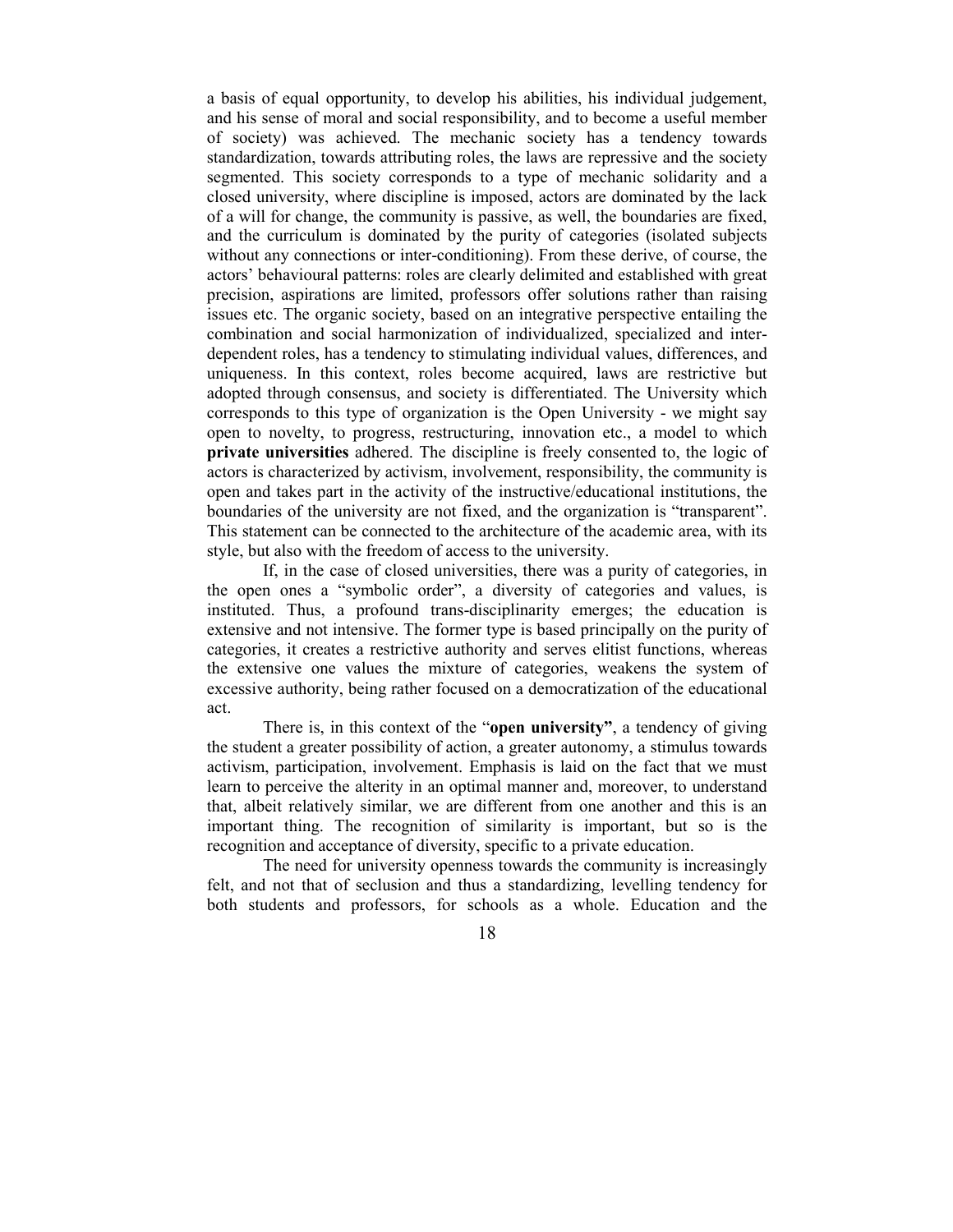University are what "unifies us, ensures the social binder", but it is also important for them to unify with standardizing, because of the need for an educational area that is no longer that of the single university, but also that of the familial community, of local, departmental, nationwide and worldwide social unity $10$ .

 Accredited private universities approach higher education according the following directions:

- The elaboration of professional qualifications, of the curriculum on a national level and of the curriculum in local development;
- The assurance of academic quality and development, self-assessment and external evaluation process in higher education; the concentration of plans of action on applied teaching and learning processes;
- The connection between educational supply and the needs for social and economic development by creating a genuine partnership between the public and the private sector;
- European developments regarding qualifications in higher education and the assurance of appropriate conditions for the transition from school to workplace;
- The assurance of quality, in the prospect of lifelong learning.

The question which we wish to answer as follows refers to the way in which the university can respond to the traditional system of values, which society tends to keep, on the one hand, and to the changes determined by democratic principles, cultural diversity, and contemporary global transformations, on the other hand. Private universities have an ultimate role, in this respect, in Romania. There is an "*educational field*", promoted by each university, which bestows a certain amount of power on the latter, a "*cultural field*" of confrontation, exchange, and production of cognitive, artistic and psychosocial values<sup>11</sup>. It is worth mentioning the contributions of Romanian private universities to the formation of a new educational and, consequently, cultural field in Romania, by laying an emphasis on humanistic, ideological and judicial formation, after the 1990s. There is also an ideological dimension of scholarly culture<sup>12</sup>, since the University, through its practices, may lead to the institution of a *symbolic violence<sup>13</sup> .* Thus, the formation of a specific *habitus* is

<sup>&</sup>lt;sup>10</sup> Ionescu, M., *Instrucție și educație. Paradigme, strategii, orientări, modele (Instruction and Education. Paradigms, Strategies, Orientations, Models)*, Cluj, Napoca, 2003.

<sup>11</sup> Neculau, A., (coord.), *Psihologie socială. Aspecte contemporane (Social Psychology. Contemporary Aspects),* Ed. Polirom, Iaşi, 1996*.*

Cucos, C., *Educația. Dimensiuni culturale și interculturale (Education. Cultural and intercultural dimensions),* Editura Polirom, Iaşi, 2000.

 $13$  Ibid.

<sup>19</sup>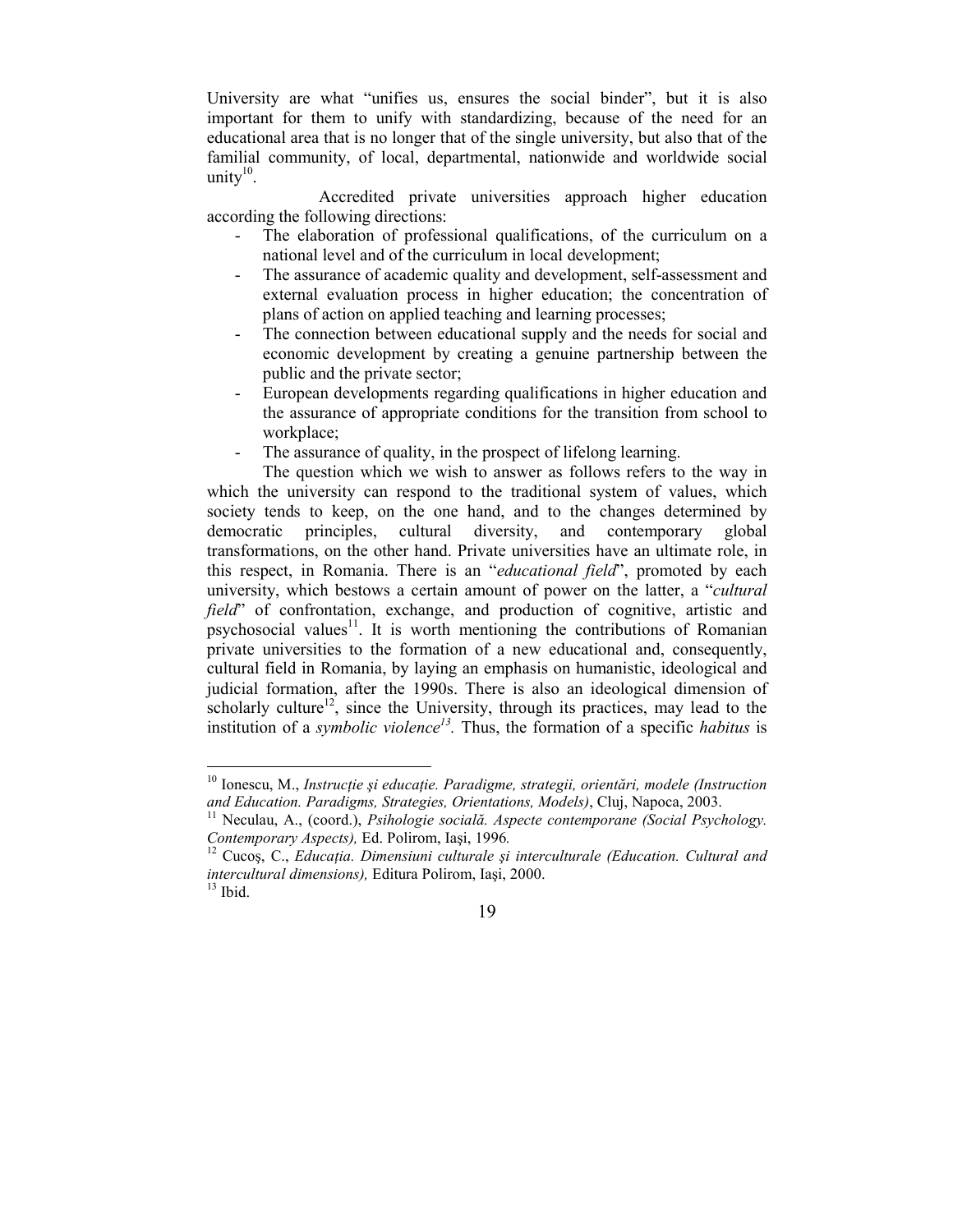attempted, of the dominant cultural arbitrary, regarded as ideal and determined, at every moment, by the dominant classes through the legitimacy of the pedagogical authority, through the opening offered to students and alumni by the private universities in Romania. By using the concept of "cultural field" proposed by Bourdieu<sup>14</sup>, we can analyze the prestige of an institution, the university in our case, as a field where cultural oppositions are manifested and, moreover, a specific, value- and idea-generating market appears. This field imposes an individual style and manner of connecting to reality. Schools can transmit these values, and those which are transmitted by Romanian private universities have been oriented towards competition and the formation of an authentic market economy.

 The university culture is currently predominantly sociocentric, which is especially observable in the organization of schools, promoting status differences between students and teachers, materialized in the relational asymmetry between them, around which and in the spirit of which the university culture is built. These aspects can be observed in the field of values and norms of the university culture. The general and dominant values of the university are the following: confidence and respect for the student, respect for the truth, fairness, honesty, altruism, cooperation and competition, tolerance, equity, respect for the self and for others, exigency, exactingness, respect for the university, professional attachment, academic excellence, a critical, open and free spirit, creativity.

 The values of a culture of private university organization development might be the following: orientation towards action, based on an appropriate structuring and hierarchy of purposes, objectives and priorities; orientation towards the "client", particularly towards the actors of the pedagogical act: professors and students; the accentuation of action of collaboration among all the members of the organization; the cultivation of competition, based on the acknowledgement of professors' and students' academic success; the stimulation and support of self-improvement and self-development, through the formation of the university's "self awareness"; the increase in the university's and the professors' responsibility for the quality of results; the promotion of a participative leadership; and, last but not least, the encouragement of involvement by parents and the local community as partners of the university.

## **Conclusions**

 $\overline{a}$ 

By means of conclusion, all the arguments employed have been focussed on the special role and place held by higher education institutions, particularly by Romanian private universities, in the sense of development and initial and

<sup>14</sup> Bourdieu, P., *Economia bunurilor simbolice (The Economy of Symbolic Goods)*, Editura Meridiane, Bucureşti, 1986.

<sup>20</sup>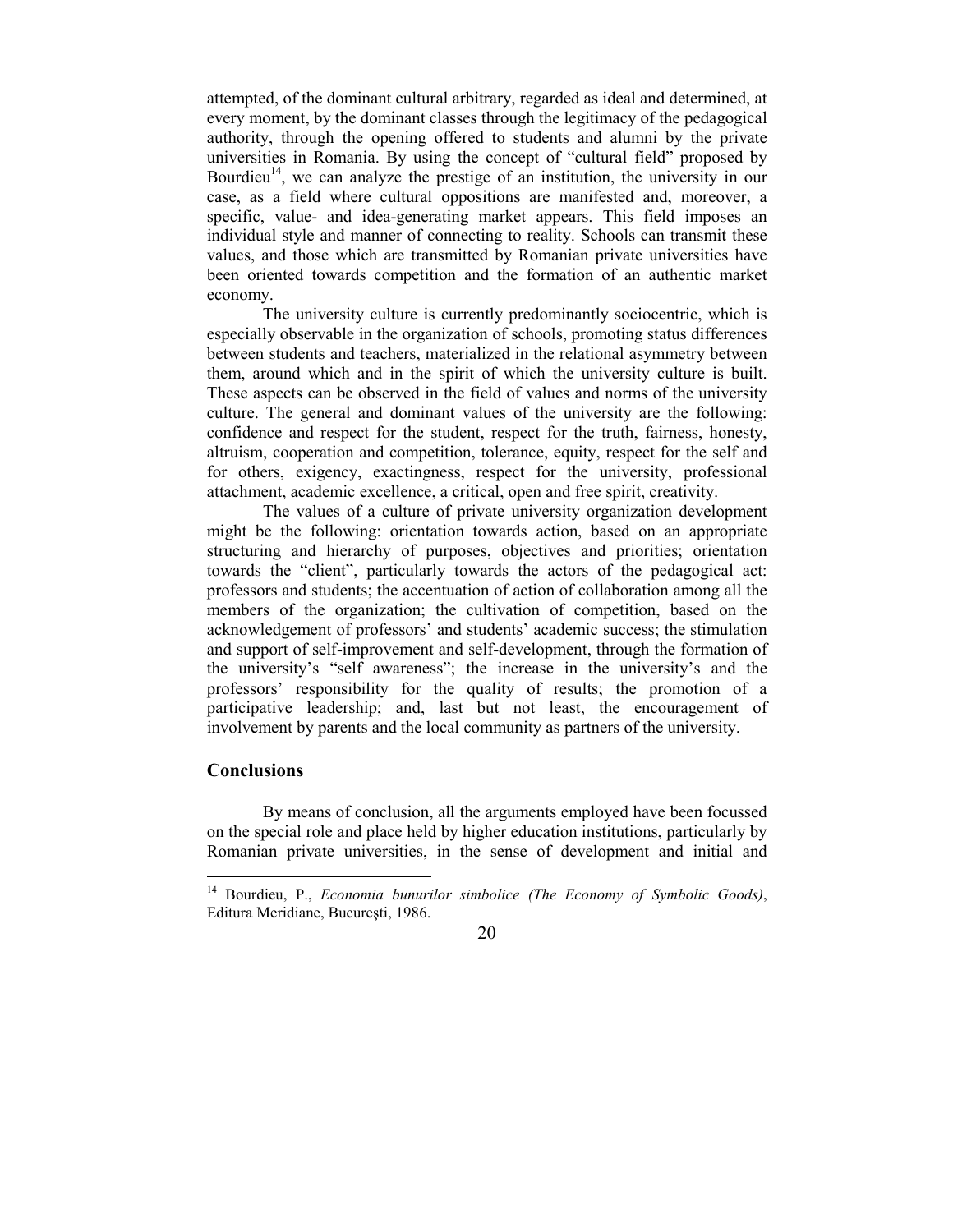continual formation of workforce in Romania, of the present culture and civilization in our country.

#### **Bibliography**

- 1. Bernstein, B., *Studii de sociologie a educației*, E.D.P., București, 1978.
- 2. Bourdieu, P., *Economia bunurilor simbolice*, Editura Meridiane, Bucureşti, 1986.
- 3. D. Hebdige, *Subculture: The Meaning of Style,* London, Routledge, 1991.
- 4. G. Grace, *School Leadership,* The Falmer Press, London, Washington D.C., 1995.
- 5. G. Hofstede, *Managementul structurilor multiculturale,* Editura Economică, Bucureşti, 1996.
- 6. F.M. Newman, G.G: Wehlage, *Successful School Restructuring: A Report to the Public and Educators,* Madison, University of Wisconsin, Center on Organization and Restructuring of Schools, 1997.
- 7. C. Cucoș, *Educația. Dimensiuni culturale și interculturale*, Editura Polirom, Iași, 2000.
- 8. Anthony Giddens, *Sociologie,* Editura All, Bucureşti, 2000.
- 9. M.A. Hogg, G.M. Vaughan, *Social Psychology,* London, Prentice Hall, 2002.
- 10. Ionescu, M., *Instrucție și educație. Paradigme, strategii, orientări, modele, Cluj*-Napoca, 2003.
- 11. Andrei Marga, *University Reform Today,* Cluj University Press, Cluj-Napoca, 20037.
- 12. Neculau, A. (coord.), *Psihologie socială. Aspecte contemporane*, Ed. Polirom, Iaşi, 1996.
- 13. Jacques Derrida, *Deconstrucția politicii*, Editura Ideea Design & Print, Cluj-Napoca, 2005.
- 14. Marcel Crahay, *Psihologia educației*, Editura Trei, București, 2009.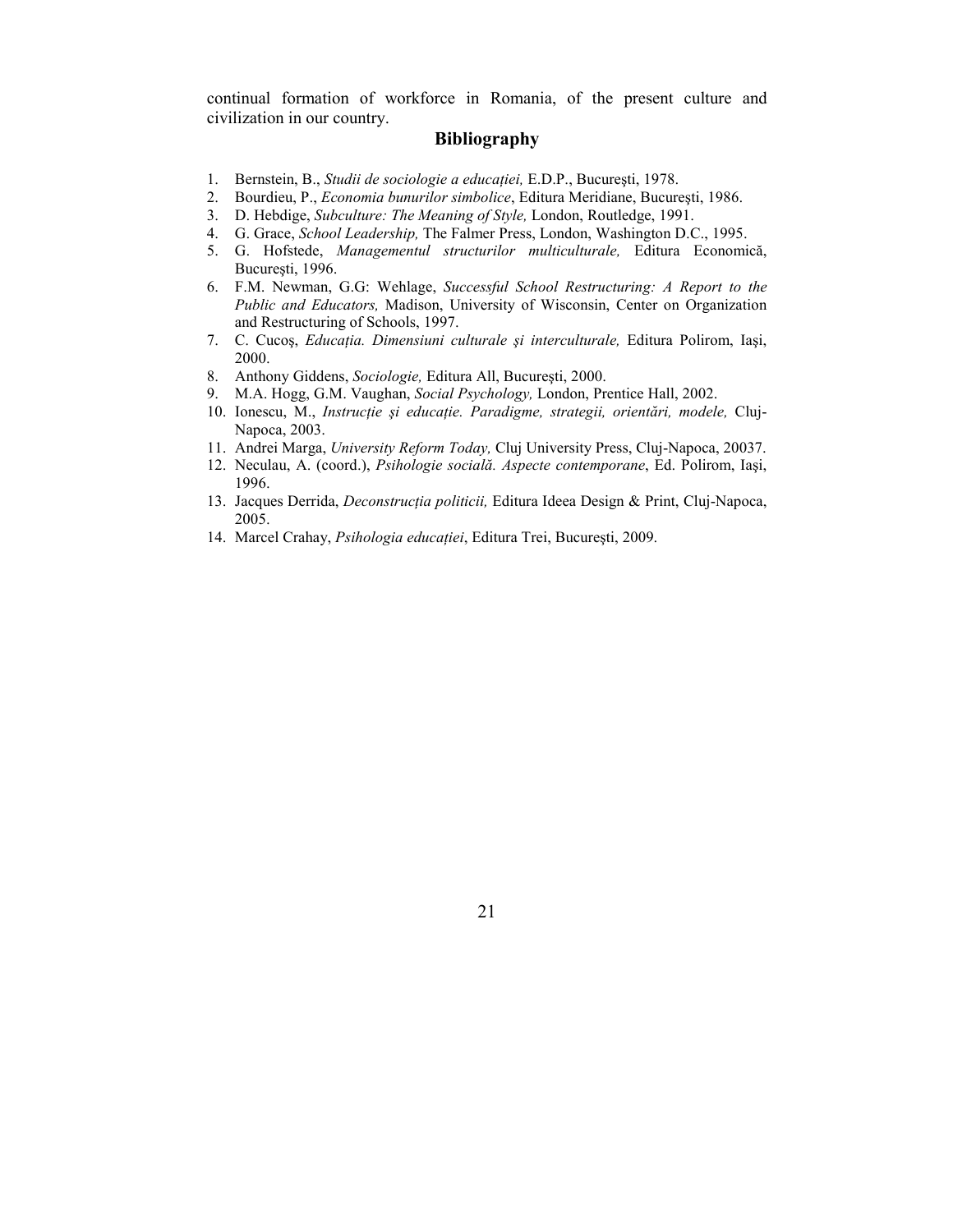# **POLITICA UNIUNII EUROPENE ÎN DOMENIUL CONSOLIDĂRII SPATIULUI DE LIBERTATE, SECURITATE ȘI JUSTIȚIE**

**Prof. univ. dr. Martian IOVAN** *Universitatea de Vest "Vasile Goldiş" din Arad*  Telefon: 0257 / 284899 E-mail: miovan@uvvg.ro

> **Abstract.** *The author of the study presents the mission and the objectives of the European Union policy in the field of developing the freedom, security and justice area – as possible future model worldwide. The gradual fulfillment of the objectives of this policy presupposes the employment of specific methods of European construction: the communitarian method and that of judicial and policial cooperation. These methods are intended for an efficient management of issues regarding asylum, immigration, the granting of visas, judicial cooperation in civil matters, and judicial cooperation in criminal and policial matters. The largest part of study analyzes the priorities and essential means in the field of judicial cooperation in criminal matters and in the field of policial cooperation, in the sense of preventing and combating grave forms of crossborder criminality. The institutional changes of the last years (the creation of Eurojust, Europol, of the European Prosecutor's Office etc.) and the functioning of newly emerged institutions emphasize an improvement in the effectiveness / efficiency of the services of the European Union's competent authorities and member states in completing the specific mission. Based on this, member states can initiate various forms of consolidated cooperation, which would guarantee the safety of citizens, the development of economic, social and political cohesion of the Union, as well as the coherence of functioning of institutions in charge of developing the freedom, security and justice area.*

**Keywords:** *European Union, freedom and security area, Eurojust***.** 

## 1. Obiectivul și direcțiile politicii în domeniul dezvoltării spațiului  $de$  libertate, securitate si justitie

Încă în *Tratatul de la Maastricht*, Art. 29, a fost instituit **obiectivul**  fundamental, în sensul că Uniunea Europeană dezvoltă gradual toate condițiile menite să ofere cetățenilor săi un înalt nivel de siguranță într-un spațiu de libertate, securitate și justiție. Ori acest proces implică dezvoltarea de acțiuni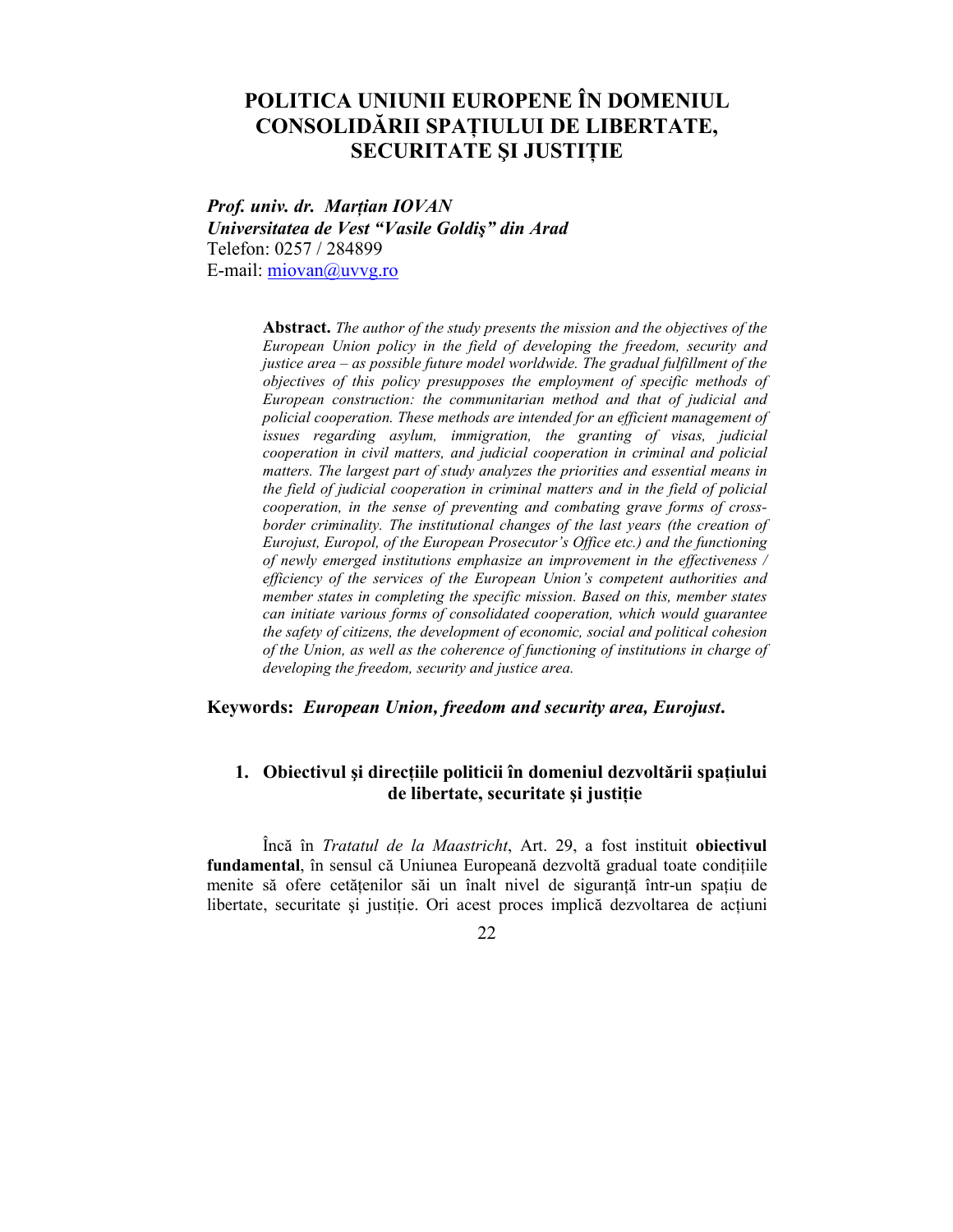comune ale statelor membre în domeniile cooperării judiciare în materie penală şi politienească, în combaterea rasismului și xenofobiei. Ulterior, în celelalte Tratate, inclusiv în *Tratatul de la Lisabona*, a fost aprofundat și nuanțat sistemul normativ în domeniu, astfel încât cooperarea judiciară în materie civilă şi penală, ca și cooperarea politienească în cadrul Uniunii, reprezintă astăzi obiectul unei politici comunitare distincte. Proiectarea şi finalizarea acesteia au reliefat, încă din deceniul trecut, o creştere a rolului Parlamentului şi Consiliului Uniunii Europene odată cu nevoia de a se asigura o apropriere treptată a regulilor şi procedurilor în materie penală a statelor membre.

Realizarea obiectivului principal al Uniunii Europene în domeniul politicii de cooperare în materie civilă și penală, de cooperare politienească, se face prin două metode specifice construcției europene: metoda comunitară (aferentă primului pilon) și metoda cooperării judiciare și polițienești – specifică pilonului al treilea al construcției europene. Metoda comunitară este valorificată în politicile publice ale statelor membre ale Uniunii Europene în domeniul azilului, imigrației, vizelor, cooperării judiciare în materie civilă iar a doua metodă este utilizată în sensul realizării obiectivelor politicii Uniunii în domeniul cooperării judiciare în materie penală și polițienească.

În ceea ce priveşte **azilul**, Parlamentul şi Consiliul Uniunii Europene au adoptat măsuri referitoare la un **sistem european comun de azil**, care cuprinde<sup>15</sup>:

- Un regim unitar de azil în favoarea resortisanților țărilor terțe, valabil în toată Uniunea;
- Un regim unitar de protecție subsidiară pentru resortisanții țărilor terte care, fără să obtină azil european, au nevoie de protectie internatională;
- Un sistem comun de protecție temporară a persoanelor strămutate în cazul unui aflux masiv;
- Proceduri comune de acordare şi de retragere a regimului unitar de azil sau de protecție subsidiară;
- Parteneriatul și cooperarea cu țările terțe pentru gestionarea fluxului de persoane care solicită drept de azil, protecție subsidiară sau temporară.

În cazul în care într-unul sau în mai multe state membre se crează o situatie de urgentă generată de un aflux masiv de resortisanti din tări terte (situație invocată recent de Guvernul Italiei, în vara anului 2008), Consiliul poate adopta măsuri provizorii în favoarea statelor membre în cauză – după ce a fost consultat Parlamentul European.

În ceea ce priveşte politica Uniunii în **domeniul imigrării**, aceasta are ca principale obiective gestionarea eficientă a fluxurilor de migrare, aplicarea unui

 $\overline{a}$ 

<sup>&</sup>lt;sup>15</sup> Conform *Tratatului de la Lisabona*, <u>http://bookshop.europa.eu</u> , Art. 62, (2), p. 61.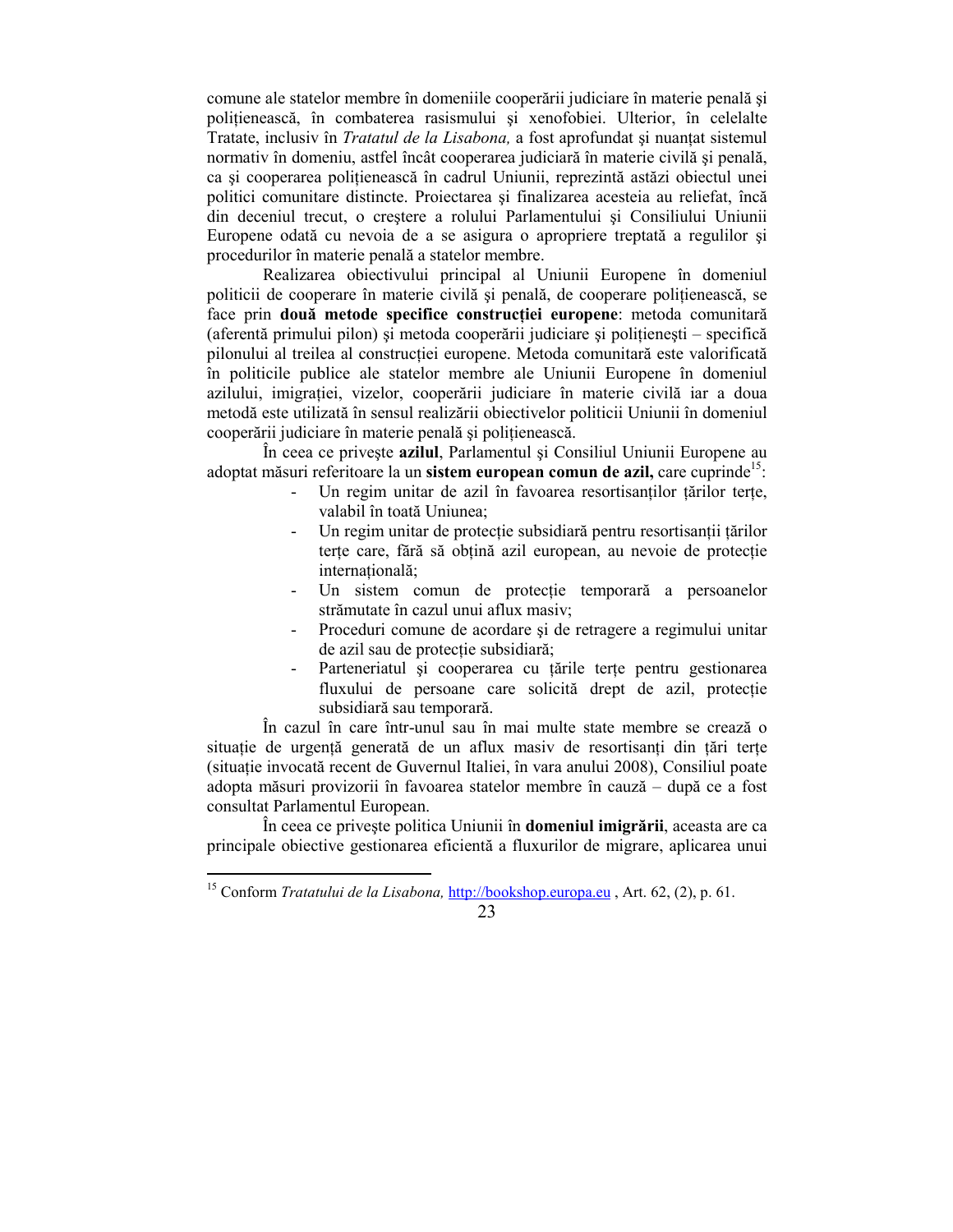tratament echitabil resortisanților țărilor terțe aflați în situație de sedere legală în statele membre, prevenirea imigrării ilegale, combaterea traficului de persoane. Realizarea efectivă a acestor obiective necesită, din partea Parlamentului şi Consiliului Uniunii Europene, luarea unor măsuri în următoarele domenii <sup>16</sup>:

- Conditiile de intrare si de sedere, precum si normele privind acordarea de către statele membre a vizelor și a permiselor de şedere pe termen lung, inclusiv în vederea reîntregirii familiei;
- Definirea drepturilor resortisanților țărilor terțe aflați în situație de şedere legală pe teritoriul unui stat membru, inclusiv condițiile care reglementează libertatea de circulație și de ședere în celelalte tări membre;
- Imigrarea clandestină şi şederea ilegală, inclusiv expulzarea şi repatrierea persoanelor aflate în situație de ședere ilegală;
- Combaterea traficului de persoane, în special de femei şi copii.

Punerea în aplicare a acestor dispoziții nu aduce atingere dreptului statelor membre de a stabili volumul admiterii pe teritoriul acestora a resortisanților unor țări terțe, în scopul de a compensa deficitul de forță de muncă.

Politicile Uniunii în domeniile de mai sus se derulează în conformitate cu **principiile solidaritătii și distribuirii echitabile a răspunderii** între statele membre, inclusiv pe plan financiar.

În domeniul politicii de cooperare judiciară în materie civilă, Uniunea dezvoltă o cooperare transfrontalieră întemeiată pe principiul **recunoaşterii reciproce a deciziilor judiciare şi extrajudiciare** care, treptat, ar putea conduce la apropierea actelor cu putere de lege şi a normelor administrative ale statelor membre. În acest sens, Parlamentul şi Consiliul Uniunii Europene au adoptat măsuri care urmăresc să asigure  $17$ :

- Recunoaşterea reciprocă între statele membre a deciziilor judiciare şi extrajudiciare şi executarea acestora;
- Comunicarea şi notificarea transfrontalieră a actelor judiciare şi extrajudiciare;
- Compatibilitatea normelor aplicabile în statele membre în materie de conflict de legi și de competență;
- Cooperarea în materie de obtinere a probelor;
- Accesul efectiv la justiție;

 $\overline{a}$ 

- Eliminarea obstacolelor din calea bunei desfăşurării a procedurilor civile, la nevoie prin favorizarea compatibilității normelor de procedură civilă aplicabile în statele membre;

<sup>16</sup> Vezi *Tratatul de la Lisabona,* http://bookshop.europa.eu , Art. 63 a, (2), p. 61. <sup>17</sup>Vezi *Tratatul de la Lisabona*, http://bookshop.europa.eu<sub>,</sub> Capitolul 3, Art. 65, (2), p. 62.

<sup>24</sup>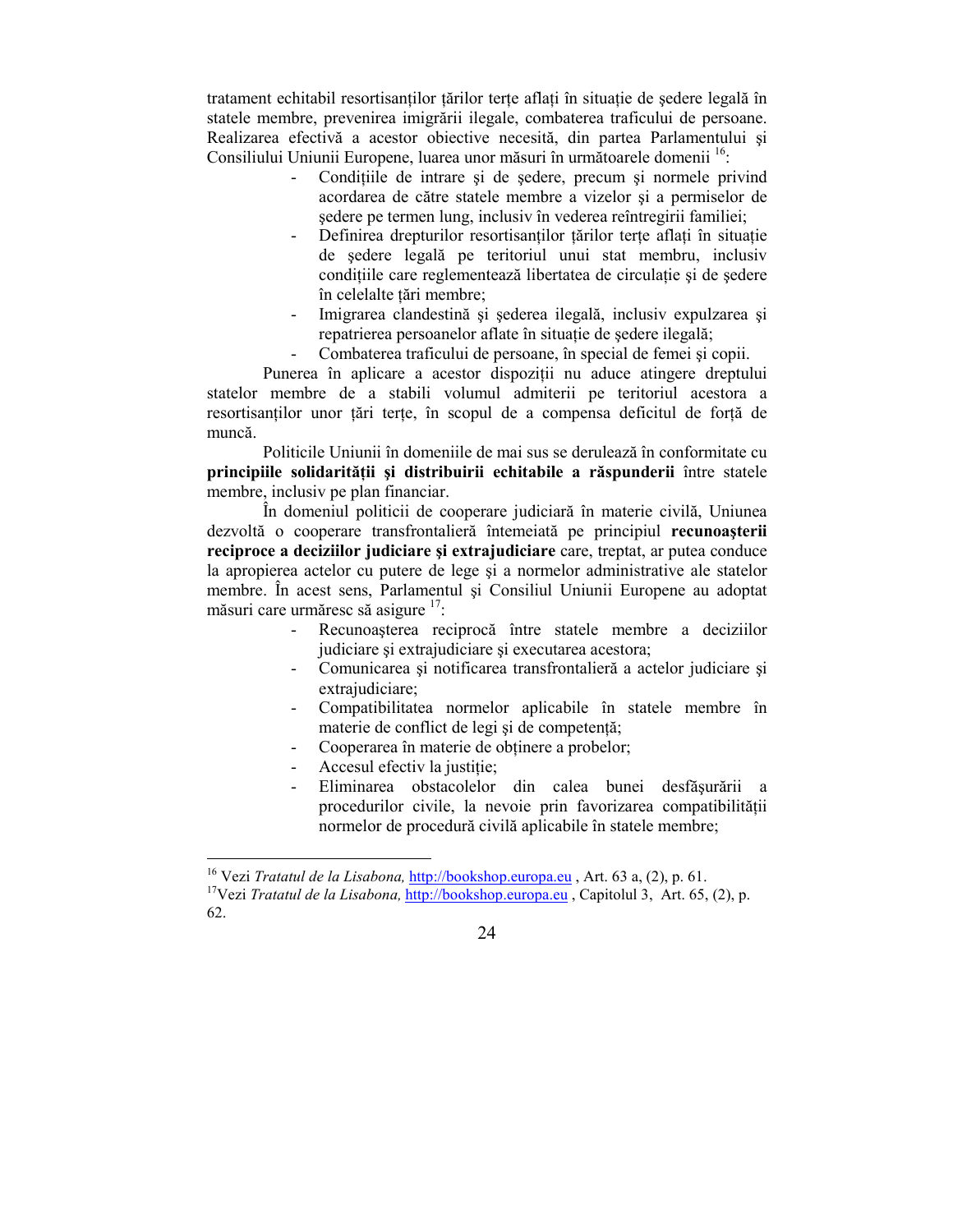- Dezvoltarea unor metode alternative de solutionare a litigiilor;
- Sprijinirea formării profesionale a magistraților și a personalului din justiție.

**Cooperarea judiciară în materie civilă,** proiectată inițial în *Tratatul de la Amsterdam*, realizarea practică a măsurilor stabilite în *Tratatul de la Lisabona* influentează nemijlocit viata cotidiană, siguranta cetătenilor Uniunii. Astfel, functionarea pieței comune, fluxurile de populație dintr-o parte în alta a Uniunii pentru a se încadra în muncă, libera circulație a persoanelor, valurile de imigranți, desființarea – în mare parte, a serviciilor de la granițele statelor membre pot pune, atât persoanele fizice cât și pe cele juridice, în situatii de conflicte juridice de natură civilă / penală cu persoane din alte state membre sau cu imigranți. De aici rezultă importanța politicilor Uniunii în aceste domenii, necesitatea de a iniția acțiuni comune, de a coopera, de a crea instituții regionale şi locale menite să preîntâmpine şi să rezolve astfel de conflicte; dar, în acelaşi timp, rezultă și nevoia imperioasă de a apropia, de a armoniza legislatia pentru a se asigura, în mod treptat, spațiul de liberate, securitate și justiție dintr-o perspectivă unitară şi coerentă.

# **2.** Obiective, priorități și mijloace ale politicii în domeniul **cooperării judiciare în materie penală**

**Politica Uniunii Europene în domeniul cooperării judiciare în**  materie penală are ca obiectiv fundamental asigurarea pentru cetățenii statelor membre a unui înalt nivel de siguranță într-un spațiu de libertate, de respect pentru drepturile omului. Prioritățile actuale ale acestei politici sunt: lupta împotriva criminalității la nivel european și pe plan internațional, armonizarea mijloacelor folosite în acest scop prin cooperare politienească și judiciară, armonizarea legislatiilor penale ale statelor membre.

Acțiunea comună a statelor membre în ce privește cooperare judiciară în materie penală a fost instituită încă în *Tratatul de la Maastricht* (Conform Art. 31 paragr. 1), aceasta incluzând:

- Facilitarea şi accelerarea cooperării între ministerele şi autoritățile judecătorești din statele membre, inclusiv prin intermediul *Eurojust*, în ceea ce priveşte procedura şi executarea deciziilor;
- Facilitarea extrădării între statele membre;
- Asigurarea compatibilității regulilor aplicabile în statele membre, în măsura în care acest lucru poate fi necesar pentru perfectionarea cooperării;
- Prevenirea conflictelor de competență între statele membre;

<sup>25</sup>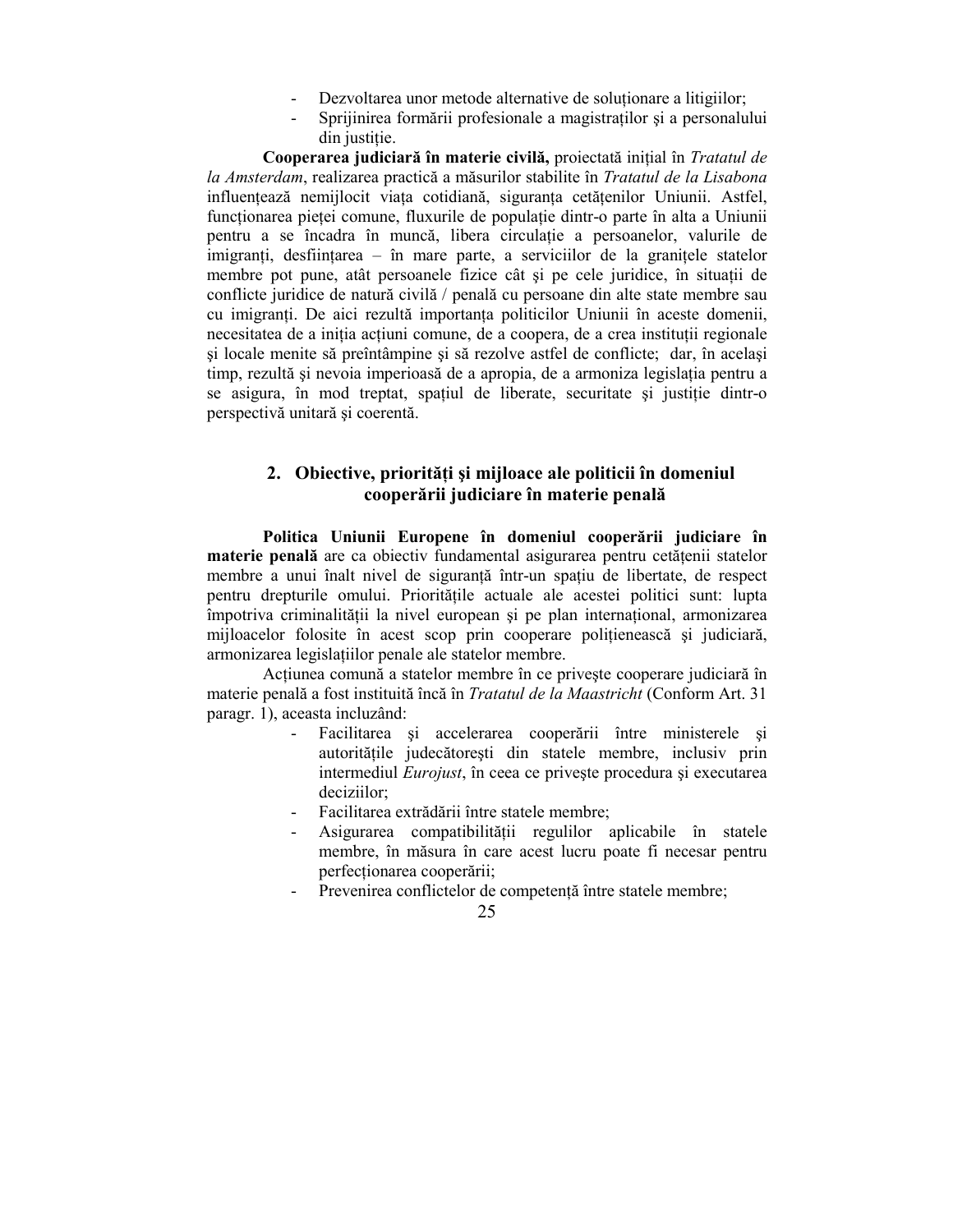- Adoptarea în mod progresiv de măsuri ce stabilesc reguli minime privind elementele constitutive ale faptelor penale și sancțiunile aplicabile în domeniile crimei organizate, terorismului şi traficului ilicit de droguri.

Ulterior, ca urmare a progreselor înregistrate în actiunile statelor membre, s-au produs acumulări în domeniul armonizării dreptului penal – evoluție care continuă în direcția realizării dreptului penal european. Pe acest fond, *Tratatul de la Lisabona* statuează<sup>18</sup>: " Cooperarea judiciară în materie penală în cadrul Uniunii se întemeiază pe principiul recunoaşterii reciproce a hotărârilor judecătoreşti şi a deciziilor judiciare şi include aproprierea actelor cu putere de lege şi a normelor administrative ale statelor membre." Parlamentul şi Consiliul Uniunii Europene, în conformitate cu procedura legislativă ordinară, adoptă măsuri care au drept scop:

- Instituirea unor norme şi proceduri care să asigure recunoaşterea, în întreaga Uniune, a tuturor categoriilor de hotărâri judecătoreşti şi decizii judiciare;
- Prevenirea și solutionarea conflictelor de competentă între statele membre;
- Sprijinirea formării profesionale a magistratilor și a personalului din justitie;
- Facilitarea cooperării dintre autoritățile judiciare sau echivalente ale statelor membre în materie de urmărire penală şi executare a deciziilor.

Pentru a facilita recunoaşterea reciprocă a hotărârilor judecătoreşti şi a deciziilor judiciare, precum și cooperarea polițienească și judiciară în materie penală cu dimensiuni transfrontaliere, Parlamentul şi Consiliul pot stabili norme (măsuri) minimale ce sunt adaptate diferentelor existente între tradițiile juridice și sistemele de drept ale statelor membre. Existenta unor norme minimale nu împiedică statele membre să mențină sau să adopte un nivel mai ridicat de protecție a persoanelor. Pe de altă parte, Parlamentul și Consiliul Uniunii Europene pot adopta norme minime cu privire la definirea infracțiunilor și a sancțiunilor în domenii ale criminalității transfrontaliere de o gravitate deosebită pornind de la nevoia de a le combate pe o bază comună. Astfel de domenii ale criminalității sunt următoarele: terorismul, traficul de persoane și exploatarea sexuală a femeilor şi copiilor, traficul ilicit de droguri, traficul ilicit de arme, spălarea banilor, corupția, contrafacerea mijloacelor de plată, criminalitatea informatică şi criminalitatea organizată <sup>19</sup>. Totodată, Parlamentul şi Consiliul pot stabili măsuri pentru a încuraja și sprijini acțiunile statelor membre în domeniul prevenirii criminalității.

<sup>&</sup>lt;sup>18</sup> Vezi *Tratatul de la Lisabona*, *http://bookshop.europa.eu*, Capitolul 4, Art. 69 A, (1).

<sup>19</sup> Conform *Tratatului de la Lisabona,* http://bookshop.europa.eu , Art. 69 B, (1).

<sup>26</sup>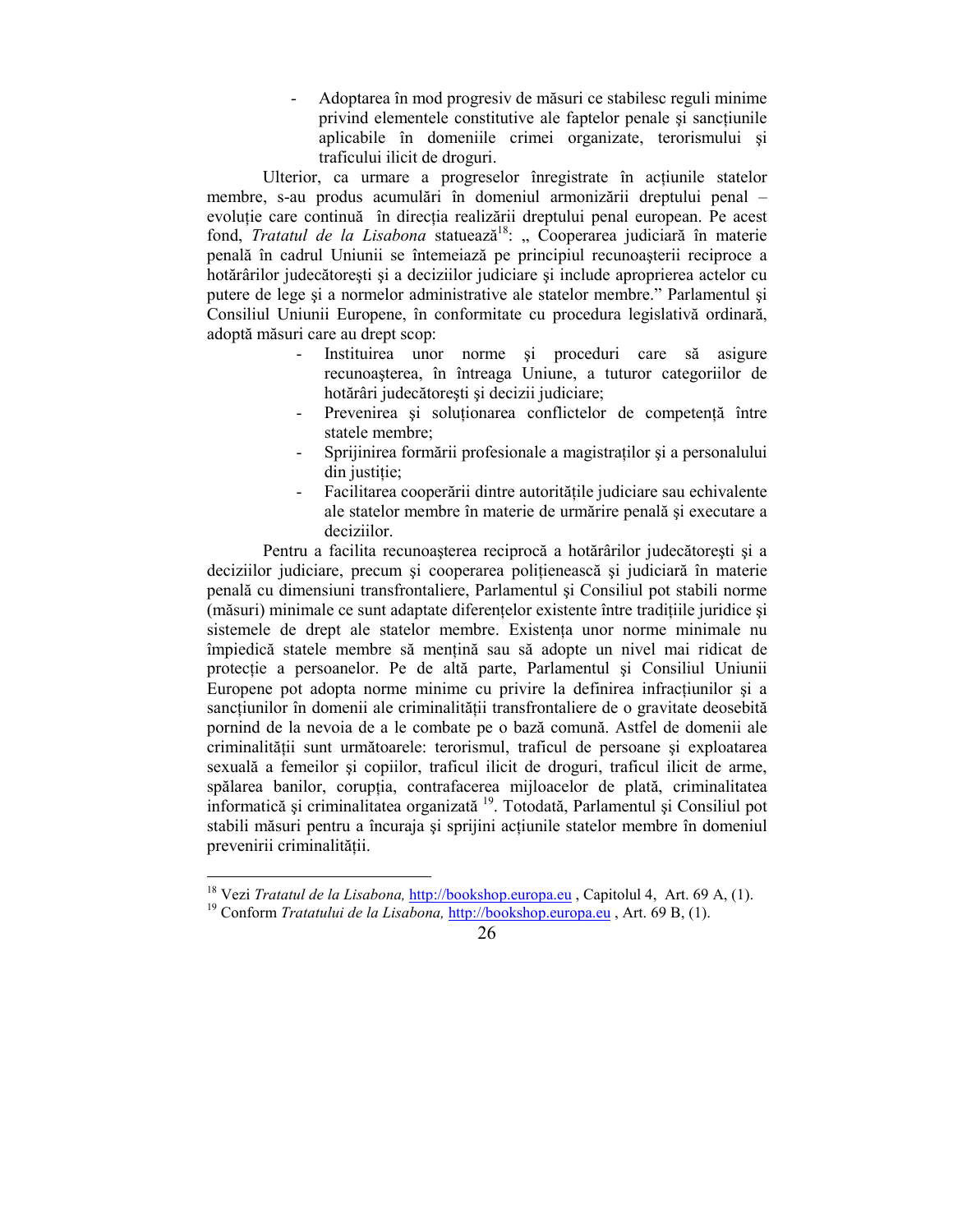Pentru realizarea eficientă a obiectivelor și priorităților politicii Uniunii în domeniul cooperării judiciare în materie penală, Consiliul ia măsuri de promovare a cooperării, statuând în unanimitate pe baza inițiativelor statelor membre sau ale Comisiei. Astfel, Consiliul poate să adopte poziții comune care exprimă modul de abordare al Uniunii într-o problemă dată; să adopte directive (legi-cadru) în scopul apropierii legilor, regulamentelor, procedurilor penale ale statelor membre; să adopte convenții pe care să le recomande statelor membre pentru a le respecta în conformitate cu Constituția și Codul penal ale fiecăruia.

Cooperarea judiciară în materie penală poate fi structurată multilateral sau poate fi de tip integral. În prima formă, se întemeiază pe poziții comune, pe convenții ce reglementează cooperarea între statele membre ale Uniunii Europene. Cooperarea integrată are actori rezultați din demersuri speciale de instituționalizare, așa cum sunt Rețeaua Judiciară Europeană (RJE) și *Eurojust* – Unitatea europeană de cooperare judiciară. Eurojust  $20^{\circ}$  are misiunea de a sustine și consolida coordonarea și cooperarea dintre autoritățile naționale de cercetare și urmărire penală în legătură cu formele grave de criminalitate care afectează două sau mai multe state membre sau care impun urmărirea penală pe baze comune, prin operatiuni întreprinse de autoritățile statelor membre și de Europol, prin informații furnizate de acestea<sup>21</sup>. Atribuțiile Eurojust, funcționarea și domeniile de actiune sunt aprobate de Parlament și Consiliu. Printre atribuțiile Eurojust sunt incluse următoarele:

- Începerea de cercetări penale, precum şi propunerea de începere a urmăririi penale efectuată de autoritățile naționale competente, în special cele referitoare la infracțiuni care aduc atingere intereselor financiare ale Uniunii;
- Coordonarea cercetărilor și a urmăririlor penale;
- Cresterea eficacității anchetelor și urmăririlor penale care interesează unul sau mai multe state membre;
- Consolidarea cooperării judiciare, inclusiv prin soluționarea conflictelor de competență și prin strânsa cooperare cu Rețeaua Judiciară Europeană<sup>22</sup>.

Consiliul Uniunii Europene încurajează cooperarea prin Eurojust, oferind posibilităti acestuia de a contribui la o cât mai bună coordonare între autoritățile

<sup>&</sup>lt;sup>20</sup> Eurojust a fost creat prin Decizia Consiliului Nr.2002 / 187 din 28 februarie 2002, ca organism al Uniunii Europene cu personalitate juridică. Această institutie este condusă de un colegiu alcătuit din reprezentanți ai tuturor statelor membre. Colegiul funcționează în conformitate cu regulile de procedură ale Eurojust, aprobate de Consiliu.

<sup>21</sup> Vezi *Tratatul de la Lisabona,* http://bookshop.europa.eu , Art. 69 D, (1).

<sup>22</sup> Vezi *Tratatul de la Lisabona,* http://bookshop.europa.eu , Art. 69 D, (1).

<sup>27</sup>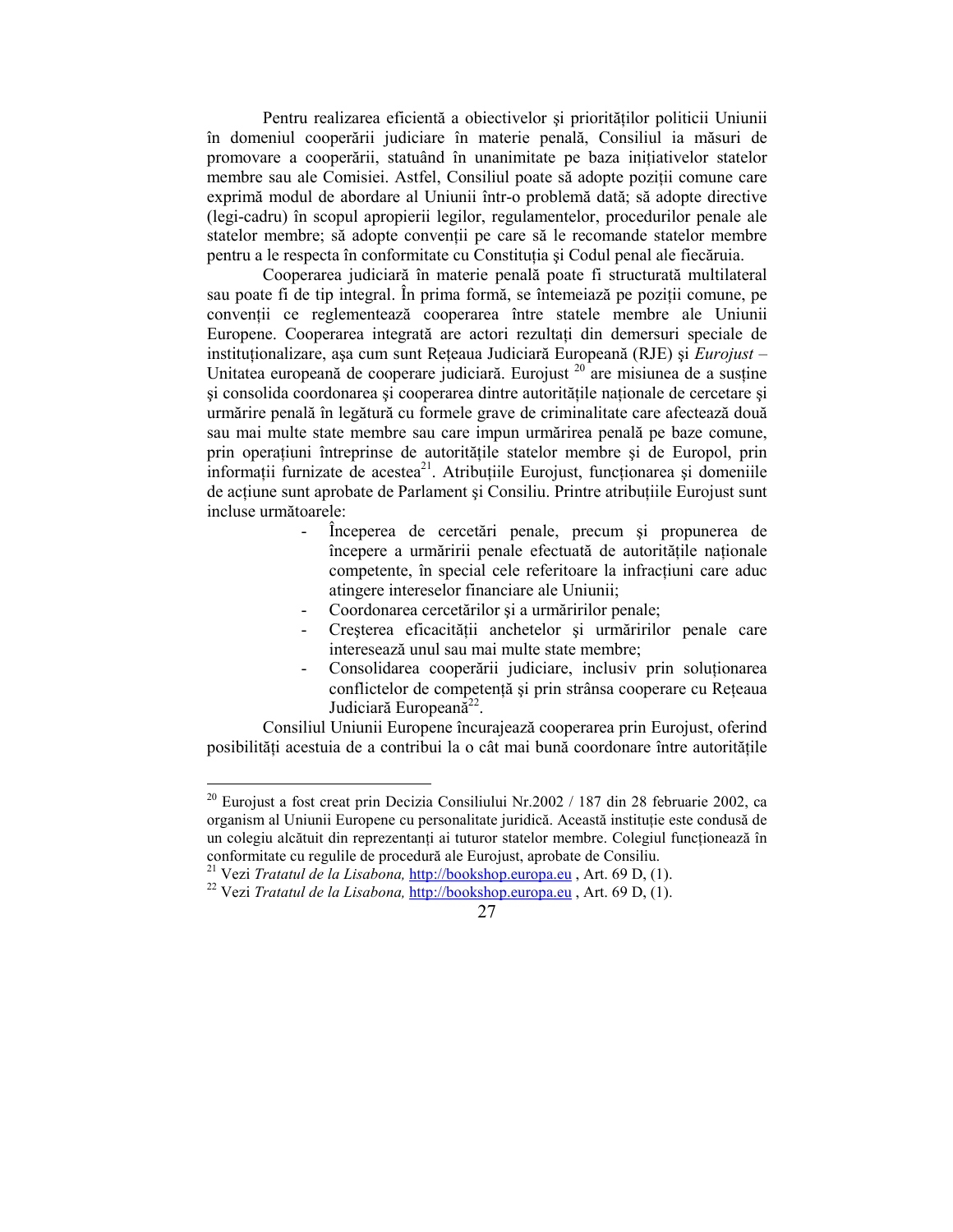naționale ale statelor membre care sunt însărcinate cu urmăririle penale, facilitând implicarea Eurojust în anchetele privind cazurile de criminalitate transfrontalieră gravă, valorificând concluziile rezultate din analizele efectuate de Europol sau promovând cooperarea dintre Eurojust și Rețeaua Judiciară Europeană. Exercitarea atributiilor Eurojust nu aduce atingere responsabilității autorităților naționale de profil; actele oficiale de procedură judiciară sunt îndeplinite de autoritățile naționale competente. Este de menționat faptul că, în scopul îndeplinirii obiectivelor Eurojust, membrii naționali au acces la informațiile conținute în cazierului judiciar național sau în orice alt registru al statelor membre, corespunzător legislației naționale care reglementează accesul propriilor procurori, judecători sau ofiteri de politie cu funcții echivalente. De asemenea, aceştia au accesul autorizat la baza de date a Eurojust, în scopul rezolvării cazurilor.

După ce *Tratatul de la Lisabona* va fi ratificat, Consiliul Uniunii Europene va putea institui un **Parchet European,** pornind de la Eurojust, în scopul de a fi sporită eficiența activității de combatere a infracțiunilor ce aduc atingere intereselor financiare ale Uniunii Europene<sup>23</sup>. Competența Parchetului European este de a cerceta, a urmări şi a trimite în judecată – după caz, în colaborare cu Europol, autorii și coautorii infracțiunilor care aduc atingere intereselor financiare ale Uniunii. De asemenea, Parchetul European exercită acțiunea publică, în legătură cu aceste infracțiuni, în fața instanțelor competente ale statelor membre. În acest fel, opinia publică europeană poate să aibă un nivel de așteptare ridicat în privința soluțiilor pe care autoritățile penale europene și naționale trebuie să le dea exploziei fără precedent a criminalității pe plan mondial, îndeosebi a formelor grave de criminalitate de tipul terorismului, crimei organizate, traficului ilicit de ființe umane, corupției și fraudelor de dimensiuni transfrontaliere, traficului de droguri, armament, munitii și exploziv, de materiale nucleare şi radioactive, biologice şi biochimice, traficului cu specii vegetale şi animale aflate pe cale de disparitie, infractiunilor din domeniul informaticii, traficului ilicit cu organe, hormoni și țesuturi umane, traficului cu opere de artă aparținând patrimoniului cultural național și mondial.<sup>24</sup>

# **3.** Dezvoltarea cooperării politienești

În ce privește funcționarea poliției europene, Uniunea a instituit și dezvoltă în continuare **cooperarea polițienească** ce implică toate autoritățile

<sup>23</sup> Vezi *Tratatul de la Lisabona,* http://bookshop.europa.eu , Art. 69 E, (1).

<sup>&</sup>lt;sup>24</sup> Vezi, în acest sens, pentru o documentare minuțioasă: Stanca, I., Neculcea, M., Stanca, T., "Coordonate penale ale dreptului comunitar și politicii penale ale statului român în procesul de integrare europeană", "Vasile Goldiș" University Press, Arad, 2006, Cap. V.

<sup>28</sup>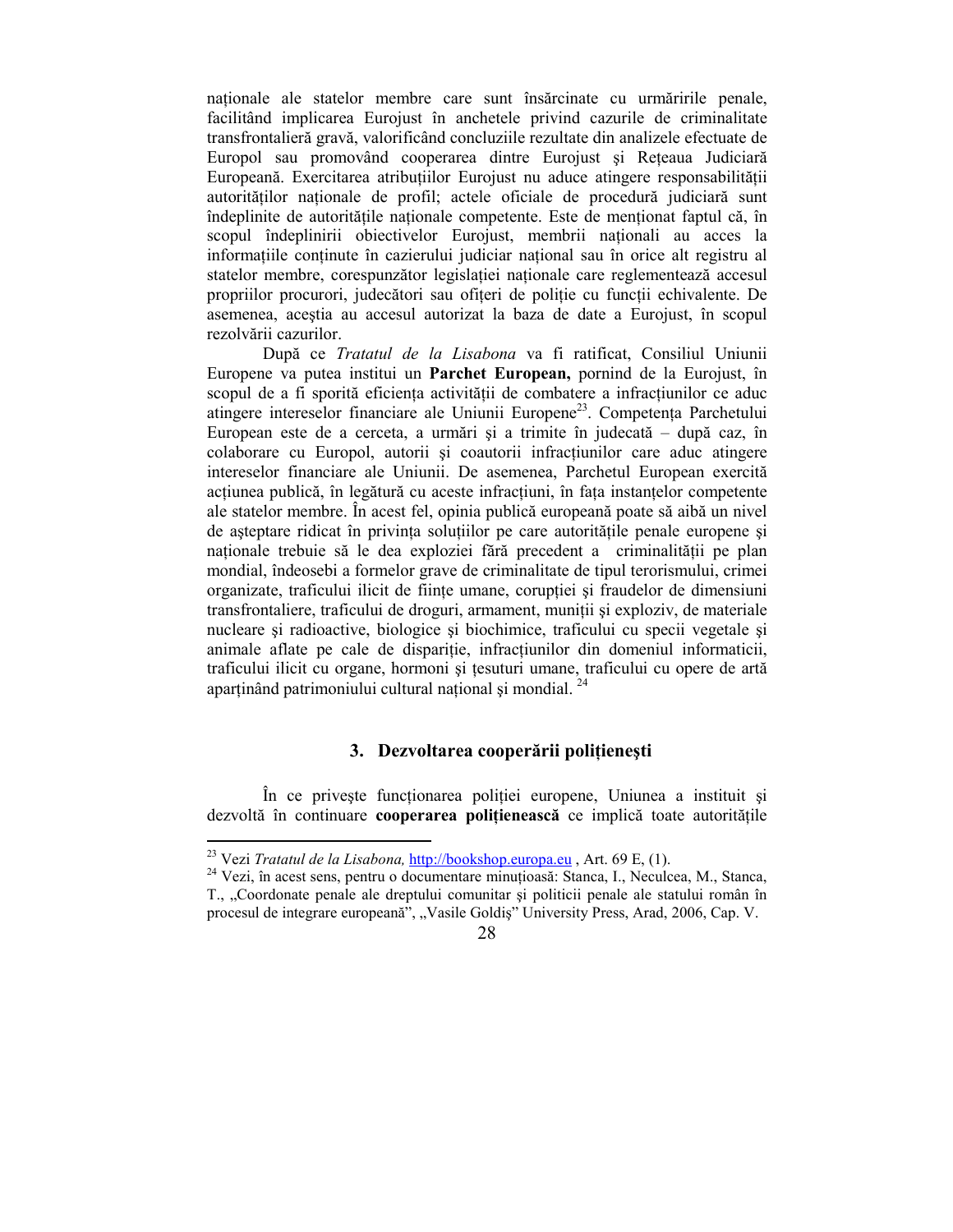competente din statele membre, inclusiv serviciile de politie, serviciile vamale și alte servicii specializate de aplicare a legii, în domeniile prevenirii, depistării şi cercetării infracțiunilor. <sup>25</sup> Pentru a asigura sporirea eficienței cooperării polițienești, Parlamentul și Consiliul Uniunii Europene pot stabili măsuri referitoare la:

- Colectarea, stocarea, prelucrarea și analizarea informațiilor în domeniu, precum și schimbul de informații;
- Sprijinirea formării profesionale a personalului, precum şi cooperarea privind schimbul de personal, echipamentele şi cercetarea criminalistică;
- Tehnicile comune de investigare privind depistarea unor forme grave de criminalitate organizată.

Consiliul Uniunii Europene urmează să stabilească măsurile adecvate privind cooperarea operativă între autoritățile competente din statele membre. Prin urmare, cooperarea politienească europeană include și componenta operațională, întemeindu-se pe principiul subsidiarității – ceea ce evidențiază că politica europeană în domeniul cooperării polițienești nu este pur supranațională, ci că ea îmbină obiectivele Uniunii privind securitatea cetățenilor și instituțiilor ei cu cele asumate de statele naționale membre, de state terțe, de organizații internationale, de institutii și organisme abilitate, din plan regional și local, care au funcții în menținerea ordinii și securității publice.

În scopul ameliorării cooperării polițienești pe domenii ale criminalității organizate la nivel internațional, a fost creat *Europol* – Biroul european de poliție  $^{26}$ , având misiunea de a sustine și consolida acțiunea autorităților politienești și a altor servicii de aplicare a legii din statele membre, precum şi cooperarea acestora pentru prevenirea și combaterea criminalității grave care afectează două sau mai multe state membre, a terorismului şi a formelor de criminalitate ce aduc atingere unui interes comun ce face obiectul unei politici a Uniunii.<sup>27</sup> În fond, Europol este o agenție de informații aflată în serviciul polițiilor statelor membre, fără putere operațională suprastatală, deosebindu-se astfel de F.B.I.

Obiectivele principale ale Europol vizează ameliorarea eficacității serviciilor autorităților competente din statele membre și cooperarea în ceea ce priveşte prevenirea şi lupta împotriva terorismului, traficului de stupefiante şi a altor forme grave ale criminalității internaționale. Domeniile de acțiune sunt: traficului ilicit de stupefiante; traficul ilicit de materiale nucleare şi radioactive;

<sup>25</sup> <sup>25</sup> Vezi *Tratatul de la Lisabona,* http://bookshop.europa.eu , Cap. 5, Cooperarea polițienească, Art. 69 F.

Europol a fost înființat printr-o Convenție publicată în J. Of. C L 99 din 9 octombrie 1996 având mandatul de a se ocupa de formele grave ale crimei internaționale.

<sup>27</sup> Vezi *Tratatul de la Lisabona,* http://bookshop.europa.eu , Art. 69 G, (1).

<sup>29</sup>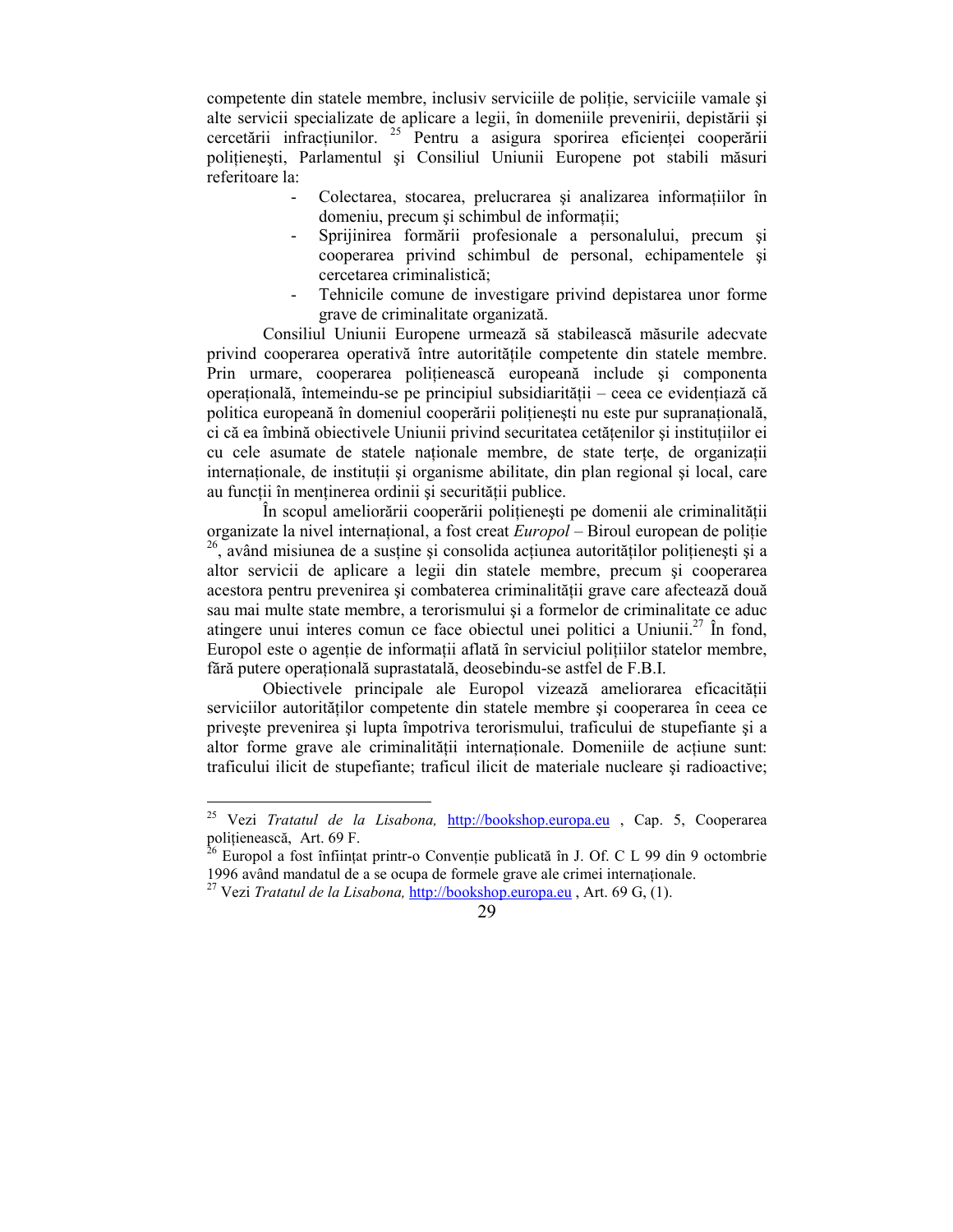traficul cu ființe umane; filierele de imigrare clandestină - contrară reglementărilor Uniunii şi ale statelor membre; spălarea banilor murdari; infracțiunile din sfera terorismului; criminalitatea informatică; escrocheriile și fraudele; contrafacerea şi piratarea produselor; falsificarea monedelor şi bancnotelor, a documentelor administrative şi traficul de falsuri; traficul de vehicule furate în acceptia de furt sau de deturnare; producerea de daune mediului înconjurător; comerțul ilegal cu arme, muniții, explozivi, cu animale amenintate cu dispariția sau cu bunuri culturale de patrimoniu.

În scopul realizării misiunii şi obiectivelor sale, Europol exercită următoarele atribuții $^{28}$ :

- Colectarea, stocarea, prelucrarea și analiza informatiilor, precum și schimbul de informații transmise în special de autoritățile statelor membre sau ale statelor terțe;
- Coordonarea, organizarea și realizarea de acțiuni de cercetare și operative, desfășurate împreună cu autoritățile competente ale statelor membre sau în cazul unor echipe comune de cercetare şi, după caz, în colaborare cu Eurojust.

Europol nu funcționează ca structură suprastatală; toate acțiunile cu caracter operativ sunt inițiate și desfășurate în cooperare cu autoritățile statului / statelor membre al căror teritoriu este implicat numai cu acordul acestora. Aplicarea măsurilor coercitive este în sarcina exclusivă a autorităților naționale competente. Activitatea Europol este supusă controlului democratic de către Parlamentul European în asociere cu parlamentele naționale. Legea Europeană stabileste modalitățile de exercitare a controlului asupra activității Europol.

 \*  $*$  \* \*

Politicile publice ale Uniunii Europene în domeniul consolidării spațiului de libertate, securitate și justiție, s-au concretizat într-o dinamică legislativă și instituțională accelerată, mai ales după adoptarea *Tratatului de la Maastricht*, astfel că, în prezent, cadrul juridic și organizațional al Uniunii în domeniul cooperării judiciare penale și politienești, atât în interior cât și în relatiile cu state și autorități terțe, pe de o parte, dar și capacitatea operațională, varietatea largă a metodelor, procedeelor şi tehnicilor de implementare – pe de altă parte, reprezintă unul dintre pilonii importanți ai construcției europene. Evident, procesul de perfectionare a cooperării continuă prin crearea de noi instrumente legale și de capacități operative. Astfel, prin dispoziții exprese cuprinse în



<sup>&</sup>lt;sup>28</sup> Vezi *Tratatul de la Lisabona*, <u>http://bookshop.europa.eu</u> , Art. 69 G, (2).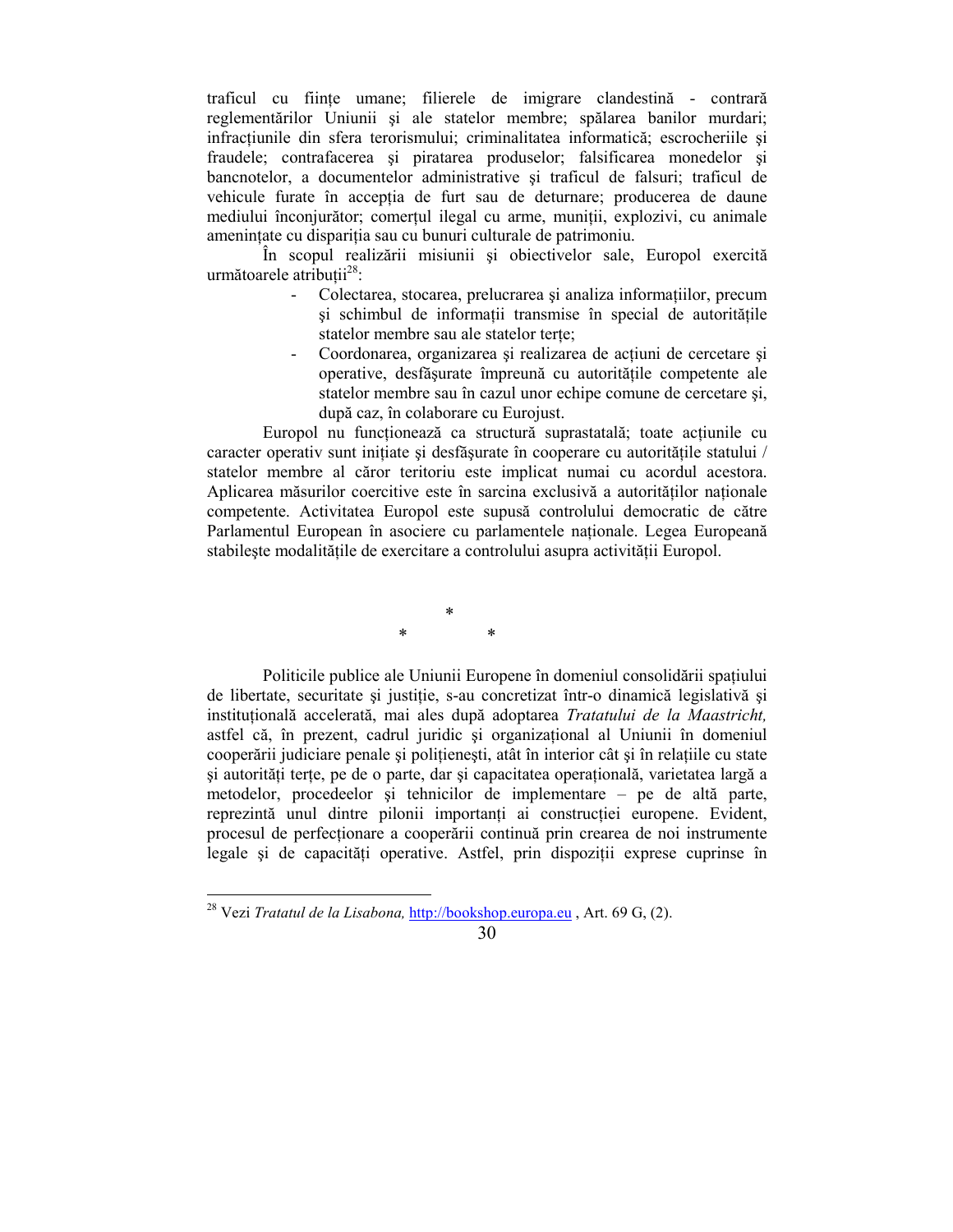*Tratatul de la Amsterdam*, ulterior în *Tratatul de la Nisa,* statele membre pot săşi propună să instituie între ele forme de **cooperare consolidată** în domenii avute în vedere de Tratatul Uniunii Europene. *Tratatul de la Lisabona* stabileşte că, în cazul în care cel puțin nouă state membre doresc instituirea unei forme de cooperare consolidată pe baza unui proiect de directivă (lege-cadru), acestea urmează să informeze Parlamentul European, Consiliul şi Comisia pentru a obține acordarea autorizării. Statele membre autorizate să practice o cooperare consolidată pot recurge la instituțiile, procedurile și mecanismele prevăzute în *Tratatul de la Maastricht* cu condiția ca această cooperare să contribuie la realizarea obiectivelor şi intereselor Uniunii, să favorizeze procesul de integrare europeană, să respecte *acquis*-ul și cadrul institutional unic al Uniunii, să nu aducă atingere pieței interne, nici coeziunii economice și sociale, să implice cel puțin nouă state, să nu genereze distorsionări ale concurenței, să fie deschisă tuturor statelor membre, să încurajeze participarea unui număr cât mai mare de state iar actele şi deciziile luate sunt obligatorii numai pentru statele care participă la un program de cooperare consolidată. În fond, pot fi inițiate politici de cooperare întărită pe programe ce asigură creșterea coerenței Uniunii, dezvoltarea coeziunii politice, sociale şi economice a acesteia.

În concluzie, politicile publice ale Uniunii Europene în domeniul dezvoltării spațiului de libertate, securitate și justiție, de ținere sub control a dinamicii criminalității de pe teritoriul său, materializată nu atât în proiecte cât mai ales în rezultate şi bune practici, ar putea reprezenta în viitor un model pe plan mondial. Dar aceasta depinde, într-o mare măsură, de atitudinea şi eforturile statelor membre de a iniția și implementa politici concrete, generale și sectoriale, nationale și locale, ale autorităților abilitate care actionează la nivelul regiunilor şi județelor.

În acest scop, eforturile financiare și organizatorice ale autoritătilor competente locale ar trebui să conveargă, în mod special în tările care au aderat recent la Uniunea Europeană, spre adaptarea cadrului institutional la standardele în domeniu ale Uniunii, formarea de personal de profil cu o înaltă calificare şi perfecționarea celui existent, dezvoltarea legăturilor instituționale și a comunicării în cadrul cooperării prin dotarea cu tehnică de ultimă generație, dezvoltarea cercetării științifice de profil asociată cu diseminarea rapidă a rezultatelor benefice, promovarea schimbului de experientă și a cunoașterii reciproce la nivel institutional, crearea de retele institutionale largi pentru sprijinirea implementării politicilor adoptate – inclusiv mediatizarea amplă pentru a câştiga suportul opiniei publice.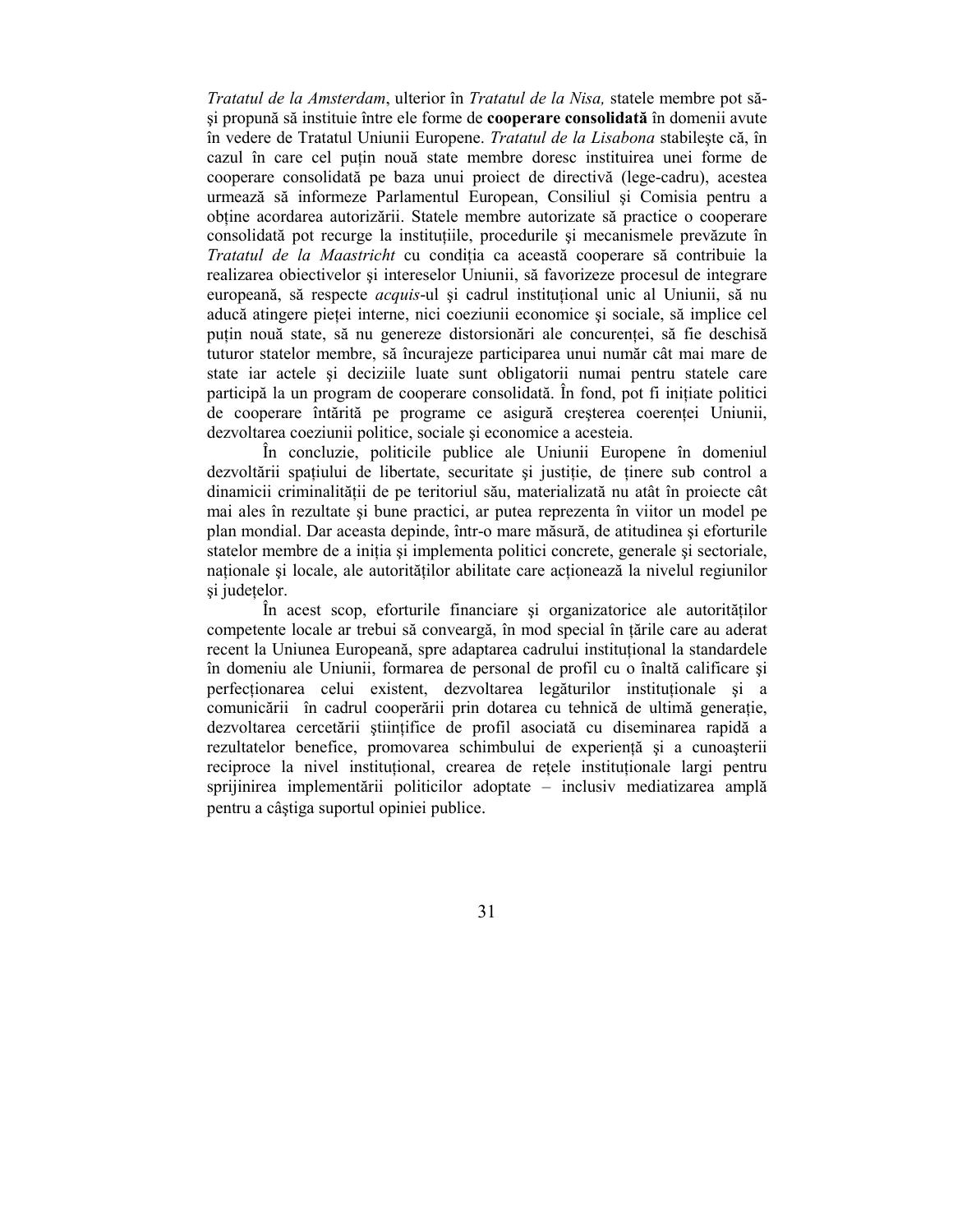#### **Bibliografie**

- 1. Bondar, Florin (coordonator), *Politici publice și administrație publică*, Polirom, Iaşi, 2007.
- 2. Druesne, J., *Droit de l'Union Européene et politiques communautaires*, 6<sup>e</sup> éd. mise à jour, PUF , Paris, 2001.
- 3. Fuerea, A*., Drept comunitar european*. *Partea generală,* Ed. All Beck, Bucureşti, 2003.
- 4. Ghica, Luciana Alexandra (coordonator), *Enciclopedia Uniunii Europene,*  Ediția a III-a, Editura Meronia, București, 2007.
- 5. Manolache, Octavian, *Tratat de drept comunitar*, Editia a V-a, Editura C. H. Beck, Bucureşti, 2006.
- 6. Stanca, I., Neculcea, M., Stanca, T., *Coordonate penale ale dreptului comunitar şi politici penale ale statului român în procesul de integrare europeană*, "Vasile Goldiş" University Press, Arad, 2006.
- 7. \*\*\* *Constituția României*, adoptată prin referendum național 17-19 octombrie 2003, Editura Concordia, Arad, 2003.
- 8. \*\*\* *Legea 302 / 28 iunie 2004* privind cooperarea judiciară internațională în materie penală, publicată în M.O. nr. 594 / 1 iulie 2004.
- 9. \*\*\* *Programul de guvernare 2005-2008,* http: // www.guv.ro .
- 10. \*\*\* *Strategia națională anticorupție*, http://www.sojust.ro/uploaded/strategia%20nationala%20anticoruptie%202005- 2007.doc
- 11. \*\*\* *Strategia de reformă a sistemului judiciar*, http://www.sojust.ro/uploaded/Strategia%20de%20reforma%20judiciara%2020
- 05-2007.doc
- 12. \*\*\* *Strategia Națională Antidrog în perioada 2005-2012*, în M.O. nr. 112 /2005.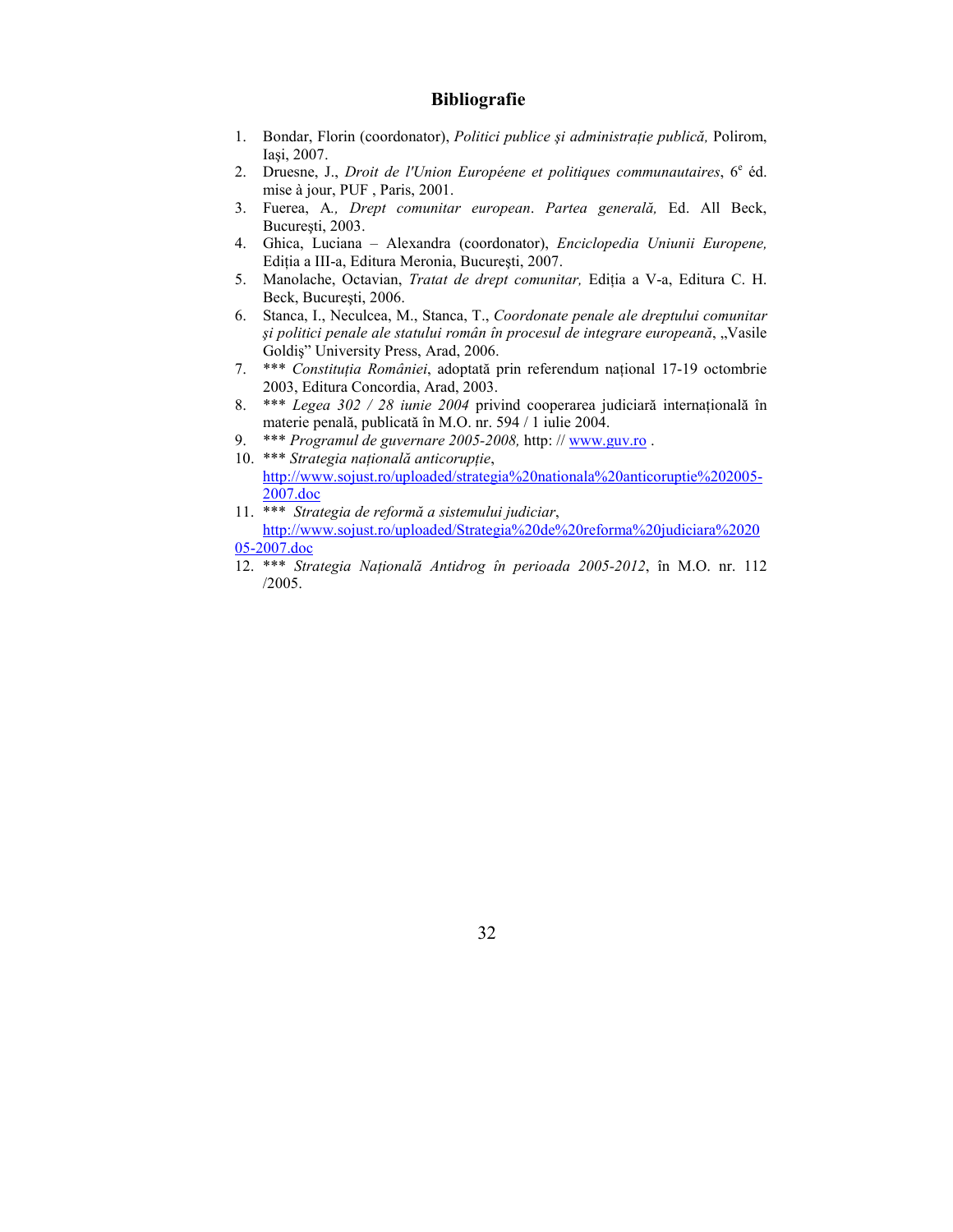# **IDENTITATE NAłIONALĂ – IDENTITATE EUROPEANĂ. FACTORI FAVORIZANłI ŞI PIEDICI ÎN FORMAREA UNEI IDENTITĂłI EUROPENE A ROMÂNILOR**

*Lect. univ. drd. Anca MUSTEA Călin Teodor BABA Universitatea de Vest "Vasile Goldis" Arad* Telefon: 0257/250609 E-mail: ancamustea@uvvg.ro *Asist. univ. dr. Oana NEGRU Universitatea "Babeş-Bolyai" Cluj Napoca* 

> **Abstract.** *Identity is a complex multilevel phenomenon, with contradictory elements, that lead in the end to a unique entity. The individual aspect of identity does not exclude the social identity, but constant changes and the great number of statuses and roles a person has in our society today might create confusion in the process of defining an identity.*

> *The idea of a European identity is highly debated by scientists from various fields of inquiry, each proposing pro and contrary arguments. In the end, the problem of a European identity is one of collective identity: the mere belonging to a group determines an individual to adopt group characteristics. Difficulties may arise when the representation of a group is not an adequate one, or it comes into conflict with other groups the person belongs to. The European identity of Romanians falls into the same pattern. Hence, an accurate representation of what means to be European is necessary, as well as a specification of advantages and responsibilities subsumed by this membership.*

**Keywords:** *identity, national, European, contributing factors, barriers*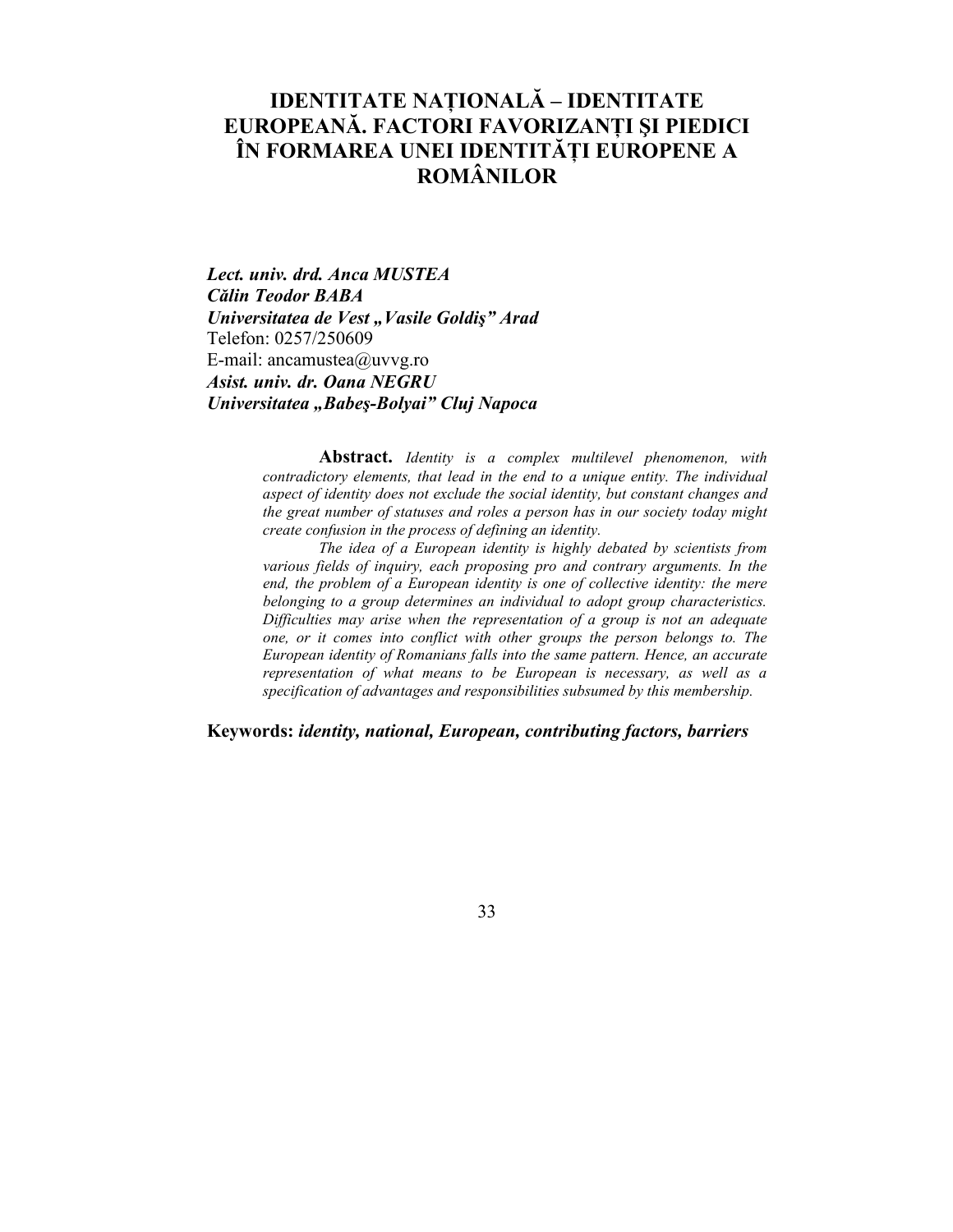#### **1. Introducere**

După cel de-al Doilea Război Mondial a fost tot mai evidentă și necesară unirea eforturilor statelor europene pentru a rezista ca putere economică şi politică pe plan mondial, în fața poziției Statelor Unite ale Americii, a URSS și în fata ascensiunii tot mai accentuate a tărilor asiatice. Pe de altă parte, pentru asigurarea păcii și a relațiilor pozitive între țările Europei era tot mai stringentă realizarea de tratate și stabilirea de relații comune.

Cu pași mici, uneori ezitanți, militanții realizării unei Europe unite au reusit după război să înainteze spre atingerea acestui tel, ajungând ca în decembrie 1991 să se adopte la Maastricht de către Consiliul European, format din şefi de stat şi de guvern, Tratatul privind Uniunea Europeană, care a intrat în vigoare la 1 noiembrie 1993. Ulterior, în etape, Uniunea Europeană s-a extins, ajungând la sfârşitul anului 2006 să includă 25 de membri. La 1 ianuarie 2007 a fost primită în Unuiunea Europeană şi România, odată cu Bulgaria.

În acest context ne punem problema formării unei identități europene a românilor: în ce măsură aceasta este necesară şi posibilă, care sunt piedicile care stau în calea formării unei identității europene, în general, și în cazul românilor în particular, ce factori ar putea favoriza formarea identității europene a românilor și care ar fi consecintele acestui proces de identificare europeană.

Pentru a reuși să identificăm care sunt caracteristicile identității europene şi dacă aceasta este posibilă, vom încerca mai întâi să definim ce este identitatea. În continuare vom prezenta contextul în care se pune problema existenței sau formării unei identități europene și disputele de la nivel teoretic care au apărut. În final vom analiza posibilitatea formării identității europene în cazul românilor, încercând să conturăm atât posibilele piedici, cât și factorii favorizanti ai acesteia.

## **2. Identitatea – concept complex şi contradictoriu**

Problema identității individuale sau colective apare tot mai frecvent și mai stringent în diferite medii: social, politic, filosofic, jurnalistic. După cum arată Marc (2005), aceste manifestări pot fi considerate simptome ale unei crize la nivelul identității. Transformările care au loc în societatea actuală, fluctuația permanentă de roluri şi statusuri pe care le are un individ duc la confuzie şi pun sub semnul întrebării identitatea individuală și de grup. Astfel că "problematica identității este în centrul mutațiilor psihosociale și culturale cu care se confruntă lumea actuală" (Marc, 2005, p. 2).

Identitatea este un concept cu multe fațete, complex, incluzând elemente contradictorii și, prin urmare, dificil de surprins printr-o simplă definiție. În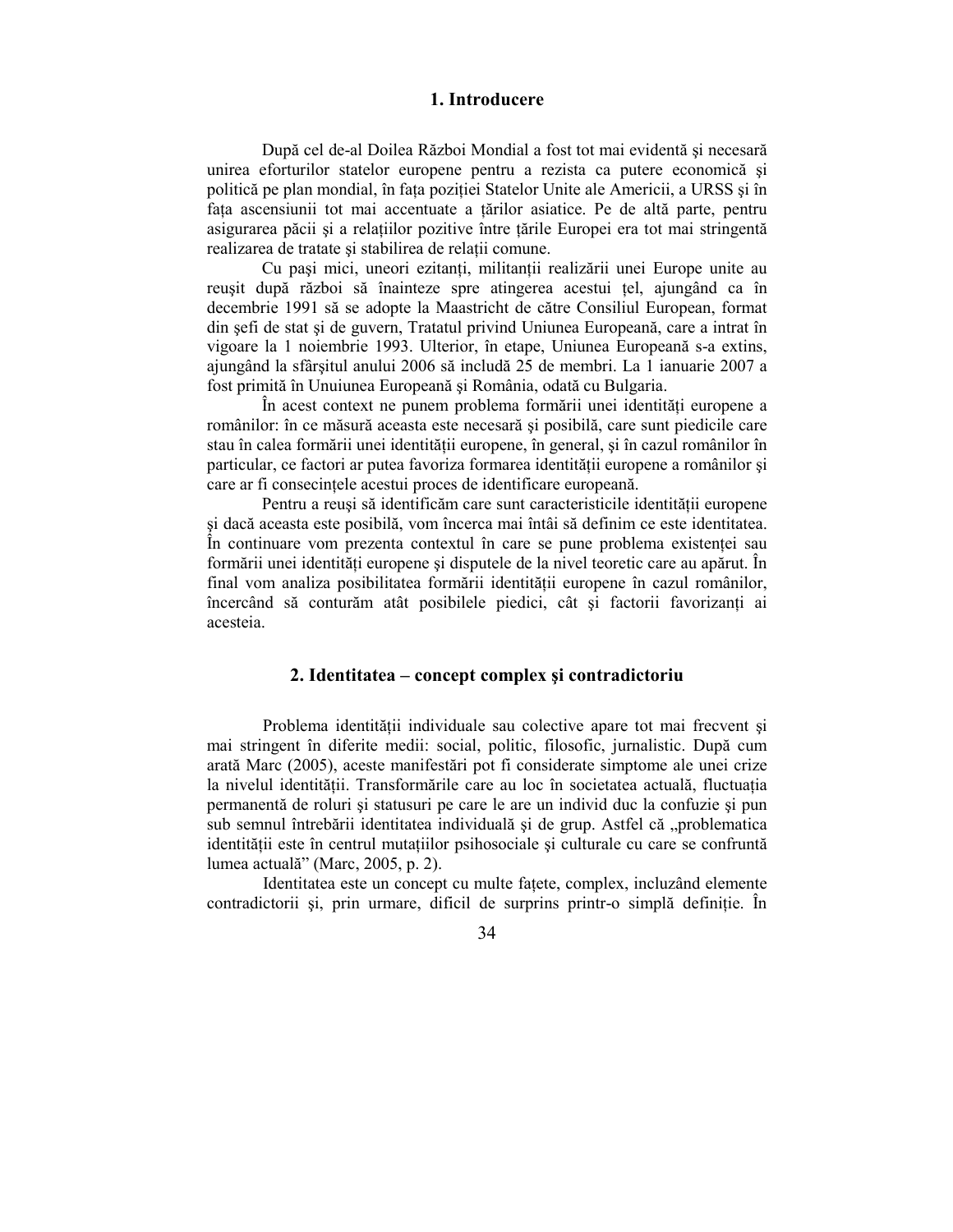literatura de specialitate anglo-saxonă referirea se face mai degrabă la "Sine" (Kashima şi colab., 2002; Stainton Rogers, 2003), surprinzând de cele mai multe ori doar aspectul subiectiv al identității: imaginea sau reprezentarea sinelui, perceptia de sine, sentimentul de sine, stima de sine (Marc, 2005).

Consultând definițiile "identității" care se regăsesc într-un dicționar cum este "Le Petit Robert", constatăm că aceasta reunește ideea de "unitate, unicitate, similitudine, permanență și recunoaștere (cea a subiectului care se recunoaște pe sine şi cea a altuia)" (Marc, 2005, p. 2). Constatăm astfel că identitatea se defineşte prin trăsături contradictorii: se referă la individ, dar şi la grup, este subiectivă, dar şi obiectivă, este permanentă (consistentă în timp), dar şi schimbătoare (Baggio, 2006; Marc, 2005). Prin urmare, putem spune că identitatea este un fenomen complex, incluzând numeroase dimensiuni contradictorii, fapt care face dificilă studierea sa dintr-o perspectivă uninivelară si unidirectională.

Deși dimensiunile identității sunt complexe și strâns legate unele de altele, în cadrul lucrării de față ne interesează în special problematica identității individuale și colective. Putem spune că "identitatea individuală face trimitere la ansamblul de experiente și de cogniții legate de sine și se traduce printr-un sentiment de *unicitate* şi *continuitate* al persoanei. Ea permite în acelaşi timp subiectului să se diferențieze de alții și să fie *singular*." (Baggio, 2006, p. 116). Identitatea socială se referă la statusurile şi rolurile pe care le are individul, dar şi la aparteneța sa la diferite grupuri (Baggio, 2006; Kashima și colab., 2002; Stainton Rogers, 2003; Marc, 2005). Această dimensiune a identității subliniază trăsăturile pe care o persoană le are în comun cu membrii unui anumit grup sau ai unei colectivități.

Teoria identității sociale se concentrează asupra sinelui social al oamenilor, care ia nastere prin apartenenta unui individ la un anumit grup sau categorie socială: ocupațional, religios, de gen sau național. Conform acestei teorii, procesele psihice individuale ale unei persoane, inclusiv cele legate de identitate, sunt transformate și modelate de apartenența la un anumit grup (Stainton Rogers, 2003). Identificarea omului cu un anumit grup îl face să se definească prin caractersticile grupului respectiv şi să adopte comportamente conforme acestor caracteristici (Kashima şi colab., 2002; Stainton Rogers, 2003).

După cum am arătat, pe de o parte putem vorbi de o identitate individuală, iar pe de altă parte avem de a face cu o identitate socială (Caporaso, 2005; Jacobs & Maier, 1998). Alți autori consideră că putem vorbi doar de o identitate individuală, dar care este inevitabil influențată de contextul istoric și cultural, incluzând aici valorile sociale, normele de comportament şi simbolurile colective (Jacobs & Maier, 1998).

Indiferent din ce perspectivă încercăm să definim identitatea: universalistă, sociologică sau psiho-socială, există în toate aceste abordări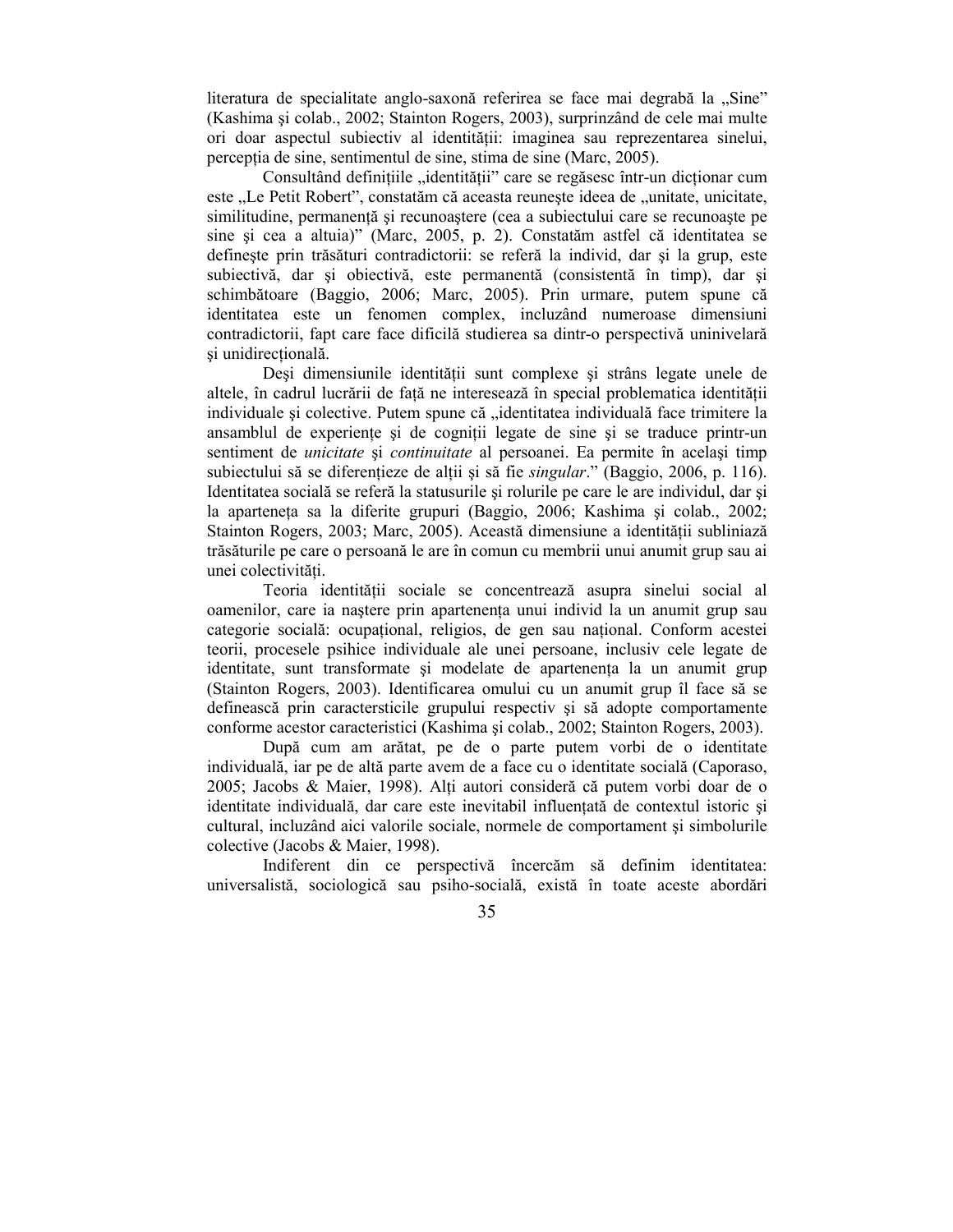anumite elemente comune. Identitatea poate fi văzută ca o conceptie despre sine, un sentiment despre cine suntem, cu rădăcini în contextul social. Aceasta este relativ stabilă, este o ancoră care ne ajută să ne înțelegem propria persoană și relatiile pe care le avem cu lumea.

Aparteneta unui individ la mai multe grupuri poate să ducă la confuzie și conflicte în definirea propriei identității dacă pricipalele caracteristici care definesc grupurile respective sunt în contradictie, sau dacă reprezentarea unuia dintre grupuri nu este clară.

## **3. Conceptul de identitate europeană**

## **3.1 Premisele formării identității europene**

În continuare vom încerca să discutăm în ce măsură formarea unei identității europene este posibilă, care sunt caracteristicile pe care ar trebui să le adopte individul în identificarea sa cu comunitatea europeană şi în ce măsură acest lucru este posibil în cazul românilor. Pentru a putea face acest lucru, este necesară însă precizarea contextului în care se pune problema formării unei identități europene.

În urma celui de-al Doilea Război Mondial situația economică și politică pe plan mondial s-a schimbat radical. Era tot mai evident faptul că tările europene urmau să piardă teren în fața Statelor Unite ale Americi, URSS, precum și a statelor asiatice și arabe, dacă nu își uneau forțele într-un efort comun. Evident că au existat atât susținători, cât și oponenți ai ideii de unire a statelor europene pentru a se mentine ca o putere politică și economică pe plan mondial (Jacobs & Maier, 2006; Ivan, 2007; Păun, 2006).

Primul pas în realizarea unității statelor europene a constituit-o instituirea Comunității Europene a Cărbunelui și Oțelului (CECO), idee îndrăzneață și genială a lui Jean Monnet și susținută de ministrul de externe al Franței la acea vreme, Robert Schuman. Acesta din urma a dat o declaratie la 9 mai 1950 prin care propunea înființarea CECO, inițiativă materializată la 18 aprilie 1951, când tratatul a fost semnat de cele şase state membre fondatoare: Belgia, Republica Federală Germania, Franța, Italia, Luxemburg și Țările de Jos (Ivan, 2007; Păun, 2006; portalul UE). Aceasta s-a extins ulterior integrând numeroase tări din fostul bloc sovietic, inclusiv România la 1 ianuarie 2007. Am putea spune despre Uniunea Europeană că este într-o permamentă evoluție, fiind deschisă să accepte membri care sunt pregătiți să respecte drepturile, dar și responsabilitățile care le implică această calitate (de membru UE) (Ivan, 2007; Păun, 2006; Jacobs & Maier, 1998).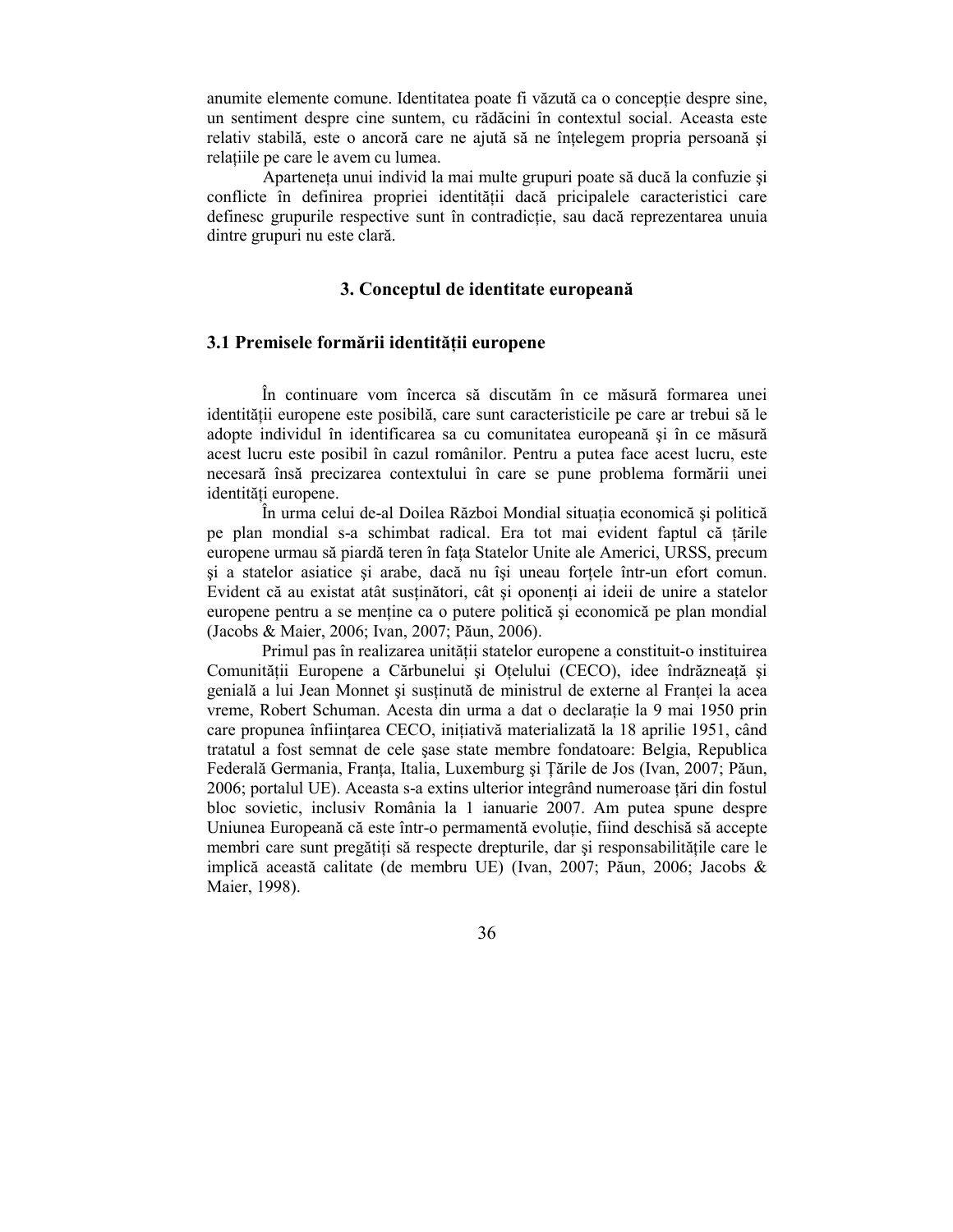Misiunea Uniunii Europene se centrează pe protejarea politică şi economică a statelor membre, asigurarea păcii, competitivitatea la nivel mondial şi reunificarea continentului european. Prin valorile pe care le promovează, Uniunea Europeană doreşte să asigure membrilor săi un mediu sigur, în care să se respecte drepturile omului și democratia, să existe o mobilitate a fortei de muncă si o libertate a întreprinderii, să se realizeze o distributie echitabilă a bunurilor și resurselor, să se asigure un mediu protejat, să se respecte diversitatea şi să se ajungă la o sinteză armonioasă a tradiției și a progresului (Ivan, 2007).

Până la momentul actual s-au atins realizări importante cum sunt: piața unică, politica monetară comună, politica agricolă comună, politica regională, politica competitiei. Următorul pas care ar trebui să ducă la redistribuirea bunurilor și veniturilor, ridică problema legitimității acordării acestor valori membrilor care sunt mai săraci din realizările membrilor mai dezvoltați. Această legitimare duce la problema identității și a democrației. În acest context se evidentiază diferenta dintre identitatea natională și identitatea europeană (Caporaso, 2005).

### **3.2 Identitatea europeană între nationalism etnic și nationalism civic**

Prima problemă care se pune atunci când vrem să studiem identitatea europeană este aceea de a defini ce este Europa, cum o delimităm, dacă putem să o încadrăm într-o definitie. Europa înseamnă mai mult decât suma statelor care o compun. Aceasta presupune un nivel de organizare care se diferențiază de motivele și acțiunile individuale ale statelor care o compun. De fapt, după cum se arată din perspectivă transdisciplinară, orice sistem este mai mult decât suma componentelor sale (Nicolescu, 1999, 2002; Caporaso, 2005). Europa este considerată a fi o entitate unificată şi distinctă, care este capabilă să îşi exercite activitatea ca și răspuns la provocările și oportunitățile pe care le are pe plan mondial în fața Statelor Unite și a Orientului Mijlociu (Caporaso, 2005).

Unde începe şi unde se termină Europa? Am putea spune că este un mister (Caporaso, 2005). Din punct de vedere politic, cultural şi economic putem considera că Europa este un fenomen multinivelar. Astfel, statele care intră în componența Europei pot fi abordate din perspectiva regiunilor în care sunt divizate politico-administrativ şi economic. La rândul lor aceste state intră în componenta unei organizări superioare, care are în frunte institutii precum Uniunea Europeană, NATO (North Atlantic Treaty Organisation), OCSE (Organisation for Cooperation and Security in Europe).

Este destul de dificil să defineşti Europa din orice punct de vedere ai încerca: geografic, cultural sau istoric. Morin (1987, după Jacobs & Maier, 2006) afirmă că nu se poate identifica nici un principiu fondator al Europei. Pe de o parte originile greceşti şi romane sunt periferice, iar pe de altă parte, creştinismul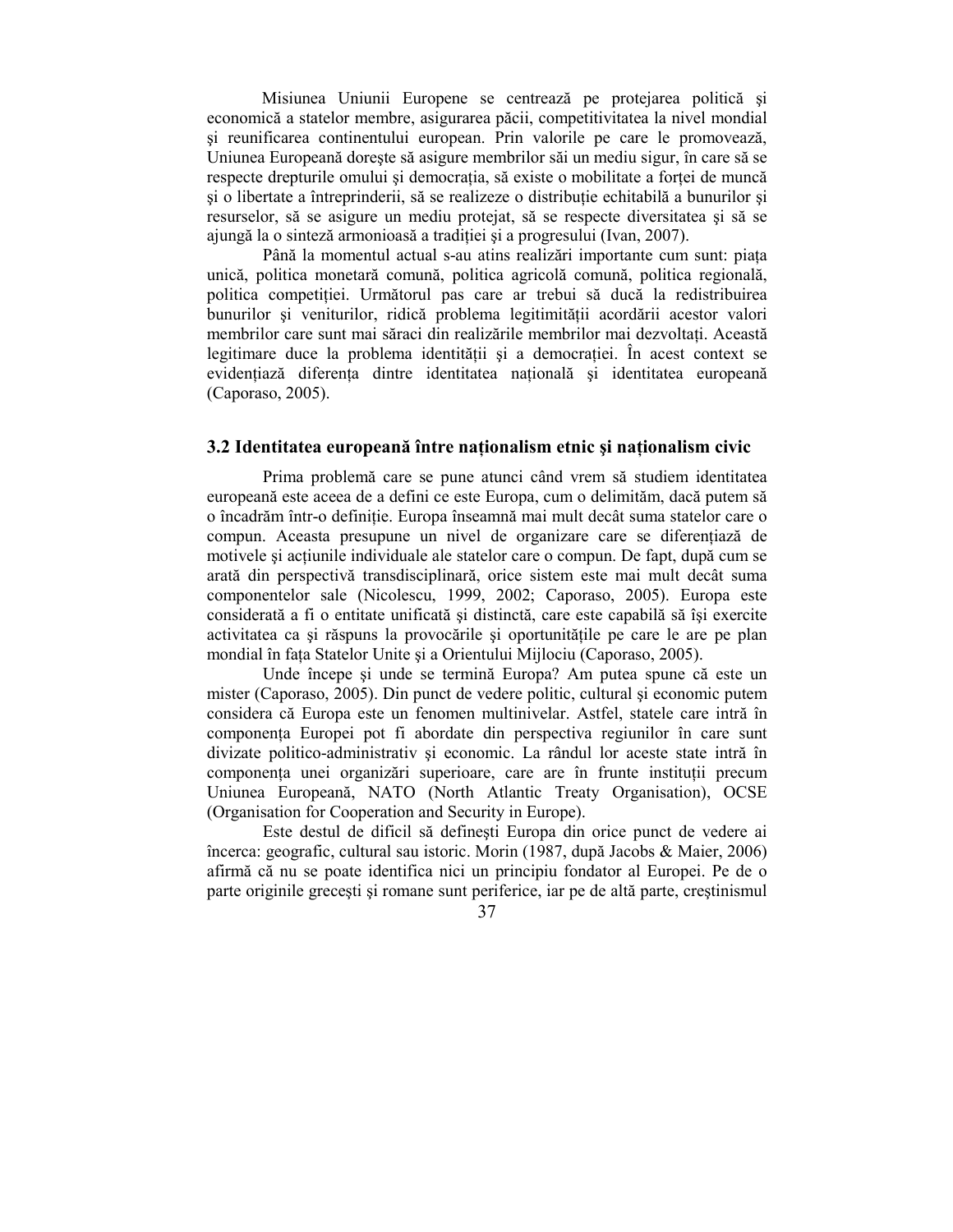este originar din Asia şi va fi dezvoltat pe deplin în zona europeană. După părerea lui Morin, Europa este o noțiune foarte vagă și cu frontiere nesigure. În eseul său "Gândind Europa", el susține că identitatea complexă a Europei poate fi formulată doar luând în considerare toate nesiguranțele, ambiguitățile și contradictiile. Unitatea Europei poate fi concepută doar ca fiind multiplă și complexă, adunând laolaltă numeroase contradictii cum ar fi: lege și fortă, democratie și opresiune, spiritualitate și materialism, rațiune și mit (Jacobs  $\&$ Maier, 2006).

În aceste condiții se pune întrebarea: putem vorbi despre o identitate europeană? Caporaso (2005) susține că nu putem răspunde la această întrebare prin simpla descriere a Europei şi a elementelor sale constitutive. A şti care sunt membri UE nu ne spune nimic despre existența unei identități europene. Statutul de membru al unei organizații, consideră autorul american, nu îți conferă o identitate solidă, cum este cea națională.

Deşi este ceva stabil, identitatea poate fi reprezentată, de fapt, ca un complex de identități interrelaționate. Un om este în același timp și european și român, iar în funcție de context și de rolul asumat la un moment dat, una dintre aceste identități va fi evidentiată mai bine. Acest lucru este sustinut de studiile de psihologie socială și experimentală. Identitățile pe care le posedăm, strâns asociate cu rolurile pe care le îndeplinim în societate, pot intra în competitie atunci când cerințe distincte, dar situate la același nivel în structura trebuințelor se cer satisfăcute, implicând loialitate față de idei diferite (Jacobs & Maier, 1998; Klein şi colab., 2003).

Momentan, în context european, problema stringentă a identității europene se pune în legătură cu legitimarea redistribuirii bunurilor, eventuala amenințare a noului val de naționalism, consolidarea Uniunii Europene ca o putere politică şi economică pe plan mondial. Prin urmare, una dintre problemele care se pun este legată de legitimarea redistribuirii bunurilor, şi mai precis de a primi un anumit ajutor. Pe bună dreptate, statele mai bogate din UE îşi pun întrebarea: pe baza căror drepturi unele state mai sărace primesc din resursele celor mai bogate? Deci, problema legitimității duce la problema identității și a democrației. În acest context se evidențiază diferența dintre identitatea națională și identitatea europeană, care este una civică. O democrație necesită o structură politică de conducere, care să fie condusă de popor. Dar în cadrul UE nu avem un singur popor – Tratatul de la Maastricht recunoaşte că UE este formată din mai multe națiuni diferite. Scopul ar fi nu de a crea un popor unic, ci de a coordona și urmări scopurile comune tuturor acestor națiuni. Nu putem vorbi de un nationalism european, cum vorbim de un nationalism Francez, German sau Italian: nu există o bază primordială sau etnică pentru un naționalism european. Alternativa o regăsim în naționalismul civic sau patriotism constituțional cum a fost numit de unii autori, în opoziție cu naționalimul etnic (Caporaso, 2005; Jacobs & Maier, 1998).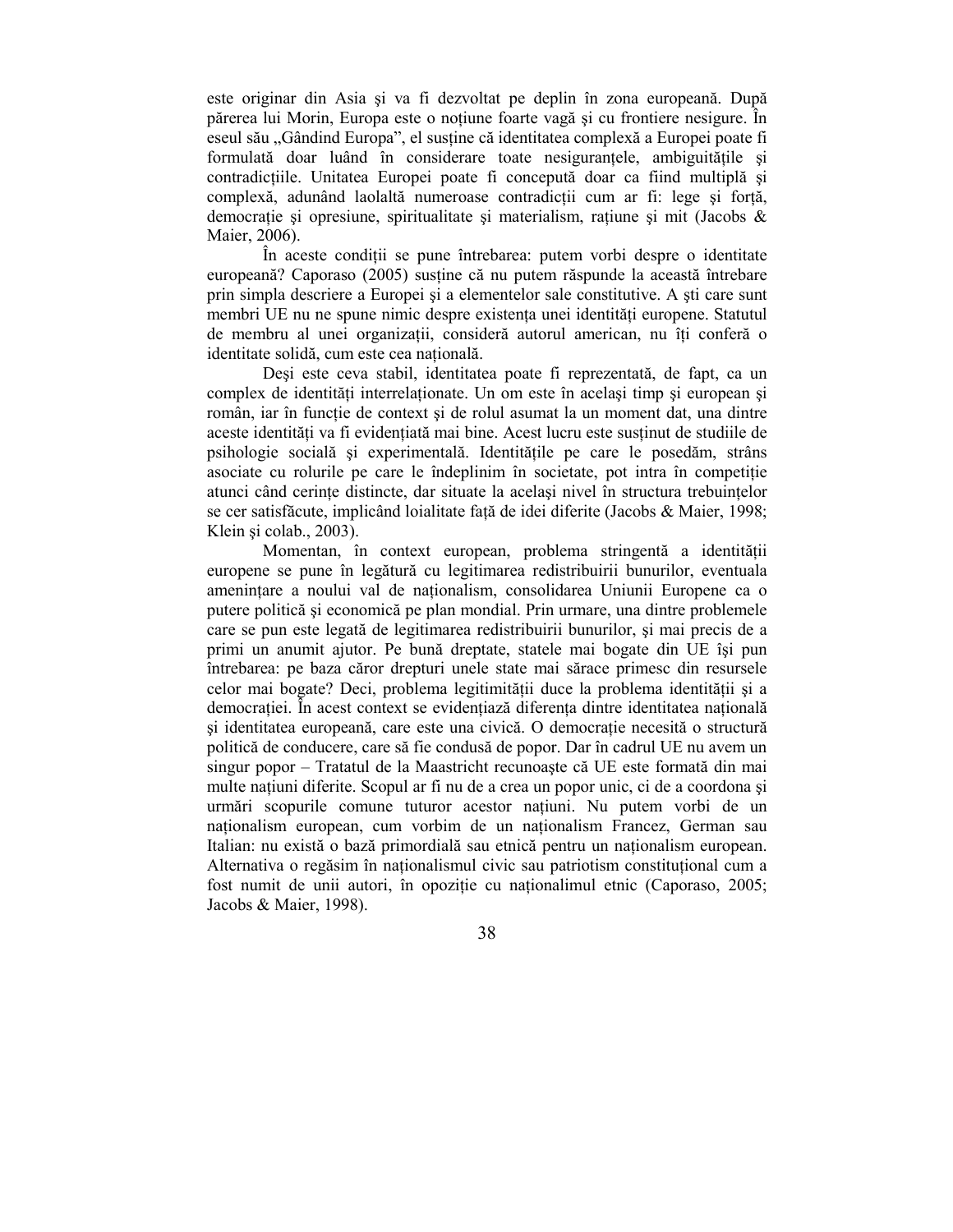Diferența dintre cele două tipuri de naționalism constă în obiectele diferite care definesc identitatea individului în fiecare caz. Naționalismul civic pune accentul pe instituțiile, practicile și politicile democratice. În loc să se pună accentul pe oameni ca și entitate organică, cum se face în cazul naționalismului etnic, nationalismul civic se concentrează asupra institutiilor distincte și asupra rezolvării problemelor într-o manieră colectivă şi controlată în mod democratic. Pentru a putea ajunge la astfel de realizări, după cum recunosc Habermas şi Cabrera, este nevoie de un angajament comun şi de încredere. Chiar şi acele zone ale lumii care sunt bine integrate din punct de vedere economic necesită un fundament constituit pe încredere, angajamente comune față de proprietatea privată şi contracte (Caporaso, 2005; Jacobs & Maier, 1998).

Dacă aplicăm modelul naționalismului civic situației Uniunii Europene, ne întrebăm cu ce instituții și practici se identifică Europa? În primul rând europenii se identifică cu guvernarea democratică a tărilor lor. Se cere ca statele membre ale UE să fie democratii liberale. Nici o dictatură nu va fi acceptată ca și membu al UE. Portugalia (sub Salazar) şi Spania (sub Franco) au fost acceptate ca membri ai UE doar după ce nu au mai fost conduse de un regim dictatorial. La fel s-a întâmplat și cu țările din fostul bloc comunist, cum este România (Caporaso, 2005).

Nationalismul etnic este cel care oferă, pe de o parte, beneficii politice și economice şi pe de altă parte asigură imortalitatea şi continuitatea colectivă şi teritorială. Nationalismul și ideea de natiune sunt elemente indispensabile unei lumi interdependente şi unei culturi a comunicării de masă. Cultura universală este incapabilă de a oferi calități cum sunt cele de credință colectivă, demnitate și sperantă, pe care indivizii le caută în nationalism. Prin urmare, nationalismul și globalizarea nu se exclud reciproc, ci răspund unor nevoi diferite ale indivizilor. După părerea lui Mary Kaldor (2004) nationalismul este un proces politic, o afirmare și reafirmare subiectivă. Naționalismul va persista numai în măsura în care indivizii, mișcările și grupurile aleg să fie nationaliste. Acesta nu va dispărea neapărat într-o eră a globalizării.

#### **3.3 Identitatea europeană – unitate în diversitate**

Revenind la întrebarea dacă poate exista o identitate europeană, care excede granițele naționale, concomitent cu o identitate națională, unii autori ajung la concluzia că pentru ideea de identitate memoria este esentială. Deoarece nu există o memorie globală este greu să vorbim de o identitate globală. Problema identității europene se leagă de absenta unei memorii a culturii europene sau de persistența unei memorii negative, cum este cea a războaielor mondiale sau a Holocaustului (Caporaso, 2005; Jacobs & Maier, 1998).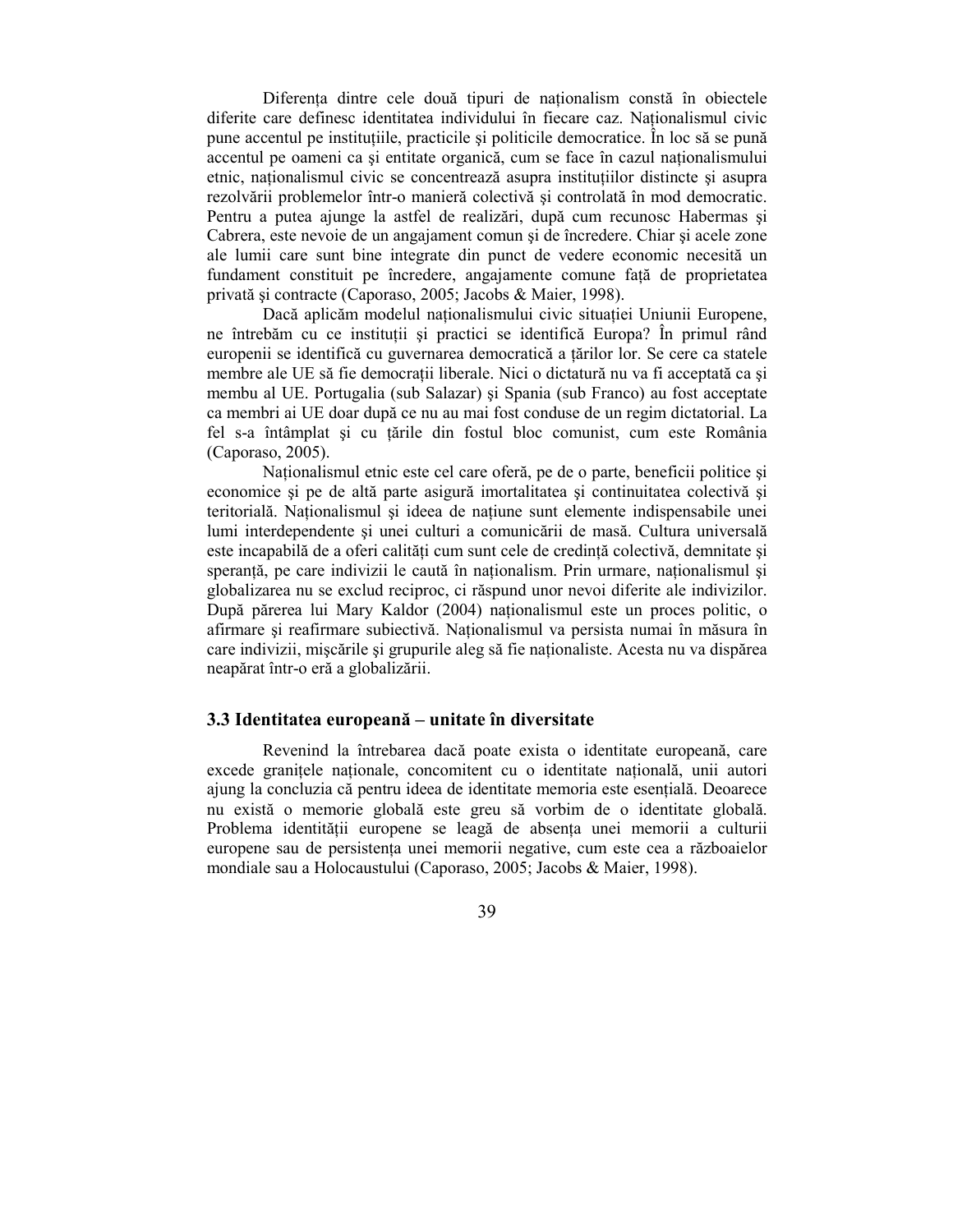Pe de altă parte, dacă privim problema identității europene din perspectiva naționalismului civic menționat anterior, europenii se identifică cu instituțiile europene colective, practicile și drepturile care vin de la Bruxelles, capitala Europei. Unele dintre aceste instituții sunt similare cu cele naționale, de exemplu Consiliul European compus din şefi de state sau Consiliul de Miniştri. Nu ar trebui să fie foarte dificil pentru europeni să se identifice cu aceste instituții, pe de o parte pentru că sunt compuse și conduse de persoane familiare, iar pe de altă parte pentru că sunt similare cu unele instituții naționale. Într-o altă ordine de idei, Consiliul European este constituit din membri aleşi direct de către electoratul statelor componente, deci s-ar putea spune că reprezintă instituția cea mai democratică a Uniunii Europene. Şi după cum am arătat mai sus, ideea de democrație este reprezentativă pentru identitatea europeană (Caporaso, 2005; Jacobs & Maier, 1998).

Şi în cele din urmă, nu pot fi trecute cu vederea realizările economice ale UE. Uniunea Europeană este preocupată în primul rând de aspectele economice. Realizările de la acest nivel, amintite anterior, sunt remarcabile: piața unică, politica monetară comună, politica agricolă comună, politica regională, politica competiției. La acestea se adaugă dreptul de mobilitate, posibilitatea de a lucra în afara granițelor statului propriu, accesul liber la servicii, accesul la facilități oferite persoanelor fără loc de muncă sau cu dizabilităti (Caporaso, 2005; Jacobs & Maier, 1998; Ivan, 2007).

Pentru a descoperi și înțelege identitatea Europei nu ajunge să privim înapoi spre ceea ce s-a întâmplat, ci este important să analizăm proiectele europene din secolul al XXI-lea. În prezent există trei proiecte care se află într-o situație conflictuală, dar și de complementaritate. În primul rând, Europa se doreşte a fi din nou un important factor de putere în lume, atât la nivel economic, cât şi la nivel politic şi militar. Pe de altă parte, Europa se se doreşte a avea o contributie socială cu accent pe drepturile omului și democratie. Iar în al treilea rând, ambele proiecte anterioare încearcă să apere statele nationale existente sau chiar să le întărească, idee care se regăseşte mai ales în programele noilor partide de dreapta. Toate aceste proiecte tintesc, de fapt, la întărirea politică, economică şi socială a Uniunii Europene.

În 1993 Shotter arăta că termenul de identitate a devenit extrem de important: "cuvântul de ordine" al timpului. Aceasta este percepută ca fiind dinamică, dar având anumite elemente esențiale de stabilitate. Altfel spus, nu putem vorbi de o identitate complet formată sau în întregime stabilă. Pe de altă parte, identitatea este o structura simbolică integrată, care are o dimensiune temporală (trecut, prezent şi viitor) şi a cărei valoare se regăseşte în faptul că îi oferă individului competențe importante, cum ar fi continuitatea sau consistența.

Identitatea, ca şi construct mental, implică la nivel individual autoidentificarea şi categorizarea. Altfel spus, individul ca şi actor social se poate redefini pe sine, dar această identificare va avea loc întotdeauna în cadrul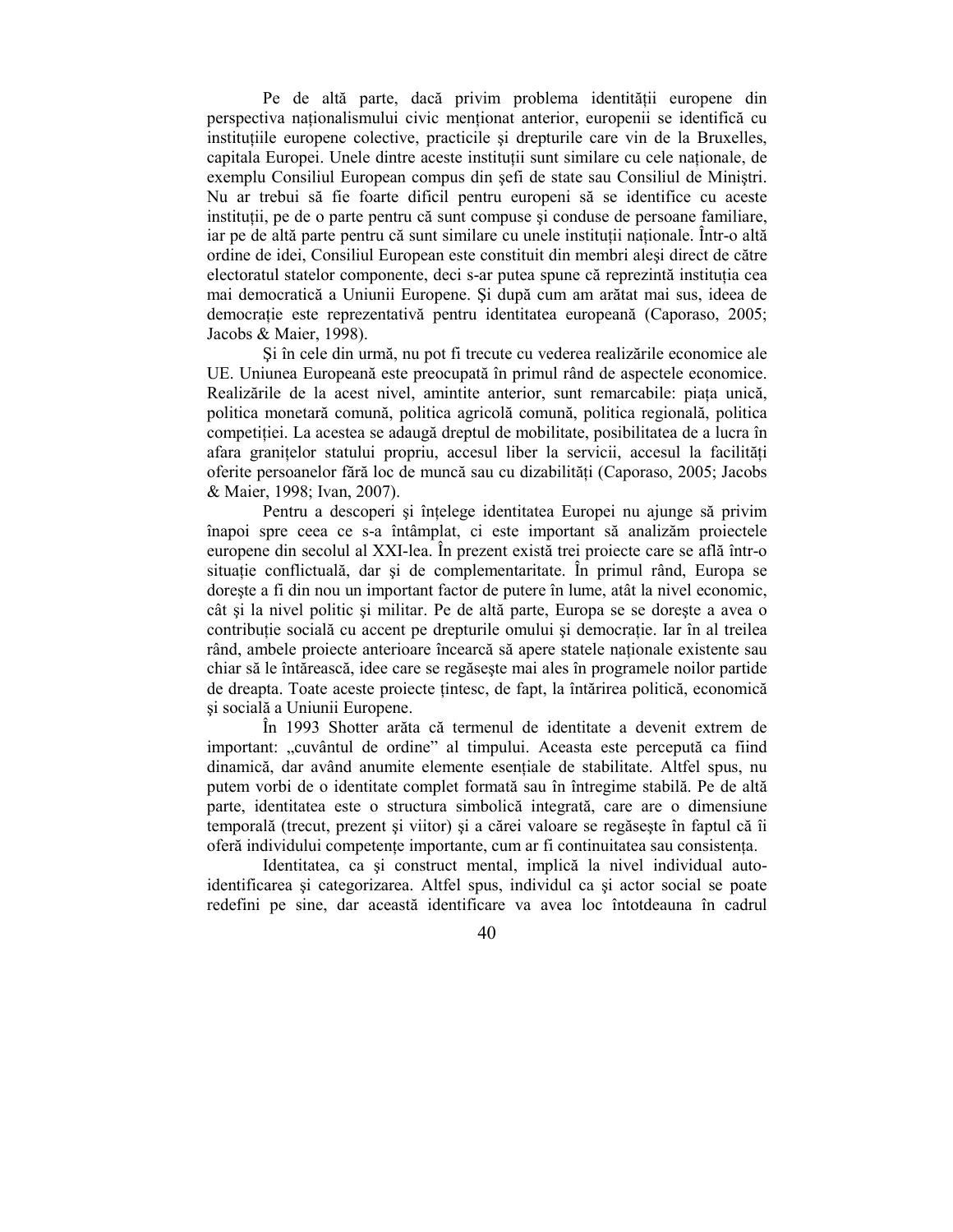categoriilor oferite/ impuse de un anumit context sau de anumite forte de putere. De asemenea, după cum arată Klein şi colab. (2003), într-un studiu realizat pe un eșantion de persoane din Grecia, oamenii se pot defini diferit în funcție de contextul social. Modul în care indivizii se definesc pe sine la un moment dat, adică într-un anumit context social, este negociat în functie de contextul de interactiune cu alte persoane (care pot fi membri ai grupului de referintă la momentul respectiv sau nu).

În procesul de construire a noii Europe s-a pus problema depăşirii parțiale a identității naționale în favoarea formării unei identități europene. Pentru a putea ajunge la acest obiectiv este important să se înțeleagă, în primul rând, cum s-a format și s-a consolidat identitatea natională. Un element cheie în acest proces este trecutul istoric comun al membrilor unui stat național și existența unei memorii comune (Jacobs & Maier, 2006; Jucan, 2006). Mai mult chiar, această istorie națională comună este proiectată și în viitor.

Pe de altă parte, statele-națiune au produs o nouă formă de comunitate cu o identitate colectivă. Rezultatul acestui proces este ideea unui "noi" prin care indivizii se identifică cu grupul național din care fac parte, grup care are caracteristici în mare parte simbolice. Aceste caracteristici simbolice sunt susținute și consolidate de o multitudine de practici zilnice, cum ar fi: starea vremii, jurnalele nationale și multe altele (Billing, 1995 după Jacobs  $\&$  Maier, 2006).

Pentru constituirea unei astfel de comunități naționale este nevoie ca întro oarecare măsură să se suprime diferențele interindividuale și intergrupale. Acestea nu vor fi în întregime eliminate, dar crearea identității comune este posibilă doar dacă aceste diferente sunt relativizate și subordonate noii comunități. Altfel spus, deoarece există ideea de "noi", diferențele dintre membri sunt relativizate și reduse, iar cele față de "străini" sunt accentuate, ajungându-se la o interiorizare a granitelor.

Ajungând să vorbim de o identitate europeană ne întrebăm în ce măsură aceasta presupune crearea unei identității cu totul noi sau împrumută simboluri și idei ale statelor-națiune? Un alt aspect care este de interes pentru crearea identității europene se referă la măsura în care accentul se pune pe instituirea unui co-lingvism sau pe idealizarea identității demografice europene.

Două concepte au fost vehiculate în ceea ce priveşte statutul de individ membru al noii comunități europene: cel de identitate europeană și cel de cetățenie europeană. Cetățenia europeană reprezintă mai mult decât extinderea teritorială – ea implică drepturi, dar și responsabilități. În ultima perioadă, în context politic, accentul a trecut de la discursul asupra nationalității la discursul asupra drepturilor omului. Drepturile omului nu mai sunt legate de identitatea națională sau culturală. Cetățenia a căpătat un caracter postnațional, după cum arată Soysal (1994 după Jacobs & Maier, 2006): "cetățenia postnațională conferă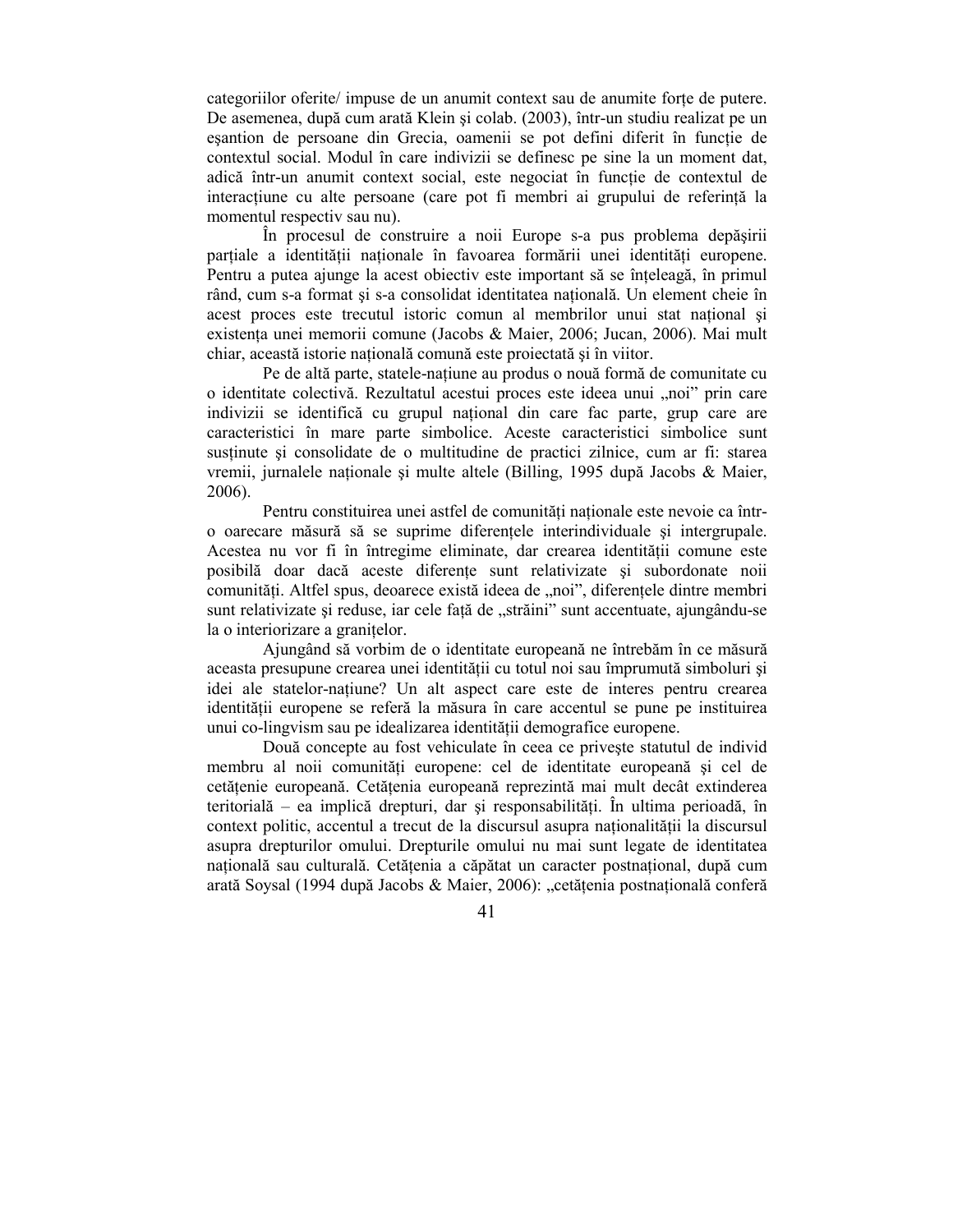fiecărei persoane dreptul şi datoria de a lua parte la structurile de autoritate şi la viața publică a polisului, indiferent de legăturile istorice și culturale pe care le-a avut cu acea comunitate". În contextul actual identitatea culturală și națională nu mai are acceași importanță pentru cetățenie.

La fel de important ca si conceptul de cetătenie, care se pare că poate să transceadă identitatea natională, este cel de identitate europeană. Crearea unei Europe integrate necesită formarea unei identități europene. În ce măsură aceasta se completează sau este în opoziție cu identitatea națională sau alte forme de identitate este o problemă crucială pentru promotorii Uniunii Europene. Există o constiintă europeană comună și este aceasta posibilă?

Nevoia formării unei constiinte europene comune pentru cetătenii statelor membre a dus la dezvoltarea unei extinse campanii de imagine și relații publice, precum și la introducerea unei mari varietăți de euro-simboluri. Momente cheie în formarea identității europene au fost: realizarea pietei unice, încheierea Tratatului de la Maastricht, introducerea monedei unice, etc. (Jacobs & Maier, 2006; Ivan, 2007; portalul UE).

Efectele stategiilor de promovare a unei imagini europene se regăsesc, pe de o parte, în numărul mare de studenți care beneficiază de schimburile Erasmus, în numărul mare de persoane care își dezvoltă o carieră academică într-o altă tară decât cea de apartenentă sau numărul mare de cercetători implicati în proiecte internationale în diferite centre de cercetare din Europa. Pe de altă parte, un post la una dintre institutiile Uniunii Europene a devenit o poziție tot mai apreciată în ultima perioadă. De asemenea, a crescut atenția acordată, îndeosebi de către tineri, ONG-urilor care fac lobby pentru Uniunea Europeană. Şi în ultimul rând, dar într-o măsură la fel de importantă, efectele benefice ale acestor acțiuni concertate de formare a unei identități europene se regăsesc în mobilitatea muncitorilor în întreaga Comunitate Europeană, care a devenit o optiune posibilă pentru tinerii cetăteni ai UE.

Consolidarea unei identități europene se poate constata și din atitudinea cetățenilor unor țări precum Franța, Germania, Marea Britanie, Belgia, Danemarca etc., față de persoane din afara Uniunii Europene, în special din țările cu populație de culoare. S-a constatat că există o atitudine mai pozitivă față de "străinii" din Uniunea Europeană, comparativ cu "străinii" din afara acesteia (Jacobs & Maier, 2006).

În prezent, identitatea europeană pare să fie un hibrid rezultat din eforturile construirii unei identități în conformitate cu proiectele UE de consolidare a puterii sale politico-economice pe plan mondial, de asumare a unui rol social în ceea ce priveste apărarea drepturilor omului și a democratiei, precum și cel de apărare a identităților naționale a statelor membre ale uniunii, într-o mai mică măsură.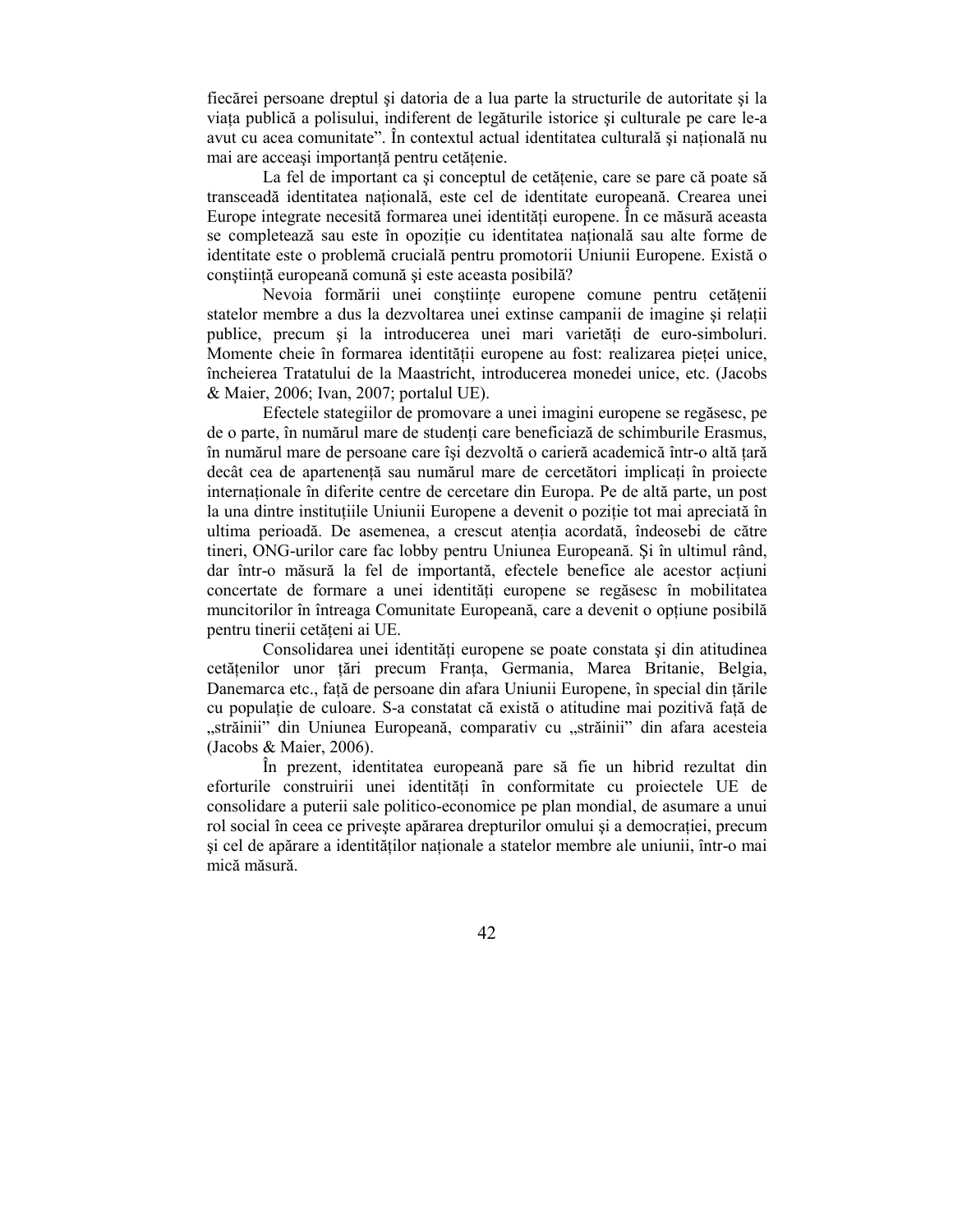### **4. Identitatea europeană la români**

Pentru o bună integrare a României în Uniunea Europeană este importantă formarea și consolidarea unei identități europene a românilor. Pe de o parte, formarea unei astfel de identități va face ca România și românii să fie mai ușor acceptați de către ceilalți membri ai comunității, reducând prejudiciile și imaginea negativă a țării noastre pe plan european, accentuată de incidentele din Italia din 2007. Pe de altă parte, asumarea unei identități europene va duce la asumarea atât a drepturilor, cât și a responsabilităților de cetățean european, adică la o implicare directă în consolidarea Uniunii Europene. Nu în ultimul rând, formarea identității europene a românilor va ajuta la întelegerea faptului că identitatea de român şi cea de european nu sunt exclusive, ci complementare.

Din păcate atingerea acestui scop este împiedicată de mai mulți factori. Pe de o parte există o imagine reductionistă, la care subscriu o mare parte din români, a Uniunii Europene şi a rolului pe care aceasta îl poate îndeplini pentru România. Conform unei astfel de imagini, Europa este cea care trebuie să ia în grijă defavorizata victimă, România, şi să compenseze prin ajutoarele sale nefericirea de care a avut parte de-a lungul istoriei şi mai ales în perioada comunistă.

Pe altă parte, după cum arată Adrian Marino (2005), pentru români Europa a avut întotdeauna imaginea "străinătății", fie că a fost aceea a unei străinătăți îmbelșugate și de neatins, fie aceea a intereselor ascunse, a spionajului, sau lumea imperialistă care "vine peste noi". Oricum, din această perspectivă, în care Europa face parte din out-group, reprezintă pe "ceilalti" este greu să îti formezi o identitate europeană. Nu ai cum să fii și "noi" și "ceilalti".

Într-o altă ordine de idei, uneori se înțelege, în mod greșit, că a avea o identitate Europeană înseamnă a-ți anula sau cel puțin diminua identitatea de român. După cum arată numeroase studii, un individ poate avea mai multe identități care devin evidente, accentuate, în funcție de context, astfel încât identitatea de european nu o anulează pe cea de român (Jacobs & Maier, 1998; Klein și colab., 2003). Menținându-ne în același registru, unii autori arată că pentru a ne forma o identitate colectivă este necesară o memorie comună, o istorie comună, iar Europa nu are o istorie comună, deoarece trecutul grec şi roman, rădăcinile creştine, sunt toate elemente periferice. Deci este inutil să mai vorbim de o identitate europeană, prin urmare şi de identitatea europeană a românilor (Morin, 1987 după Jacobs & Maier, 2006). La această problemă putem răspunde cu ideile avansate de alți autori conform cărora identitatea europeană are o altă natură decât identitatea națională (Jacobs & Maier, 2006) și dacă aceasta din urmă se bazează pe crearea unei constiinte colective a oamenilor care au o istorie comună în trecut, identitatea europeană este mai degrabă una civică şi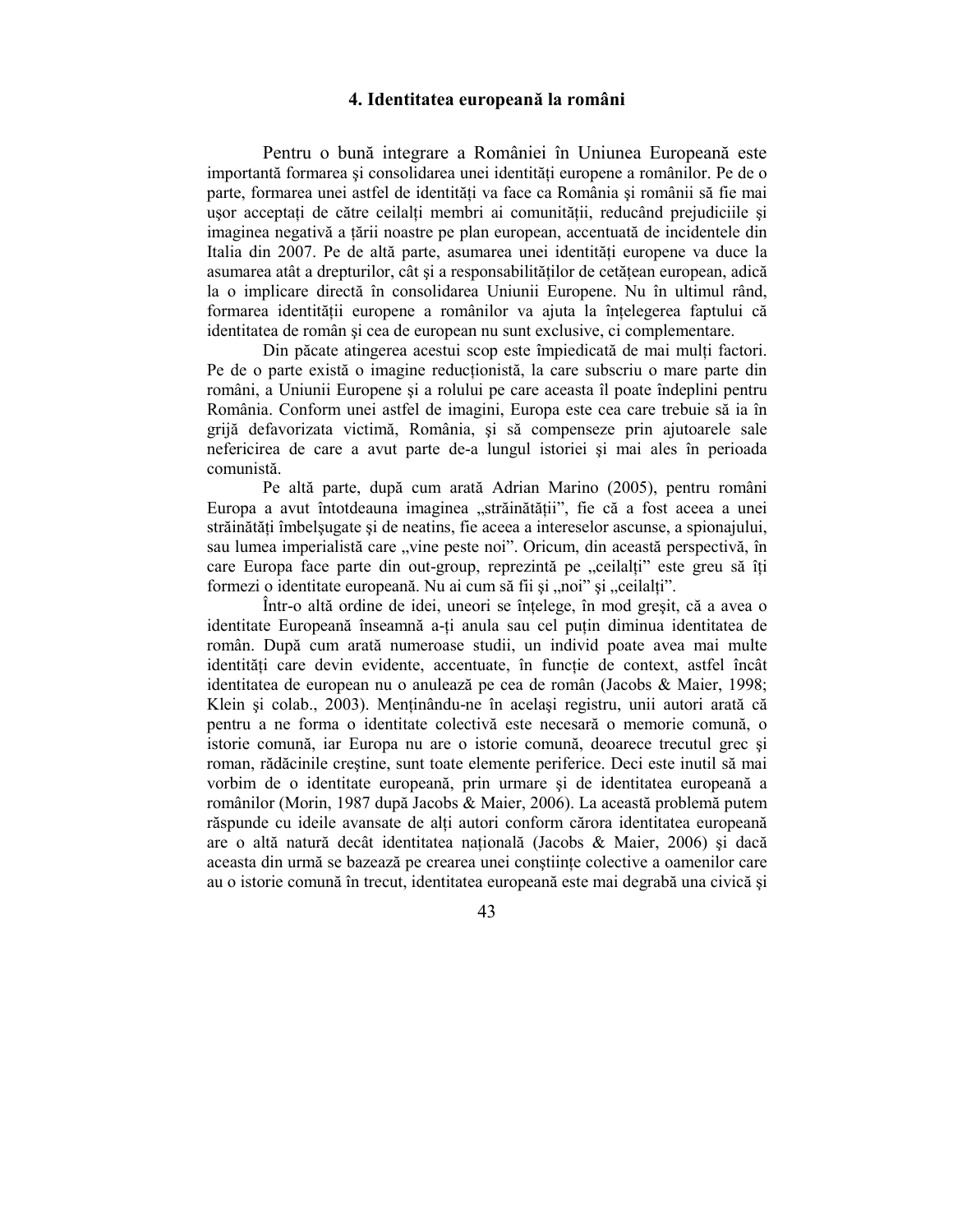se construiește în jurul instituțiilor reprezentative: Consiliul Europei, Parlamentul European, Comisia Europeană.

În cele din urmă, o piedică importantă în formarea unei identități europene a românilor o constituie lipsa înțelegerii rolului pe care îl are Uniunea Europeană, importanța pe care o are aceasta pentru România și pentru fiecare român, la fel ca și pentru orice cetătean al său. Implicit, aici intră imaginea pe care şi-o formează oamenii despre ce înseamnă să fii european. Dacă această imagine este distorsionată sau greșit înțeleasă acest lucru va duce la dificultăți în formarea unei identități europene.

Dacă ar fi să enumerăm în cele ce urmează câteva aspecte care ar facilita promovarea unei identități europene ar trebui să începem, fără ezitare, cu contribuțiile românești interbelice la susținerea ideii de unire a statelor europene. Aceste idei au fost promovate, printre alții și de Virgil Madgearu (Costea, 2006), care a fost cel care a gândit și a dus la înfiintarea Blocului Statelor Agrare în 1930. El a anticipat încă din această perioadă importanta protejării economice a statelor europene prin crearea unor politici comune şi într-ajutorarea dintre statele industriale vest-europene şi cele agrare central şi est-europene. Un rol important în promovarea ideii de unitate europeană l-a avut, pe de altă parte, şi Nicolae Titulescu, care nu a conceput niciodată Europa fără România şi care a subliniat în întreaga sa muncă politică şi diplomatică, nevoia de a încheia contracte de colaborare internationale pe mai multe planuri (Barna, 2006).

Înțelegerea faptului că identitatea europeană și identitatea națională nu se exclud reciproc ar fi un alt pas important în consolidarea și construirea identității europene a românilor. După cum se mentionează și în tratatul de la Maastricht, Uniunea Europeană respectă diversitatea culturală, lingvistică şi religioasă, recunoaște naționalitățile diferite ale statelor membre și respectă diversitatea acestora. Prin urmare, calitatea de europeni nu amenintă cu nimic calitatea de a fi români. Mai mult, identitatea de european se sprijină pe cu totul alte principii şi se conturează în jurul institutiilor și conceptelor care îi sunt reprezentative, cum este cel de democrație.

În plus, Uniunea Europeană este un parteneriat economic şi politic între cele 27 de state membre, care se sprijină pe principii legate de interese comune şi egalitate între acestea şi are ca şi scop principal protejarea lor pe mai multe planuri: economic, politic, social și cultural. În afara granitelor UE, România are putine sanse de a se descurca singură, pe când în calitate de membru cu drepturi egale cu ale celorlalți membri nu numai că este protejată, dar este și ajutată în dezvoltarea sa în calitate de partener mai sărac. Mobilitatea muncitorilor, pe de o parte, și a studenților și oamenilor de știință, pe de altă parte, poate facilita de asemenea dezvoltarea unei identități europene a românilor.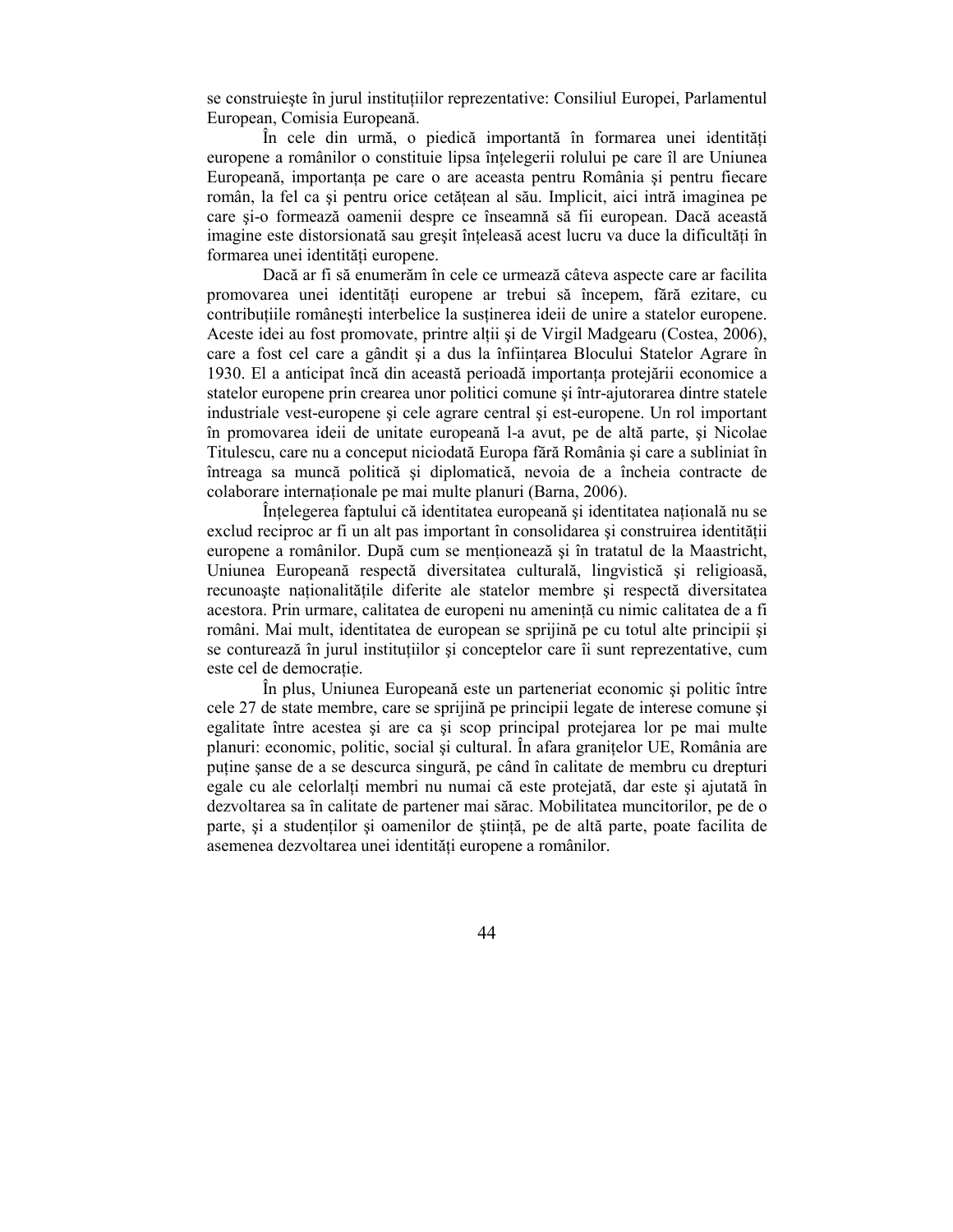#### **Concluzii**

Identitatea este un fenomen complex şi multinivelar, cu elemente contradictorii, dar care duc la formarea unei unități în unicitatea sa. Aspectul individual al identității nu îl exclude pe cel colectiv, dar în măsura în care rolurile şi statusurile unui individ în societatea actuală sunt tot mai numeroase şi fluctuante, acesta se poate confrunta cu o confuzie în procesul de definire a identității.

După cum am arătat mai sus, ideea de identitate europeană este una puternic dezbătută de cercetătorii din diferite domenii de activitate: de la filosofi si istorici la psihologi sociali. Problema formării unei identități europene este, de fapt, problema formării oricărei identităti colective. Simpla apartenentă la grup îl determină pe individ să adopte caracteristicile pe care crede că le are acel grup. Dificultatea apare atunci când imaginea grupului nu este acurată sau când acesta vine în contradictie cu caracteristicile altor grupuri din care face parte aceeasi persoană.

Aceleasi aspecte facilitatoare și dificultăți se întâlnesc și în formarea unei identități europene a românilor. Formarea unei imagini clare și corecte despre ce înseamnă să fii român european este o primă condiție esențială în formarea identității europene. O informare adecvată și promovarea unei campanii favorabile UE pot ajuta mult, dar în același timp, românii ar trebui ajutați să identifice care sunt contribuțiile pe care ei le pot aduce Uniunii Europene, care este moștenirea pe care ei o pot aduce acestei comunități caracterizată prin unitate în diversitate.

#### **Bibliografie**

- 1. Baggio, S. (2006). *Psychologie sociale*. Bruxelles: De Boeck.
- 2. Barna, R.C. (2006). Nicolae Titulescu. Diplomat și cetătean european, în N. Păun (coord.) *Actualitatea mesajului fondatorilor Uniunii Europene*. Cluj Napoca: Editura EFES.
- 3. Caporaso, J.A. (2005). The possibilities of a European identity. *Brown Journal of World Affairs*, vol. 12, pp. 65-75.
- 4. Costea, S. (2006). Actualitatea mesajului lui Virgil Madgearu, precursor român al integrării europene, în N. Păun (coord.) *Actualitatea mesajului fondatorilor Uniunii Europene*. Cluj Napoca: Editura EFES.
- 5. Ivan, A.L. (2007). *Statele Unite ale Europei. Uniunea Europeană între interguvrnamentalism și supranaționalism.* Iași: Editura Institutului European,
- 6. Jacobs, D.; Maier, R. (1998). European identity: construct, fact and fiction, in Gastelaars, M. & de Ruijter, A. (eds.) *A United Europe. The Quest for a Multifaceted Identity*. Maastricht: Shaker.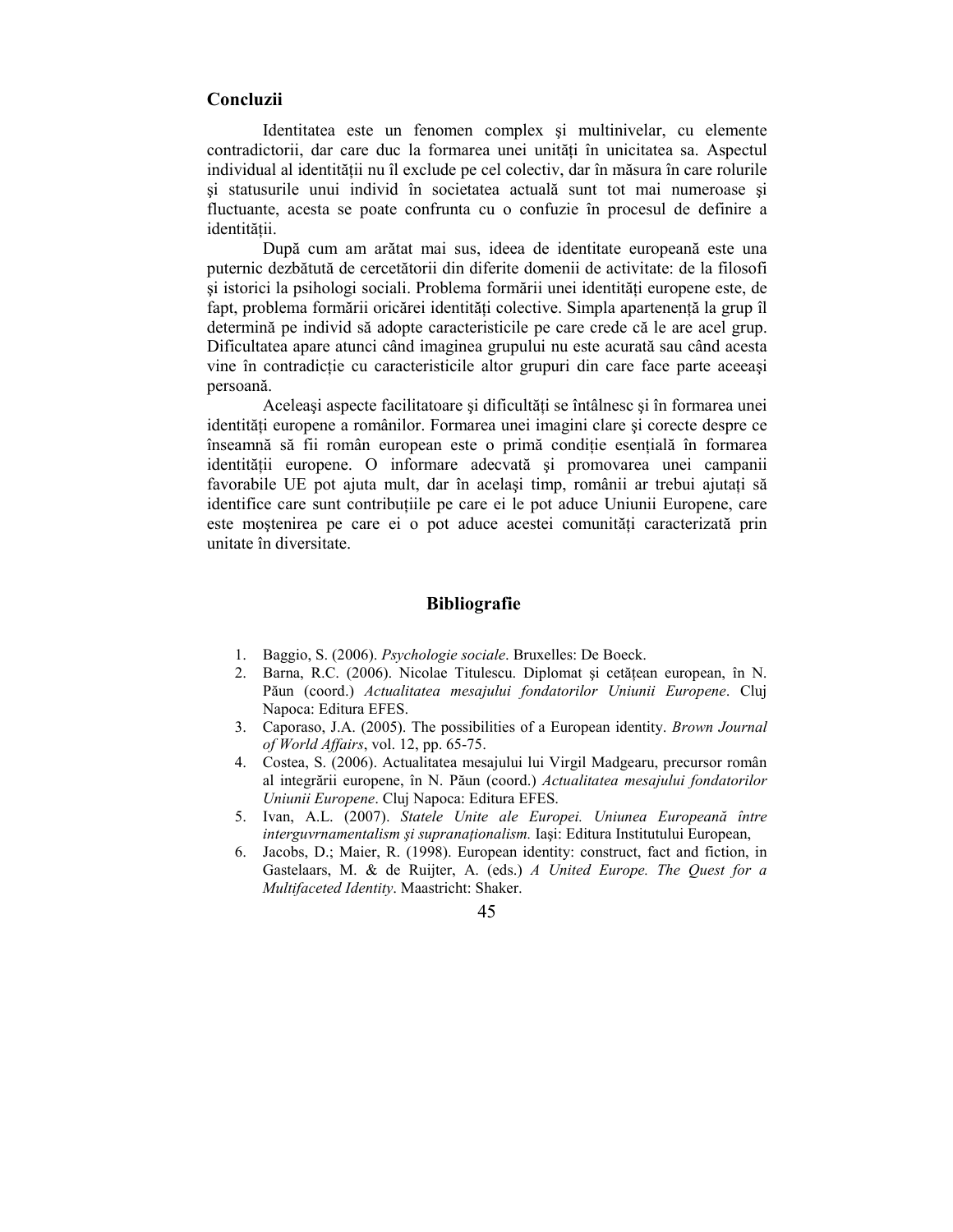- 7. Jucan, M. (2006). Intelectualii Europei interbelice și mitul fondator al unității europene, în N. Păun (coord.) *Actualitatea mesajului fondatorilor Uniunii Europene*, Cluj Napoca: Editura EFES.
- 8. Kaldor, M. (2004). Nationalism and globalisation. *Nations and nationalism*, vol. 10, nr. 1/2, pp. 161-177.
- 9. Kaskima, Y.; Foddy, M.; Platow, M. (2002). *Self and Identity (Personal, social and symbolic)*. London: Lawrence Erlbaum Associates Publishers.
- 10. Klein, O.; Licata, L.; Azzi, A.E.; Durala, I. (2003). "How European am I?": prejudice expression and the presentation of social identity. *Self and Identity*, vol. 2, pp. 251-264.
- 11. Marc, E. (2005). *Psychologie de l'identite. Soi et le groupe*. Paris: Dunod.
- 12. Marino, A. (2005). *Pentru Europa. Integrarea României. Aspecte ideologice şi culturale*. Iaşi: Editura Polirom.
- 13. Nicolescu, B. (1999). *Transdisciplinaritatea. Manifest.* Iaşi: Polirom.
- 14. Nicolescu, B. (2002). *Noi, particula şi lumea*. Iaşi: Polirom.
- 15. Păun, N. (coord.) (2006). *Actualitatea mesajului fondatorilor Uniunii Europene*. Cluj Napoca: Editura EFES.
- 16. Preston, P.W. (2005). Reading the ongoing changes: European identity. *Political Quarterly*, vol. 76, pp. 497-504.
- 17. Soderbaum, F.; Stalgren, P.; van Langenhove, L. (2005). The EU as a global actor and the dynamics of interregionalism: a comparative analysis. *European Integration*, vol. 27, nr. 3, pp. 365-380.
- 18. Stainton Rogers, W. (2003). *Social psychology (experiemental and critical approaches)*. Philadelphia: Open University Press.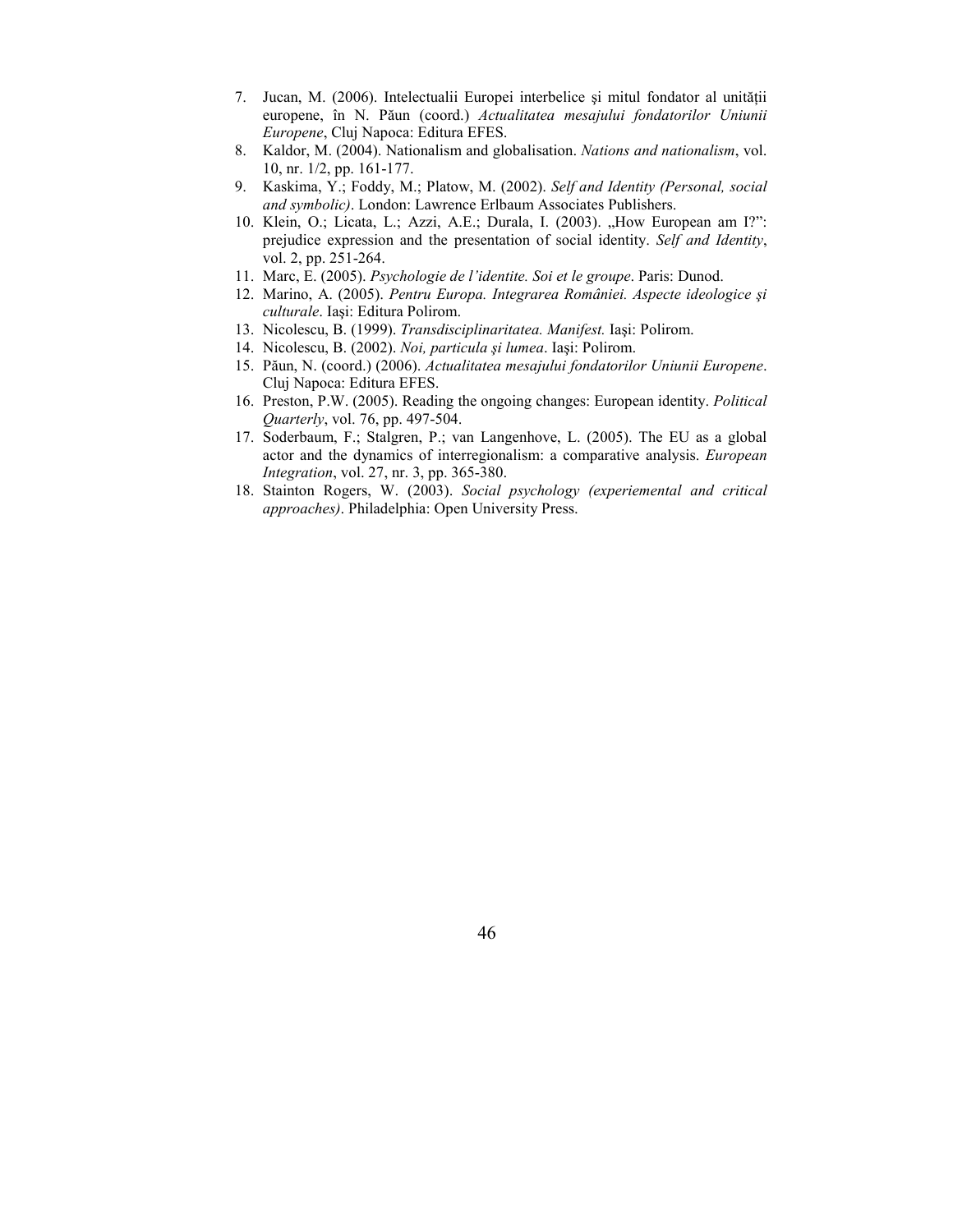# **PSYCHOLOGICAL EFFECTS OF SEPARATION THROUGH TEMPORARY LABOR MIGRATION UPON THE MEMBERS OF THE FAMILY**

*Asist.univ.drd. Raluca TOMŞA Universitatea din Bucureşti Facultatea de Psihologie și Științe ale Educației* Telefon: 031 / 4253436

> **Abstract***. The paper presents the psychological consequences of temporary labor migration on the individual family members as well as on the family as a whole. The main focus is on the person's right to choose temporary economic migration and on making an informed decision, taking into account all the factors involved. We underline the need for psychological counseling for migrants and also for their families.*

# **Keywords:** *temporary labor migration***,** *psycholgical effect, family, separation*

International migration, especially economic migration has increased significantly during the last decade. Labor market discrepancies between demand and offer, as well as payment differences are at the core of many global migratory movements. Economic migration can be authorized or unauthorized, temporary or long term. Authorized migration actually represents legal (contract-based) migration, whereas unauthorized migration is based on the existences of "black-market" contracts. In fact, this latest type exposes potential immigrants (women and teen-agers especially) to many risks. They can easily become victims of illicit person traders. These immigrants, according to their own confession, are confronted with abuse and exploitation, which poses the question of their protection. More often than not, immigrants are not aware of their rights, since they are not acquainted with the new country, culture and language (World Health Organization, 2003).

The study of this phenomenon developed in an attempt to understand and find solutions for the social problems brought about by the presence of a high number of immigrants. Many possible explanations had in view the immigrants' insufficient psychological resources, adjustment difficulties for them or their families or a feeling of being discriminated by the natives.

Various forms of migration, from refugees, to forced migration have been the object of researchers' study. These researchers have been previously involved in the study of uprooting trauma, posttraumatic symptoms of natural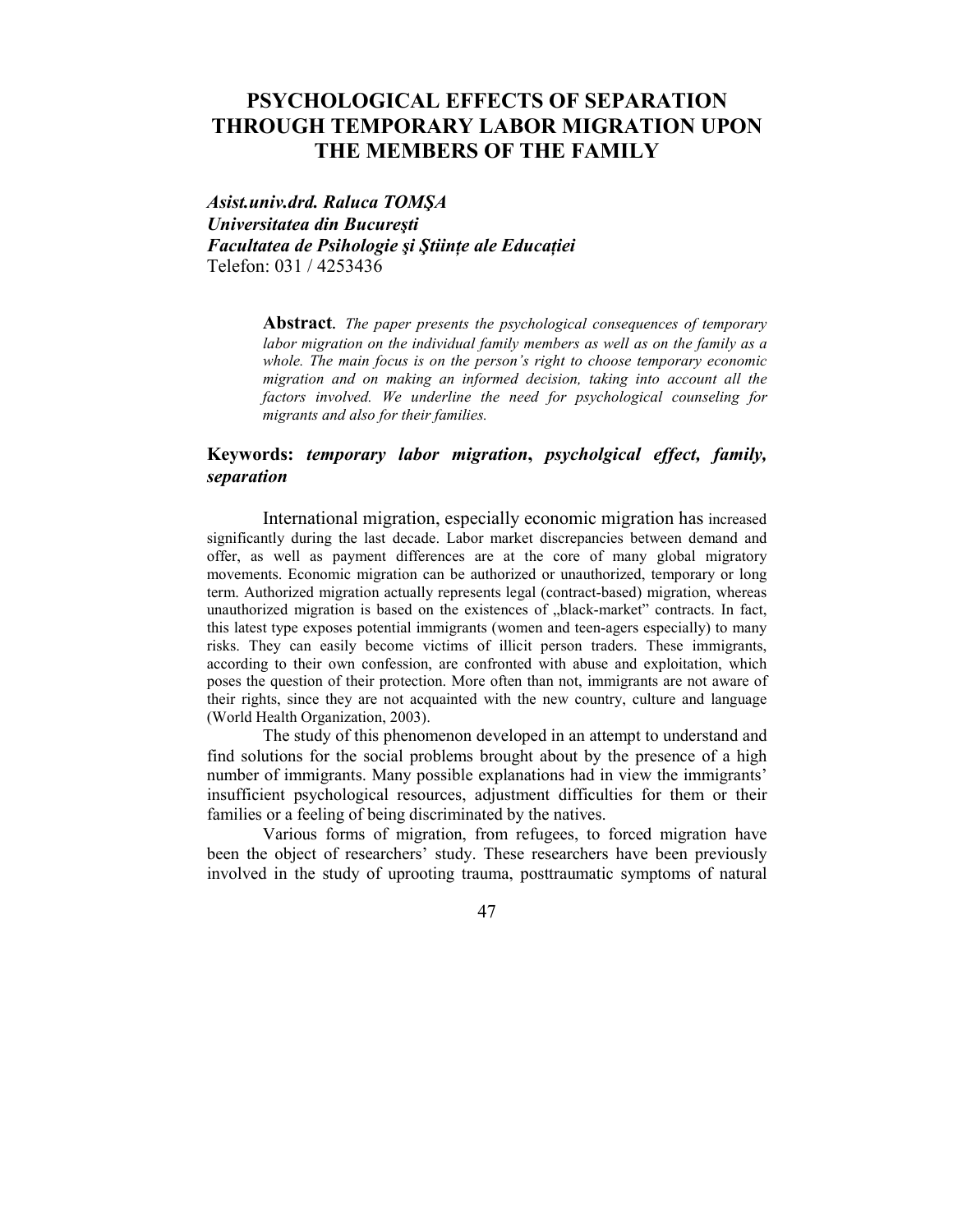disaster or civilians forced into leaving their country as a result of military conflicts. Interesting studies have been conducted regarding the return migration process, due to the economic and political changes in the developing countries. As a rule, these studies have concentrated on the so-called "for good" migration and then follow-up consequences of this decision both socially and individually. Until recently, temporary economic migration has not been studied, starting from the assumption that it is a temporary process, one with no lasting influence on the individual's personality.

As an object for research, the emigrant's family has been traditionally studied from three major perspectives: the decision to migrate and its implications for the other family members, the process of family reunion when it happened, and the use of money from abroad. However, during the last decade, there has been an increased interest in the way in which one parent's temporary migration may influence the couple relationship, redefines parental roles and influences children's development.

## **Psychological factors that determine the migration decision**

The psychological factors that determine the migration decision, regardless of the immigrant's sex, are related to the stress caused by the everyday needs of their families, by the desire to try something new, in the case of the small communities, by the pressure of the success models of other immigrants, especially at the individual level (Baboi, 2006).

For women especially, but also for men that undergo a family crisis another psychological motivation may also exist. For some women, leaving abroad is not just a strategy for improving their income, but also one of solving a conflict within the couple. In such cases, the child is not only deprived of maternal affection, but is also exposed to the risk of being abused by the father whose improper behavior has led to mother's departure. Under such circumstances, there is a risk that the temporary departure abroad becomes an abandonment of the family and children at home (FSR, 2008). This way of "solving" a couple's problem is closely linked with the women's economic dependence on their couple partners. However, it should be stressed that the situations in which mothers abandon their children is extremely reduced. Such situations occurred especially between 1998 and 2005, in that period many parents did not take the risk of coming back owing to economic as well as legal reasons. Thus, the separation between those working abroad and their families involved long period of times.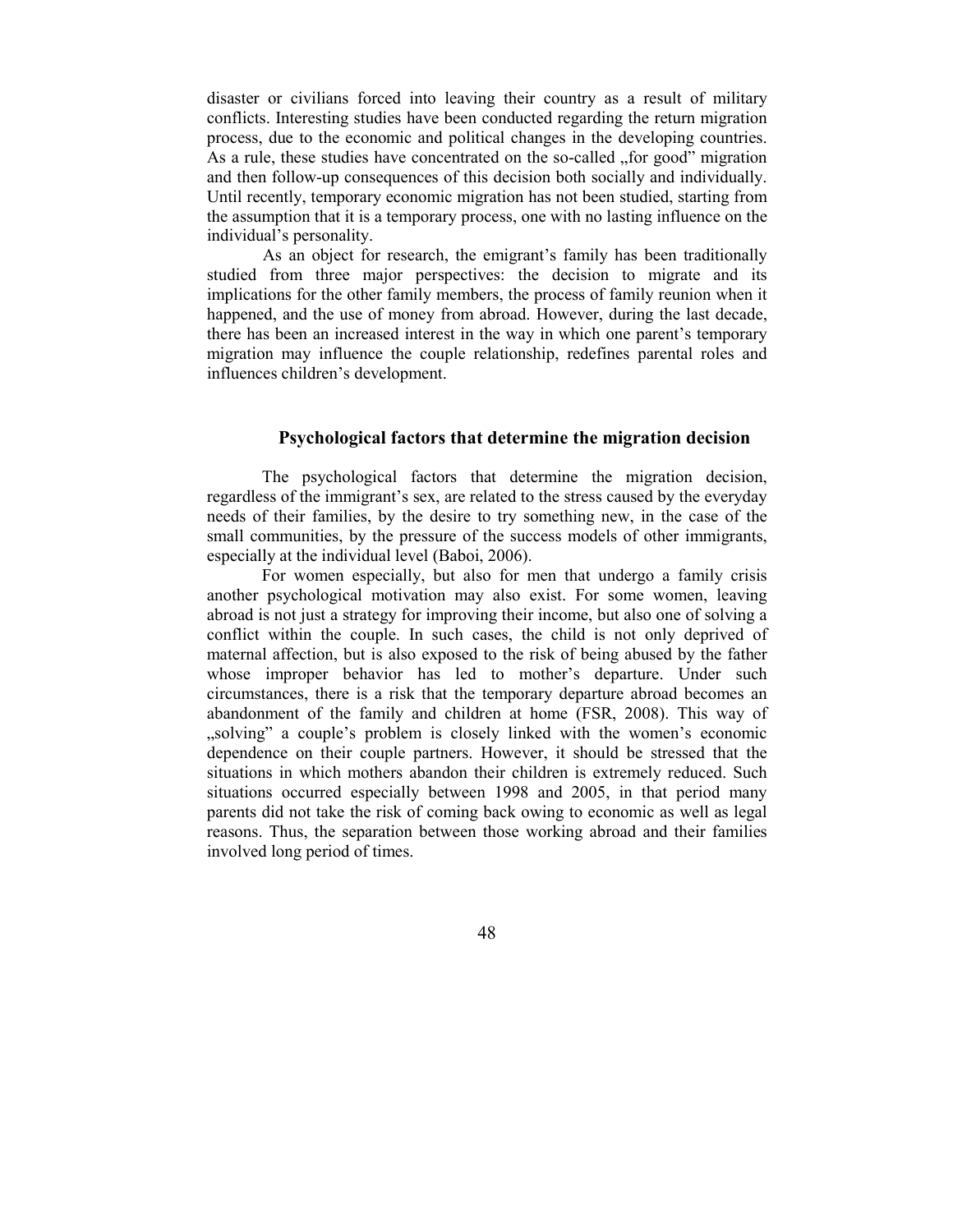#### **The effects of migration on the emigrant's family**

There are three types of effects: consequences on emigrants and their families, costs and benefits for the native country and costs and benefits for the destination country. Our concern is here with the first category of consequences.

There are both positive and negative effects on emigrants and their families. Among the positive effects, there is the improving of the living standards, due to an increase of income for those families in which at least one member works abroad. On the other hand, the experience acquired has a benefic influence on the way people approach building up a business of their own" (FSR, 2006, p. 53). Thus, working abroad is a necessary strategy for satisfying basic needs, but it also provides the necessary training to contract one's own business. Some changes at the mentality level also occur: "the emigrants themselves consider that, as a result of their migration experience, they acquire a more dynamic and modern way of thinking (...), they value work, friends and politics to a greater extent" (idem, p.62). There is definitely an increase of income and an improvement of living standards for the families as a result of one of its members working abroad. New life models are adopted, long lasting goods are acquired, and new houses are built. Money is mainly oriented towards improving the living conditions and standards and only a small number of emigrants invest in their own business.

The consequences on family relationships are difficult to evaluate. Most of the times, they are considered to be negative. A restructuring of family relationships takes place, depending on the person that leaves abroad (mother, father or both). Although empirical evidence show no proof that working abroad facilitates communication within the couple, Romanian emigrants tend to consider the experience as benefic for family relationships. This is especially true in the context in which "the economic situation of a family is the determining factor for the way they relate to each other. Since poverty is the main source of conflict within a family, money that comes from abroad may reduce the potentials for the conflict" (Idem, p.70).

Separation creates vulnerabilities for those that remain at home, dependent on the workers abroad. They are affected by the social and emotional consequences of separation. In some interviews conducted in Indonesia, many women confessed about the difficulties encountered, from solitude and isolation to financial difficulties (Hugo, 2002). Other mentioned effects are: a greater number of psychological disturbances with women and children, the abandonment of old people, breaking-up the family union and a rising number of divorces.

Another segment of population affected by labor migration (especially when it becomes permanent) is that of parents and grandparents. The sudden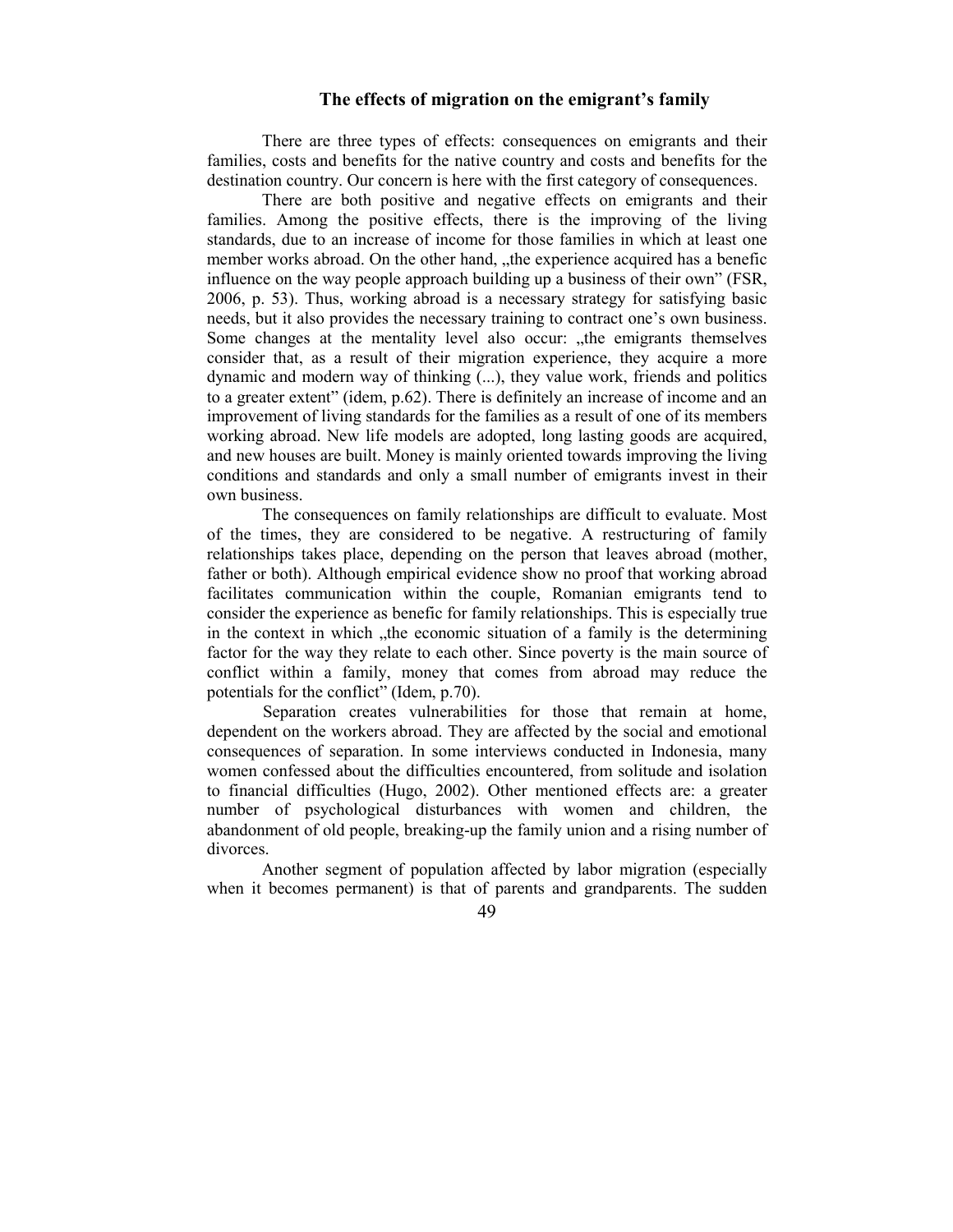aging of Romanian villages will have as consequences their extinction. Migration from rural to urban areas or migration abroad leads to a rise in the age of the people living in rural areas. This situation is somewhat generalized in developing countries, especially in those countries that feed the migration flux. A study conducted in three rural communities in Indonesia shows that the financial support of emigrants is a major factor for helping the old people, together with the support of relatives at home. According to researchers' conclusions, families with a higher social status are able to make a better use of the financial support from abroad. Families with many members working in other countries cannot be of any help for the old people in their community (Kreager, 2006).

### **The effect of migration on women**

During the last decade, the number of women that migrate alone has constantly risen. This phenomenon can be explained by a greater demand of labor force in domestic fields such as: caretaker, housekeeper, baby-sitter and sometimes entertainment industry. Having these kind of jobs, women are more exposed because, in the absence of legal contracts, they cannot be protected or their working hours monitored (sometimes they even live with the family they work for). Owing to the great number of abuses, South-East countries, exporting female labor force on a large scale, decided to take steps for additional protection of women. Some countries have established a minimum age limit for performing domestic jobs: 30 years old in India, 22 in Indonesia and 35 in Pakistan (United Nations, 2002). The impact of migration on women can be both positive and negative, depending on the social, economic, and cultural context in which the departure took place. For instance, Sri-Lanka women, very active economically, and therefore apparently independent, are very poorly paid and enjoy little appreciation. The financial gains are counterbalanced, in the case of women, by negative effects, such as abuse and exploitation (Ukwatta, 2003).

 Apart from the financial benefits, economic migration has also its drawbacks, such as: poor working conditions, lower wages, violence, prolonged working program, verbal, physical and even sexual abuse. It seems that all this is possible due to the lack of education, emigrants are not aware of their rights and therefore they become vulnerable to their employers' abuse.

In the south-eastern patriarchal cultures, women' status seems to improve as they assume more roles and responsibilities, at the same time the male members of the family retaining their roles (ESCAP, 2001). Even women who were subjected to abuse and exploitation consider the experience of being an emigrant benefic, as they gained more control of their lives (Hugo, 2002).

Many studies that have generated protests on the part of feminist organizations, consider that women migration has a negative effect on family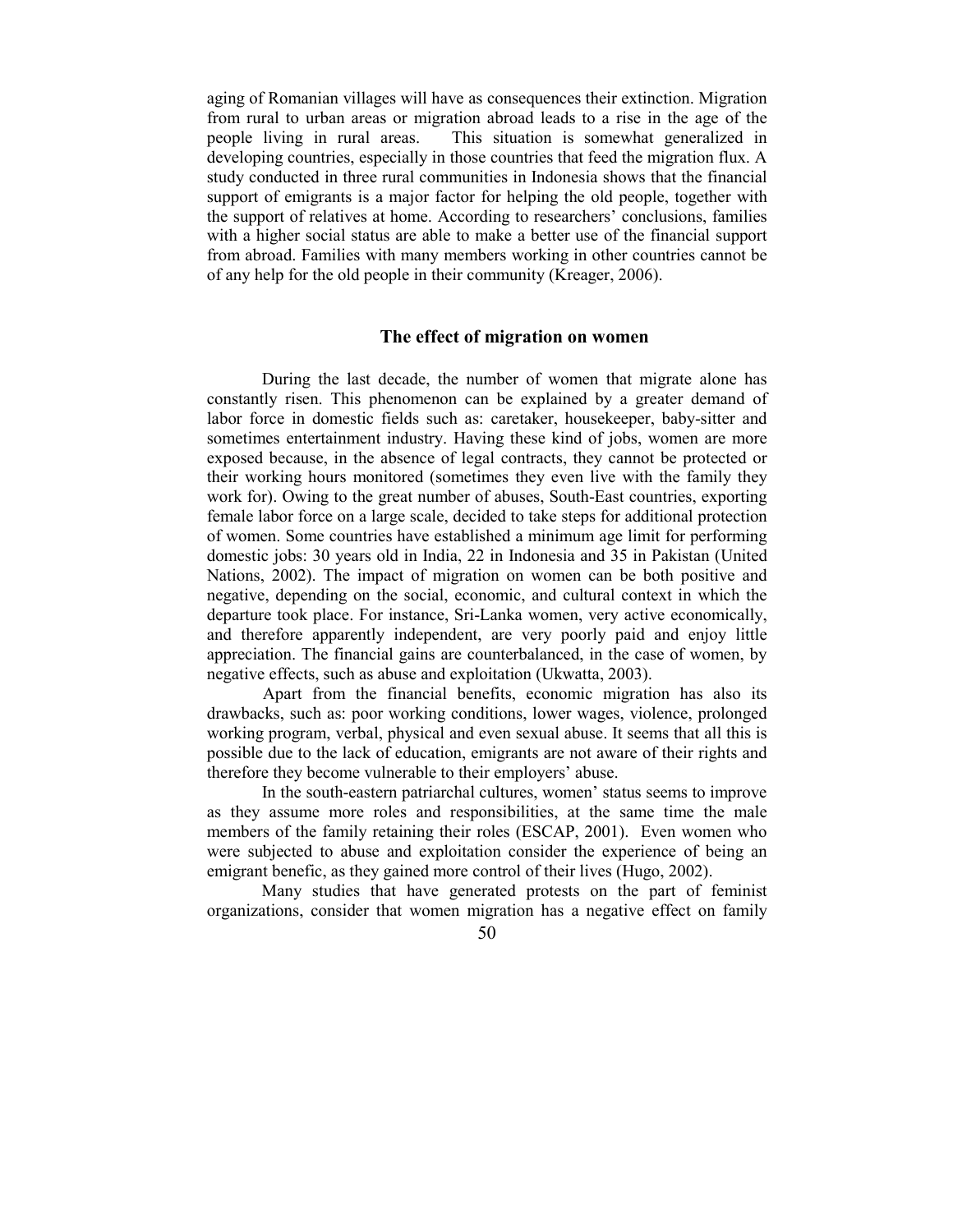unity and endangers the children's welfare. It seems that men are not able to completely assume the temporary unique parental role no matter how much they try. In a short term, the child can manage without a mother, but the consequences cannot be completely evaluated in the long run. With the increase of the number of divorces, there has been a rise in the number of family members' problems and negative effects on the health of the children correlate with the absence of the mother (Asis, 2003).

From a psychological perspective, the role of the mother in a child's life is fundamental, and her prolonged absence, especially in the first years, can damage the child's development. On the other hand, it also true that the labor market needs a rising number of women for work in agriculture and domestic and medical services. Women have a right to work, support their children and family and become financially independent.

#### **Psychological effects on workers' abroad**

The psychological well-being of temporary workers abroad is influenced by the fact that their benefits are often reduced even within a legal framework. In the case of illegal workers, such benefits are almost inexistent. There are countries in the western Asia where temporary migrants with a legal contract are not allowed to change their job, bring their family or even leave the country without written approval from the employer (United Nations, 2002).

Thai temporary workers, with an illegal status in Japan have little access to medical and legal assistance and are frequently subject to abuse and exploitation by their employers. A vast majority of workers have great difficulty in being accepted by the Japanese society (Chantavanich and Supang, 2003).

Selten, Cantor-Graae şi Kahn (2007) tried to establish a relation between migration and an increase in schizophrenia. According to this research, there is a rising tendency of schizophrenic incidents among the first and second generations of emigrants and a tendency for maniacal incidents among African emigrants in Great Britain. The same rising number of schizophrenic incidents appears in Holland with Moroccan workers. The researchers mention a number of factors that may be the cause for these psychotic incidents: social difficulties, racial discrimination, family dysfunctions, unemployment and poor living conditions.

Griffin & Soskolne (2003) interviewed 221 Thai men living in Israel with a temporary contract in agriculture in order to identify the stress factors acting on the workers. Thus, a significantly high score on the scale of psychological stress was achieved by men that had difficulties with putting up with the experience, those who missed home, also by men with traditional views or those with accommodation problems. As for those with alcohol problems, the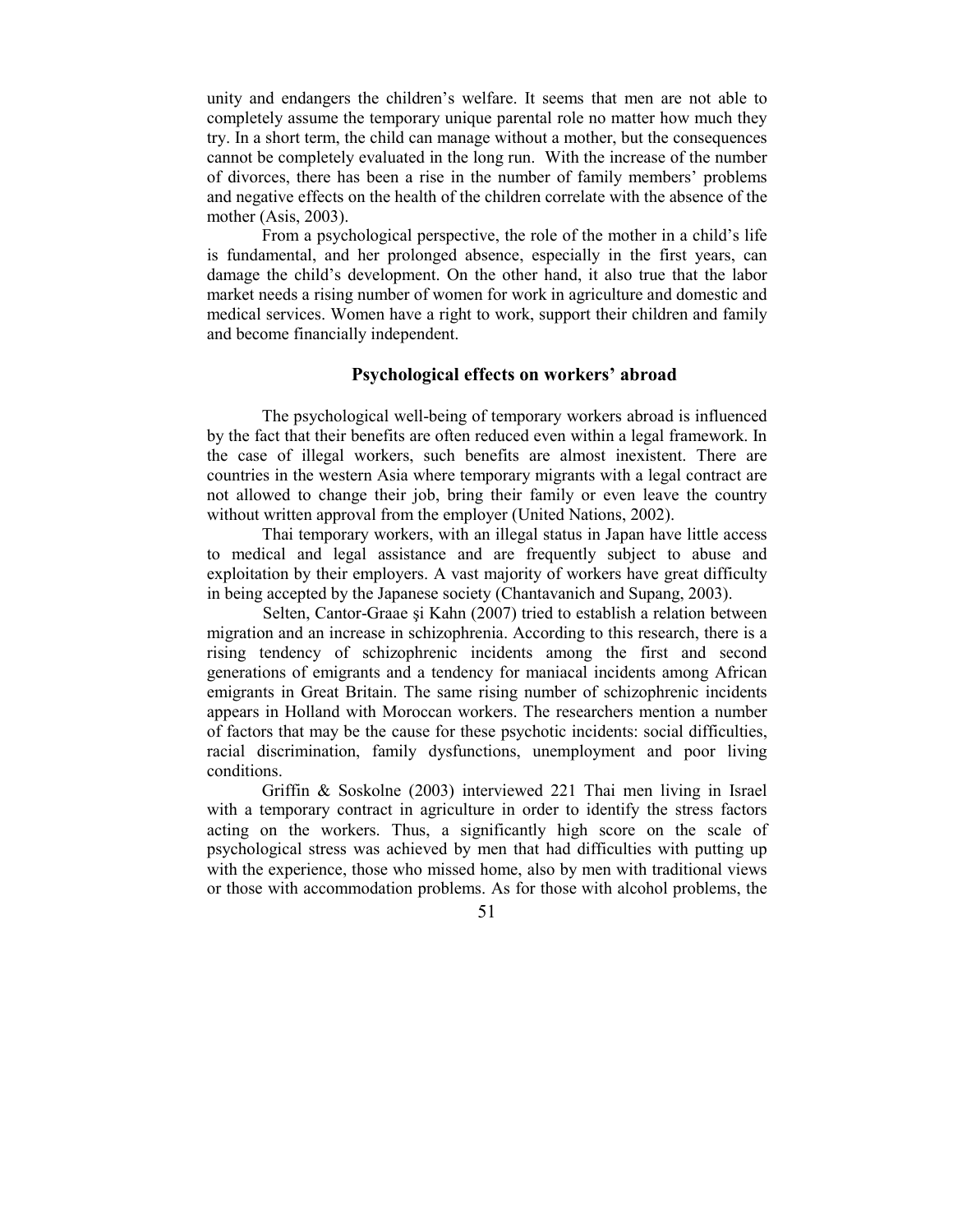same scores were registered both for those with this sort of addiction and for those who did not drink alcohol at all. Sometimes, the association between missing one's native home and psychological stress is diminished by the effect of good relationships with co-workers. As a rule, ethnic and cultural minorities do not benefit of the same type of mental care services as the majority groups. Emigrants with mental disorders are treated with alternative methods or not treated at all. Their access to medical services is reduced even in countries when they are universal (e.g., Canada) getting assistance for mental problems is a complex social process that requires cultural interpretations of the symptoms, coping strategies, but also the attitude and intercultural training of the professionals in the field. Some researchers suggest that emigrants present lower rates of chronic diseases than the average population owing to the fact that migration favors those healthier, acting like a selection law. The decision to migrate, but especially the adjustment mechanisms point to a certain type of strength. Being in a foreign country, where there is a psychological pressure caused by the adjustment efforts, makes the category of emigrants the most vulnerable to mental disorders. Kirmayer, Weinfeld, Burgos, Galbaud du Fort, et al. (2007) considers that refugees and persons forced to migrate exhibit psychological disorders owing to the traumatic events they experienced before and during the migration experience.

#### **The effects of temporary migration on children left at home**

The migration process affects families and communities and, therefore, it affects the children that are part of it. Parents' decision to migrate leads to a situation in which children migrate together with their parents and have to adapt to the new environment, or they remain at home while one or both parents leave abroad. There is also the situation is which teenagers migrate independently without either of their parents' company.

Frank (2005) considers that the improvement in mother's living conditions and pre and post-maternal caretaking measures had as a result an improvement in the health of the newly born child.

Battistella & Conaco (1998) think that migration does not necessarily bring about negative effects for the children's development, especially when the mother stays at home. The degree of involvement of the extended family may also influence the consequence of temporary migration on the children. Relatives that remain to take care of the children, fathers especially are in need of support through counseling and education.

Smith, Ladone & Johnson (2004) interviewed 48 subjects that had been separated from their parents and reunited afterwards. The study points out that a repeated migration process can have a negative effect on the parent-children relationship and can badly influence the child's self-esteem and behavior.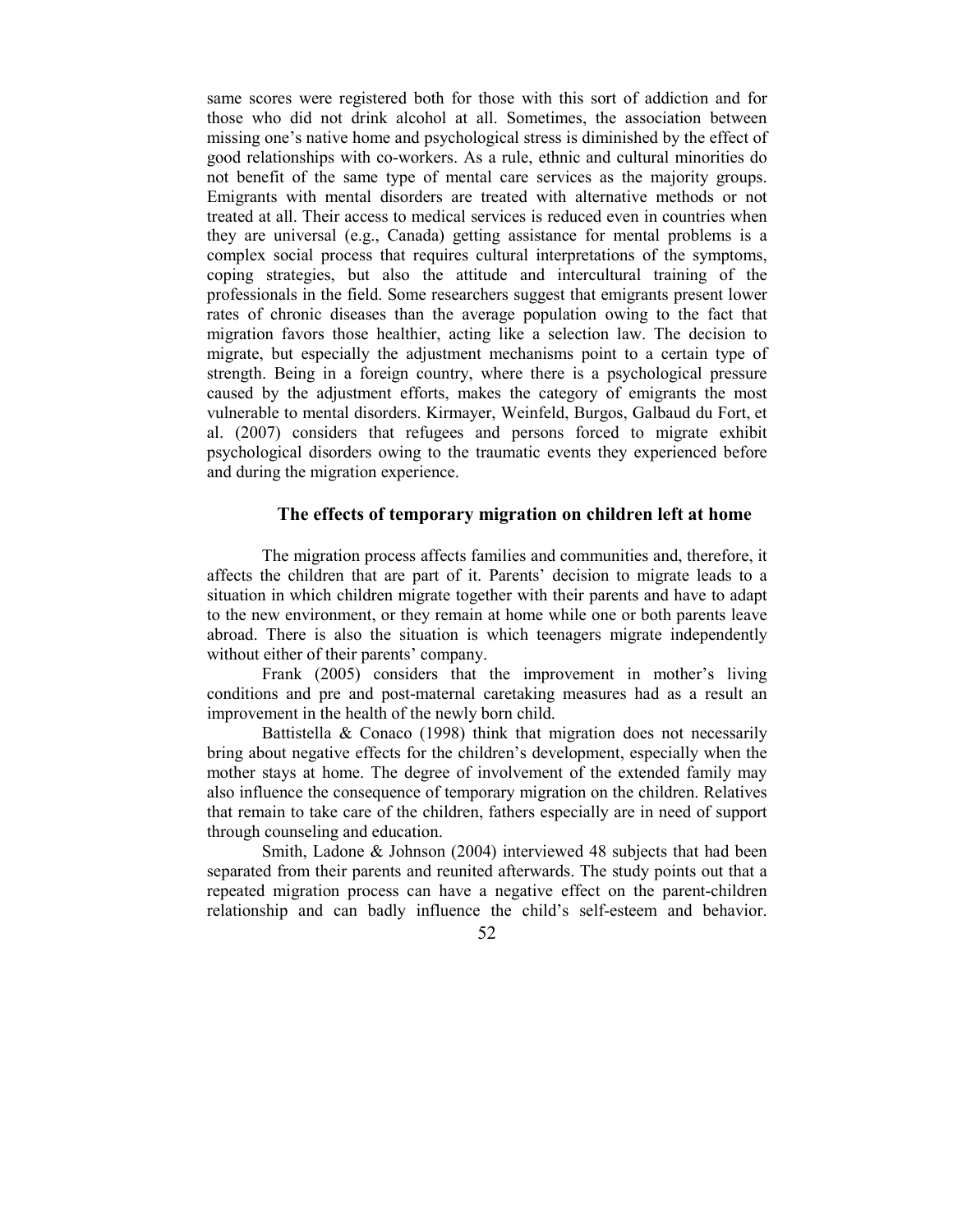According to the researchers, in some cases time did not heal the broken relationship parent-child. Among the factors that have a negative influence on the relationship are: a greater separation period, new members in the family, new parents within the couple and other children.

The number of children affected by migration globally is not known. In the Republic of Moldavia one out of five children has a parent working abroad (UNICEF, 2006). According to the UNICEF, there are seven million children in this situation in Philippines, Indonesia and Thailand (Bryant, 2005).

The situation of abandoned children has maybe the worst effect on emigrant families. Jones, Sharpe  $\&$  Segren (2004) point out that the probability for children to develop emotional problems is doubled in the case of parents working abroad. There are dramatic situations in which children are entrusted to persons not fit for the job and parents consider that economic support sent from abroad can replace parental love. A category of children with a high risk of suffering seven negative consequences are the children whose parents are divorced or separated and the mother decides to work abroad (FSR, 2008).

According to a study conducted by UNICEF in the Republic of Moldavia, the telephone and sending packages are the main ways of communication between children and parents working abroad. Although they benefit from financial support from abroad, these children are most vulnerable to become drug addicted, to abandon school, engage in premature sexual relations and antisocial acts (UNICEF, 2006, p. 4).

The children are more affected immediately after their parents' departure, especially if this happens for the first time. When interviewed, children speak about their feelings of loneliness, sadness, insecurity accompanied by a lack of emotional control. Many of the interviewed children mentioned that the relationships with their parents remain cold even when their parents return home. (UNICEF, 2006, p. 5)

Many children encounter difficulties in finding trustworthy persons in which to confide and share their feelings with, because of discrepancies in age and communication. A lot of these children are not prepared to live their lives independently and manage their own resources.

Kandel & Kao (2001) interviewed 7600 children in Mexico and reached to the conclusion that economic migration affects these children in two ways. First, it is the money they get from their parents abroad, which helps improve their living standards and therefore continue their studies. Economic migration has also negative effects on children, such as family stress and a tendency to adopt bad models of conduct. The alternative of economic migration may also become a success model for them. They have access to information and social networks that facilitates their working abroad as well rather than study in their native country. Thus, the high emigration rate to USA is associated with a lower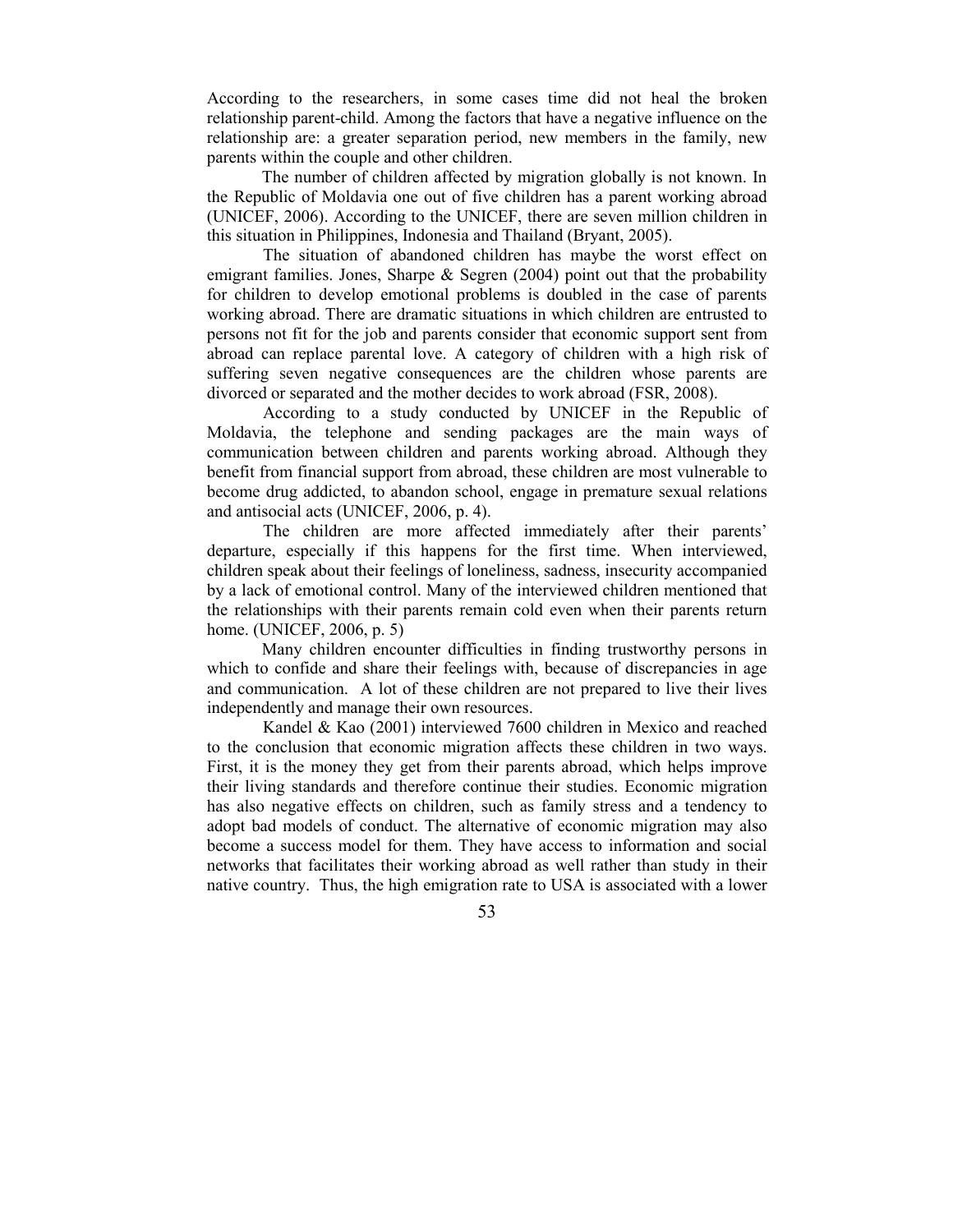aspiration level for university studies. On the other hand, a positive correlation between migration to the USA and the grades obtained at school has been noted. Therefore, even if migration to the USA brings economic benefits for a good education, at the same time it reduces the children's motivation for high level studies.

The research conducted by UNICEF in the Republic of Moldavia shows that the children's performance at school is lower without the parents' supervision. There are, however, children who take great efforts at school, in an endeavor to please their parents working abroad.

 A study conducted by the Soros Foundation in Romania shows that there is a greater risk for the children left at home ..to take up bad habits, engage in harmful actions or be abused by adults" (FSR, 2008, p. 13).

It has also been noted that a close relationship between the children and their grandparents may reduce depressive symptoms with children in families with a step-mother or father. Ruiz and Silverstein (2007) point out that grandparents may represent a compensatory resource for children missing a parent. Thus, a close relationship between teenagers and their parents may reduce depressive symptoms with children. However, apart from the psychological benefits of intergenerational communication, grandparents are not always fit for the role. The great disparities in age and mentality can influence the type of care that grandparents can provide to their grandchildren.

In Romania, most of the children with one or both parents working abroad are left in the care of mother or extended family. The children who are really at risk, are those whose parents are divorced, or those whose mother is working abroad, in this case the risk of abandon is present in case the mother decides to re-marry and start a new life. The negative effects on children whose parents work abroad are the same as in the case of children in divorced families or with one of the parents dead. Therefore, the children need additional psychopedagogical assistance.

#### **Conclusions**

The programs for temporary work abroad should include means for reducing the possible negative effects on children left at home. The concern should be about the social and psychological impact, about the unfit persons the children are entrusted to, about the responsibilities forced upon them, about their tendencies to abandon school.

In the first year after their parent's departure, the children often receive little financial support from their parents abroad. Their parents either have difficulties in finding a job, or have debts to pay. According to a study conducted by UNICEF (2006), 25% of the children left at home in Moldavia, were in this situation.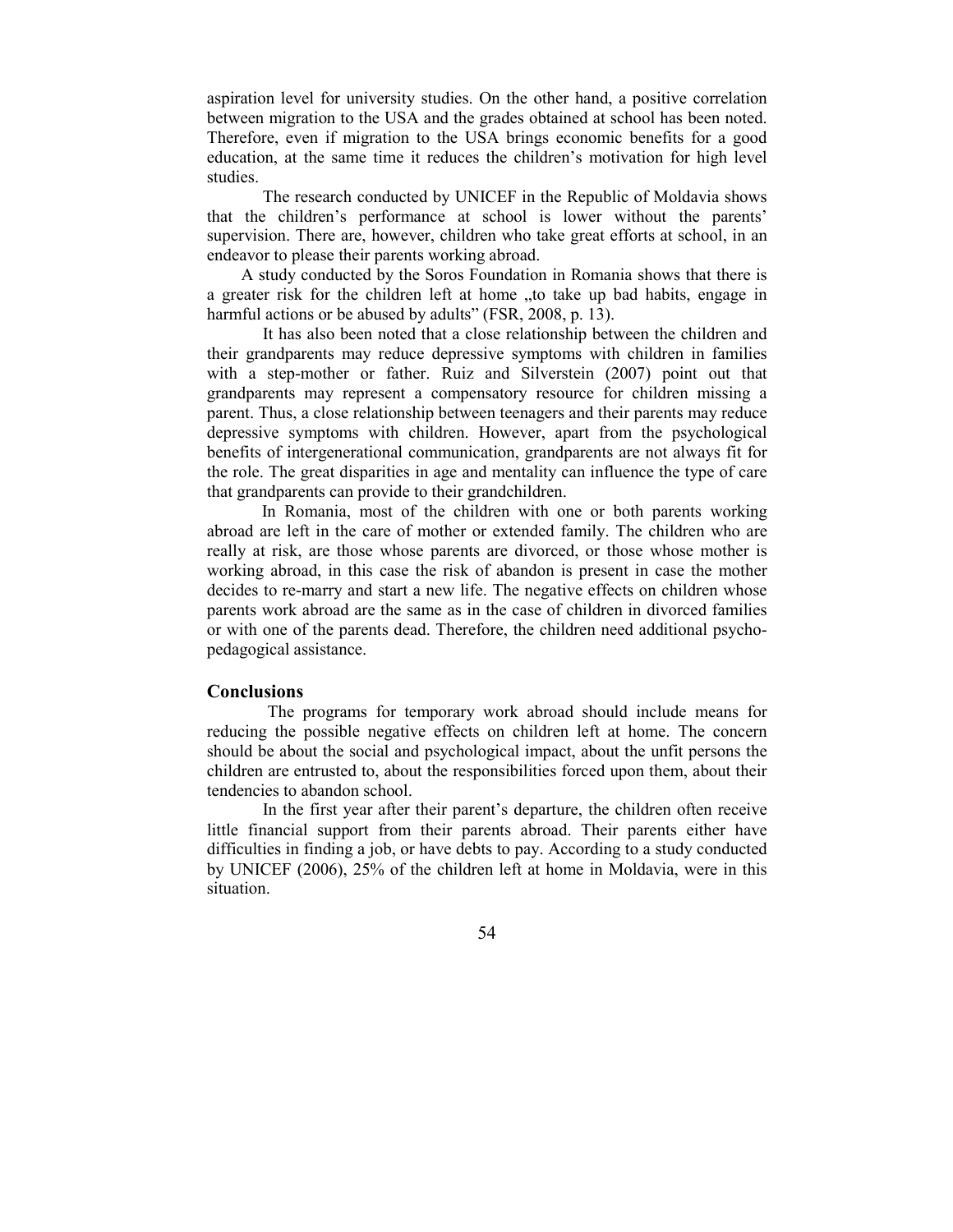Obviously, the solutions should not mean restrictions on parents' working abroad or putting the blame on them for the decisions, they take. The solutions should rather include the strengthening of public services and networks at the community level with the purpose of taking over the burden carried by these children. After all, then is proof, that given the appropriate context, children with parents working abroad can enjoy the same development as the children with both parents at home (Bryant, 2005).

#### **References**

- 1. Baboi, A. (2007), Impactul migratiei asupra pietei muncii, Institutul de Cercetare a Calității Vieții, www.iccv.ro.
- 2. Battistella, G., Conaco, C.G., (1998), The Impact of Labor Migration on the Children Left Behind: A Study of Elementary School Children in the Philippines, Journal of Social Issues in Southeast Asia, Vol. 13, 1998.
- 3. Bryant J., (2005), Children of International Migrants in Indonesia, Thailand and the Philippines. Innocenti Working Paper 2005-05, UNICEF Innocenti Research Centre, Florence.
- 4. Chantavanich, S. (2003), A study of unskilled Thai migrant workers in Japan", paper presented at the Ad Hoc Expert Group Meeting on Migration and Development, 27-29 August 2003 (Bangkok, United Nations Economic and Social Commission for Asia and the Pacific).
- 5. ESCAP, (2001), Social Aspects of International Labour Migration in the ESCAP Region (United Nations Publication, Sales No. E.01.II.F.31).
- 6. Frank, R., (2005), International Migration and Infant Health in Mexico Journal of Immigrant http://proquest.umi.com/pqdweb?did=802838481&Fmt=6&clientId.
- 7. FSR (2006), Locuirea temporară în străinătate. Migrația economică a românilor 1990 – 2005, Fundația Soros România.
- 8. FSR (2008), Efectele migrației: copii rămași acasă. Riscuri și soluții, F.S.R.
- 9. Griffin J., Soskolne V., (2003), Psychological distress among Thai migrant workers in Israel, Social Science & Medicine. Oxford: Sep 2003. Vol. 57, Iss. 5, p. 769-774 .
- 10. Hugo, G. (2002). "Effects of international migration on the family in Indonesia", *Asian and Pacific Migration Journal*, 11(1): 13-46.
- 11. Jones, A., Sharpe, J., and Segren, M.., (2004). Children's Experiences of Separation from Parents as a Consequence of Migration. Caribbean Journal of Social Work, 3, pp.89-109.
- 12. Kandel, W.; Kao, G., (2001), The Impact of Temporary Labor Migration on Mexican Children's Educational Aspirations and Performance, *International Migration Review*, Vol. 35, No. 4, pp. 1205-1231.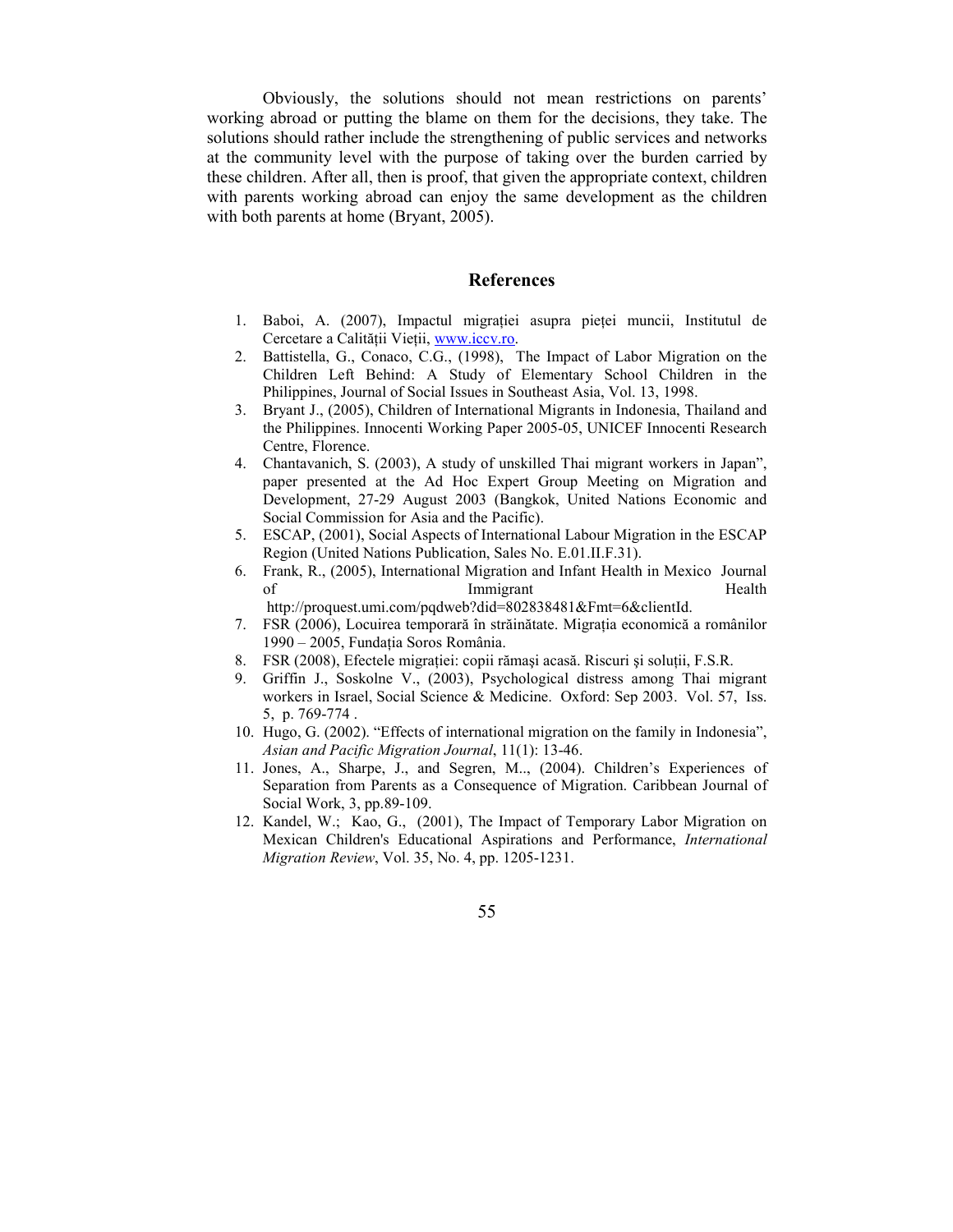- 13. Kirmayer L., Weinfeld, M., Burgos, G., Galbaud du Fort, G., et al., (2007), Use of Health Care Services for Psychological Distress by Immigrants in an Urban Multicultural Milieu, Canadian Journal of Psychiatry. May 2007. Vol. 52, Iss. 5, p. 295-304 (10 pp.)
- 14. Kreager. P., (2006), Migration, social structure and old-age support networks: a comparison of three Indonesian communities Ageing and Society. Cambridge:Jan. Vol. 26, Part 1 p. 37-60 (24 pp.).
- 15. Ruiz, S., Silverstein, M., (2007), Relationships with Grandparents and the Emotional Well-Being of Late Adolescent and Young Adult Grandchildren, The Journal of Social Issues. New York: 2007. Vol. 63, Iss. 4, p. 793 ) .
- 16. Selten J.P., Cantor-Graae E., Kahn R. S., (2007), Migration and schizophrenia, http://proquest.umi.com/pqdweb?did=1215664951&Fmt=2&clie ntId=65082&RQT=309&VName=PQD.
- 17. Smith A., Lalonde R. N., Johnson S., Serial Migration and Its Implications for the Parent–Child Relationship: A Retrospective Analysis of the Experiences of the Children of Caribbean Immigrants http://www.ncbi.nlm.nih.gov/pubmed/15099178.
- 18. UNICEF, (2006), The Situation of Children Left Behind by Migrating Parents, Chişinău, http://www.gfmd-fmmd.org/en/document-library-en/42.
- 19. Unicef Innocenti Research Centre, (2007), Making children visible at the Brussels global forum on migration, http://www.gfmd-fmmd.org/
- 20. United Nations (2002). *International Migration Report 2002* (United Nations Publication, Sales No. E.03.XIII.4).
- 21. United Nations Economic and Social Council, (2004), Emerging demographic dynamics: international migration and population ageing.
- 22. Ukwatta, Swarnalatha (2003). "Improvement in socio-economic status and internal migration of females in Sri Lanka", paper presented at the Ad Hoc Expert Group Meeting on Migration and Development, 27-29 August 2003 (Bangkok, United Nations Economic and Social Commission for Asia and the Pacific).
- 23. World Health Organization (2003). International Migration, Health and Human Rights. Health and Human Rights Publication Series, Issue No. 4 (Geneva, World Health Organization).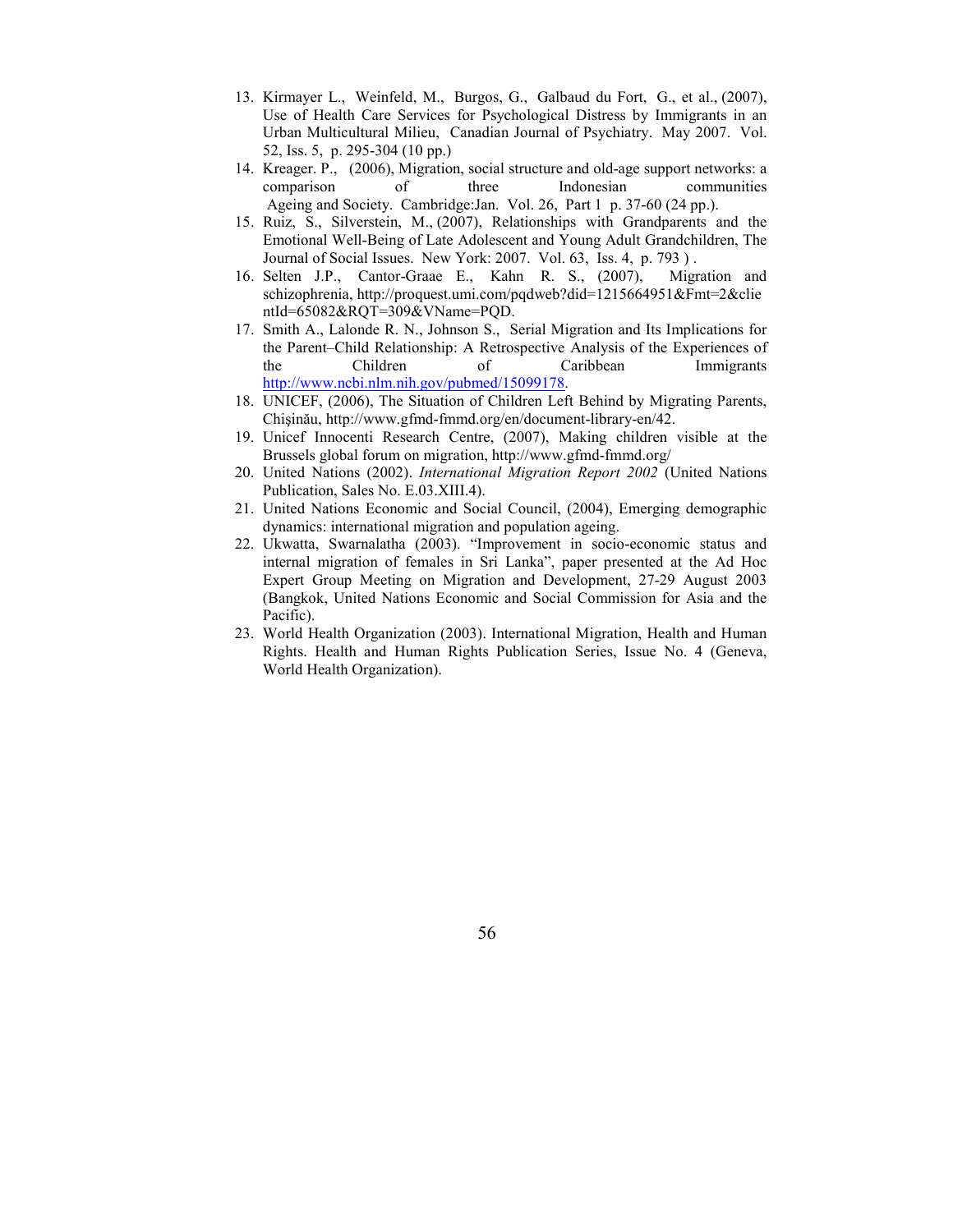# **ABORDAREA SĂRĂCIEI DIN PERSPECTIVĂ SOCIOLOGICĂ**

*Lect. univ. dr. Simona MACARIE Universitatea de Vest "Vasile Goldis" Arad* Telefon: 0745 / 005698 E-mail: macarie\_simona@yahoo.com

> **Abstract.** *This article wants to present the main aspects of the poverty in our country, the relation between the poorness and the circumstances in which this appear. It is interesting to study the relations between the poverty and the main socials needs of the peoples and how can this relations influence the evolutions of our society. I have written about the causes, which bring poorness in Romanian society, and how can we suit on this conditions.*

### **Keywords**: *poverty, socials needs, society, types of poorness, population, disparity, socials policy, residential*

Definirea sărăciei trebuie făcută din două perspective: a *consumatorului* din această perspectivă sărăcia este definită ca neputința de a satisface acele nevoi considerate minime si din perspectiva *funtionării sociale normale*. În acest caz, sărăcia presupune inexistența acelor mijloace care asigură subiectului o participare completă la viața socială, o îndeplinire completă a tuturor rolurilor care îi revin, o participare la activitățile formative minime care îi oferă sanse suficiente pentru a se dezvolta prin efort propriu. România poate fi caracterizată ca fiind o țară cu sărăcie relativă de masă. Cea mai mare parte a populației trăieşte în sărăcie. Abordarea la nivel comunitar a sărăciei devine o componentă crucială a strategiei naționale de combatere a sărăciei, pentru că:

- o multime de surse ale sărăciei se află la nivel comunitar;

 - diversificarea resurselor de combatere a sărăciei este o necesitate imperioasă (cere o rezolvare imediată). Comunitatea dispune de unele resurse care ar putea fi mobilizate în vederea prevenirii şi reducerii semnificative a impactului sărăciei.

- descentralizarea generează noi posibilități; astfel, mai multe resurse și responsabilități vor fi transferate la nivel local, iar posibilită [ile de dezvoltare a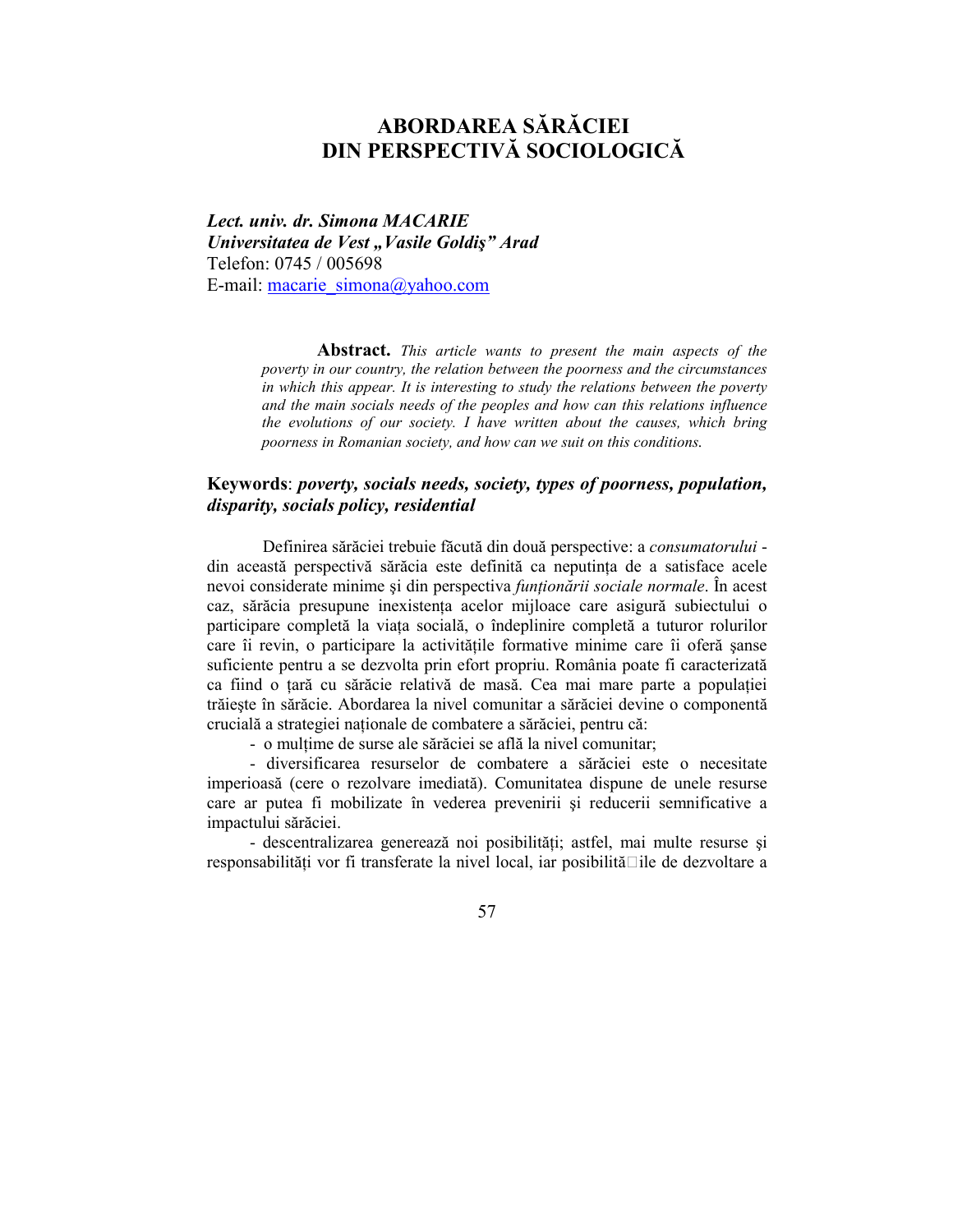programelor de combatere a sărăciei la nivel local cresc rapid. (C. Zamfir, *Programe de combatere a sărăciei la nivel comunitar, p. 285.* 

Tipuri de sărăcie comunitară în România:

*A. Comunități rurale sărace.* În categoria comunităților rurale sărace intră:

a) comunitățile rurale izolate geografic care sunt lipsite de mijloace adecvate de comunicare. Această izolare îi împiedică pe membrii comunității să se integreze în sistemul de piață, să dezvolte activități economice profitabile, să găsească locuri de muncă în afara comunității;

b) localitățile cu producție agricolă scăzută (începând cu anul 1990 a avut loc fragmentarea terenului agricol, astfel că, din aceste bucăți mici de pământ, este imposibil a se construi ferme moderne);

c) localitățile cu *populație îmbătrânită*, apărute datorită emigrării masive a tinerilor către orașe și a lipsei posibilităților economice și sociale.

*B. Comunități urbane sărace.* În această categorie intră orașele a căror industrie a suferit un declin sever în ultimii ani (zonele monoindustriale) şi zonele urbane fără condiții adecvate de locuire: orașe cu blocuri sărăcăcioase, lipsite de condițiile minime necesare; zonele cu construcții ilegale; zonele urbane locuite de rromi; oraşele a căror posibilă dezvoltare este împiedicată de criminalitate. (C. Zamfir, *Programe de combatere a sărăciei la nivel comunitar*, p. 286-287)

De regulă, sărăcia este definită operațional prin lipsa veniturilor actuale. O asemenea definire prin simpla lipsă de resurse actuale, reprezintă însă o gravă simplificare. În primul rând sărăcia nu este asociată strict cu veniturile actuale. Sunt multe situatii în care, între anumite limite, variatia sărăciei nu este în functie strictă de venituri: sunt situatii în care deficitul de venituri actuale este compensat de acumulările de bunuri din trecut și de configurația nevoilor mai scăzute, sau dimpotrivă, venituri mai ridicate sunt asociate cu sărăcia. În al doilea rând, sărăcia nu reprezintă doar lipsa veniturilor. Ea este mult mai mult decât atât şi relativ altceva. Lipsa veniturilor este cauza sărăciei, un declanşator al sărăciei, nu o caracteristică a ei. Sub o anumită limită a acestora, se instalează sărăcia. Ea este o stare umană şi socială. Mai degrabă, conceptul de sărăcie se referă la modul de viață sărac – neacoperirea nevoilor fundamentale și, în consecință, o funcționare umană sub un anumit standard – la care se adaugă și efectele complexe ale stării de sărăcie. Din acest punct de vedere, sărăcia este asociată cu orientări umane și atitudini specifice : demoralizare, lipsă de speranță, lipsă de capacități, lipsă de voință și de efort de a ieși din situația de dificultate, resemnare, adaptare la un mod de viață sărac. Studiile sugerează faptul că sărăcia generează un mod de viată specific, caracterizat nu numai prin lipsă, dar și printrun set de strategii de viață și atitudini, cele mai multe dintre ele fiind factori ai perpetuării sărăciei; altele au impact distructiv asupra vieții personale și familiale, colective. Aceste efecte fac parte integrantă din ceea ce este desemnat ca sărăcie. De exemplu : consumul populației sărace poate fi caracterizat prin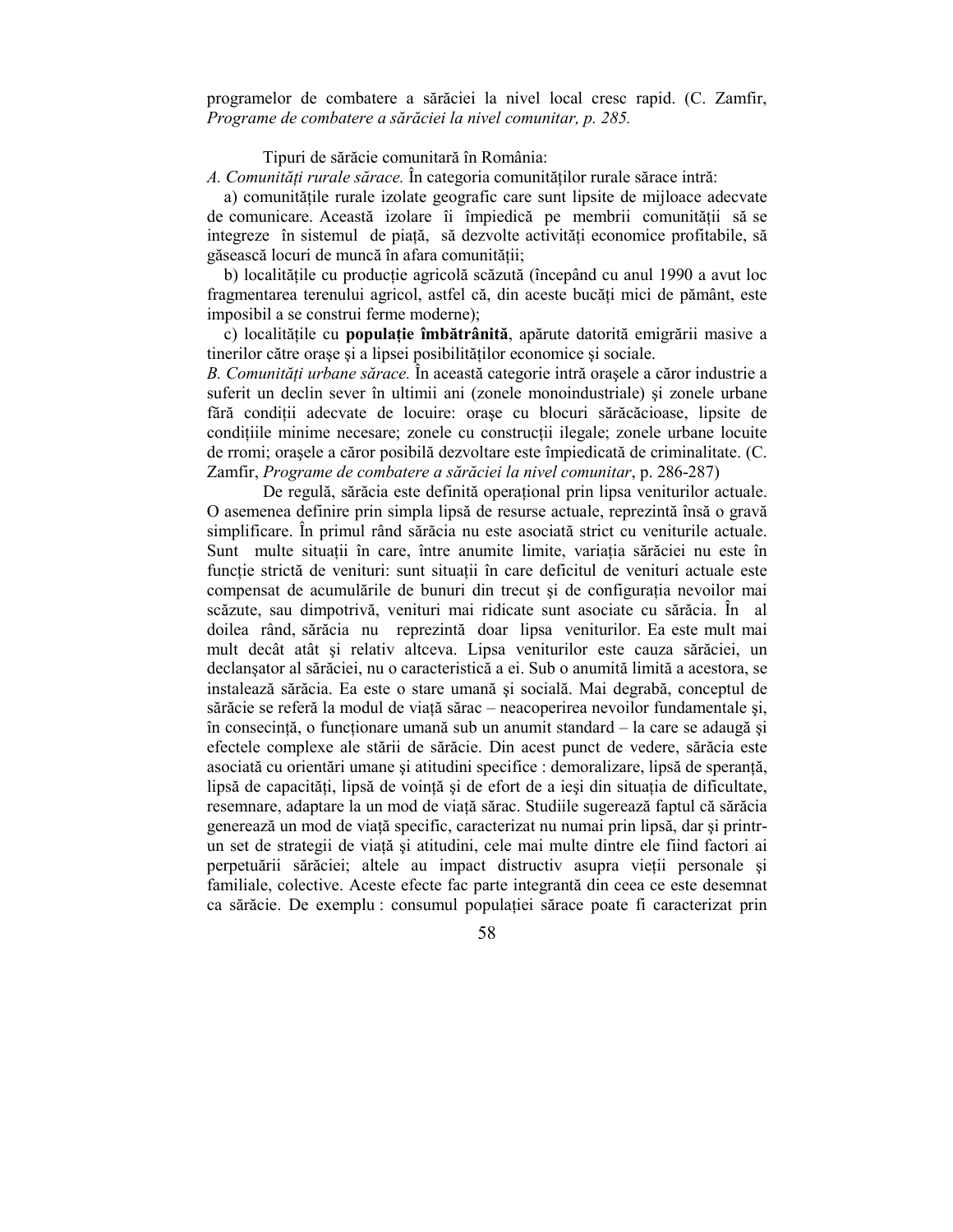lipsa de resurse – un consum sărac, dar şi prin unele distorsiuni care pot deveni ele însele o sursă suplimentară de sărăcie. Specialiștii au pus în evidență o cultură a sărăciei caracterizată tocmai prin acest "mod de viață sărac".

Din acest punct de vedere, sărăcia este frecvent caracterizată printr-o situație de marginalizare socială, putând merge până la excludere socială.

Săracul nu este pur şi simplu persoana lipsită momentan de resurse, ci şi cea care este cronic lipsită de resurse, care nu are capacitatea de a remedia situația sa. În consecință, el este lipsit de speranță, este paralizat în efortul de îmbunătățire a situației. Săracul asistat de colectivitate devine un dependent de ajutor. Nu întâmplător termenul de "sărac" este **stigmatizat social**. A te exprima ca sărac nu înseamnă a remarca doar faptul că în prezent eşti lipsit de resursele necesare, ci a te încadra într-o clasă socială relativ permanentă, asociată cu multe caracteristici negative. Din acest motiv tentația de autodefinire ca sărac se poate presupune că este micsorată de conotațiile sociale negative ale acesteia. Sărăcia este deci un *complex social-psihologic-cultural*; este un mod de viată individual, familial şi social. O asemenea definire mai largă a stării de sărăcie oferă o perspectivă mult mai eficientă de a actiona asupra sărăciei. Cele mai multe dintre efectele stării cronice de sărăcie reprezintă un mix de lipsuri, strategii de adaptare la situația severă și cronică de lipsă, dar și reacțiile la o asemenea situație. Unele mijloace de adaptare la situatia de sărăcie se pot dovedi a fi factori ai mentinerii în sărăcie. Ele fac parte din structura capcanei sărăciei : o dată căzut în sărăcie, un set de mecanisme în această stare sunt declanşate. Aceste mecanisme nu pot fi înțelese în condițiile în care sărăcia este considerată doar o simplă lipsă de resurse. Efortul de utilizare la maximum a resurselor disponibile generează spirala ieșirii din sărăcie : utilizarea resurselor  $\rightarrow$  creșterea standardului de viață  $\rightarrow$  creșterea capacităților  $\rightarrow$  creșterea oportunităților  $\rightarrow$  creșterea aspirațiilor  $\rightarrow$ creşterea mobilizării.

Dacă considerăm sărăcia din această perspectivă mai largă, în calitatea ei de stare social-culturală și psihologică, ar trebui să distingem între *situația de nevoie*, mai mult sau mai puțin temporară, de *situația de sărăcie*, care reprezintă o situație de nevoie permanentizată, asociată cu caracteristici sociale și psihologice specifice. Este clar că această distincție este destul de fragilă, încadrarea pe care colectivitatea o va face ea însăşi fiind probabil oscilantă.

Starea actuală a colectivității românești poate fi caracterizată mai degrabă printr-o stare de nevoie colectivă, de largi proportii, explicată prin declinul economiei. Populația este în majoritatea ei, lipsită de resursele necesare unui trai decent minimal, este *sărăcită*, dar cu greu poate fi considerată a fi săracă. Dacă din punctul de vedere al resurselor disponibile, dimensiunile sărăciei sunt substanțiale, din punctul de vedere al situației sociale și psihologice de sărăcie, frecvența acesteia este probabil semnificativ mai redusă. În acest context se poate vorbi de o stare extinsă de sărăcie, dar cu mai puțini săraci.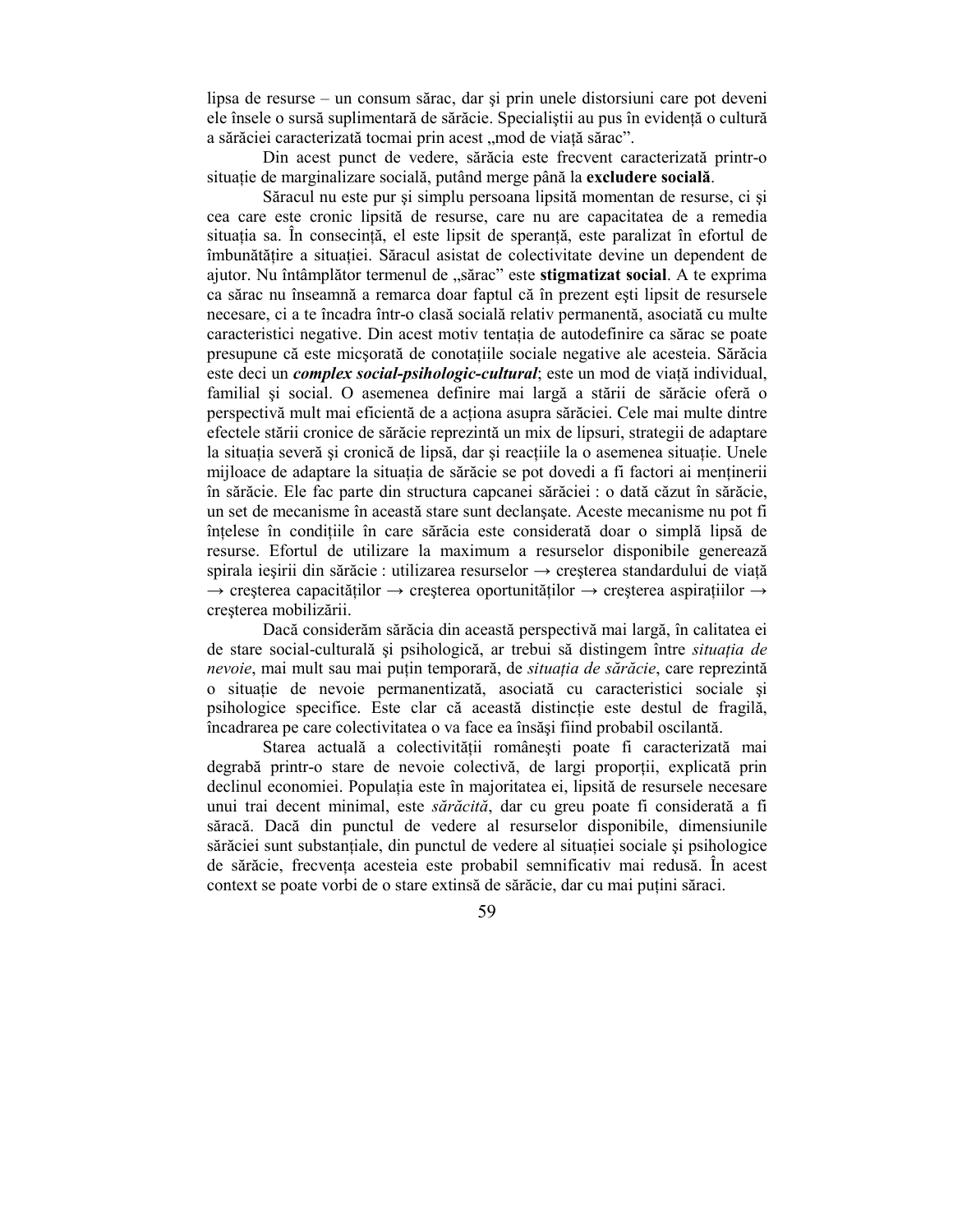*Profilul sărăciei variază clar în raport cu perspectivele individuale şi colective*. Lipsa de perspectivă de depășire a situației de nevoie conferă acesteia un caracter cronicizat şi, o dată cu acesta, se pot instala asociatele socialpsihologice ale sărăciei. Sărăcia de scurtă durată se caracterizează doar prin lipsuri actuale. **Sărăcia de scurtă durată** se caracterizează doar prin lipsuri actuale. Ea nu este caracterizată de efectele sărăciei pe termen lung : deformări de orientare personală, deteriorare de capacități de viață, demoralizare etc. Este o *stare temporară de nevoie*, iar nu o sărăcie propriu-zisă. Lipsa de resurse, dar cu perspectiva individuală şi/sau colectivă de ieşire din sărăcie are de asemenea mai degrabă *caracteristicile stării de nevoie (necesitate)*, și mai puțin de sărăcie propriu-zisă. Speranta oferă o altă abordare a problemelor vietii. Este evitată demoralizarea, resemnarea, acțiunea este stimulată. Lipsa de perspectivă este de natură a croniciza sărăcia, de fapt, de a transforma starea de lipsă, fie ea şi acută, într-o stare fixată de sărăcie. Explicația stă în faptul că lipsa de perspectivă generează atitudini de demoralizare, abandon, scăderea aspirațiilor, căutări de soluții fie inoperante, fie deviante, caracteristici tipice sărăciei.

*Sărăcia cronică trebuie distinsă deci de sărăcia provizorie (temporarătranzitorie), de starea temporară de nevoie*. Distincția este foarte importantă și din punct de vedere pragmatic. A sprijini pe cei în nevoie temporară este cu totul altceva decât a sprijini pe cei în sărăcie cronică. În acest caz este nevoie să se trateze nu numai cauzele lipsei, dar şi efectele degradante ale stării de sărăcie. Pentru a stabili dacă într-o anumită societate şi într-o anumită perioadă există sărăcie, și pentru identificarea persoanelor aflate într-o asemenea situație, este foarte necesară măsurarea bunăstării şi stabilirea criteriilor potrivit cărora indivizii pot fi considerați săraci. Acestea sunt de fapt cerințele în măsurarea și **analiza sărăciei**, iar pentru asta există abordări alternative. Abordarea conceptual asigură cadrul teoretic pentru înțelegerea problemelor practice în evaluarea sărăciei.

Diversele metode utilizate în practică pentru măsurarea sărăciei pornesc de la definirea acesteia, majoritatea stabilind un prag al sărăciei sub care persoanele sau familiile sunt considerate sărace. Dezbaterile asupra modurilor de măsurare a sărăciei s-au bazat pe trei concepte definite de Hagenaars şi De Vos, astfel :

Sărăcia absolută → situația în care "veniturile sunt mai mici decât un minim absolut stabilit într-o manieră obiectivă"; Sărăcia relativă → "venituri mai mici comparativ cu alții" ; Sărăcia subiectivă → "venituri mai mici decât cele considerate ca necesare pentru acoperirea propriilor nevoi". Orice măsurare a sărăciei în termeni de resurse disponibile implică delimitarea celor două concepte de sărăcie : **sărăcia relativă şi sărăcia absolută**.

În fapt, cele două concepte reprezintă mai degrabă limite ale unui continuum, şi cu toate că se referă la două nivele distincte ale sărăciei, pare destul de greu să se determine o graniță clară între ele. Pentru a desemna aceste două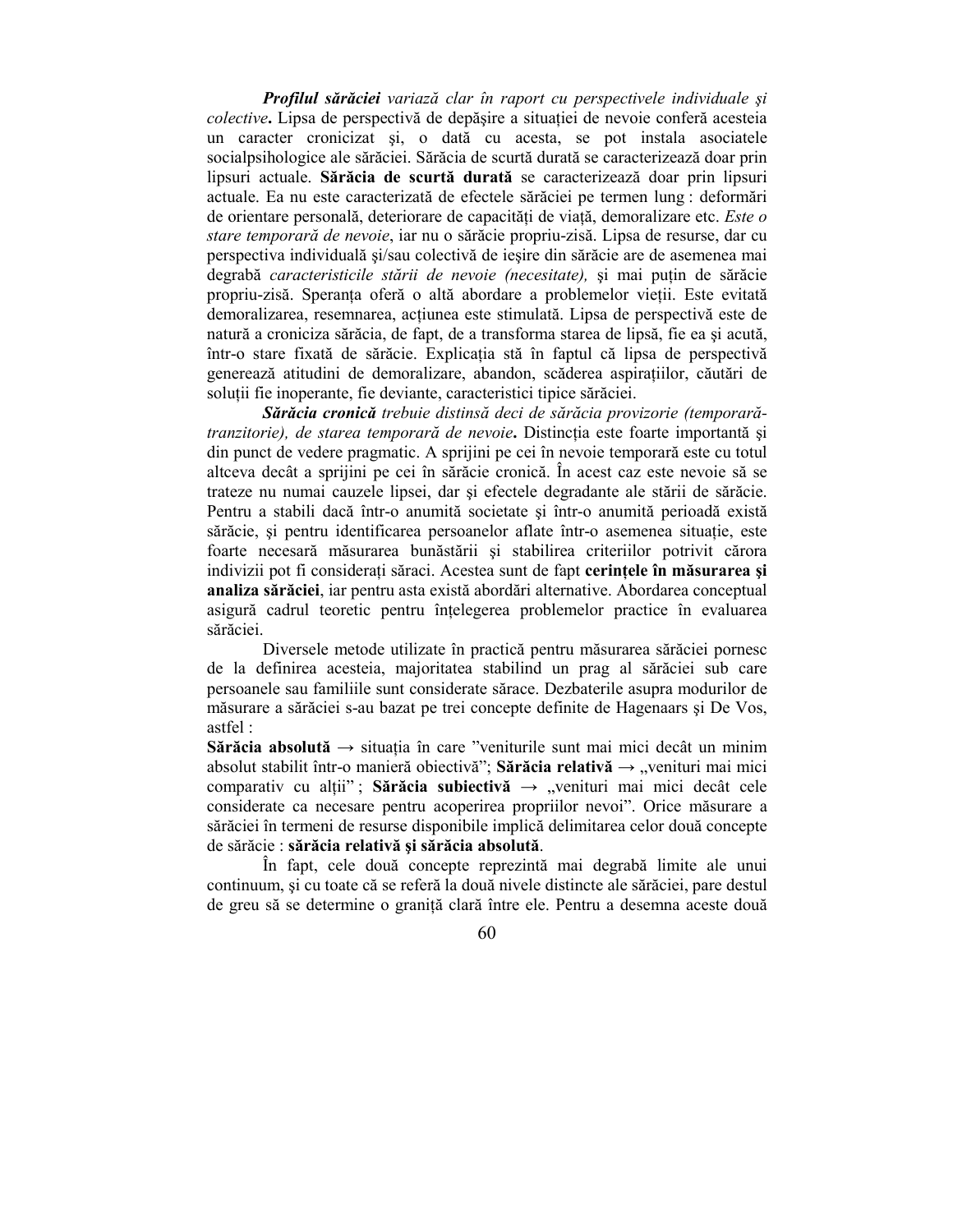nivele ale sărăciei se folosesc termenii de minimum de subzistență și minimum de trai decent (minim social). Minimum de subzistență are în vedere condițiile reproducerii simple a vieții : supraviețuirea. Acest minim definește ceea ce se cheamă de regulă sărăcie absolută. Aceasta implică condiții elementare de viață insuficiente, și aproape integral lipsa de resurse pentru a participa la viața socială. Sărăcia absolută înseamnă marginalizare şi excludere socială şi se ajunge în acest stadiu pornind de la cauza principală a timpurilor noastre, "cea a imposibilității persoanelor sau grupurilor de persoane de a fi autonome şi utile anturajului lor, prin muncă – în particular". Situația economică și inexistența locurilor de muncă, reprezintă principalele cauze ale precarității și marginalizării, iar aceste situații conduc în ultimă instantă la marea sărăcie și la excluderea totală din viata economică, socială, culturală şi politică. Comitetul Economic şi Social al Comunității Europene a decis să definească "marea sărăcie" prin trei tipuri de carente cu efect sinergic : absenta locuintei, absenta resurselor financiare și absenta protecției sociale.

În acest sens, "sărăcia absolută vizează cumulativ privarea de bunuri vitale ca : hrană, locuință, îmbrăcăminte, îngrijire medicală, educație". Minimul social se referă la condițiile minimale ce asigură funcționarea socială minimală a persoanei. Fără acest minim, persoana este exclusă din viața societății căreia îi apartine, chiar dacă supravietuieste biologic, ea nu poate participa la acele activități ce definesc viața unei colectivități date. Cu alte cuvinte, viața socială definește o viată decentă, în limitele parametrilor săi. Minimul social se referă deci la resursele necesare asigurării unui minim decent de viață. Cei ce sunt plasati sub acest minim sunt asociati cu sărăcia relativă. Această sărăcie chiar dacă nu este atât de severă ca cea absolută, este resimțită ca lipsă de bani. Este relativă în sensul că se diferențiază în raport cu standardele social-culturale ale unei societăți și cu complexul de nevoi specific vietii în contextul socialeconomic dat. Într-o țară prosperă, minimul social poate fi substanțial mai ridicat decât cel de subzistentă.

Abordarea relativă a sărăciei pare să fie rezultatul unui dublu proces social ce a avut loc în sec. XX, în mod special în țările occidentale, și anume dezvoltarea spectaculoasă a producției și cu aceasta a ofertei de bunuri, precum și demonetizarea modului de viață. În societatea actuală, datorită mobilității sociale ridicate și a eliminării barierelor sociale, există tendinta de generalizare a standardului de viată. Prin aceasta săracii au devenit și mai săraci. Aceștia nu se mai raportează la standardele mai scăzute ale grupului din care fac parte, ci se raportează tot mai mult la standardele devenite normă în colectivitate şi chiar la standardel elitelor.

Sărăcia relativă ilustrează disparitățile dintre populația cu puține resurse și restul piramidei sociale. Conceptul relativ reprezintă un mod de a corela sărăcia cu inegalitatea şi inechitatea, care ridică probleme mult mai ample şi mai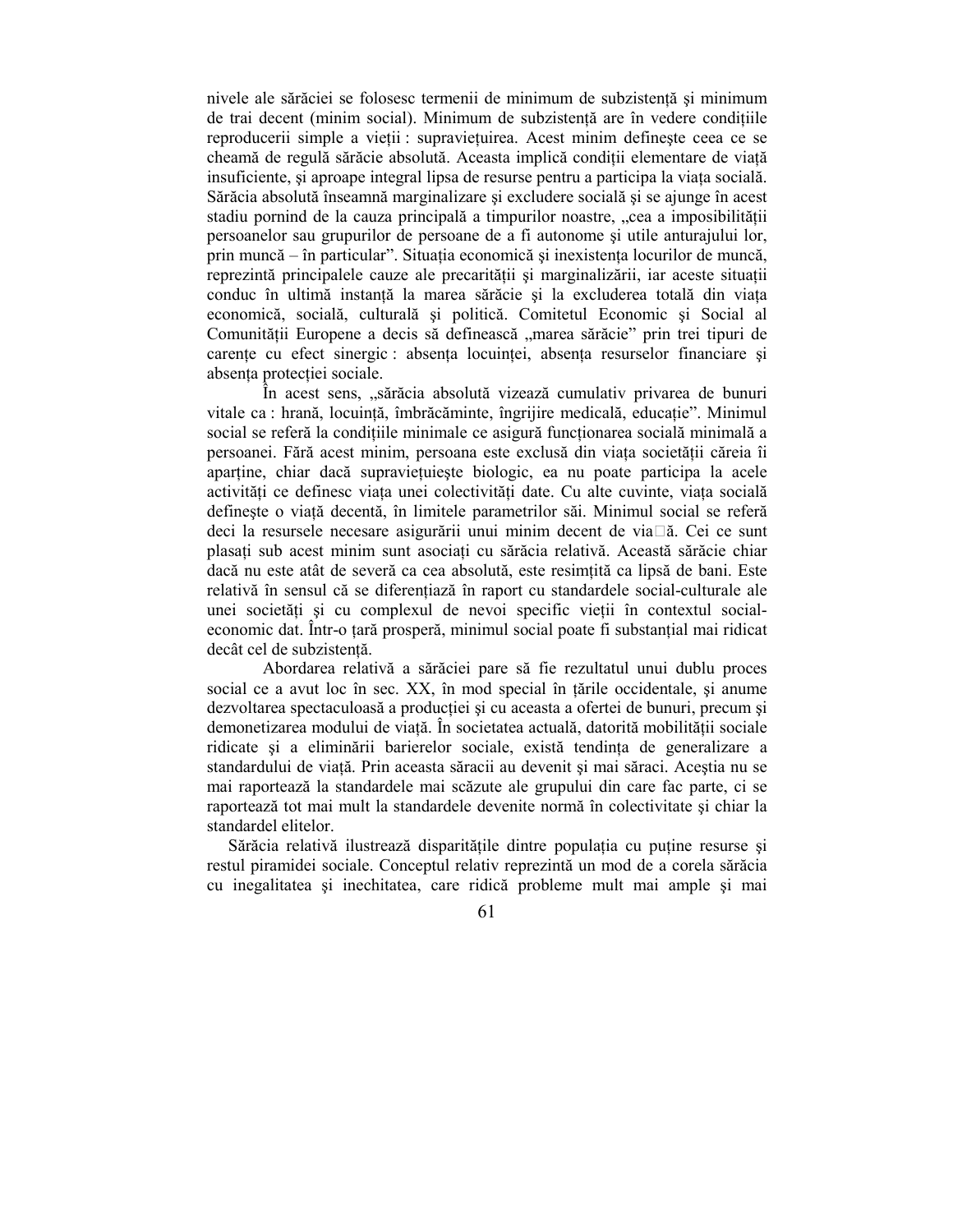importante. **Inegalitatea** are două laturi : o componentă care este acceptabilă şi justificabilă din punct de vedere social şi o alta, incluzând elemente inacceptabile și nejustificabile, care este în mod evident inechitatea. Măsurarea inechității este dificil de realizat, deoarece este imposibil de măsurat şi evaluat toate componentele sale sociale. Un mod uzual de depistare a acestei dificultăti este măsurarea inechității prin intermediul inegalității în venituri și cheltuieli chiar dacă inegalitatea nu este o măsură suficient de corectă pentru inechitate. O definire a sărăciei ce se referă la obiceiurile (tradițiile) unei țări, pornește de la ideea că media sau venitul mediu (sau cheltuielile de consum), este indicatorul economic corespunzător stilului de viață dominant. Această viziune este utilă în corectarea încercărilor de a concepe și măsura sărăcia numai în termeni absoluti, deoarece implică faptul că pragul sărăciei tinde să crească în cazul îmbunătățirii condițiilor de viață. Pentru societățile caracterizate prin condiții de viață dificile, în mod explicabil sărăcia absolută tinde să se suprapună cu cea relativă. Pentru societatea cu un nivel ceva mai ridicat al resurselor economice, sărăcia absolută caracterizând un segment redus al populației, tinde să fie identificată cu sărăcia relativă, diferentiată printr-un standard minimal sensibil mai ridicat decât cel al sărăciei absolute. Alegerea cadrului de referință nu este o chestiune legată doar de nivelul colectiv de aspirații, deși și acesta are un rol important. Într-o societate cu resurse economice ridicate se produc standarde sociale mai ridicate. Se zice, din acest punct de vedere, că sărăcia americanului este foarte diferită de sărăcia indianului. Ea este legată totodată şi de complexul de nevoi modelat într-un context social.

Conceptul de "nevoi esențiale" depășește nevoile "pur fizice", incluzând nevoi "convenționale", ambele corelate cu normele economice, sociale, morale și religioase ale fiecărei țări. În consecință, definiția sărăciei este specifică fiecărei tări. Sunt multe dificultăti în evaluarea necesitătilor minime. De exemplu, este dificil de evaluat necesarul de calorii și substanțe nutritive în funcție de vârstă, sex și tip de activitate. Necesarul minim de îmbrăcăminte și locuință depinde de circumstantele locale. Cerințele minime privind combustibilul și iluminatul depind de tipul de locuință și de climă. Greu de stabilit sunt și standardele în materie de educație și servicii medicale. În concluzie, se poate spune că minimul necesar pentru subzistență este dinamic și specific tipului de societate, iar conceptul de "sărăcie absolută" este în esență normativ, deoarece se referă la o anumită scală de valori asociate modului de viață, iar acesta îi conferă o anumită relativitate.

Este esențială distingerea dintre sărăcia produsă de nivelul global al economiei unei colectivități (sărăcia structurală) și sărăcia produsă de mecanismele de distribuție a bogăției în cadrul colectivității (sărăcia distribuțională). Nivelul economic al unei colectivități la un moment dat indică nivelul standardului general de viață, pe care economia îl poate susține. O economie prosperă, oferă un nivel ridicat de resurse şi deci şansa unei sărăcii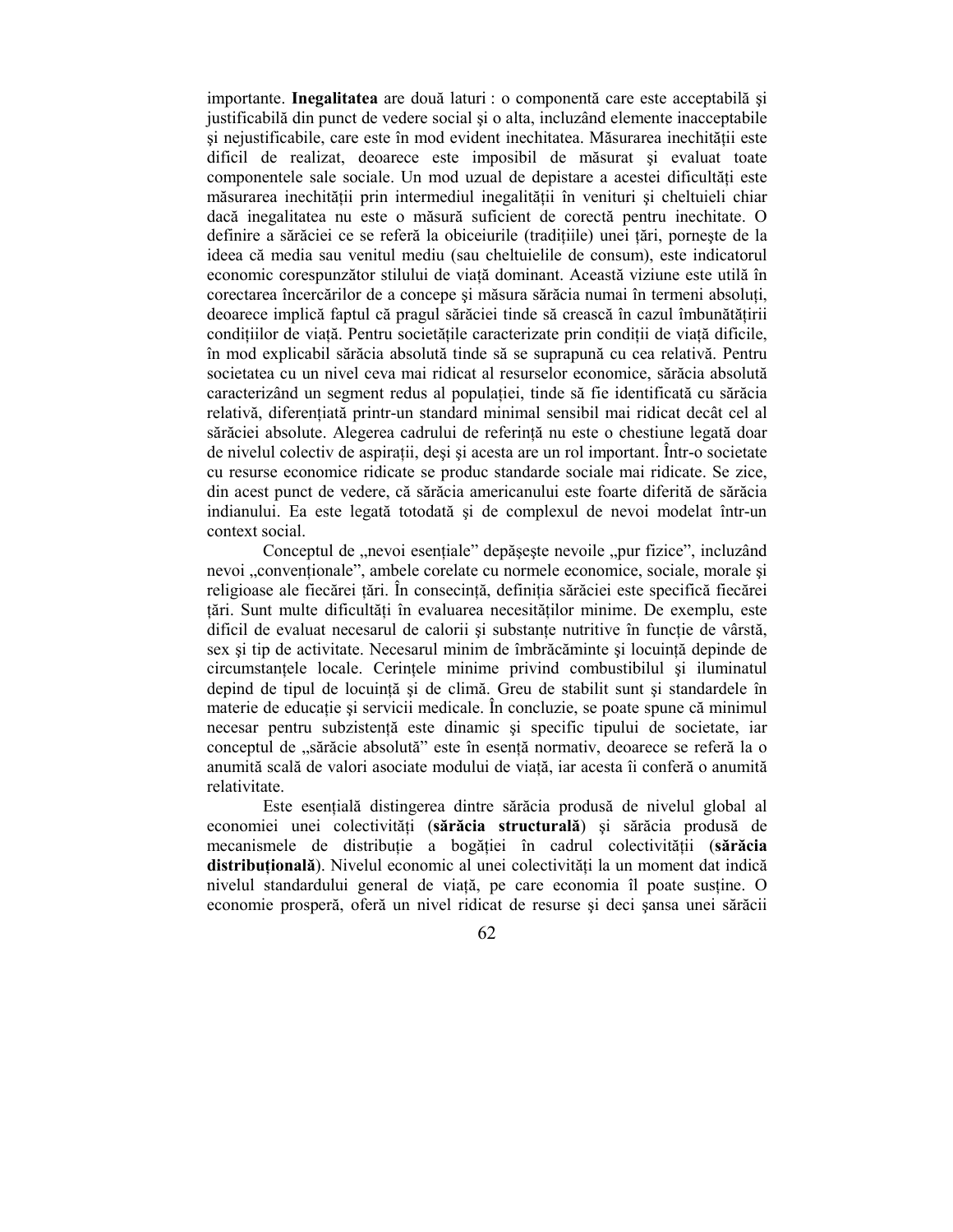reduse ca proporție și amploare. O economie subdezvoltată oferă resurse scăzute si deci este responsabilă de o proporție și amploare mare a sărăciei.

Sărăcia distribuțională se referă la sărăcia care provine din mecanismele de distribuție și redistribuție a bogăției produse. Unele segmente ale populatiei pot obtine prin procesul de distributie primară (mecanismele pietei) o proportie mai redusă a bogătiei de produse (salarii mici, foarfeci ale preturilor care dezavantajează producătorii din anumite sectoare); sistemul de redistribuție poate realiza un transfer social redus sau poate avantaja/dezavantaja unele grupuri care necesită protecție socială. Transferul social trebuie tratat prin cele două componente ale sale: impozitarea şi transferul social propriu-zis.

Impozitarea poate avantaja/dezavantaja unele grupuri. Ea poate fi mai progresivă (cei bogați contribuie mai mult), sau mai regresivă (cei săraci contribuie relativ mai mult devenind și mai săraci). Sărăcia distribuțională este determinată atât de mecanismele distribuției primare, cât și de cele ale redistribuției. Distribuția primară (distribuția preimpozitare și pre-transfer) este un factor important al amplorii segmentului de sărăcie într-o colectivitate. Redistribuția (transferul social) are, de regulă, ca obiectiv, corectarea dezechilibrelor rezultate din distribuția primară. Sărăcia asociată nivelului de dezvoltare a economiei poate fi contracarată doar prin dezvoltare economică. Sărăcia distributională poate fi combătută prin reconsiderarea mecanismelor distribuției primare (în mod special mecanismele negocierii colective, politica salariului minim), dar în mod deosebit prin mecanismele redistribuției  $(transf_{\text{er}})$  social). În acest context este esențial a considera separat sărăcia pretransfer/pre-impozitare şi sărăcia post-transfer/post-impozitare.

În analizele sărăciei se pornește adesea de la presupoziția implicită conform căreia configurația nevoilor unei persoane sau familii este, într-o colectivitate, un invariant. Ceea ce variază sunt doar veniturile. Presupozitia este falsă: există mai multe surse ale variatiei nevoilor :

- 1. **Faza ciclului de viață** fiecare fază a vieții contine nevoile sale specifice – familia cu copii are propriile nevoi, derivate din nevoile specifice ale copilului (în mod special cele de socializare), studenții au alte nevoi decât adulții deja integrați în sistemul economic; familia de tineri se confruntă cu nevoia de a-şi construi rapid gospodăria (casă, mobilă, bunuri de folosintă îndelungată); vârstnicii au nevoi mai ales de îngrijire medicală. Sărăcia este deci mereu relativă la configurația specifică a nevoilor fazei ciclului vieții. Suportul social trebuie să fie specific pentru acesta.
- 2. **Acumulările existente** nevoile actuale sunt diferite în raport cu acumulările trecute. Familia care are o locuință nu mai are nevoi de a o cumpăra sau de a plăti chirie. Nevoile de consum curent trebuie diferențiate de nevoile de investiție în bunuri de folosință îndelungată.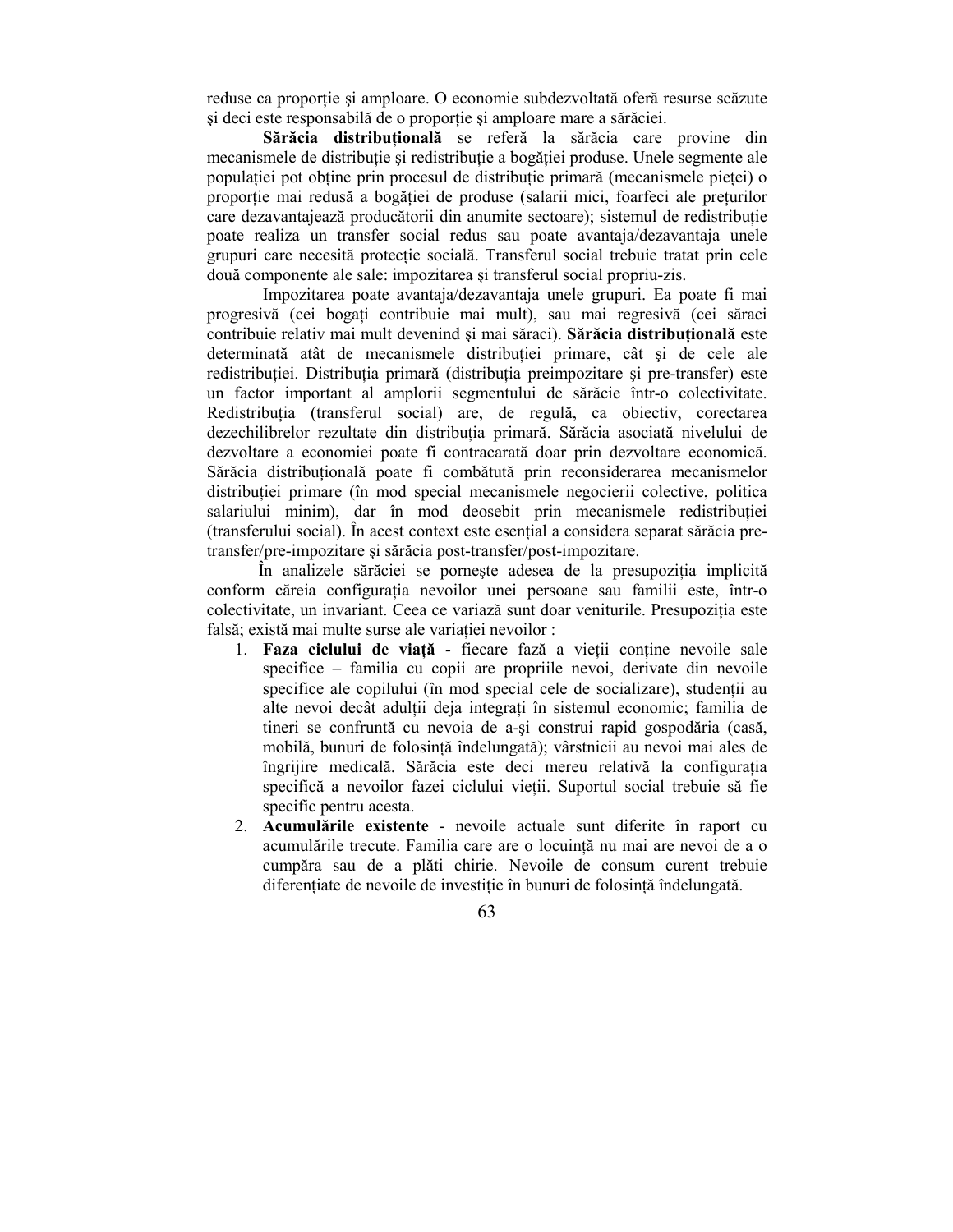3. **Configurația nevoilor variază și în funcție de mediu - sărăcia într-un** mediu de viață tradițional, cu infrastructura rezonabilă și un complex de nevoi limitat este diferită de sărăcia dintr-un mediu de viață modern, caracterizat printr-o mulțime de nevoi care nu pot fi satisfăcute decât utilizând resurse financiare. În această ultimă situatie sărăcia devine gravă. Este cazul diferentelor dintre sat și oraș. Supravietuirea într-un oraş impune nevoi minimale ce nu sunt valabile neapărat şi într-o mică comunitate sătească : transport zilnic, apă, canalizare, termoficare, chirie/rată pentru cumpărarea unei locuințe. În general, viața într-o societate modernă implică un nivel mai mare al nevoilor, chiar al celor elementare. Utilizarea aceluiaşi prag de sărăcie la sat şi la oraş presupune că există același set de nevoi, atât obiective (cheltuieli de întreținere a casei, de transport), cât și social determinate (nivel de aspirații). Or, datele sugerează faptul că există diferențe substanțiale între cele două medii. În aceste condiții, aceleași resurse financiare au semnificații foarte diferite asupra stării de sărăcie.

Cunoașterea factorilor care produc și susțin sărăcia este foarte importantă pentru a întreprinde măsuri cât mai eficace de prevenire şi combatere a acestui fenomen care ia o amploare tot mai mare. Potrivit literaturii de specialitate principalii factori generatori de sărăcie se pot grupa în mai multe categorii, şi anume : Factori structurali generali, Factori globali conjuncturali, Factori derivați, Factori de politică socială, Factori determinanți.

*l. Factori generali.* Într-o societate în care veniturile sunt obtinute prin efort personal și cel mai adesea prin activități de tip salarial, factorii producători de sărăcie sunt cei care, din diferite motive, fac dificilă sau chiar imposibilă menținerea unui nivel de trai decent, ca urmare a existenței *dezechilibrelor* economice la nivel sectorial și de ramură; *dezechilibrelor de performantă* între ramurile economiei: în sectoarele performante, veniturile pot fi ridicate; în cele neperformante veniturile pot să scadă spre nivele care produc sărăcia; dezechilibrelor pieței pot genera ele însele polarizări mari de venituri. *Capacității încă limitate a economiei de a oferi locuri de muncă* și posibilități de activități generatoare de venit. Lipsa structurală a locurilor de muncă poate apare în contexte diferite: competiție pe piața mondială, recesiune economică, subdezvoltare, proces de restructurare a sistemului economic. *Slăbiciunea*  sistemului de distribuire și redistribuire a veniturilor. Distributia veniturilor poate fi înalt polarizată datorită mai multor factori. În primul rând inegalități accentuate în sistemul salarial : muncă foarte prost plătită, neprotejată de o legislatie adecvată și de un sistem de negociere colectivă care să apere toate drepturile angajatilor. *Creșterea producției unor bunuri și servicii prin efort propriu (pentru autoconsum)***.** Unele bunuri necesare sunt produse şi prin efort propriu : agricultura de subzistență, mici reparații și amenajări etc. în mod special la nivele scăzute de resurse, această capacitate devine esențială. Ea reprezintă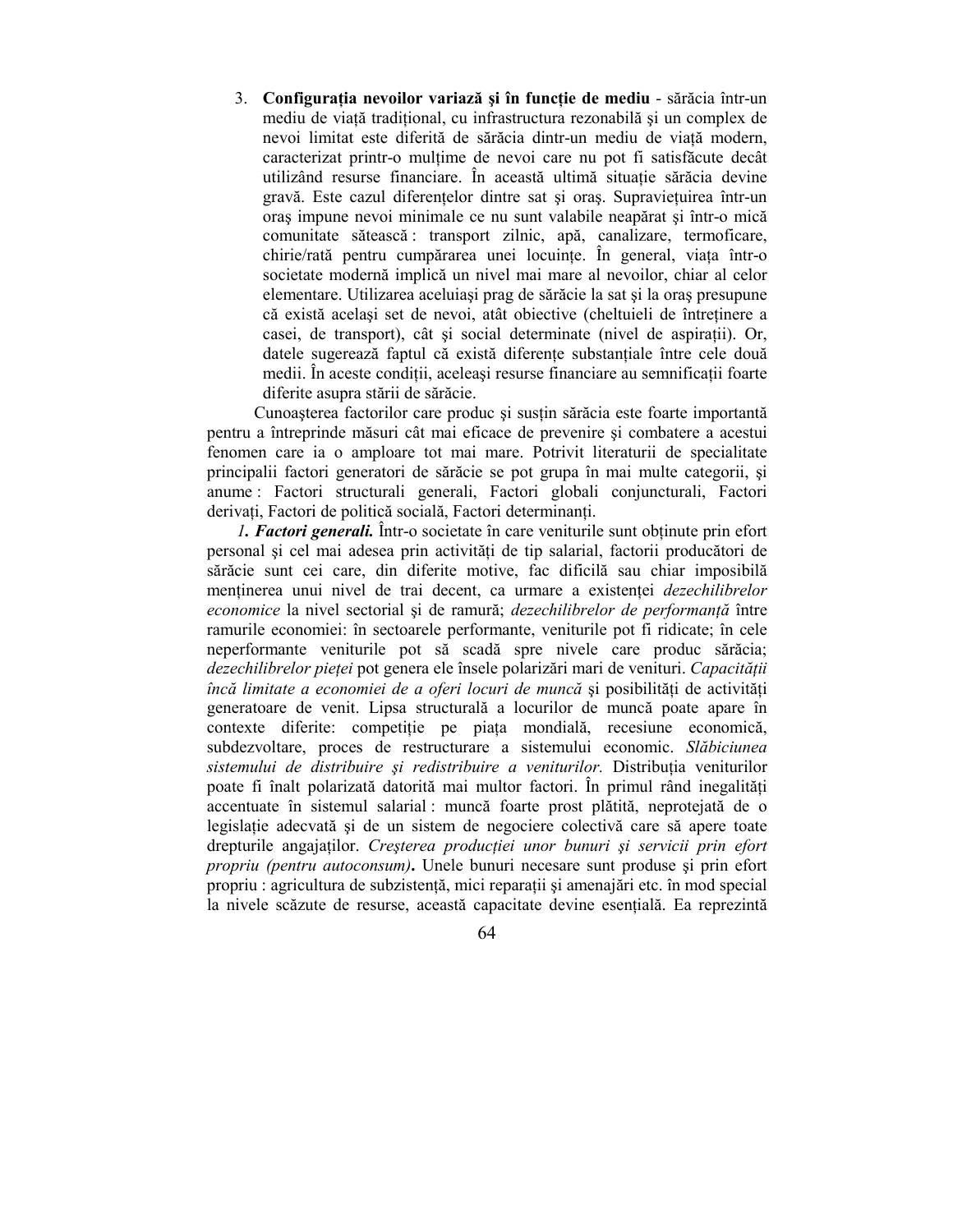totodată o resursă de câștiguri suplimentare prin activități pe cont propriu și, la limită, se poate transforma în activitatea economică principală de producere a veniturilor, devenind o activitate orientată spre piață. *Incapacității de muncă a anumitor indivizi* datorată : handicapului, bolii cronice, vârstei (copil, vârstnic), lipsa unei calificări adecvate; incapacitate temporară de muncă datorată necesității de îngrijire a copiilor – mame singure.

 2. *Factori globali conjuncturali. Capacitatea economiei de a produce suficient de eficient* încât efortul personal să producă cel puțin *veniturile minime necesare*. Economiile care nu au o astfel de capacitate sunt economii structural sărace și complementar vom avea o sărăcie structurală a colectivității. Capacitatea diferitelor configuratii economice sectoriale/locale de a produce *venituri satisfăcătoare* : sărăcia agricultorilor, sărăcia meșteșugarilor tradiționali; sărăcia în anumite zone. Existența unor condiții instituționale și tehnice (deficit de legislatie, de institutionalizare, deficit de capital) care facilitează sau blochează activități pe cont propriu producătoare de venit. *Discriminarea pe diferite temeiuri***:** etnice, religioase.

3. Factori derivați – cultura și sistemul social al sărăciei. Tulburări de comportament (dependență de alcool, droguri), stil de viață neadaptat exigențelor pieței muncii – lipsa de motivație, alienare față de efort etc. *Adaptarea la situatia de sărăcie* : lipsa de încredere în fortele proprii, în dezvoltarea propriilor abilități; *Nivel de aspirații scăzute* – factor important al mentinerii stării de sărăcie îl reprezintă nivelul scăzut al aspirațiilor. Acesta este o cauză a receptivității scăzute la inovație, lipsa de mobilitate a efortului personal, lipsa de interes pentru dezvoltarea personală. Se produce o limitare a activității și a acumulării în limitele unor resurse modeste de viață. Deficit de *capital uman* – lipsa de educație și calificare; investiție scăzută în formarea copiilor. *Situații personale care reduc șansele*: persoanele eliberate din închisoare etc. *Lipsa de oportunităti pentru tineri* - educatie, lipsa locurilor de muncă, locuri de muncă disponibile cu nivel scăzut de calificare. *Dezechilibre între aspirații și posibilități* – duc la moduri criminale de producere de venituri, care cresc vulnerabilitatea personală. *Manifestarea culturii sărăciei :* orientarea prezenteistă, consum distorsionat și contraproductiv, lipsa capacităților tehnice și de disciplină a muncii, dependența de suportul social, descurajarea, demoralizarea. *Deficiente de socializare* : lipsă de educatie, de profesionalizare, de capacitate de muncă, de cultură a relatiilor interpersonale. Mediu social incitant la comportamente și stiluri de viață contraproductive. Acumulări de *lipsuri* care scad sansele unei solutionări cu forțe proprii a problemelor. Stil de *consum neadecvat resurselor* **:** modul de utilizare a lor este un factor important de sărăcie : pentru cei cu puține resurse, lipsa unor priorități care să echilibreze modul de viață, utilizarea lor contraproductivă - alcoolismul în special constituie o sursă a sărăciei. *Deficit de capacități sociale* – lipsa capacităților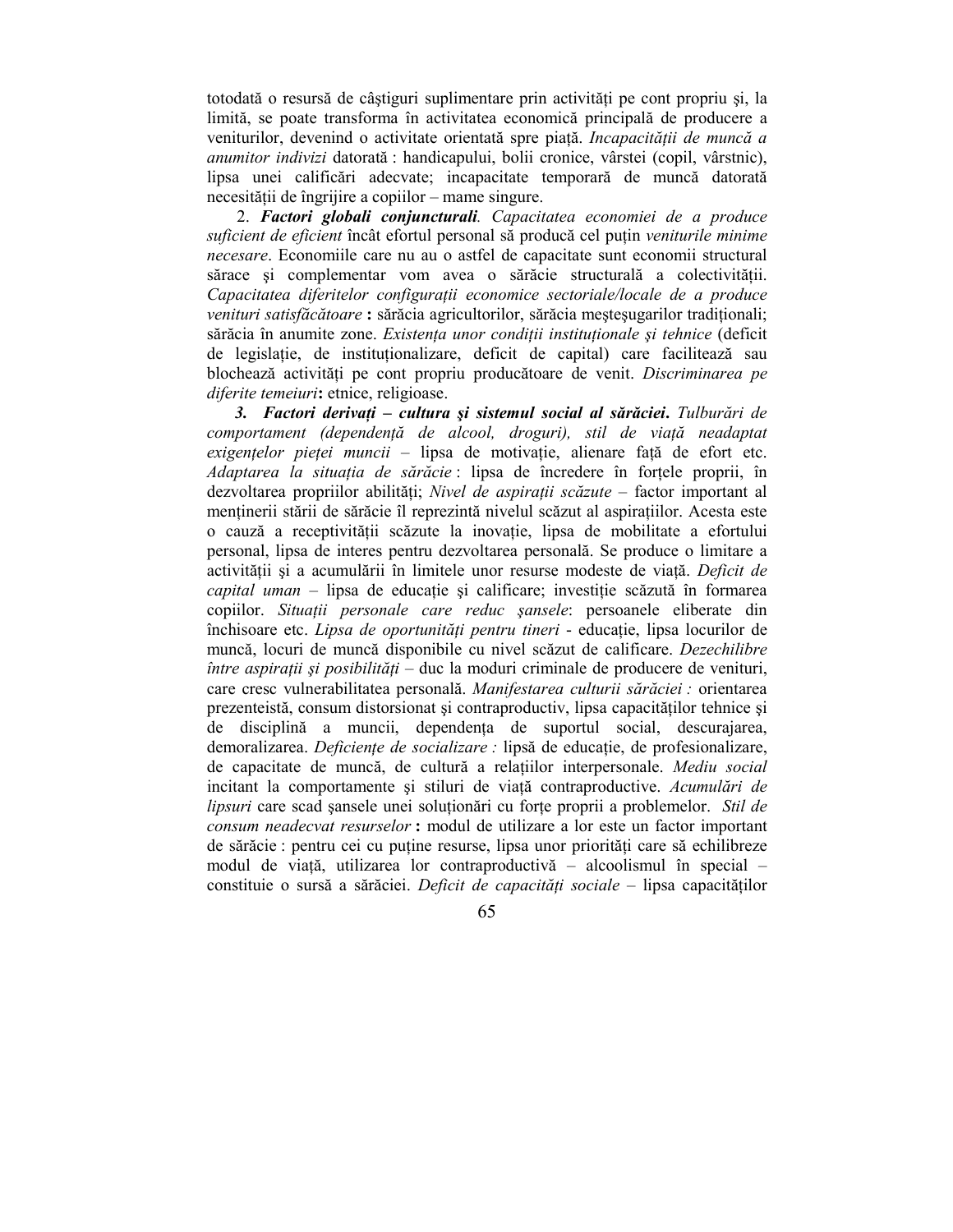colective de solutionare a problemelor comune, lipsa de încredere reciprocă, competiția de tip junglă, în care toți pierd, exploatarea reciprocă.

4. Factori de politică socială. Deficit de securitate/protecție socială. Un nivel prea scăzut al transferurilor sociale, dar şi utilizarea lor slab eficientă sau fără priorități clare și adecvate este o sursă importantă a sărăciei. Crizele *sistemului de securitate socială.* Căderea sau modificarea drastică a sistemului de securitate socială lasă situații de sărăcie necompensate. Sistemul de pensii este un caz foarte important de vulnerabilitate la sărăcia unui important segment de populație. Socialismul a descurajat acumularea economică personală, oferind în schimb un sistem complex de pensii. Căderea sistemului de pensii ar avea drept consecinŃă ca un segment mare de vârstnici să cadă în sărăcie. *Incapacitatea*  colectivității de a proteja membrii săi de deposedare criminală a propriilor resurse : vârstnici care rămân fără locuințe datorită înșelătoriei, hoția, exploatarea criminală a economiei subterane, coruptia. *Incapacitatea sistemului de protectie* socială de a proteja împotriva efectelor diferitelor calamități naturale.

**5. Factori determinanți**: venitul; șomajul; nivelul de instruire și educație ; mărimea gospodăriei ; numărul de copii aflați în întreținere în *gospodărie.* Aceasta este o listă, probabil incompletă, a factorilor care generează și mențin sărăcia. Ea sugerează însă cu claritate că direcțiile de acțiune care sunt avute în vedere trebuie să nu se reducă în nici un fel la suportul social al persoanelor aflate în sărăcie, ci trebuie să contină posibilități de actiune asupra factorilor generatori. Compensarea lipsei de resurse (ajutorul material al celor aflați în sărăcie) fără a acționa asupra cauzelor și factorilor care generează acest flagel, perpetuează lipsa şi nevoia de compensare a ei. Mai mult, creează o situație de dependență în sensul că ea reprezintă o soluție la problemă, dar nu o rezolvă, ci o perpetuează într-o mare măsură. O asemenea abordare care vizează efectele şi nu cauzele nu este sustenabilă din mai multe motive: angrenează o cantitate mare de resurse sociale și deci este înalt vulnerabilă la fluctuațiile acestor resurse; afectează negativ efortul de dezvoltare socială, orientând efortul societății spre supraviețuire și menținere, cu puține resurse disponibile pentru dezvoltare; de suportul social direct beneficiază doar o parte din colectivitate (săracii), în timp ce de rezultatele dezvoltării beneficiază toți membrii colectivității. Factorii producători de sărăcie, rămânând intacți, colectivitatea va tinde mereu să considere că plăteste pe multi care nu merită. Se creează un cerc vicios. O politică socială orientată masiv spre suport social focalizat al celor în dificultate tinde să polarizeze colectivitatea: o majoritate care trăieşte sub stresul continuu al responsabilităților și al efortului – recompensele fiind funcție de efort  $-$  si o minoritate săracă sustinută neconditionat, care este mai presus de responsabilitatea și obligațiile efortului pentru propria bunăstare; mai mult, orice încercare de presiune riscă să fie privită ca "blamare a victimei". Introducerea suportului social ca un drept social riscă să introducă un nou tip de discriminare :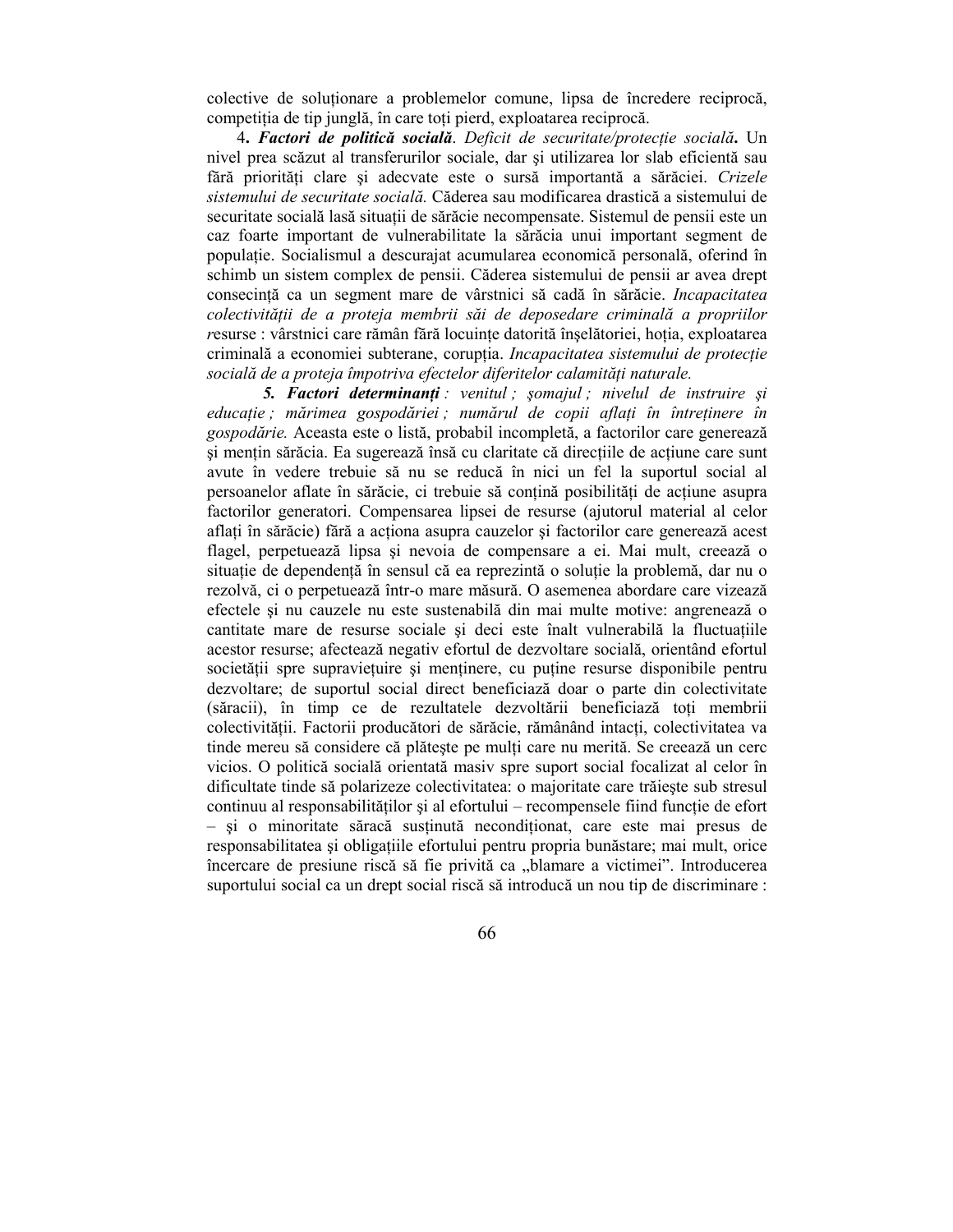unele beneficii sunt obținute prin efort, altele prin drept; majoritatea populației se bucură doar de datorii, minoritatea de drepturi.

### **Bibliografie**

- 1. Buțiu, Ana-Călina, Satul românesc în spațiul social al sărăciei, Ed. Presa Universitară Clujeană, Cluj-Napoca, 2006.
- 2. Ionescu, Ion, *Sociologia dezvoltării comunitare*, Ed. Institutul European, Iaşi, 2004.
- 3. Lucuț, Grigore, Calitatea vieții și indicatorii sociali, Ed. Lumina Lex, București, 2000.
- 4. Maniac, Eugen, *Şomajul*, Ed. Călăuza, Deva, 1998.
- 5. Neamțu George, coordonator "Tratat de asistență socială", Editura Polirom, Iaşi, 2003.
- 6. Neamțu George, Stan Dumitru, Asistența socială, studii și aplicații, Ed. Polirom, Iaşi, 2005.
- 7. Neculau, Adrian, *Aspecte psihosociale ale sărăciei*, Ed. Polirom, Iaşi, 1999.
- 8. Sandu, Dumitru, *Dezvoltare şi sărăcie în satele României. Sociologie românească*, vol. 4, Ed. Polirom, Iaşi, 1999.
- 9. Zamfir, C., *Programe de combatere a sărăciei la nivel comunitar*, în E. Zamfir, *Strategii anti-sărăcie şi dezvoltare comunitară,* Ed. Expert, Bucureşti, 2000.
- 10. Zamfir, E., *Dezvoltarea comunitară sursă a bunăstării colective*, în E. Zamfir, *Strategii anti-sărăcie şi dezvoltare comunitară,* Ed. Expert, Bucureşti, 2000.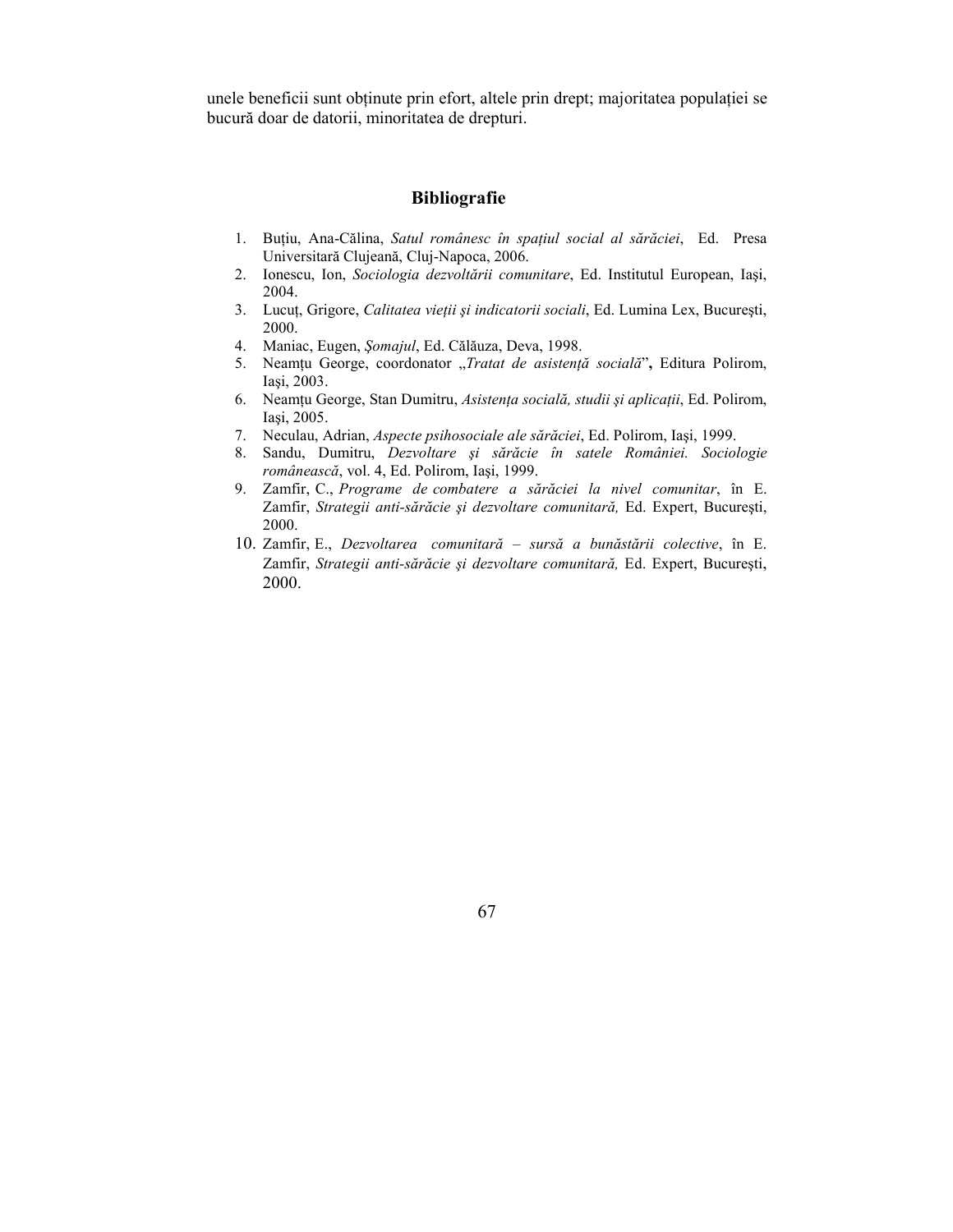# **NOI TENDINłE CONCEPTUALE ÎN EVOLUłIA ŞTIINłEI ADMINISTRAłIEI ÎN PERIOADA MODERNĂ**

*Conf. Cezar Corneliu MANDA Şcoala NaŃională de Studii Politice şi Administrative, Facultatea de AdministraŃie Publică, Bucureşti*  Telefon: 0723 / 149539 E-mail: cezar@clr.ro

> **Abstract.** *In the context of our country' s accession to EU structures, tasks and missions of the national public administration can not be adequately fulfilled to the citizen's interest without scientific, modern, specific administrative actions. Effective and performant follow-up and execution of the EU commands by the "administration man" can be facilitated by the achievement of the principles, methods, techniques and instruments provided by the administrative science through new conceptual trends by an interdisciplinary approach.*

# **Keywords***: administrative phenomenon, science of the administration, administrative fact, conceptual trends, interdisciplinarity*

### **1. Introducere**

În actualul context socio-politic, economic şi administrativ al României, determinat, cu precădere, de aderarea țării noastre la structurile Uniunii Europene începând cu data de 1 ianuarie 2007, este mai mult decât evident că sarcinile şi misiunile ce revin administratiei publice nationale, nu pot fi îndeplinite corespunzător, în bune condiții, conform orizontului de așteptare al cetățeanului, decât prin recurgerea la mijloacele științifice, moderne, specifice acțiunii administrative.

Aceste sarcini dobândesc, treptat, un grad sporit de complexitate, concomitent multiplicării lor, pe măsura dezvoltării și integrării societății în spațiul comunitar, în acord cu noile *valori și exigențe europene*.

Însăși filosofia funcționării administrației europene ca mecanism ce leagă structurile administrative proprii ale institutiilor comunitare de cele ale statelor membre ale Uniunii Europene, dincolo de conservarea specificităților acestora din urmă, unanim respectate, are drept fundament ideea de *eficacitate* sau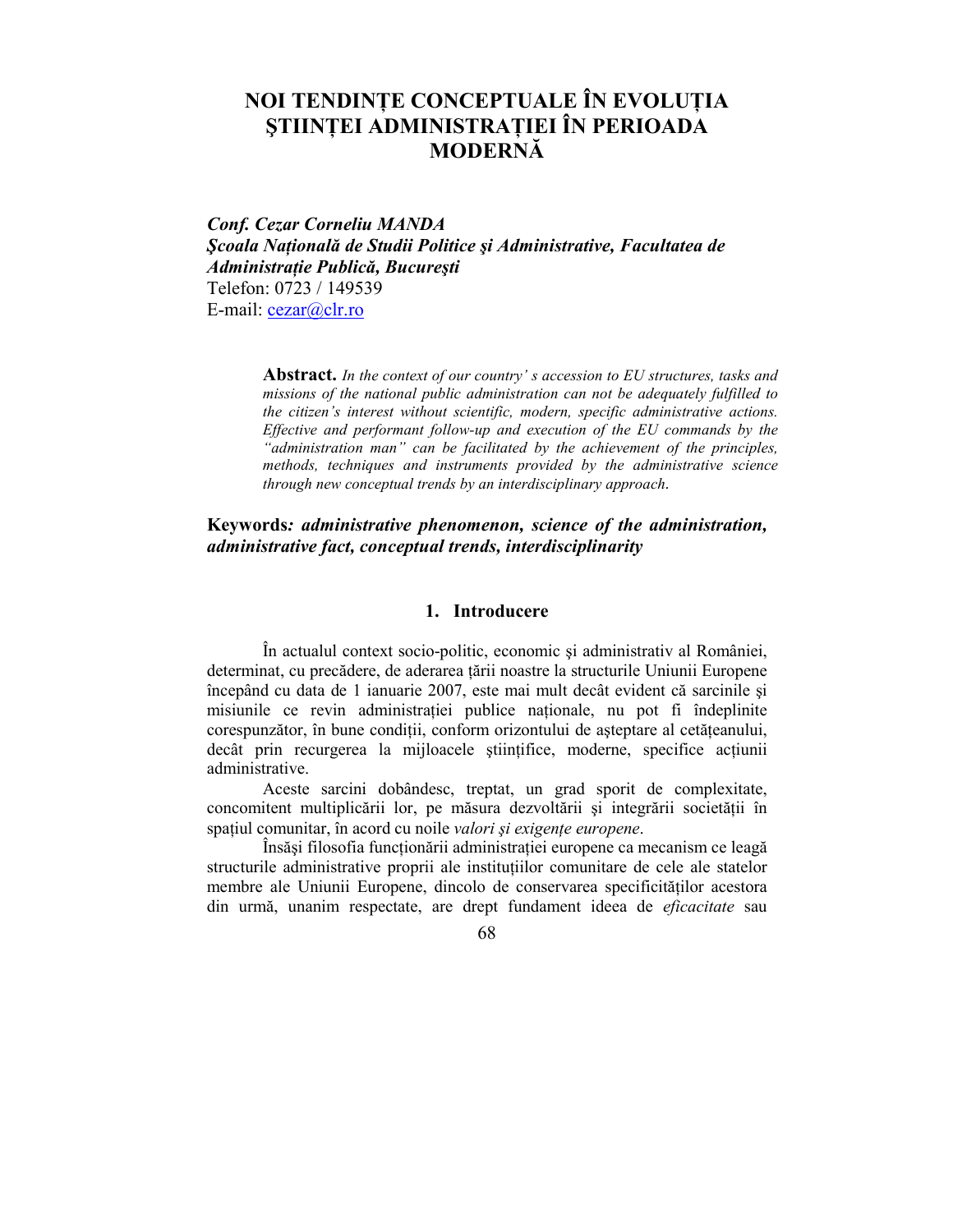eficiență administrativă în aplicarea dreptului european.

Aceste concepte sunt materializate prin urmărirea şi realizarea cu celeritate a comandamentelor europene, folosind un *minim de resurse* și obținând un *maximum de rezultate*.

Unui asemenea imperativ, un autentic *leit-motiv* al organizării şi funcționării administrațiilor naționale integrate spațiului european, corelat organic cu nevoia de *rationalizare*, *simplificare* și *adaptabilitate* a structurilor administrative, nu-i poate răspunde decât *știința administrației*, prin *principiile*, *metodele, tehnicile și instrumentele* concrete de ordin științific, pe care aceasta le furnizează administratorului, a *omului de administrație*, pe coordonatele misiunii sale esentiale de *satisfacere a interesului general, public.* 

Dezvoltarea social-economică și politică a oricărei țări este fundamentată, printre alte elemente principale ale vieții sociale, pe administrație, si, în mod deosebit pe administrația publică.

Si asta pentru că de buna organizare și funcționare a acesteia, de perfecționarea sa permanentă, depinde ridicarea calitativă a administrației publice, fapt ce reprezintă una din condițiile progresului social.

Dar, după cum bine se cunoaște, o perfecționare constantă a administrației publice nu se poate realiza numai constatându-se unele probleme ale realității curente din administrația publică ci, în primul rând, se fundamentează pe rezultatele unor cercetări științifice întreprinse asupra *fenomenului administrativ* şi care are în vedere cunoaşterea aprofundată a administrației publice, astfel încât pe baza cunoștințelor dobândite să se poată formula propuneri de organizare ratională și functionare eficientă a administratiei publice.

### **2.** Conceptii traditionale

Numai fundamentată științific administrația publică va putea să facă față solicitărilor multiple și complexe ale societății contemporane și, în acest context, a principalului său component și beneficiar, cetățeanul.

În acest cadru, în doctrină, s-a afirmat că unele activități ale administratiei publice sunt cercetate de diferite stiinte sociale. Dar, aceste stiinte sociale nu examinează activitatea administrației publice – a statului și a colectivităților locale – în integralitatea sa, ci doar secvențial.

Ca atare, s-a impus cu necesitate știința administrației, adică acea știință socială care cercetează atât structura cât și activitatea autorităților administrației publice și a administrației publice în totalitate, folosind, în acest sens, contribuția tuturor stiintelor sociale care au ca obiect de cercetare administratia publică.

Din acest punct de vedere, dincolo de caracterul său interdisciplinar ori de autonomia sa în raport de alte discipline științifice, dincolo de obiectul său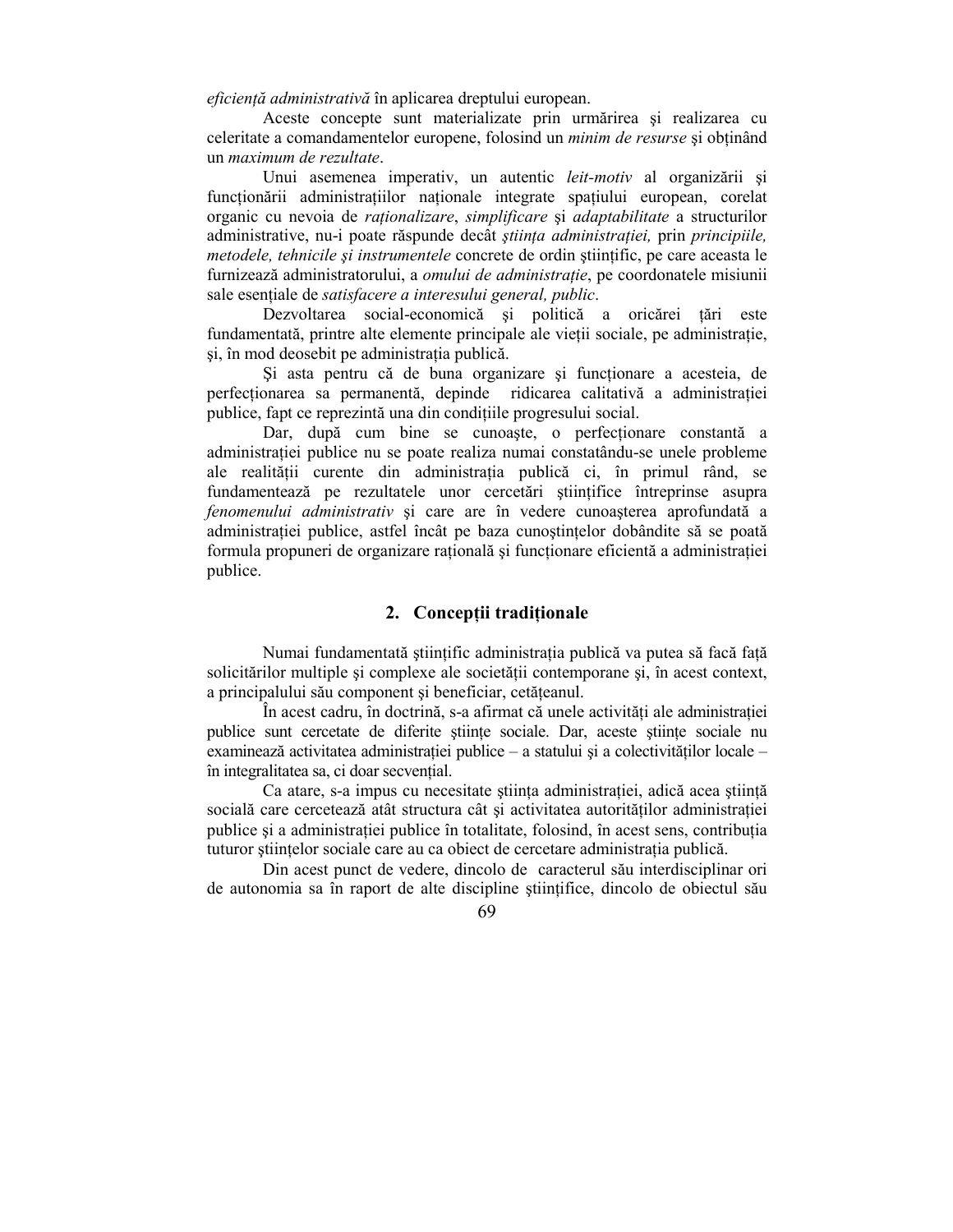specific de cercetare sau de principiile sale speciale, ce au menirea de a o individualiza în peisajul științelor sociale, considerăm că o succintă incursiune în evoluția științei administrației, mai cu seamă din perspectiva noilor sale tendințe conceptuale este deopotrivă una elocventă, dar şi utilă, reliefând, astazi, poate mai bine ca oricând, nevoia de a fundamenta stiintific, cu caracter permanent, actul de administratie.

În acest context, se impune a menționa că apariția științei administrației este strâns legată de dezvoltarea amplă a activității administrative în societatea contemporană, la nivel public şi privat.

Explicația acestui fenomen administrativ o constituie, desigur, împreună cu alti doi factori, cei economici și politici, amploarea și complexitatea nevoilor sociale din această perioadă (Herseni,1982: 536), în cadrul procesului lor de realizare în mod organizat, rațional și eficient, ca resursă principală și permanentă a progresului social.

Problemele științei administrației au suscitat un interes crescând din punct de vedere practic şi teoretic, mai ales, o dată cu naşterea statelor moderne în Europa şi respectiv, cu aclimatizarea sa specifică în SUA şi, mai recent, prin abordarea acestor problematici în multe alte țări în dezvoltare. Se poate spune că asistăm la o veritabilă mondializare a stiintei administratiei, atât ca întindere, cât si ca influentă (Chevallier, 1994:53).

Se vorbește, în acest context, de o "eră administrativă" și, alături de o revoluție științifică și tehnică, chiar de o "revoluție administrativă" care diferențiază, astfel, societățile moderne de societățile tradiționale (Bandet et all.1966: 80).

Ca atare, administrația și, în mod special, administrația publică, trebuie să răspundă unor asemenea exigențe majore prin organizarea științifică și perfectionarea continuă a activității și structurii sale, precum și prin folosirea tuturor resurselor alocate în mod eficient pentru a putea obtine rezultate maxime cu eforturi minime (Oroveanu, 1994:5).

Într-adevăr, pentru îndeplinirea sarcinilor sale, autoritățile administrației publice realizează, pe de o parte, acte juridice, care nu înseamnă numai acte administrative, ci şi acte de drept civil, de dreptul muncii etc. folosind, alături de acestea, și alte activități și mijloace nejuridice sau informații provenite din diferite alte știinte privind conducerea, *indispensabile desfășurării activitătii sale* si satisfacerii multiplelor nevoi și trebuințe ale cetățenilor.

Pe de altă parte, își organizează în mod rațional munca pentru a asigura activității administrative eficiența necesară înlăturării tendințelor de formalism și birocratism (Vântu et all. 1971:29).

În acest sens, încă de la începuturile dreptului administrativ (idem), s-a formulat concepția potrivit căreia știința administrației "se apropie și chiar se integrează, fără a-şi pierde specificul, într-o sferă mai largă a fenomenologiei administrative", susținându-se răspicat necesitatea de a se face o deosebire mai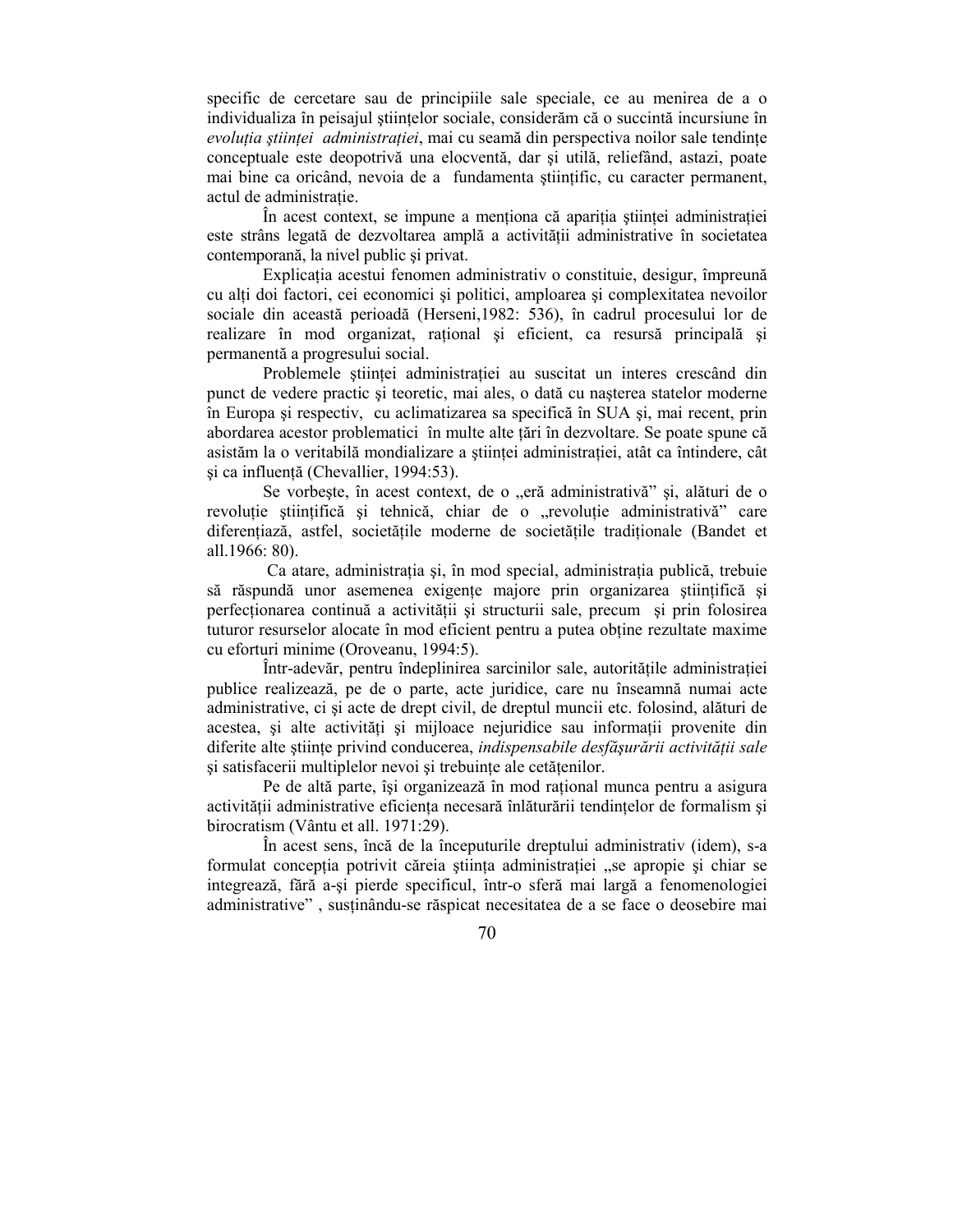clară între "știința administrației" și "*dreptul administrativ*".

În evoluția sa, de asemenea, știința administrației a cunoscut diverse aprecieri, de pildă că este o știință socială ori o știință politică sau chiar o știință economică, o introducere la știința dreptului administrativ, o știință tehnică sau o ramură a conducerii.

În acelasi timp, s-au formulat și alte conceptii, potrivit cărora știința administrației este o știință a principiilor raționale (*autori francezi*) (Dissescu, 1891:222), o știință tehnică (Taylor, 1911), o știință politică și tehnică (Bielsa, 1929:5), o știință a organizării administrației (Cooreman- președintele primului Congres international de stiinte administrative de la Bruxelles, din 1910), o filosofie a dreptului administrativ (Colmeiro, 1850).

 Mai mult chiar, în doctrina franceză, s-a pus întrebarea dacă "administrația poate fi obiect al științei", cunoscându-se că este, cel mai adesea, considerată drept "*arta de a administra*" (Chevallier, 1994:loc).

S-a vorbit, de asemenea, de extinderea generalizărilor şi a definirii principiilor de activitate ale autorităților administrative la nivelul oricărei activități umane (Starosciak<sup>,</sup> 1967:12) în cadrul unei noi științe, denumită știința activității eficiente sau praxiologie, care studiază structura generală a acțiunilor umane și a condițiilor eficacității lor (Kotarbinski, 1976:21).

#### **3. Abordări conceptuale moderne**

Cât priveste abordările moderne, se cuvine a retine că anii saizeci ai secolului al XX-lea au marcat, în mod spectaculos, dezvoltarea studiilor privind stiinta administrativă. Această dezvoltare este însoțită de puternice tensiuni. Intitulată "știința administrativă", aceasta are în vedere cercetări care privesc obiecte variate şi întreprinse din perspective diferite.

Trei conceptii esențiale coexistă în acest cadru:

A. O concepție juridică al cărei scop esențial este de a reuși o mai bună cunoaștere a structurii și funcționării administrației publice, din perspectiva reglementărilor.

Această conceptie are ca obiect al stiintei administrative, studiul administratiei publice, considerată ca o instituție specifică, de neasemănat cu nici o altă organizare, așa cum o văd cei mai mulți juriști, care caută să depășească perspectiva restrâns juridică şi contencioasă ce a caracterizat mult timp studiile administrative în tările europene.

Susținătorii acestei concepții, teoretic, disting "știința administrativă" de "dreptul administrativ"; prima este o disciplină "pozitivă" care vrea să arate că administrația este ceea ce este (sein), pe când cea de-a doua este o disciplină "normativă", bazată pe metodele logicii formale și ale raționalismului deductiv (sollen), în fapt, însă, ei rămân tributari schemelor dreptului administrativ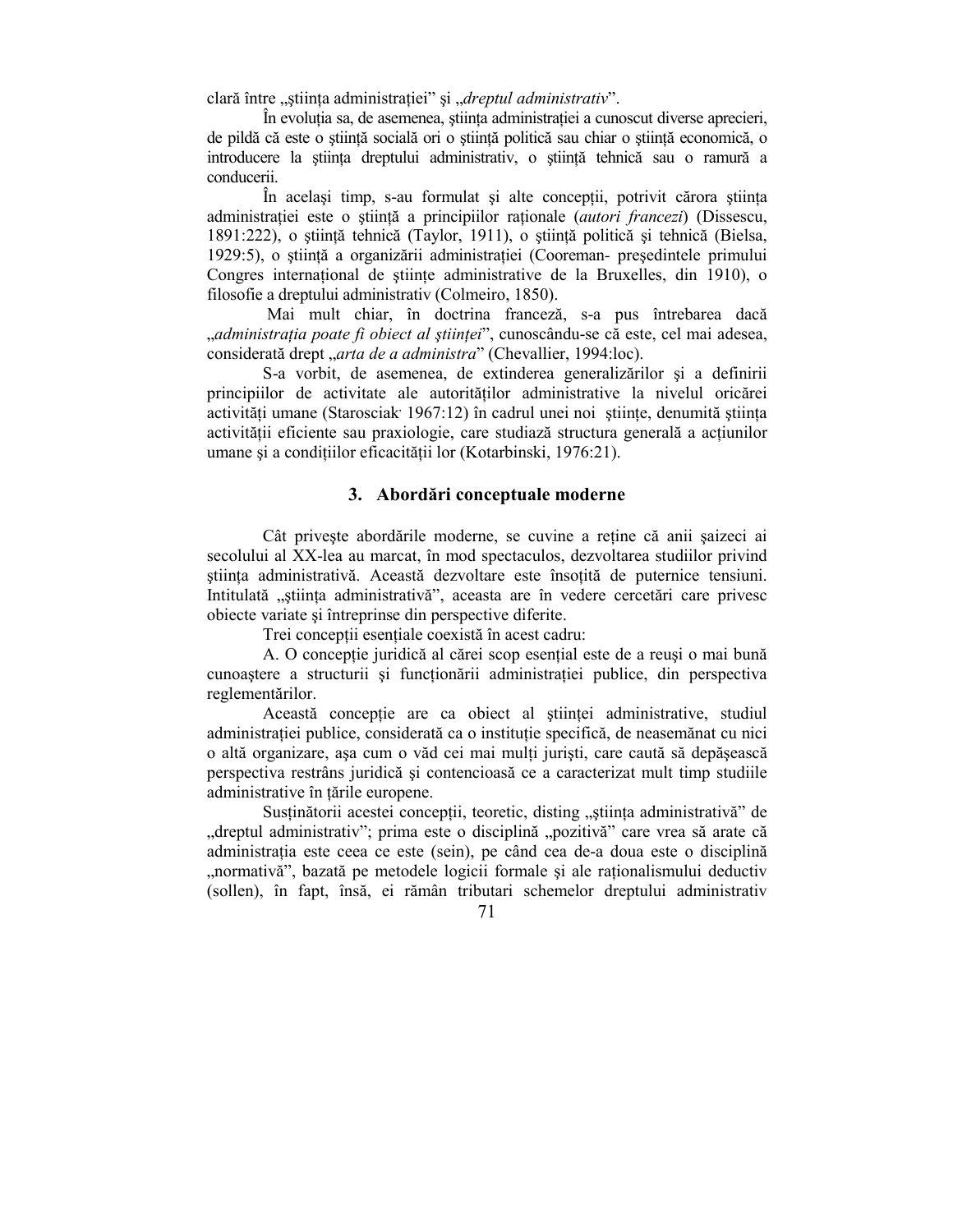(Chevallier, 1994:44).

Obiectul științei administrației, în această concepție, este construit pe baza criteriilor de tip juridic, adică știința administrației nu se interesează decât de administrația publică, pentru că aceasta dispune de un statut specific și este supusă unui regim exorbitant față de dreptul comun.

Distinctia dintre administratie și politică se fundamentează pe texte, de exemplu în Franța, prin Constituție, potrivit art. 20, "guvernul dispune de *administrație*", iar în România, conform art. 102 alin. 1 din Constituție, se stabilește că "Guvernul... exercită conducerea generală a administrației *publice*".

Obiectul stiintei administratiei este definit prin analogie cu cel al dreptului administrativ, temele de studiu sunt, în mare, aceleaşi care formează în mod obișnuit substanța manualelor de drept administrativ (structurile, activitatea, controlul) ca şi metodele care sunt şi ele marcate de amprenta dreptului.

Reprezentative pentru această concepție juridică sunt primele manuale publicate la începutul anilor saptezeci în Franța, de Charles Debbasch, *Science administrative, Administration Publique*, Précis, Dalloz, 1971 şi de Rolland Drago, *Les Cours de droit*, 1971-1972, care nu face decât să prelungească calea deschisă de Tratatul de stiinta administrativă, apărut în 1966.

În România au existat autori care, la începutul deceniului şapte al secolului al XX-lea, considerau că cercetarea fenomenului administrativ se poate realiza prin extinderea ariei de cercetare a științei dreptului administrative (Drăganu, 1964:45-49).

B. O conceptie managerială, orientată către cercetare și tehnicile de gestiune cele mai eficace, care înțelege să depășească clivajul public-privat.

Termenul de management conturează ansamblul activităților de organizare și de conducere în scopul adoptării deciziilor de optiune în proiectarea şi reglarea proceselor microeconomice (Oroveanu, 1994:63) şi presupune o ratiune strategică în vederea atingerii obiectivelor stabilite (Chevallier, 1994:47).

 În opinia lui Ion Dijmărescu, managementul este un proces conştient de coordonare a actiunilor individuale și de grup pentru realizarea obiectivelor diferitelor organizații, într-un mod în care să fie favorabil pentru o mare parte a societății (Dijmărescu, 1996:7).

În fapt, spune Carl Heyel, *managementul reprezintă o disciplină distinctă şi determinată, care conduce la rezolvarea unor obiective prestabilite, utilizând în*  modul cel mai eficient potențialul uman și material (Heyel, 1963:148).

Produsele finite ale managementului sunt *deciziile*; adoptarea acestora fiind determinată de culegerea și de prelucrarea de informații, de identificarea soluțiilor pentru atingerea scopului și de punerea lor în practică.

Prin extinderea, acestui termen din sfera privată s-a ajuns la un management adoptat la un alt tip de gestiune, la un management public, care privește din perspectiva eficacității (Massenet, 1975).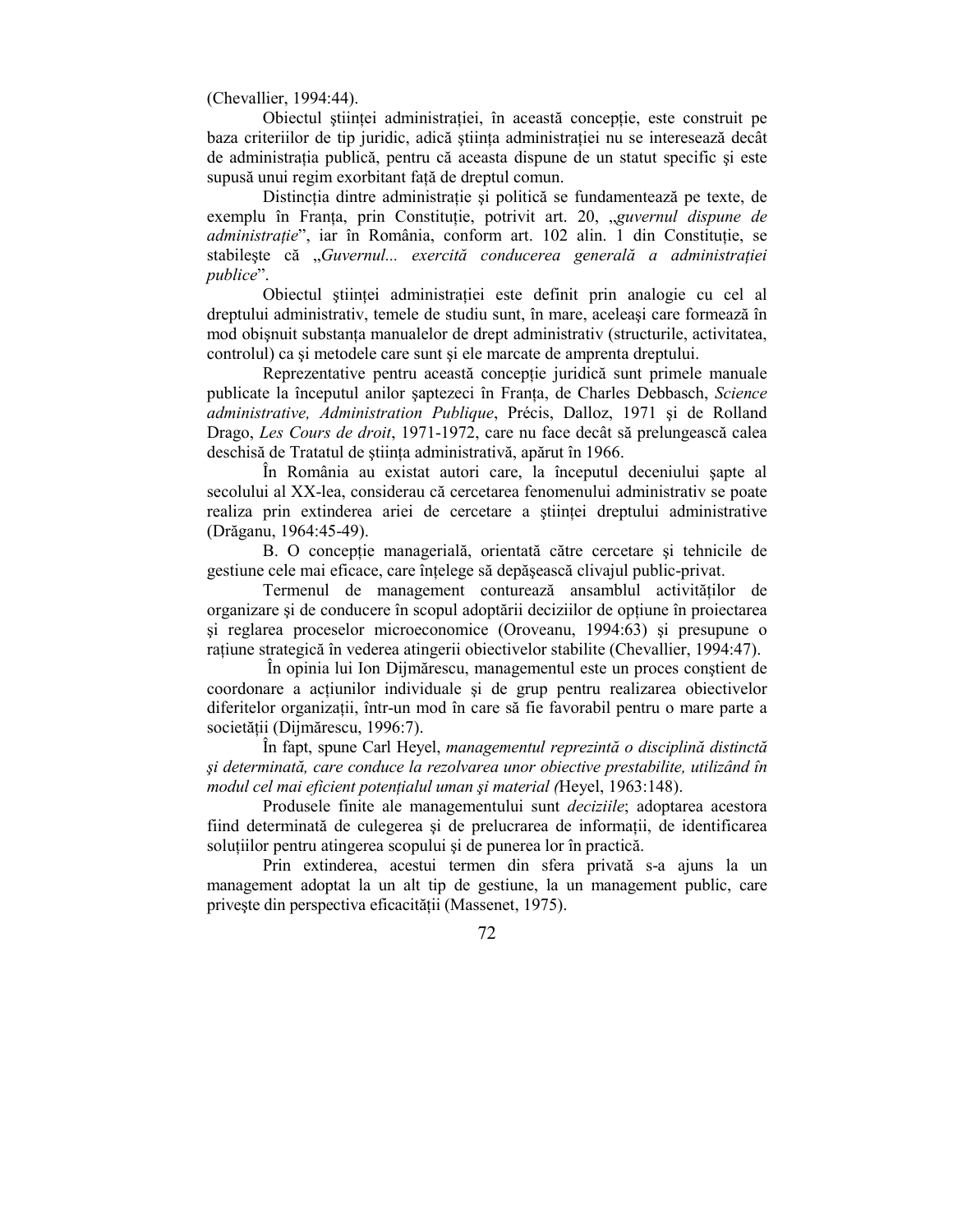Eficacitatea, în cazul administrației se apreciază în raport cu nivelul de realizare a obiectivelor fixate de alesi și nu întotdeauna în funcție de rentabilitatea financiară. În practică, managementul public are în vedere îmbunătățirea calității acțiunii, prin activități noi de gestiune, prin atenuarea anumitor rigidități de organizare si o mai mare suplete a sistemelor de comunicare cu exteriorul.

Managementul public, la sfârşitul anilor şaptezeci, a luat o nouă dimensiune, o dată cu aplicațiile sale la politicile publice (idem)

 În acest sens, multe curente importante de analiză politică (de exemplu, *Policy analysis*) se atașează managementului pentru a se căuta îmbunătățirea fie a condițiilor de luare a deciziilor, fie a eficacității sociale pentru munca în colectiv.

Se depăseste, astfel, cadrul restrâns initial numai la organizare, aplicat la originea demersului managerial şi, din acest moment, se trece la analiza cadrului global de acțiune politico-administrativă.

În acest sens, în literatura de specialitate (Nicolescu et all. 1999: 65) se afirmă existenta a patru scoli de conducere: științifică, administrativă, a relațiilor umane şi contigency. Studiile din domeniul managementului se pot grupa, în funcție de natura concepțiilor și metodelor utilizate cu precădere, în patru curente principale: clasic sau tradițional, behavioristă sau comportistă, cantitativă și sistemică (idem).

Managementul, a generat și statutul de "*manager*" care *are în vedere* persoana ce pregătește, inițiază și supraveghează principale acțiuni ale organizației. El are competente decizionale și responsabilități în activitatea de coordonare a unor grupuri de diferite mărimi, repectiv de la echipe la organizații. Ca urmare vom întâlni *manageri* de vârf*,* mediu *şi* din prima linie*.* 

*Conținutul termenului de manager* (Stanciu et all. 2003:30) *corespunde* activității de a administra, a ordona, a conduce, a antrena, a dirija, a explica, a *influenta, a integra, a clarifica, a informa, a perfectiona etc.* 

 Ca atare, principalul rol al managerului constă în: *stabilirea obiectivelor, cunoaşterea stării de lucruri reale şi luarea măsurilor necesare pentru îndeplinirea obiectivelor propuse.* 

Conceptia managerială, în prezent, tinde să se dezvolte în marea majoritate a statelor lumii, din SUA, leagănul Buisness Managementului, în statele europene şi în România, ca şi în state din celelalte continente, ea constituindu-se într-o disciplină distinctă care nu poate fi confundată cu știința administratiei.

Totuși, se poate afirma, cu deosebit temei, că noțiunea de management, în prezent, reprezintă o aplicare practică dar parțială a științei administrației, specializată în cercetarea funcțiilor de organizare și conducere (Alexandru, 2007:181).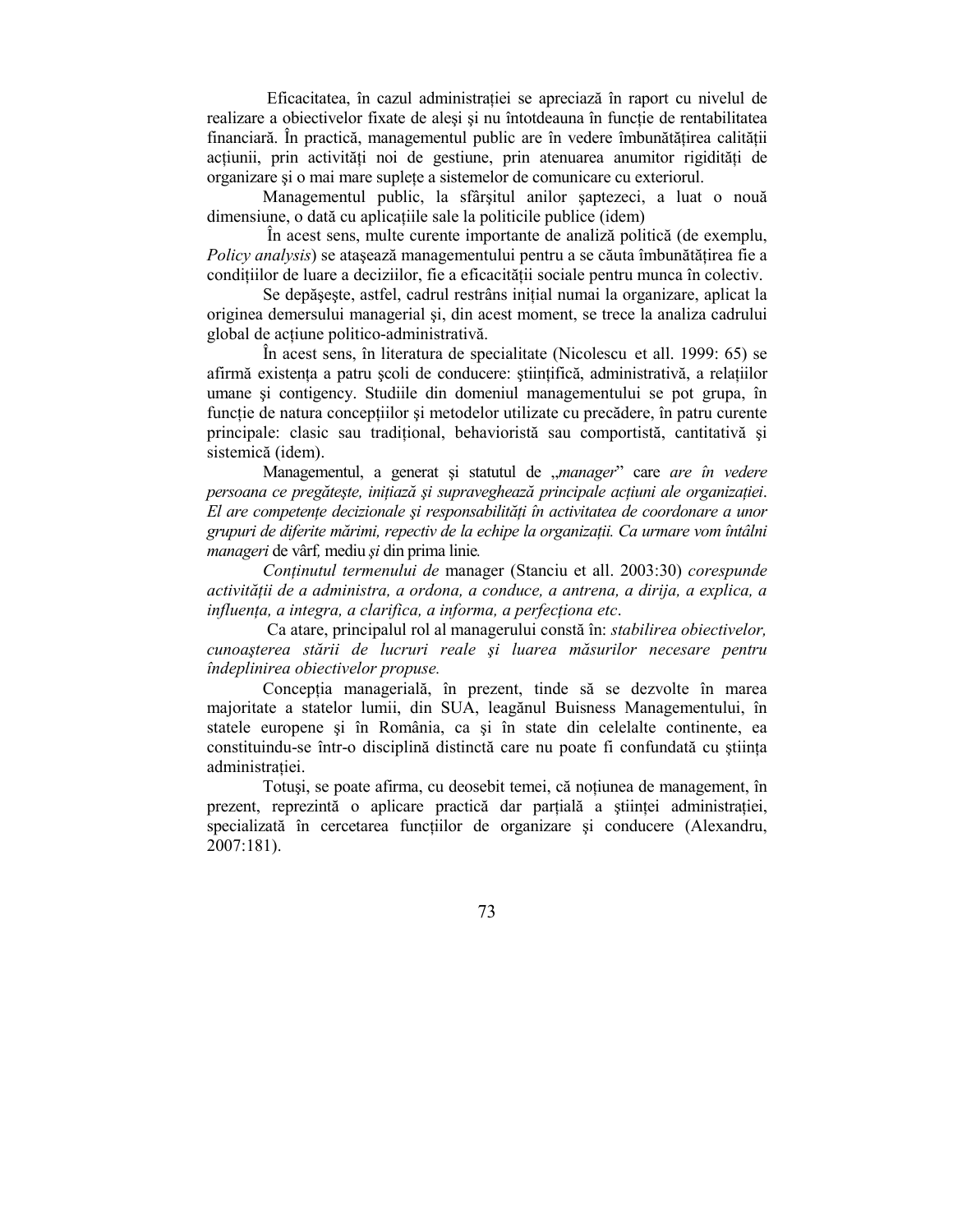C. O conceptie sociologică. Dezvoltarea unei științe administrative de inspirație sociologică este rezultatul unei triple investigații (idem): politice, sociologice şi juridice.

1. Cea politică (Sfez, 1992), implică actorul administrativ în contextul lucrărilor de sociologie politică. Introducerea unei perspective sociologice în studiile politice a condus la abandonarea progresivă a viziunii juridice formaliste a administrației publice, care se cantona numai la simpla sarcină de execuție. Ori, din această perspectivă, se apreciază că, dimpotrivă, ea este direct implicată în exercitarea puterii şi că nu există o barieră etanşă între sfera administrativă şi cea politică.

Domeniul sociologiei politice este deosebit de amplu, el cuprinde, printre altele, analiza nivelelor politice și administrative de la nivel național, dar și local, al fenomenului birocratic şi tehnocratic, elaborarea politicilor publice şi a procesului decizional, în general, precum și a funcționării sistemului politico-administrativ, în ansamblu.

2. Cea sociologică, care vrea să implice administrația publică, fie în cadrul unei sociologii de stat (Chevallier, 1994:49), ca prelungire a tradiției weberiene, fie în cadrul unei sociologii a organizării (Crozier, 1963), a cărei dezvoltare va fi deosebit de mare prin abordările din perspectiva sistemică (Chevallier, 1994:50) şi strategică.

3. Cea juridică, care caută să se rupă de dogmatismul juridic şi să se apropie de o cunoaştere sociologică (Chevallier, 1994:49).

Tendințele actuale ale sociologiei organizării sunt caracterizate prin abordarea unor noi perspective (Chevallier, 1994:51), între care distingem: curentul culturalist, curentul critic, curentul ecologic și curentul instituțional.

Toate aceste studii sociologice își vor aduce o contribuție însemnată la cristalizarea unei știinte administrative de inspiratii sociologice, care, însă, în anii optzeci va cunoaşte o amplă stagnare, ca apoi să se epuizeze (Chevallier, 1994:54).

Într-adevăr, în prezent, acest cadru este depăşit, mai ales, datorită aparitiei unei noi paradigme, cea a politicilor publice (idem) care au permis relansarea cercetării administrative şi concentrând din nou interesul pentru administrația publică.

Si în România au existat asemenea preocupări, prin contributia lui Traian Herseni (Herseni, 1942: 469-476), pentru constituirea unei științe speciale, intitulată sociologia administrației ca și a unei psihologii a administrației.

Astfel el propunea analiza fenomenului administrativ în cinci părti caracteristice: actiunea administrativă, obiectul administratiei, agentii administrativi, mijloacele acțiunii administrative și scopurile acțiunii administrative.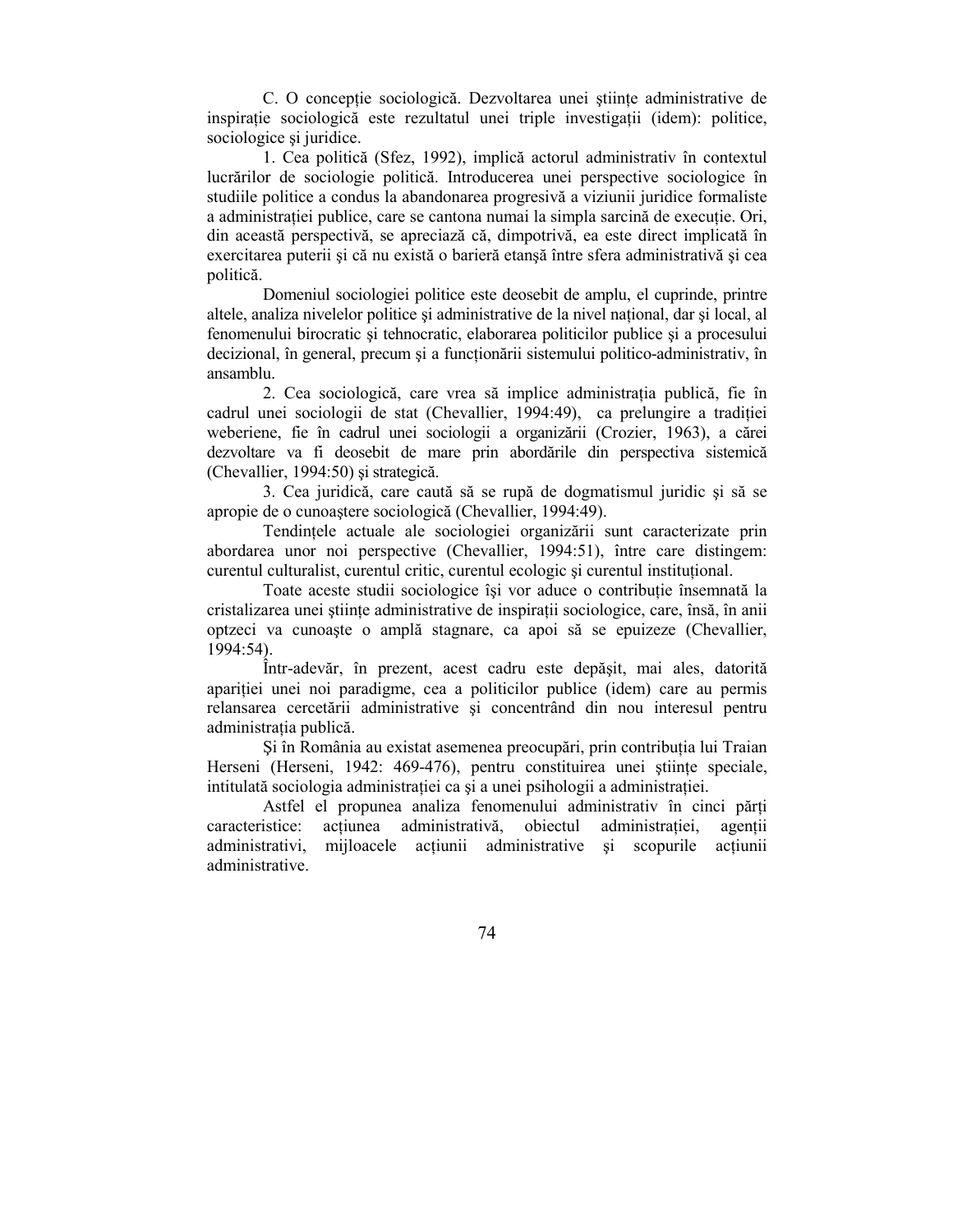De asemenea, el critică împrumuturile și imitările în administrație, considerându-le dăunătoare și simpliste. Îmbunătățirea activității trebuie precedată de cercetări științifice care să determine cea mai adecvată administrație pentru cerintele tării.

În acelasi timp sunt subliniate și realitățile sociale, care nu sunt identice, astfel că în opinia aceluiași autor, României îi trebuie o administratie proprie și activă, adaptându-se cerințelor reale ale țării, fapt pentru care, spunea el, un rol important în cunoașterea științifică a realităților sociale, de către funcționarii administrativi, îi revine sociologiei administrative (Herseni, 1982:91-97).

#### **Concluzii**

Niciuna dintre cele trei tendinte conceptuale – percepute drept fundamente ale cercetării întreprinse de disciplina știința administrației nu sunt de natură, în individualitatea lor, să reflecte de –o manieră exclusivă, completă şi coerentă, amploarea şi diversitatea fenomenului administrativ.

 Numai o **abordare interdisciplinară**, determinată, în principal, de interferența concepției juridice cu cea managerială și respectiv cu cea sociologică, este susceptibilă, în opinia noastră. de a pătrunde adânc sensurile *faptului administrativ* – ca obiect de cercetare al științei administrației, pe măsura amplitudinii și complexității fenomenologiei administrației publice.

### **Bibliografie**

- 1. Alexandru, I., *Administratia publică, Teorii, Realităti, Perspective*, Editia a IV-a, revăzută şi adăugită, Ed. Lumina Lex, Bucureşti, 2007.
- 2. Bandet, P., Mehl, L., "Le fait administrativ: nature, origine et developpement", *Traite de science administrative*, Mouton & Co., Paris, La Haye, 1966, p.80.
- 3. Bielsa, R., *Derecho administrativo y ciencia de la administracion*, vol. I, Ediția a II-a, Buenos Aires, 1929.
- 4. Chevallier, J., Science administrative, Thémis P.U.F., 2<sup>e</sup> éd. refondue, Paris, 1994.
- 5. Colmeiro, M., *Tratado de derecho administrativ espanol*, A. College, Madrid, 1850.
- 6. Crozier, M., *Le Phenomène bureaucratique,* Seuil, 1963.
- 7. Dijmărescu, I., *Bazele managementului*, Ed. Didactică şi Pedagogică, Bucureşti, 1996.
- 8. Dissescu, C.G., *Cursul de drept public român*, vol. 3, Drept administrativ, Bucureşti, 1891.
- 9. Drăganu, T., "Obiect și particularitățile științei administratiei", *Problematica științei administrației în țările socialiste*, Tankőnyv Kiadő, Budapesta, 1964.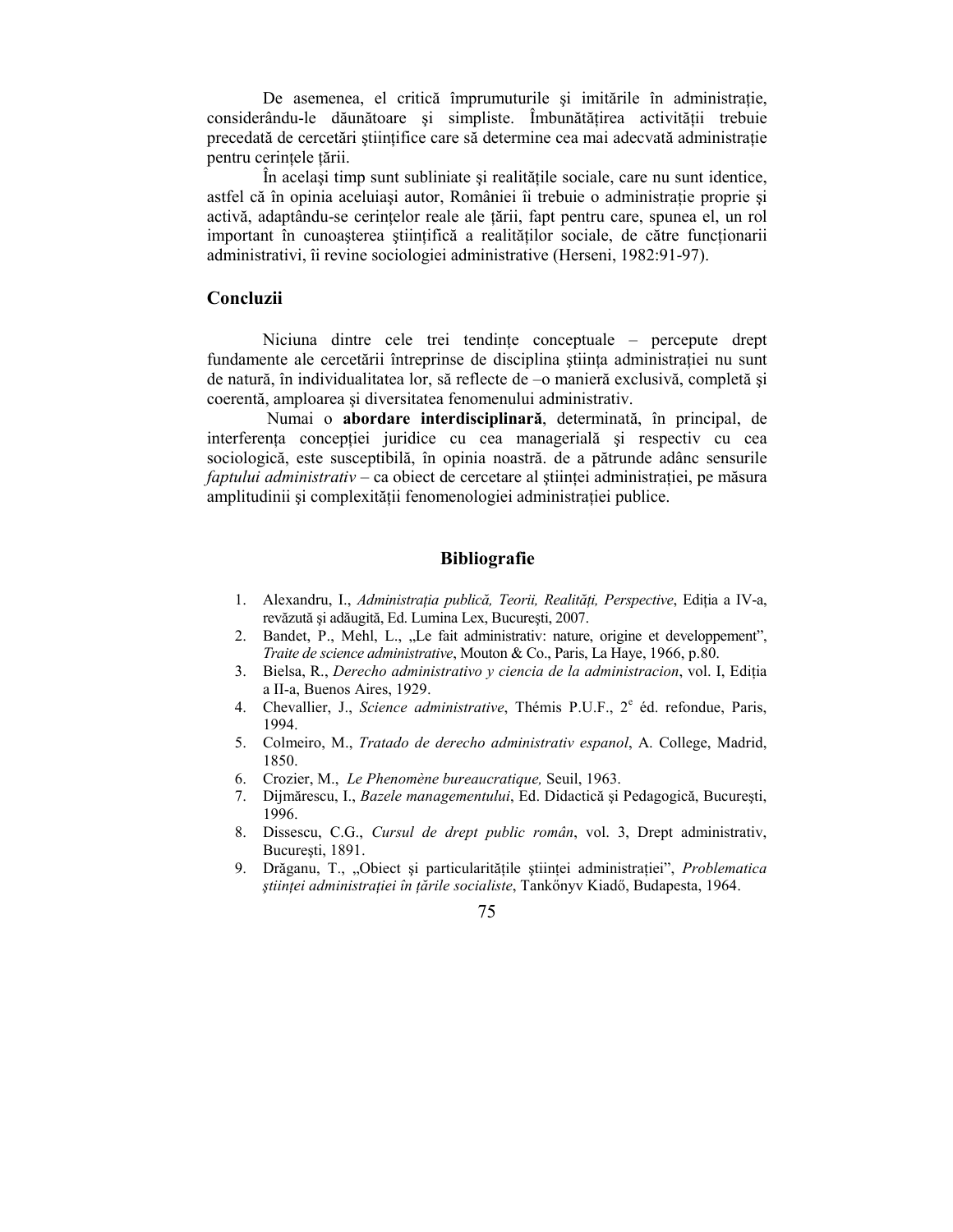- 10. Herseni, T., "Sociologie și administrație", *Buletinul Ministerului Afacerilor Interne*, 1942, nr. 3, pp. 469-476.
- 11. Herseni, T., *Sociologie*, Ed. Științifică și Enciclopedică, București, 1982
- 12. Heyel, C., *Encyclopedia of Management*, Reinhold Publishing, New York, 1963.
- 13. Kotarbinski, T., *Tratat despre lucrul bine făcut*, Ed. Politică, Idei contemporane, Bucureşti, 1976.
- 14. Massenet, M., *La nouvelle gestion publique*, Ed. Hommes et Techniques, Paris, 1975.
- 15. Nicolescu, O., Verboncu, I., *Management*, Ed. Economică, Bucureşti, 1999.
- 16. Oroveanu, M.T., *Introducere în știința administrației*, Universitatea Creștină "Dimitrie Cantemir", București, 1994.
- <sup>17.</sup> Sfez, L., *Critique de la dècision*, Presses FNSP, coll. "References", 4<sup>e</sup> ed., Paris, 1992 .
- 18. Stanciu, Ş., Leovaridis, C., Ionescu, M., Stănescu, D., *Managementul resurselor umane,* Ed. Comunicare.ro, 2003.
- 19. Starosciak, J., *Elemente de știința administrației*, Ed. Politică, București, 1967.
- 20. Taylor, F.W., *The Principles of Scientic Management*, Harper & Brothers, New York, 1911.
- 21. Vântu, I., Anghene, M., Străoanu, M., *Organele administrației de stat în R.S.R.*, Ed. Academiei R.S.R., Bucureşti, 1971.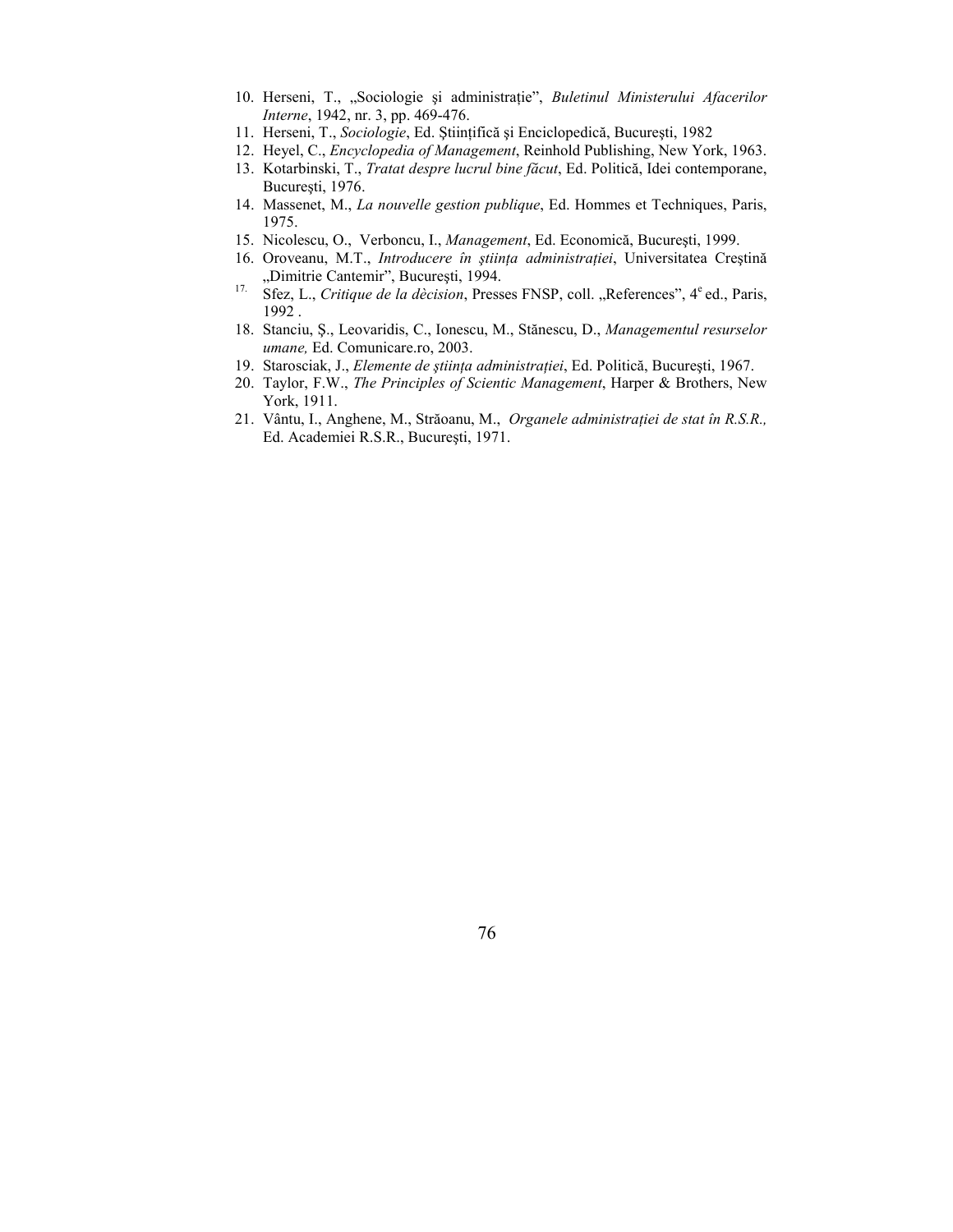# **CONSIDERAłII PRIVIND OCROTIREA PERSOANEI FIZICE MAJORE ÎN PANOPLIA LEGISLAȚIEI ROMÂNEŞTI**

*Lect. univ. drd. Daniela CREł Universitatea de Vest "Vasile Goldis" Arad* Telefon: 0257 / 210171 E-mail: danacristinacret@yahoo.com

> **Abstract***. Currently one of the most discussed topics of social policies aimed at social protection aimed at giving EU population, especially vulnerable groups. These social policies are found in national law of each state.*

> *Internally, each branch of the legal system governing the specific legal means to protect human beings. Among them stands the civil law to ensure protection of all legal issues eg on the civilian capacity of the natural capacity and early is a measure of protection, to the protection of subjective rights and civil extinguishing protection, prescription and resuspension the limitation period is dominated by the principle of protecting subjective rights of persons in certain sitations, but also certain categories of persons because of age, mental health, physical health, or other circumstances require special protection from society. For these categories the laws have devoted special civil remedies, differentiated in relation to protected person: minor or major.*

> *In the fallowing we address the issue of protecting individuals in private law on the special protection enjoyed by certain categories of major individuals, in terms of means conferred by civil law for their protection: judicial ban and curatorship, but we will refer to means relatively recently covered by special laws: medical treatment for persons with mental disorders and social care for older persons and legal assistance to persons with disabilities.*

**Keywords:** *protection, means of protection, vulnerable persons, legislation*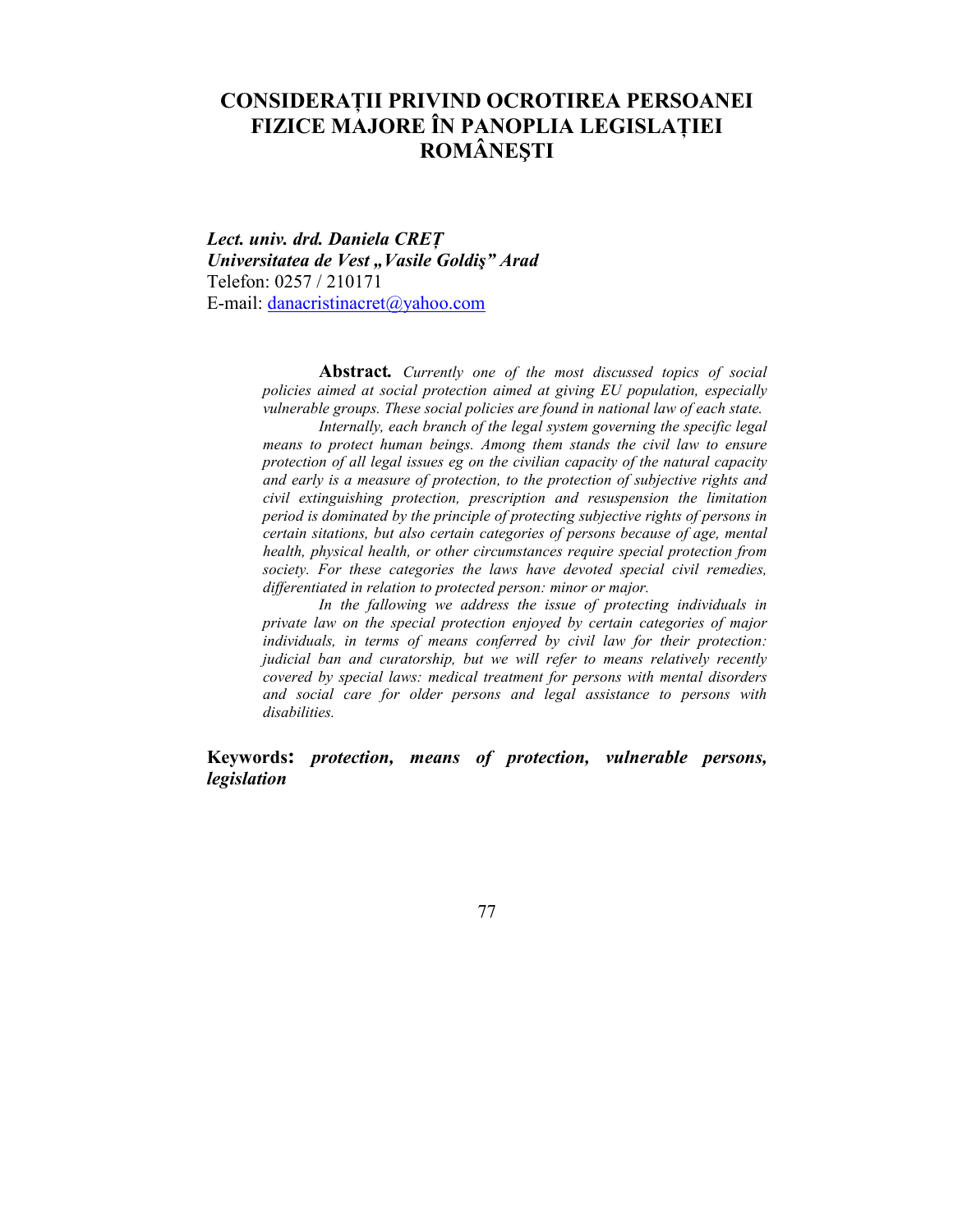#### **Preliminarii**

În contextul actual caracterizat de tendința de globalizare, de adaptare legislativă și instituțională a țărilor recent integrate în Uniunea Europeană la aquis-ul şi practicile comunitare, una dintre cele mai abordate teme vizează politicile sociale menite să confere protectie socială<sup>29</sup> cetătenilor statelor membre, în special categoriilor vulnerabile. S-a urmărit astfel intensificarea eforturilor împotriva excluderii sociale și crearea unei societăți mai deschise către problematica socială (printre factorii care generează excluderea socială se observă sărăcia, bătrânețea sau handicapul).

În acest sens, pe plan internațional, se remarcă concentrarea eforturilor statelor membre în scopul îmbunătătirii serviciilor sociale, concentrare materializată în numărul semnificativ al conferințelor internaționale<sup>30</sup> care tratează această problematică și adoptarea unor noi documente internaționale sau completarea celor existente<sup>31</sup> pentru a răspunde acestui deziderat, iar pe plan intern de reforma sistemului de asistență socială, ca parte componentă a protecției sociale.

La nivel comunitar, European Social Network organizează anual conferințe pe tema serviciilor sociale. Conferința de la Göteborg  $(6 - 8)$  iunie 2001) a avut ca tematică "Întâmpinarea provocărilor unei Europe Sociale".

 $29$ Protecția socială reprezintă ansamblul dispozițiilor legale, al organismelor si instituțiilor, precum și al instrumentelor și procedurilor referitoare la mobilizarea unor resurse publice şi private şi la redistribuirea lor pentru acoperirea unor nevoi ale unora din membrii societății în cazul apariției sau existenței anumitor riscuri ori în legătura cu producerea unor evenimente aşteptate, dar pentru care aceştia nu au asigurat suportul financiar necesar (V. Seulean, *Protecție și Asigurări Sociale*, Editura Mirton, Timisoara, 2003, pag. 20).

<sup>30</sup> Conferința mondială asupra drepturilor omului (Viena, 1993) a reiterat importanța drepturilor fundamentale ale omului și a cerut comunității internaționale să colaboreze pentru realizarea acestui obiectiv; Conferinta mondială privind populația și dezvoltarea (Cairo, 1994) a accentuat necesitatea oportunitătilor egale pentru toti membrii societății; Summit-ul mondial pentru dezvoltarea socială (Copenhaga, 1995) şi-a propus evidentierea problemelor sociale grave cu care se confruntă omenirea în prezent către mediul politic și specialiști; în iulie 1999, Comisia Europeană a propus o "Strategie concertată pentru modernizarea protecției sociale".

Conferința Europeană a Serviciilor Sociale care a avut loc la Barcelona în perioada 5  $-7$  iunie 2002 a avut tema "Conturarea viitorului serviciilor sociale în Europa". Conferința a dezbătut modul în care serviciile sociale din diferite țări răspund mediului socio-economic, şi modul în care rolul acestora se schimbă. S-au accentuat bunele practici în serviciile pentru copii, tineri, persoane cu handicap şi vârstnici.

<sup>31</sup> Carta Socială Europeană revizuită, adoptată la Strasbourg la 3 mai 1996, ratificată de România prin Legea nr. 74 din 3 mai 1999, publicată în "Monitorul Oficial al României" nr. 193 din 4 mai 1999.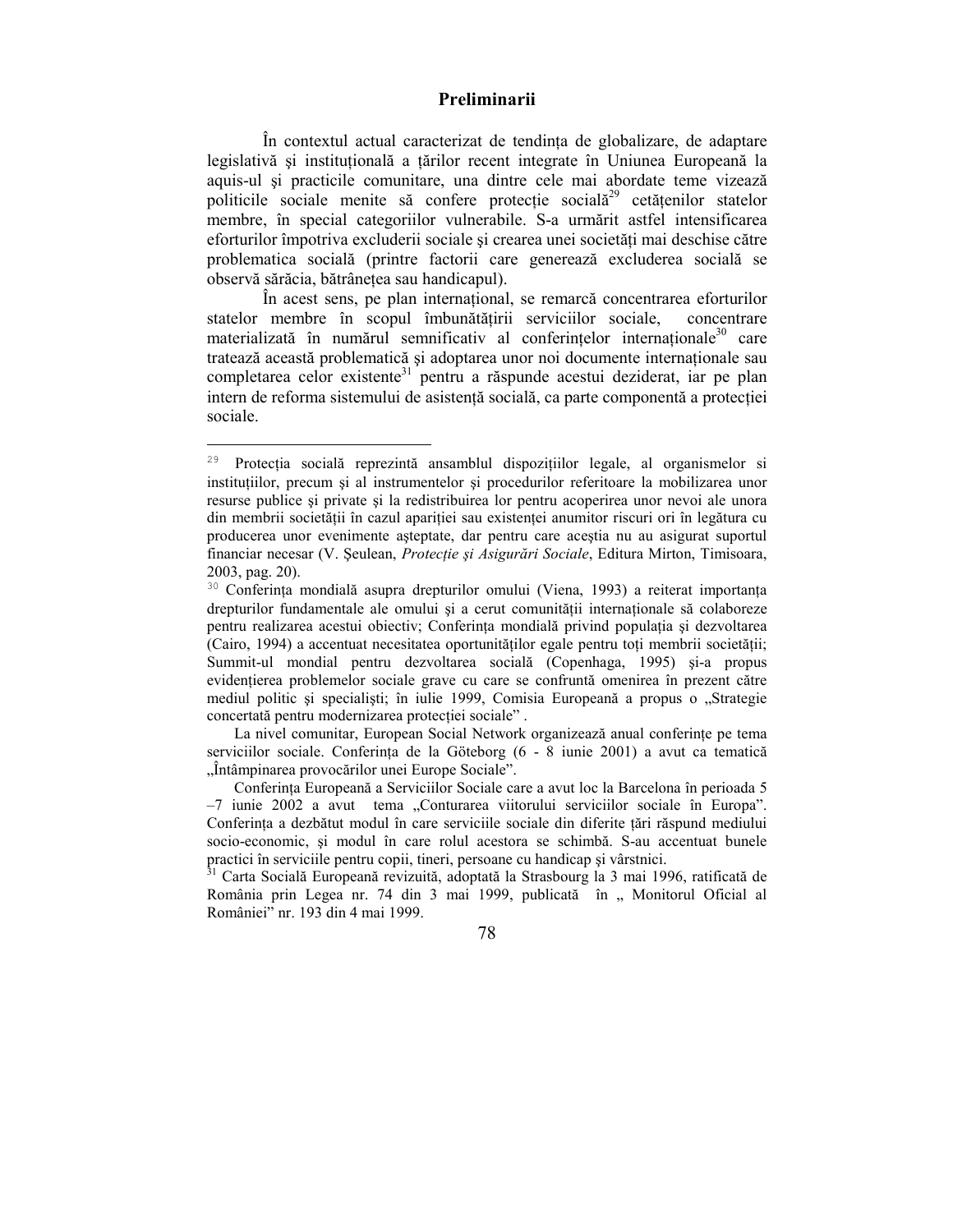Necesitatea ocrotirii unor categorii vulnerabile a populației precum sunt de exemplu copii, rezidă şi din anumite rapoarte oficiale. În acest sens din Raportul anual UNICEF 2006 cu privire la situația copiilor în România reiese că la 31 martie 2006, 77.866 de copii se mai aflau în instituții rezidențiale sau în îngrijire de tip familial, fată de 100.000 de copii aflati în instituții rezidentiale de asistență de stat la începutul anilor 1990. Cea mai mare parte a copiilor care intră în sistemul de protecție provin din copii abandonați în maternități și spitale de pediatrie (în jur de 9.000 pe an în 2003 şi 2004). Cu toate acestea, s-au făcut progrese semnificative cu privire la tipul măsurilor de plasament $^{32}$ .

De asemenea, conform Raportului *România – O evaluare rapidă a impactului crizei economice asupra sărăciei<sup>33</sup> ,* raport elaborat de UNICEF şi Banca Mondială în 2008 se estima că prin comparație cu alte grupe de vârstă, copiii (0-14 ani) şi tinerii (15-24 ani) sunt cei mai expuşi riscului de sărăcie. Atât în 2008, cât și în 2009, copiii și tinerii reprezintă 43% din totalul populației sărace.

## **1. Conceptul de mijloace de ocrotire a persoanei fizice**

Una dintre cele mai importante preocupări ale dreptului din cele mai vechi timpuri şi până în prezent o reprezintă ocrotirea persoanei fizice. Persoana fizică este ocrotită nu doar fragmentar, ci în integritatea sa<sup>34</sup>.

Conceptul de protecție a persoanei în general, și a persoanei fizice în special, este intim legat de notiunea de drepturi și libertăți, acesta semnificând atât consacrarea în termeni juridici a drepturilor și libertăților, cât și mijloacele de protejare și garantare a lor. Din această perspectivă conceptul de protecție a persoanei fizice cuprinde recunoaşterea, protejarea şi garantarea juridică, efectivă a acelor drepturi, care indisolubil fiind legate de însăși existența ființei umane, pot beneficia în egală măsura tuturor subiectelor de drept, indiferent de calitatea pe care acestea o au la un moment dat, în raport cu un anumit stat<sup>35</sup>. Această

 $32$ Astfel, din cei 77.866 de copii aflați în asistență de stat sau privată în martie 2006, copiii din institutii reprezentau doar  $36,6\%$  (28.516) fată de 65% în anul 2000. 63,4%  $(49.350)$  se aflau la o familie, fie la familia extinsă fie în asistentă maternală, în timp ce  $0.22\%$  (43) au fost adoptati în tară, și în jur de  $0.61\%$  (474) au fost plasati în vederea adoptiei (http://www.unicef.org/romania/ro/UNICEF 2006 romana.pdf).

<sup>33</sup> http://www.unicef-romania.ro/publicatii/general/evaluarea-rapida-a-impactului-crizeieconomice-asupra-saraciei-in-romania.html

<sup>&</sup>lt;sup>34</sup> I. Imbrescu, *Tratat de dreptul familiei. Familia, protecția copilului, elemente de stare civilă*, Editura Lumina Lex, Bucureşti, 2006, p. 320.

*<sup>35</sup>* I. Imbrescu, op. cit., p. 321.

<sup>79</sup>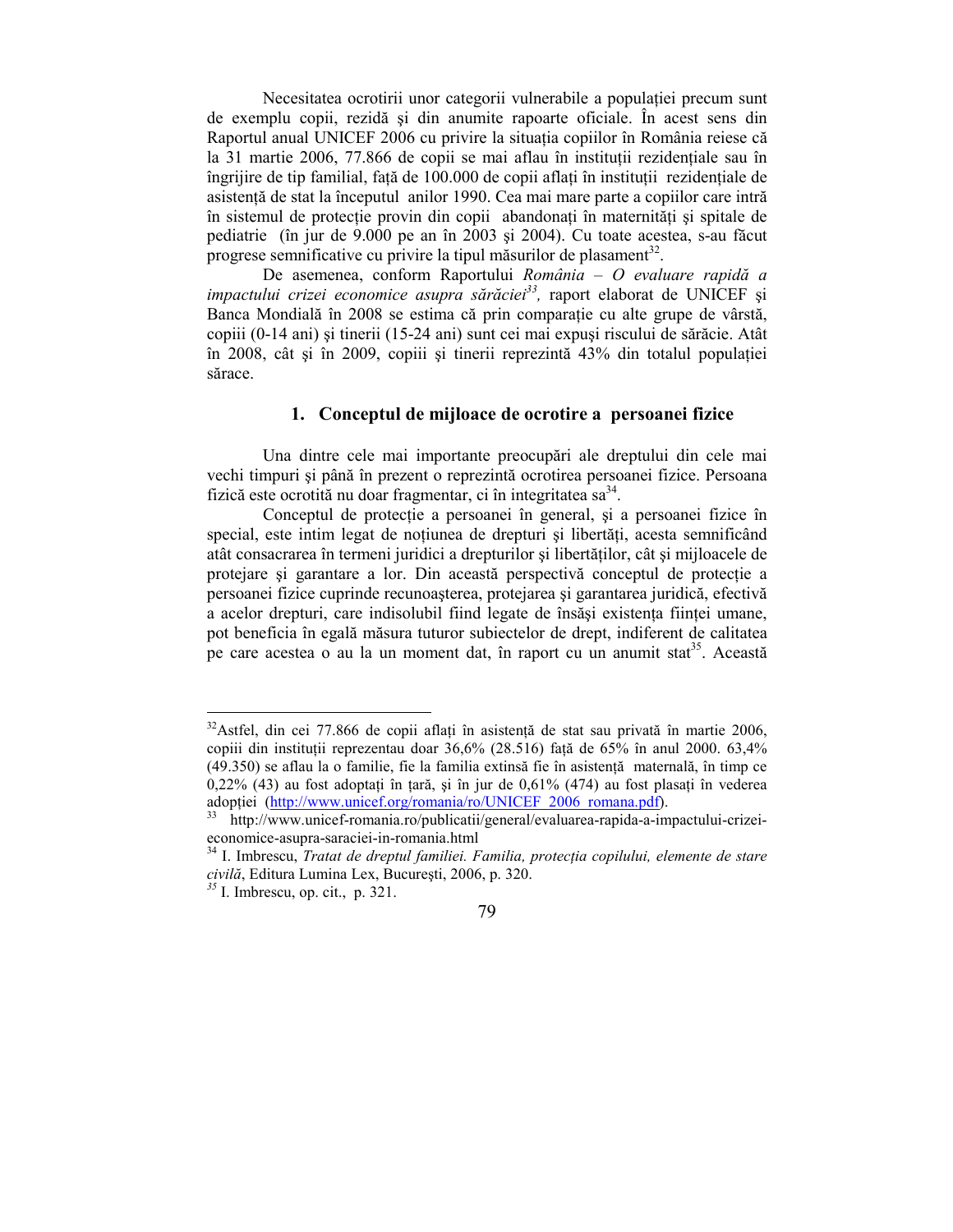protecție este recunoscută în dreptul intern al fiecărui stat, dar tot mai pregnant în dreptul international.

Pe plan intern fiecare ramură a sistemului de drept reglementează mijloace juridice specifice<sup>36</sup> pentru asigurarea protecției ființei umane. Ansamblul acestor mijloace alcătuiesc sistemul mijloacelor de ocrotire a omului $3^{37}$ care este astfel format din mijloace juridice de ocrotire de ramură, adică: de drept constituțional (Constituția României revizuită din 2003 reglementează în titlul II, printre altele, drepturile și libertățile fundamentale de care beneficiază toti cetățenii), de drept administrativ (de pildă: dreptul persoanelor care se consideră vătămate prin emiterea unui act act administrativ de a-l ataca printr-o acțiune în contencios administrativ), de dreptul muncii și securității sociale (de exemplu: consacrarea prin Codul muncii a drepturilor salariaților și angajatorilor), de dreptul familiei (de exemplu: punerea sub interdicție a alienaților și debililor mintal<sup>38</sup>; tutela minorului etc.), de drept procesual civil (de pildă: consacrarea acțiunii în justiție și a excepției, ca mijloace practice puse la dispoziția subiecților de drept pentru valorificarea și apărarea, prin justiție, a drepturilor lor subiective) etc., dar şi de drept civil.

Mijloacele de drept civil referitoare la ocrotirea persoanei fizice sunt numeroase, dar și diverse. Astfel, protecția persoanei fizice se manifestă prin

 $\overline{a}$ 

<sup>36</sup> M. Mureşan, *Drept civil. Persoanele*, Editura Cordial Lex, Cluj-Napoca, 1994, p. 111.

Mijloacele juridice de ocrotire a persoanei fizice sunt guvernate de principiul inviolabilității corpului și sufletului uman. Regula în dreptul privat este că nici un individ nu poate fi constrâns să suporte o atingere adusă corpului şi sufletului său, chiar dacă ea se justifică prin interesul legitim al altui individ, deoarece conflictul are loc între două interese particulare, din care niciunul nu este *a priori* superior celuilalt (E. Lupan, I. Sabău-Pop, *Tratat de drept civil român.Vol. II. Persoanele*, Editura C. H. Beck, Bucureşti, 2007, p. 193). Raportat însă doar la corpul uman din prisma prelevării şi transplantului de tesuturi și organe umane, a se vedea O. Ungureanu, *Reflecții asupra protectiei corpului uman. Prelevarea de tesuturi și organe umane*, în *Acta Universitatis "Lucian Blaga"I,* nr. 1-2 din 2001, p. 23.

<sup>37</sup> Gh. Beleiu, *Drept civil român. Introducere în dreptul civil. Subiectele dreptului civil*, ediția a VI-a, revăzută și adăugită de M. Nicolae, P. Trușcă, Casa de Editură și Presă "Şansa" S.R.L., Bucureşti, 1999, p. 330; I. Dogaru, S. Cercel, *Drept civil. Persoanele,*  Editura C. H. Beck, Bucureşti, 2007, p. 193; E. Lupan, I. Sabău-Pop, *op. cit.,* p. 194; O. Ungureanu, C. Jugastru, *Drept civil. Persoanele*, ediția a 2-a, revăzută, Editura Hamangiu, 2007, p. 224.

 $38$  În literatura medicală se consideră de către psihiatri că termenii de "alienat mintal" și "debil mintal" folositi în textele juridice nu sunt riguros exacti, în raport cu notiunile si clasificările actuale ale bolilor psihice. Se propune în acest caz ca termenii în discuție să fie înlocuiti cu cei de boală psihică și boli somatice care afectează capacitatea psihică (O. Buda, *Iresponsabilitatea. Aspecte medico-legale psihiatrice cu aplicatii în dreptul penal,* civil și al familiei, Editura Științelor Medicale. Editura Juridică, 2006, p. 220).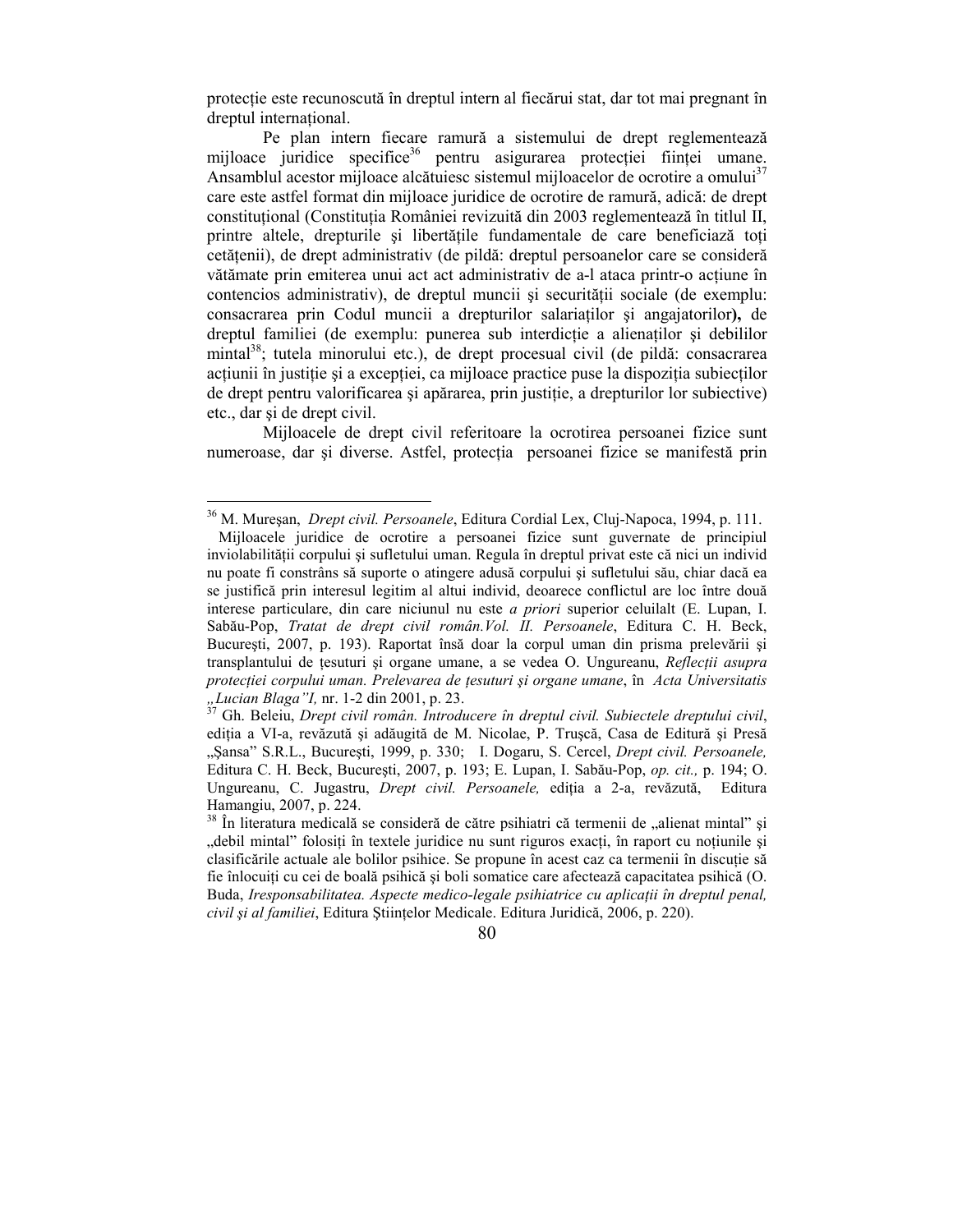mai multe instituții de drept civil $39$ , de exemplu: în materia protecției drepturilor subiective civile și a prescripției extinctive, suspendarea prescripției și repunerea în termenul de prescripție sunt dominate de principiul ocrotirii drepturilor subiective ale persoanelor aflate în anumite situații; în privința capacității civile a persoanei fizice: capacitatea de folosință anticipată *(infans conceptus pro nato habetur quotiens de commodis eius egitur*) reprezintă o măsură de protectie; cele mai multe îngrădiri ale capacității de folosință a persoanei fizice constituie măsuri de ocrotire a acesteia; lipsa capacității de exercițiu și capacitatea de exercițiu restrânsă sunt, de asemenea, mijloace de protejare a ființei umane; în materia actului juridic civil, nulitatea relativă este o nulitate de protecție a unui interes personal, individual.

Se remarcă însă că de mijloacele de protecție reglementate de dreptul civil beneficiază toate persoanele, fără discriminare<sup>40</sup>.

Pentru anumite categorii de persoane care datorită vârstei, sănătății mintale, sănătății fizice sau altor circumstante au nevoie de o protectie specială din partea societății (de regulă, aceste persoane sunt lipsite de capacitatea de exercițiu sau au o capacitate de exercițiu restrânsă) dispozițiile legale au consacrat mijloace de drept civil speciale<sup>41</sup>.

Aceste mijloace de drept civil, stabilesc drepturi și obligații pentru ocrotitor cu privire la persoana şi bunurile celui ocrotit. În acest context, prin ocrotirea persoanei fizice se înțelege aplicarea ansamblului mijloacelor de drept civil prin intermediul cărora se asigură recunoașterea și protecția drepturilor

 $\overline{a}$ 

<sup>39</sup> Gh. Beleiu, *op. cit.*, p. 331-332,; I. Dogaru, S. Cercel, *op. cit.*, p. 193.

<sup>40</sup> O. Ungureanu, C. Jugastru, *op. cit.*, p. 223; M. Mureşan, *op. cit.*, p. 111. Pentru opinia contrară, în sensul că instituția juridică a ocrotirii persoanei fizice în dreptul civil este destinată numai acelor categorii care nu-şi pot administra bunurile sau proteja singure interesele datorită vârstei, stării de sănătate mintală sau altor situații speciale în care se află a se vedea I. Dogaru, S. Cercel, *op. cit.*, p. 193 și bibliografia mentionată de acesta în nota de sub nr. 2.

<sup>41</sup> O. Ungureanu, C. Jugastru, *op. cit.*, p. 223; M. Mureşan, *op. cit.*, p. 111; Gh. Beleiu, *op. cit.*, p. 332-333. Unii autori consideră că există categorii de persoane care merită "un plus de atenție". Aceste categorii sun individualizate după criterii precum: sexul (femeile), vârsta (copiii), naționalitatea (străinii), o anumită concepție asupra marginalității sociale (vagabonzii și persoanele nomade), aplicarea legii penale (detinuții), starea de sănătate fizică și mintală (alienații), statutul profesional (militarii), condițiile de muncă ale corespondenților de presă aflați în străinătate (J. Morange, Libertățile publice, Editura Rosetti, București, 2002, p. 99). O asemenea discriminare a unor categorii de persoane fizice nu poate fi acceptată în concepția noastră avându-se în vedere dispozițiile constituționale reglementează expres în art. 16. alin. (1) că "Cetățenii sunt egali în fața legii și a autorităților publice, fără privilegii și fără discriminări".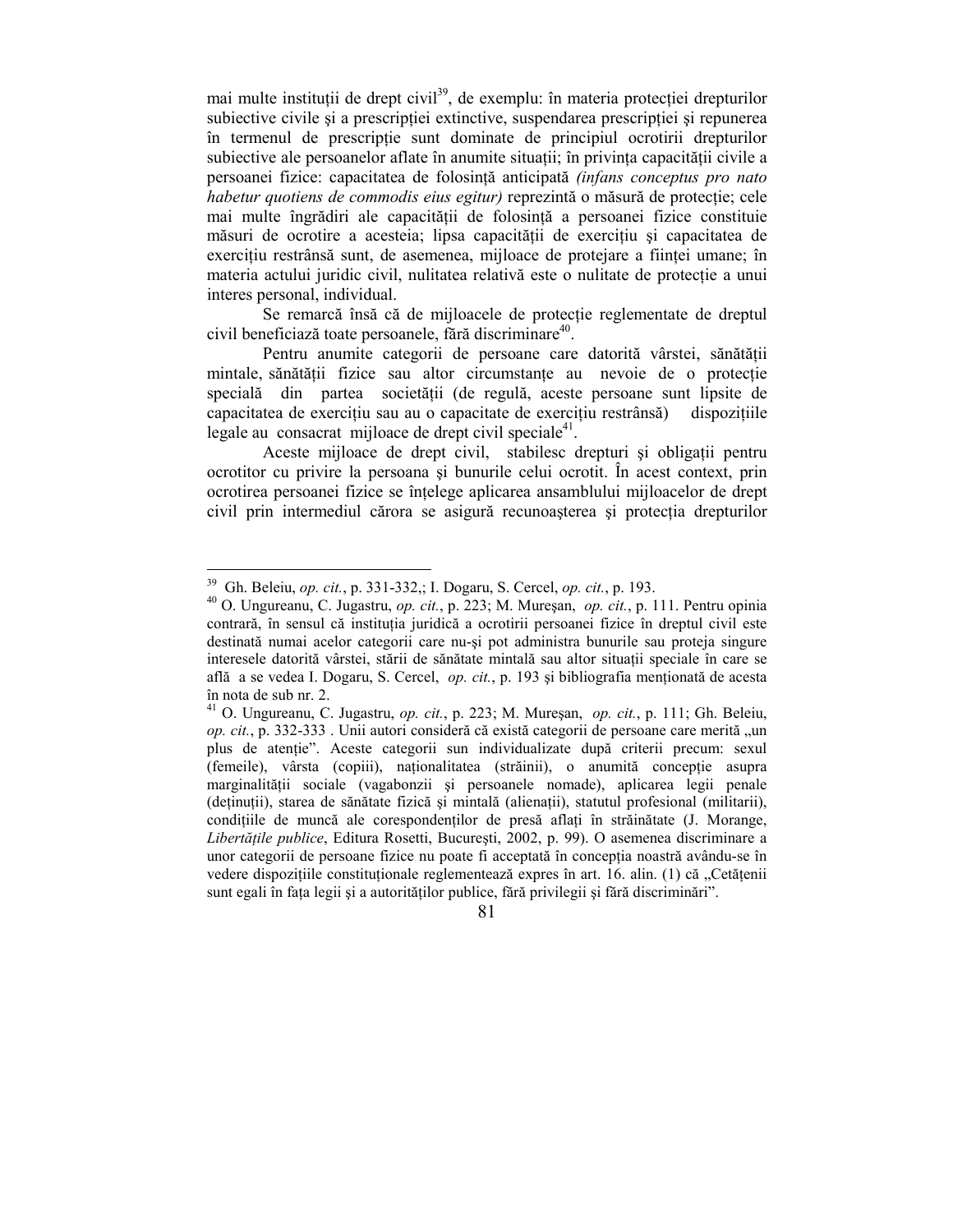civile subiective și intereselor îndreptățite ale ocrotitului, precum și mijloacele de protecție ale persoanei fizice, ca participante în circuitul civil $4^2$ .

Persoanele fizice care necesită o protecție specială și mijloacele de drept civil pentru ocrotirea acestora sunt:

- minorii, a căror protectie se realizează prin ocrotirea părintească, prin tutelă, curatelă, dar și prin alte mijloace $43$ . Principalele acte normative care cuprind reglementări în această materie sunt: Codul familiei, Legea nr. 272/2004 privind protectia și promovarea drepturilor copilului (în special capitolul III – Protecția specială a copilului lipsit, temporar sau definitiv, de ocrotirea părinților săi) și Legea nr. 273/2004 privind regimul juridic al adoptiei $44$ ;
- alienații și debilii mintali, ocrotiți prin interdicția judecătorească și prin instituirea tutelei sau curatelei. Actele normative care cuprind dispoziții cu privire la această institutie sunt: Decretul nr. 31/1954, Decretul nr. 32/1954 (sectiunea I a capitolului III, "Procedura interdictiei") și Codul familiei;
- persoanele aflate în situații deosebite a căror ocrotire se realizează prin curatelă. Reglementări în această materie se întâlnesc în Decretul nr. 31/1954, Decretul nr. 32/1954, Codul familiei și Codul civil<sup>45</sup>, Legea nr.  $36/1995$  privind notarii publici și a activitatea notarială<sup>46</sup>.

Deosebit de aceste mijloace clasice de ocrotire a persoanei fizice există şi altele precum: încredințarea minorului unui serviciu public specializat sau unui organism privat autorizat, încredințarea copilului unei familii sau unei persoane, plasamentul copilului la o familie sau o persoană, tratamentul medical obligatoriu, asistarea anumitor persoane vârstnice la încheierea unor acte juridice, protecția persoanelor cu handicap prin tutelă, curatelă și asistență juridică.

<sup>42</sup> E. Lupan, I. Sabău-Pop, *op. cit.,* p. 194.

 $^{43}$  Legea nr. 272/2004 privind protectia și promovarea drepturilor copilului publicată în "Monitorul Oficial al României", Partea I, nr. 557 din 23 iunie 2004, statuează că protectia alternativă a minorului presupune instituirea tutelei, măsurile de protectie specială prevăzute de această lege și adopția. De asemenea, conform art. 106 din Noul Cod Civil: "Ocrotirea minorului se realizează prin părinți, instituirea tutelei, prin darea în plasament sau, după caz, prin alte măsuri de protectie specială anume prevăzute de lege" (1), iar "Ocrotirea majorului are loc prin punerea sub interdicție judecătorească sau prin instituirea curatelei, în condițiile prevăzute de prezentul cod" (2) (Noul Cod Civil a fost instituit prin Legea nr. 287/2009 publicată în "Monitorul Oficial al României", Partea I, nr. 511 din 24 iulie 2009).

 $44$  Legea nr. 273/2004 privind regimul juridic al adopției publicată în "Monitorul Oficial al României", partea I, nr. 557 din 23 iunie 2004.

<sup>45</sup> În Noul Cod civil curatela este reglementată la Capitolul IV de art. 178-186.

<sup>46</sup> Legea nr. 36/1995 privind notarii publici şi a activitatea notarială publicată în "Monitorul Oficial al României", nr. 92 din 16 mai 1995.

<sup>82</sup>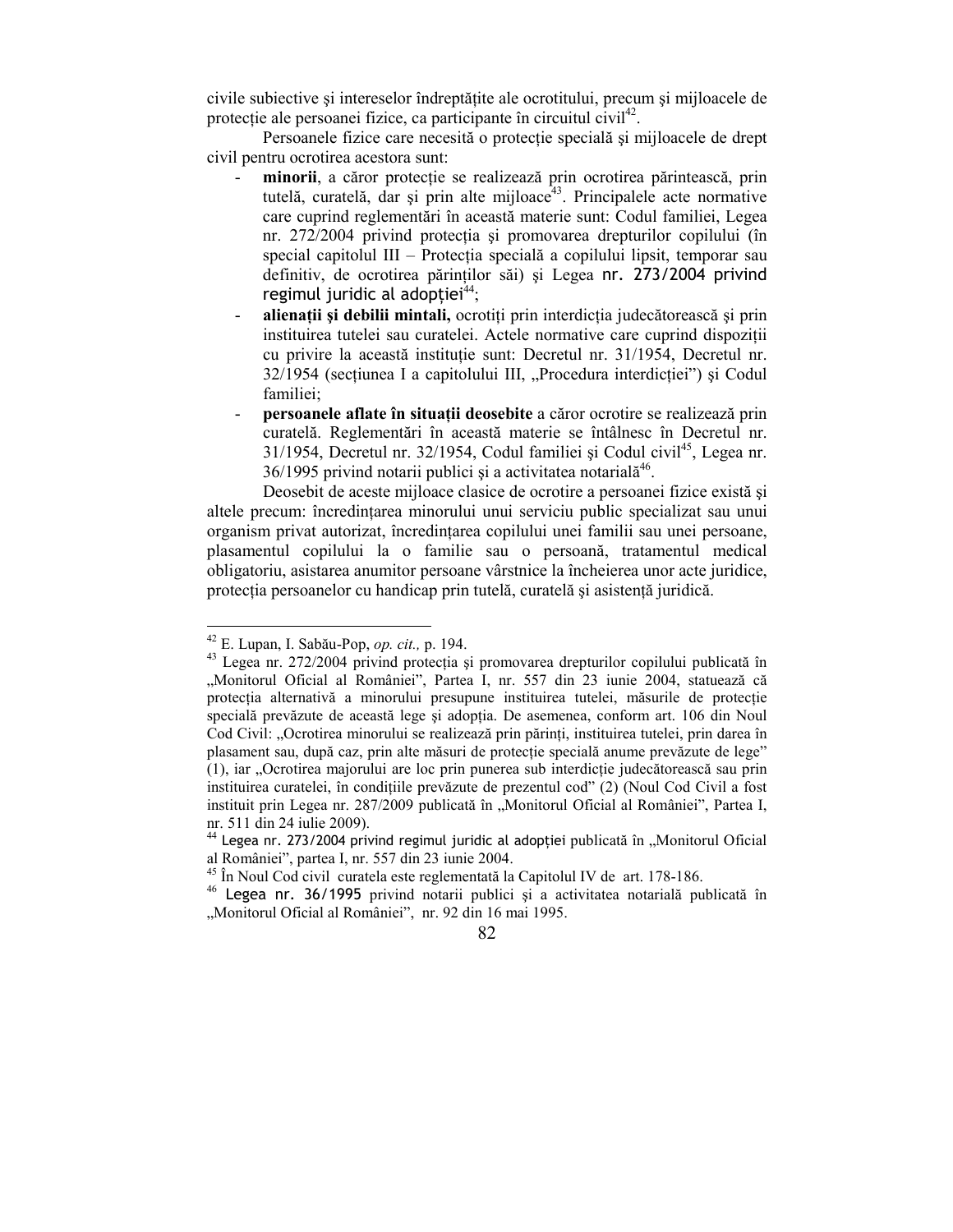Ființa umană este ocrotită tot mai pregnant și pe plan internațional. La acest nivel ocrotirea acesteia se realizează prin diverse instrumente juridice: convenții, tratate, declarații, pacte, etc., care de fapt consacră o serie de drepturi. Se remarcă în acest sens așa-zisa "Cartă internațională a drepturilor omului" (The International Bill of Human Rights) care cuprinde: Declaratia universală a drepturilor omului  $(1948)^{47}$ , Pactul international cu privire la drepturile civile și politice (1966) și Pactul internațional cu privire la drepturile economice, social și culturale (1966).

Sistemele internaționale de protecție ale persoanei sunt instrumente foarte importante, dar reprezintă doar modalităti de completare a protectiei realizate la nivel intern, cu caracter subsidiar şi complementar. Acest rol subsidiar și complementar al reglementărilor internaționale impune o continuă perfecționare a reglementărilor interne în vederea unei eficiente concordanțe cu reglementările internaționale<sup>48</sup>.

Protecția persoanei nu se rezumă însă doar la consacrarea juridică a drepturilor proprii oricărei ființe umane, ea incumbând în mod necesar și implementarea în practică a acestora. Din acest punct de vedere se impun anumite observații. În primul rând se remarcă consacrarea prin dispozițiile art. 20 alin. (2) din Constituția României a priorității reglementărilor internaționale în raport cu cele nationale, cu exceptia cazului în care Constitutia sau legile interne conțin dispoziții mai favorabile. Pe de altă parte, garantarea drepturilor și libertăților poate fi examinată sub două aspecte: existența unui sistem de garanții exterioare juridicului și existența unui sistem de garanții inerente dreptului. În afara sferei dreptului, protecția persoanelor se efectuează în practică prin protecția socială, prin gradul de cultură și civilizație specifice fiecărui stat și care sunt într-o foarte mică măsură dependente de tipul de sistem juridic existent în acel stat la un moment dat<sup>49</sup>.

În cele ce urmează vom aborda problematica ocrotirii persoanei fizice în dreptul privat referitor la protecția specială de care beneficiază anumite categorii

<sup>&</sup>lt;sup>47</sup> Articolul 22 din Declarația Universală a Drepturilor Omului proclamă că "Orice persoană, în calitate de membru al societății, are dreptul la securitate socială; ea este îndreptățită să obțină satisfacerea drepturilor economice, sociale și culturale indispensabile pentru demnitatea și libera dezvoltare a personalității sale, prin efort national și cooperare internațională, ținându-se seama de organizarea și de resursele fiecărei tări".

<sup>&</sup>lt;sup>48</sup> I. Imbrescu, *op. cit.*, p. 322; I. Muraru, *Reflectarea în Constitutia României a principiilor Declarației Universale a drepturilor omului*, în revista *Drepturile omului* a Institutului român pentru drepturile omului, nr. 4/1998, p. 20 apud I. Imbrescu, *op. cit.*, p. 322 nota de subsol de sub nr. 910.

<sup>49</sup> I. Imbrescu, *op. cit.*, p. 322.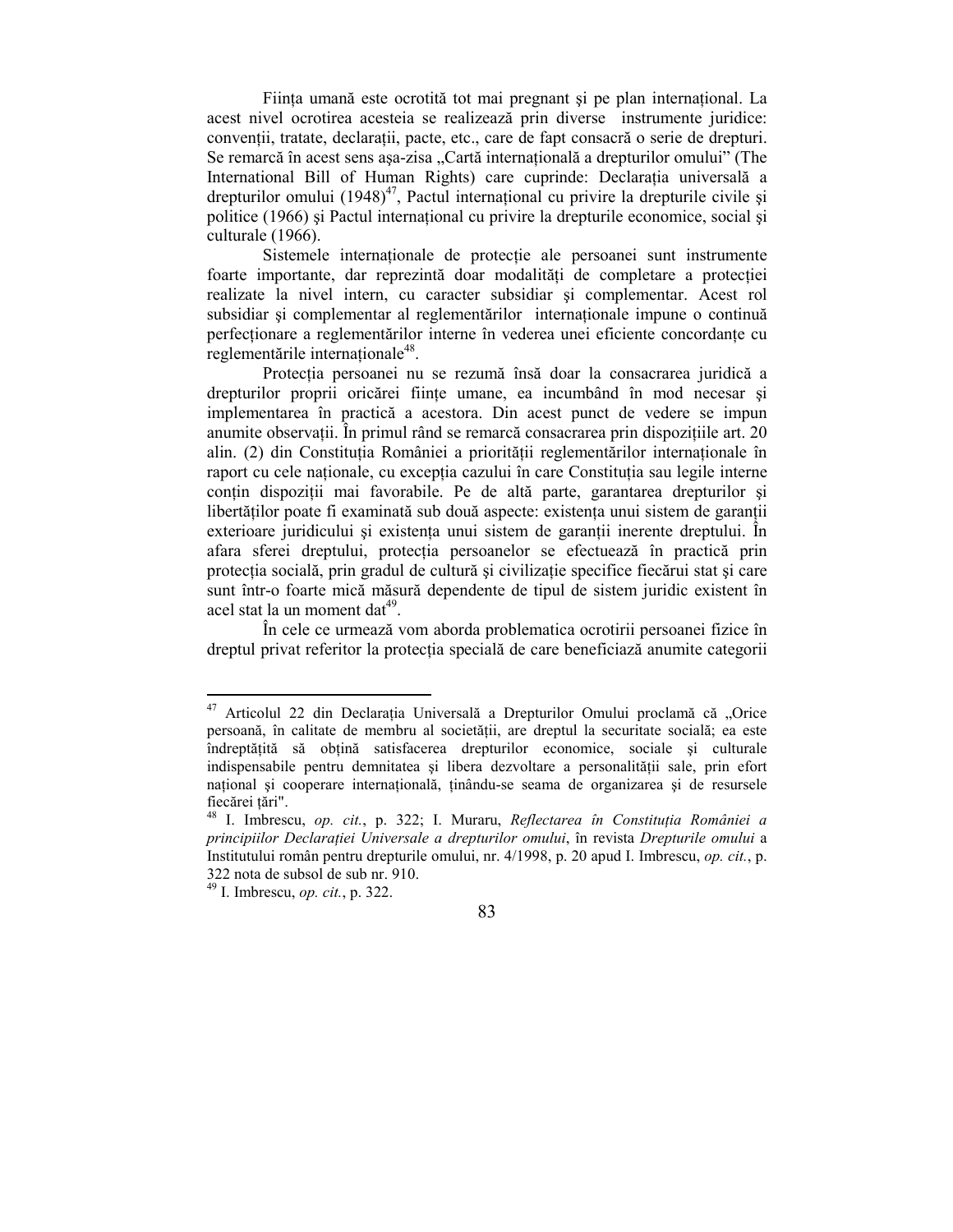de persoane fizice majore, din perspectiva mijloacelor conferite de dreptul civil pentru ocrotirea acestora.

#### **2. Originea mijloacelor de ocrotire a persoanei fizice**

Ideea de ocrotire a persoanei fizice apărut încă din timpuri străvechi, această ocrotire îmbracând diverse forme în funcție de modul de organizare al societății din fiecare țară și de nivelul de evoluție economică a acesteia.

# **În perioada antică**

Protectia persoanei fizice se regăseste încă din legislatia ebraică veche. Astfel, Vechiul Testament recomandă relativ la protectia străinilor, a văduvelor, a orfanilor şi a săracilor: "Să nu chinuieşti pe străin şi să nu-l asupreşti...Să nu asuprești pe văduvă, nici pe orfan"..."Dacă împrumuți bani vreunuia din poporul meu, săracului care este cu tine, să nu fii față de el ca un cămătar, și să nu ceri camătă de la el." (Ieşirea, 22: 21, 22, 25).

Dacia antică, la fel ca şi alte provincii, avea ca specific posibilitatea cetățenilor romani, dar și a peregrinilor de a avea sclavi. Pentru această categorie de oameni nu existau reguli de ocrotire. Treptat, au fost luate unele măsuri de ocrotire fizică a sclavilor, în sensul ca stăpânul care şi-a omorât fără motiv sclavii sau dacă se purta prea crud cu ei era obligat să-i vândă. Cetățenii romani, latinii etc. aveau statut juridic diferențiat, dar latinilor li se putea ocroti calitatea de cetățean roman și printr-un act individual de naturalizare<sup>50</sup>.

În dreptul roman se observă apariția formelor incipiente ale ocrotirii părinteşti. Astfel, este organizarea rigidă şi patriarhală a familiei romane, care avea în centrul său pe *pater familias*, a cărui putere se întindea asupra tuturor membrilor familiei; autoritatea sa asupra copiilor și descendentilor era numită *patria potestas<sup>51</sup>* .

În epoca veche a dreptului roman puterea părintească părea absolută: *pater familias* avea dreptul să le impună descendenților aflați sub autoritatea sa să părăsească familia; putea să atribuie victimei unui delict săvârşit de copil, pe copilul vinovat (*ius noxae dandi*); putea să-i vândă (*ius vendendi*), să-i abandoneze (*ius exponendi*) ori chiar să-i omoare (*ius vitae ac necis*); toate bunurile dobândite de copil aparțineau, în principiu, tatălui (*quidquid ex mea re venit, meum est*) 52 .

<sup>50</sup> E. Lupan, I. Sabău-Pop, *op. cit.* , p. 195.

<sup>51</sup> Vl. Hanga, *Drept privat roman*, E.D.P., Bucureşti, 1978, p. 182-187.

<sup>&</sup>lt;sup>52</sup> G. Danielopolu, *Explicatiunea Institutiilor lui Iustinian*, vol. I, Imprimeria statului, Bucureşti, 1899, p. 161-168; T. Sâmbrian, *Drept roman*, Editura Helios, Craiova, 2001,

<sup>84</sup>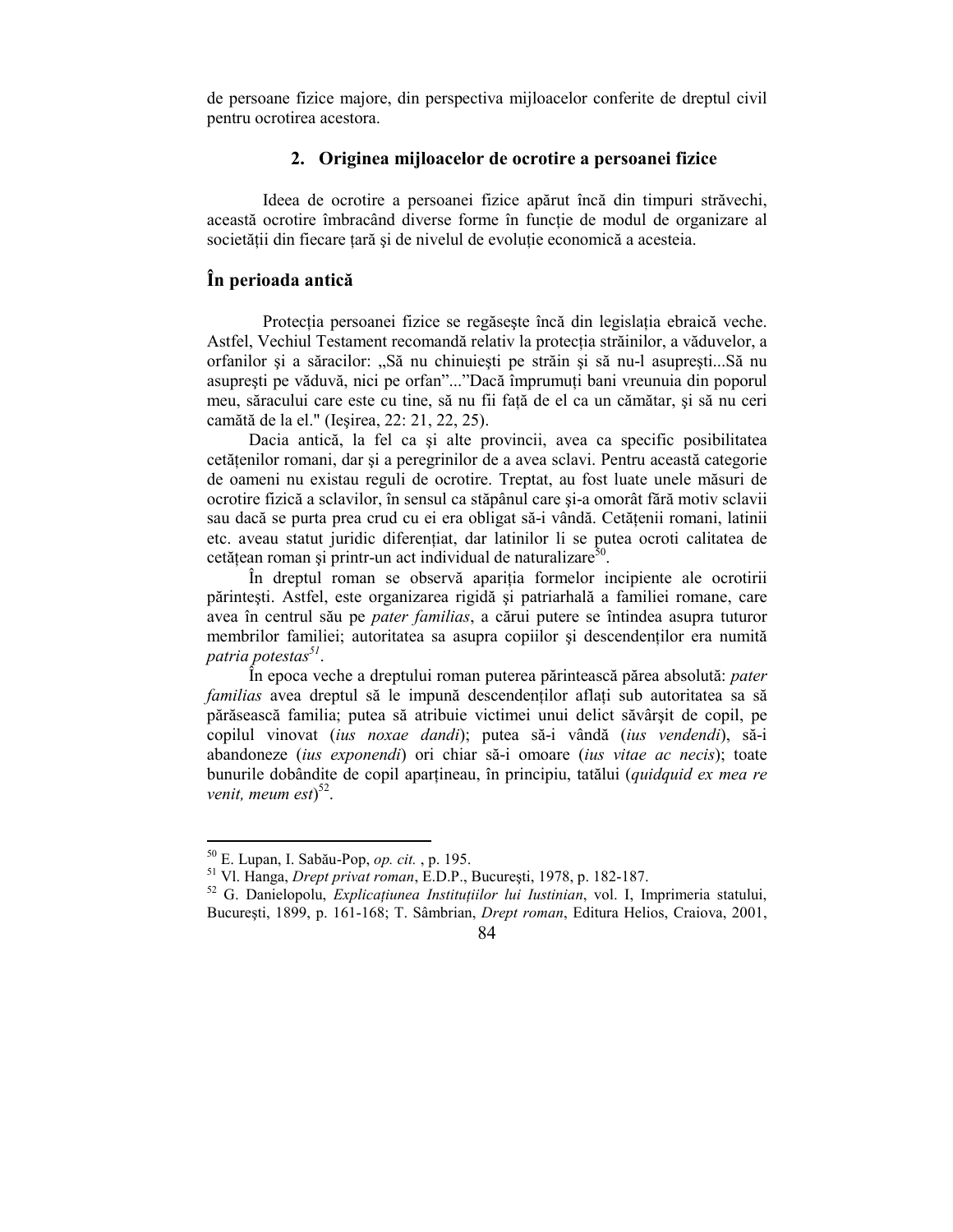Treptat prerogativele puterii părinteşti se restrâng, iar caracterul său unilateral dispare: este interzisă părăsirea copiilor nou-născuți ori căsătoria copiilor fără consimțământul lor, apar obligații pentru *pater familias* (de înzestrare a fiicelor, de asigurare a hranei pentru copii). În timpul lui Iustinian puterea părintească avea un caracter domestic, dar îşi păstra durata viageră şi imposibilitatea de a aparține femeii<sup>53</sup>. În cazul în care copilul săvârșea fapte grave, părintele putea cere magistratului să cerceteze şi să dispună pedeapsa cuvenită. Tatăl are posibilitatea să vândă numai copiii de vârstă fragedă (*sanguinolentos*) și numai în situația în care familia se afla într-o stare grea de sărăcie (*propter nimiam paupertatem egestatemque*), iar vânzarea se putea încheia cu clauză de răscumpărare a copilului<sup>54</sup>. Totodată, îngrădirile capacității de folosință dispar și se instituie regula conform căreia tot ceea ce dobândește copilul îi aparține.

În dreptul roman erau cunoscute și instituțiile tutelei și curatelei. Aceste instituții vizau doar persoanele fizice lipsite de capacitate de exercițiu. Tutela<sup>55</sup> era instituită pentru cei care nu împliniseră vârsta de 14 ani şi pentru femei căsătorite. Tutela acestora din urmă a fost suprimată în a doua jumătate a secolului IV.

În Legea celor XII Table se prevedea că tutorele putea fi înlăturat din functie dacă s-a făcut vinovat de dol sau de culpă gravă. În cazul în care, la încetarea tutelei, se dovedea că a sustras din bunurile incapabilului, el era obligat să plătească dublul valorii acelor bunuri.

Pentru ocrotirea mai eficientă prin tutelă dreptul roman a creat *actio tutelae* acordată pupilului împotriva tutorelui pentru restituirea patrimoniului (inclusiv desocotirea), dar şi tutorelui împotriva pupilului pentru rambursarea eventualelor cheltuieli pe care le-a ocazionat cu administrarea patrimoniului incapabilului<sup>56</sup>. La început răspunderea tutorelui pentru prejudiciile cauzate era apreciată *in abstracto* (acel gospodar ideal - *bonus pater familias*), iar mai târziu *in* 

-

p. 79; Gaius, *Instituțiunile dreptului privat roman*, ediție îngrijită de A.N. Popescu, Editura Academiei, Bucureşti, 1982, I, 64, p. 81-82.

<sup>53</sup> I. Dogaru, S. Cercel, *op. cit.*, p. 195.

<sup>&</sup>lt;sup>54</sup> D. Alexandresco, *Explicațiunea teoretică și practică a dreptului civil român*, tom II, Bucureşti, Editura Librăriei Leon Alcalay, 1907, p. 452; dreptul tatălui de a-l ucide pe copil a fost desfiintat: "*nam patria potestas in pietate debet, non atrocitate consistere*" (L. 5, Dig., De lege Pompeia, 48.9). Puterea părintească încetează prin moartea tatălui sau prin emanciparea copilului.

<sup>55</sup> Tutela, din punct de vedere al modului în care era deferită, putea fi legitimă, testamentară şi dativă (cea deferită de magistrat). A se vedea în acest sens C. St. Tomulescu, *Drept privat roman*, Editura Universității, București, 1975, p. 140 și 158. <sup>56</sup> Gaius, *Instituțiunile*(...), p. 107-119.

<sup>85</sup>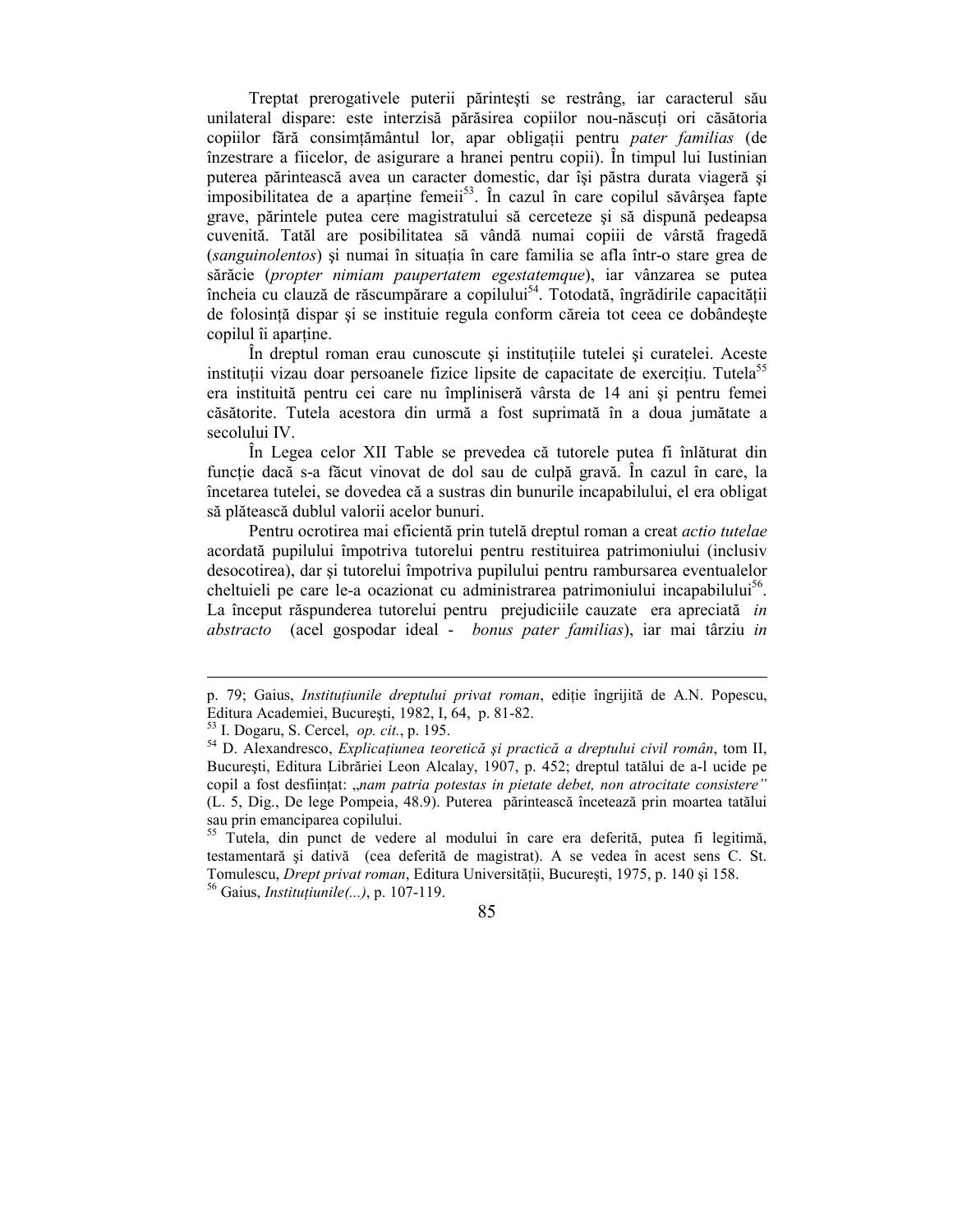*concreto*, adică trebuia să depună aceeași diligentă ca și pentru patrimoniul propriu<sup>57</sup>.

Curatela se regăsea şi ea în Legea celor XII Table, fiind puşi sub curatelă nebunii (*furiosi*) și risipitorii (*prodigi*). Curatorul era ales dintre cei mai apropiați moştenitori prezumtivi şi trebuia să se îngrijească de patrimoniul incapabilului. La Roma instituirea curatorului putea fi cerută de pretor, iar în provincie acesta era numit de guvernatorul provinciei. Risipitorul (care era asimilat nebunului) era considerat astfel dacă îşi risipea averea moştenită, primită pe cale legală de la strămoși. Mai târziu categoria actelor de risipă s-a lărgit<sup>58</sup>.

 În Imperiul Bizantin cei săraci depindeau de generozitatea împăratului, a bisericii și a celor bogati.

 De la epoca lui Constantin cel Mare şi până la Iustinian se întrezăresc germenii viitoarelor instituții de asistență socială prin crearea anumitor instituții de asistentă precum: brefotrofiile (similare leagănelor de copii, dar unde copiii erau întreținuți până la vârsta de 7 ani), orfanotrofiile (orfelinatele), partenocomiile (adăposturi, "cămine" pentru tinerele provenite din orfelinate sau din familii foarte sărace) şi ghirocomiile (azile pentru văduvele în vârstă şi fără sprijin). În aceeaşi perioadă se remarcă şi Societatea religioasă a Parabolanilor formată din grupuri de voluntari creştini care îndeplineau servicii sanitare pe lângă cei afectați de diverse maladii<sup>59</sup>.

#### **În Europa Evului mediu**

 $\overline{a}$ 

Societatea medievală a răspuns problemelor de natură socială, remarcându-se în acest sens mai ales contributia bisericii în ajutorarea celor săraci, bolnavi și abandonați.

Începând cu secolul al XI-lea s-au constituit diferite congregații și ordine călugărești precum: Cavalerii Sfântului Mormânt, Cavalerii Ioaniți, OrdinuI Templierilor etc. având ca scop asistenta călătorilor, pelerinilor și bolnavilor.

În această perioadă nivelele inferioare ale ierarhiei sociale erau ocupate de cei cărora le lipseau identitatea și minimum de siguranță oferită de părinți. Această categorie era reprezentată în special de cei orfani sau abandonați. Aceștia erau numiți generic "copii fără tată"; distincția dintre orfani și abandonati se făcea în defavoarea ultimilor: orfanii fuseseră

<sup>57</sup> Vl. Hanga, *Drept privat roman* , Editura Argonaut, Cluj-Napoca, 1996, p. 148-154. 58 *Ibidem.* 

<sup>&</sup>lt;sup>59</sup> F. Mănoiu, V. Epureanu, Asistența socială în România, Editura All Educational SA, 1997, pag. 220.

<sup>86</sup>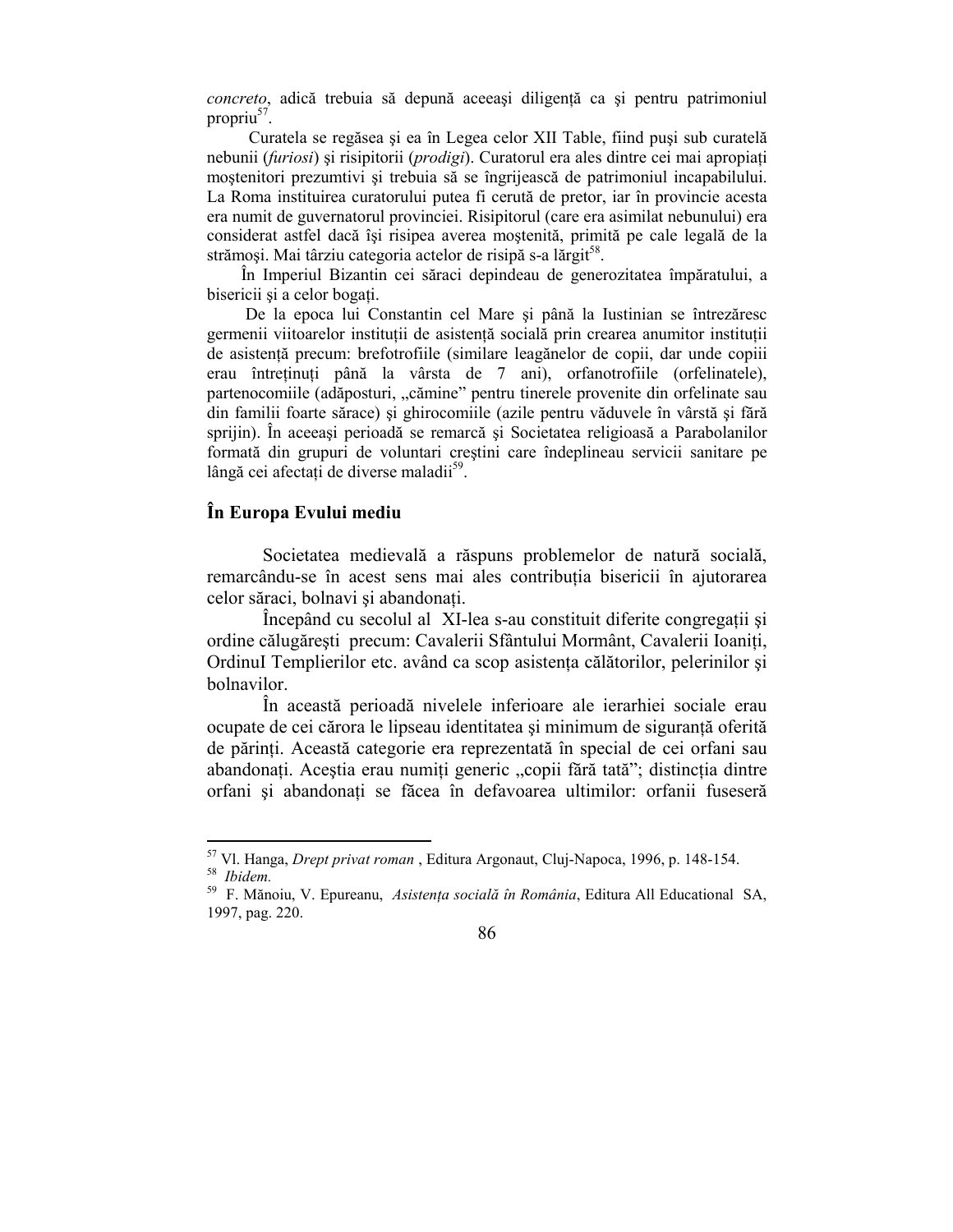separați de părinți cunoscuți și căsătoriți conform legii, de moartea unuia dintre ei sau a ambilor<sup>60</sup>.

În această perioadă în Italia, Franța, Anglia și aproape în întreaga Europă Apuseană se considera că cei abandonați aparțin statului. Aceștia erau prin excelență ființe dependente de mila acestuia. Numărul lor era în toate perioadele ridicat (în acest sens se observă că la începutul secolului al XVII-lea în documentele spitalului venețian Pieta figurau aproximativ 700 de copii abandonați în fiecare an), dar creștea în perioadele marcate de molime, războaie sau foamete.

"Instituțiile de ocrotire" din acea vreme au fost organizate de Biserică şi de stat, adesea reprezentat de seniorul local. În paralel, apare şi "plasamentul familial" (îngrijirea de tip *foster*). Spitalele pentru copii angajau doici din împrejurimile oraşelor pentru alăptarea şi îngrijirea copiilor sau îi trimiteau pe aceștia în zone rurale unde constituiau "filiale" sau unde erau repartizați unor familii caritabile sau interesate. Interesul putea fi material sau consta în posibilitatea de a trimite peste ani copilul în armată în locul propriului fiu<sup>61</sup>.

Orfelinatele dezvoltate<sup>62</sup> în Europa Evului Mediu se răspândesc pe parcursul procesului de colonizare şi misionariatului creştin care îi era asociat. Adopția copiilor abandonați de părinți a început abia în secolul XV.

#### **Ocrotirea persoanei fizice în vechiul drept românesc**

În această perioadă tutela minorului era cunoscută sub denumirea de "*om bun*" sau de "*ispravnic*". Mai târziu tutela era formată din mai multe persoane şi se numea "*epitropie*"<sup>63</sup>. Copiii care nu se puteau conduce singuri nici după atingerea vârstei majoratului se numeau "*nevolnici*" sau "*neoblăduitori*", spre deosebire de copiii emancipați denumiți "samavolnici" sau "oblăduitori". "Neoblăduitorii" nu se îngrijeau de ei înșiși, de existența lor materială, acestei categorii aparținându-le copiii care deși ajunseseră la vârsta majoratului, rămâneau sub ascultarea tatălui, în casa acestuia. "*Nevolnicii*" erau feciorii care

 $\overline{a}$ 

<sup>&</sup>lt;sup>60</sup> *Tratat de asistență socială*, coordonat de G. Neamțu, Editura Polirom, 2003, p. 796.

<sup>61</sup> M. Jeorger , *Enfant trouvé – enfant objet*, Histoire, Économie et Societé, vol. 6, 1987, p. 384-385.

<sup>62</sup> Pentru opinia că orfelinatele au apărut în perioada împăratului roman Constantin a se vedea J. Boswell, *The Kindness of Strangers*, Pantheon Books, New York, 1988, p. 48.

<sup>63</sup> O. Ungureanu, C. Jugastru, *op. cit.*, p. 225; E. Lupan, I. Sabău-Pop, *op. cit.* , p. 195.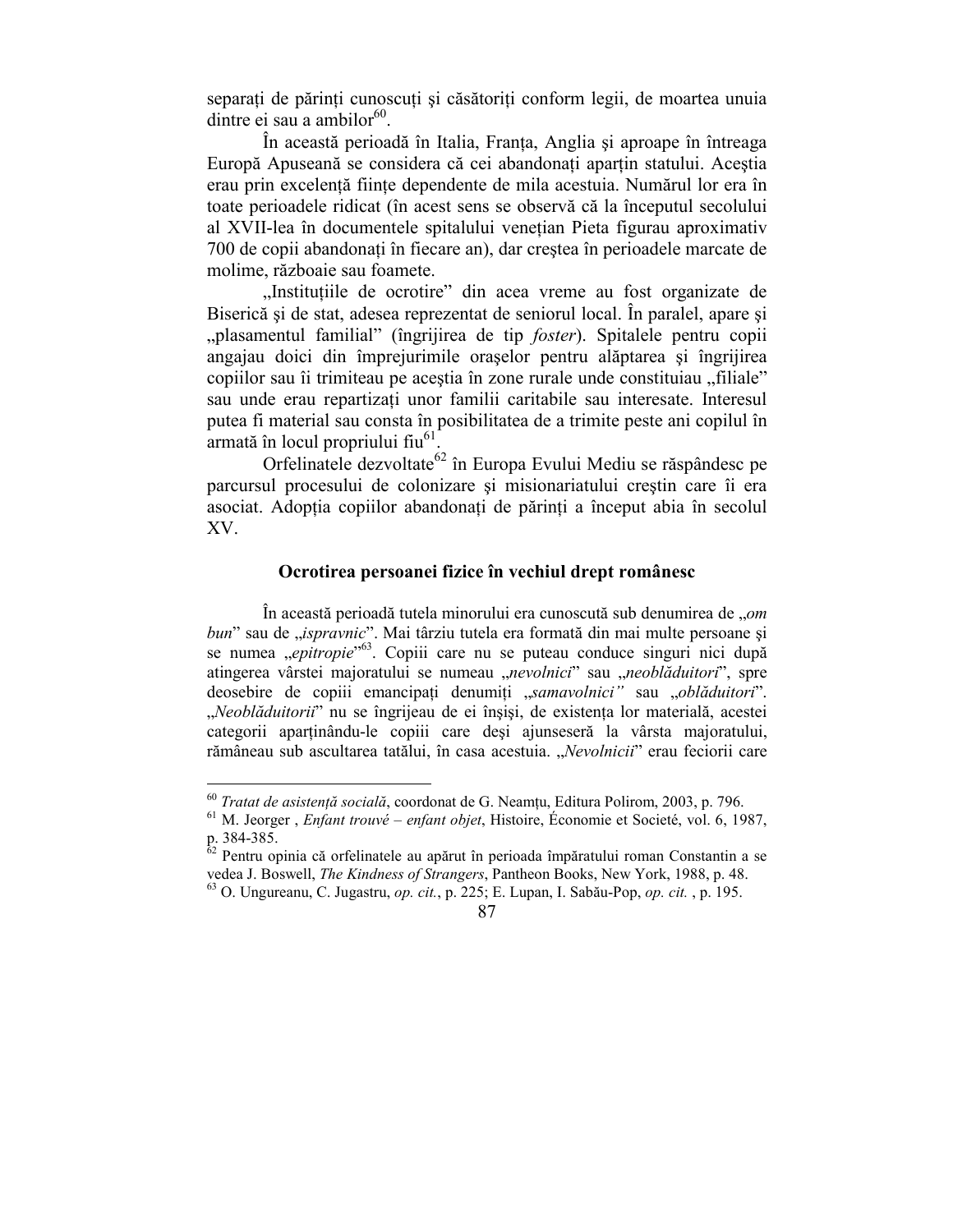desi însurati – ceea ce le conferea un drept de emancipare – trăiau cu părinții lor mai departe, iar ce agoniseau rămânea în mâna părinților<sup>64</sup>.

Ocrotirea părintească a fost reglementată încă din 1817 în Moldova prin Codul Calimah<sup>65</sup>. Acesta avea un capitol întreg dedicat puterii părintești (Capitolul III intitulat *"Despre driturile între părinti și fii*"). Puterea părintească apartinea, în principal, tatălui, în calitate de sef al familiei, și se exercita asupra copiilor din căsătorie. Tatăl avea dreptul să-l crească pe copil "potrivit rangului și cum va socoti de cuviință", însă copilul putea să ceară o anumită educație și să solicite instanței schimbarea învățăturii conform "plecării inimii și a puterilor sale" (art. 195). Se mai preciza în acest cod îndatorirea părinților de a apăra drepturile copiilor lor (art. 204).

Puterea părintească instituită în acest cod înceta prin ajungerea la vârsta de 25 de ani a copilului sau prin hotărârea judecătoriei înainte de împlinirea acestei vârste (art. 228), iar fata care se căsătorea înainte de împlinirea vârstei de 25 de ani trecea sub puterea bărbatului.

În ceea ce priveşte persoanele majore lipsite de discernământ se observă că în Evul Mediu românesc timpuriu şi până în secolul XVIII, bolnavii psihici erau tratați din perspectiva elementelor de medicină populară și a celor religioase din timpul respectiv<sup>66</sup>, asistența psihiatrică fiind organizată în jurul unor schituri şi mănăstiri.. Din punct de vedere juridic aceste persoane erau ocrotite prin curatelă de la aplicarea Codului Calimah<sup>67</sup>. Curatela persoanei nebune era supusă regulilor epitropiei, iar curatorul avea drepturi și obligații legate de persoana nebunului, dar şi de averea acestuia.

#### **Ocrotirea persoanei fizice în dreptul intern modern**

Ocrotirea părintească, din perspectiva Codului nostru civil anterior anului 1954, se realiza prin instituția *puterii părintești<sup>68</sup>*. Aceasta presupunea totalitatea drepturilor acordate de lege părinților asupra persoanei și bunurilor copilului, atâta timp cât acesta era neemancipat<sup> $69$ </sup>. Puterea părintească se caracteriza prin următoarele $^{70}$ :

<sup>64</sup> I. Imbrescu, *op. cit.*, p. 408.

<sup>65</sup> I. Dogaru, S. Cercel, *op. cit.*, p. 195-196.

<sup>66</sup> Idem.

<sup>67</sup> *Idem*, p. 220.

<sup>68</sup> După intrarea în vigoare a Codului familiei puterea părintească a fost înlocuită cu ocrotirea părintească.

<sup>69</sup> Emanciparea era actul prin care un minor devenea capabil să-şi guverneze persoana şi sa-şi administreze bunurile , ieşind de sub puterea părintească sau de sub tutelă. Emanciparea era o stare intermediară între majoritate şi minoritate şi putea fi realizată

<sup>88</sup>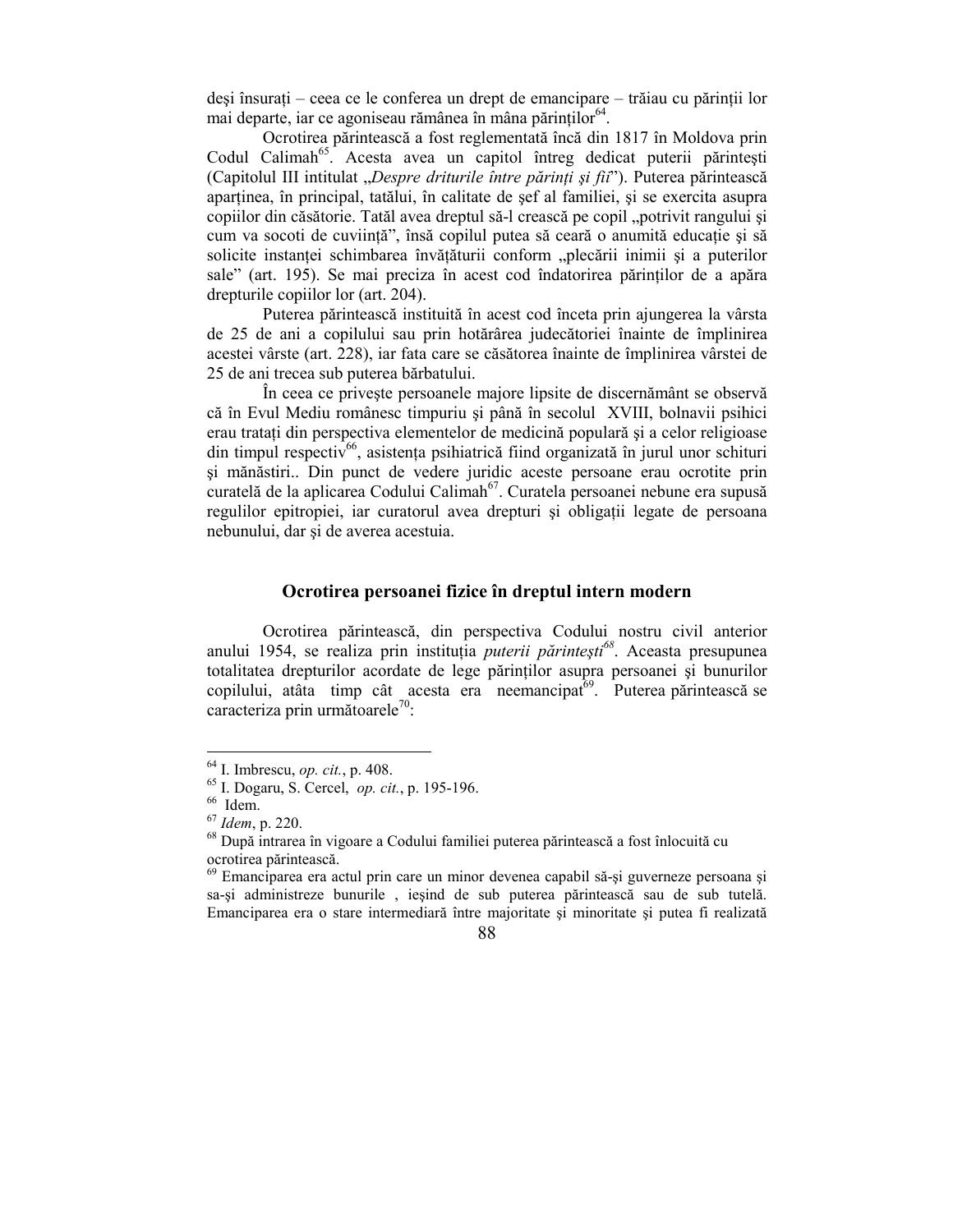- a) aparținea ambilor părinți; în timpul căsătoriei ea aparținea tatălui, și numai în absența acestuia puterea părintească este exercitată de către mamă (sau în cazul copilului natural);
- b) înceta în momentul emancipării copilului sau la majorat;
- c) apartinea exclusiv părintilor, cu excluderea ascendentilor;
- d) puterea părintească genera pe lângă drepturi, și obligații ale părinților față de copii (drepturi cu privire la persoana copilului și drepturi privind patrimoniul acestuia<sup>71</sup>).

Referitor la persoana copilului erau reglementate clar anumite drepturi, printre care se remarcă: dreptul de supraveghere (art. 328 prevedea: "copilul nu poate părăsi casa părintească, fără voia tatălui său"); dreptul de a consimti la adopția copilului (art. 311); dreptul de a-l emancipa (art. 422); corelativ părinții aveau obligația de educare și de întreținere a copiilor<sup>72</sup>.

În ceea ce privește asistența bolnavilor psihici se observă că trecerea definitivă a asistentei psihiatrice de la tipul medieval mănăstiresc la asistenta medicală laică s-a produs prin publicarea în "Monitorul Medical" al Principatelor Unite în anul 1864 a "Regulamentului ospiciului Mărcuța".

În această perioadă apar ospicii destinate exclusiv persoanelor cu afecțiuni psihice precum cel de la Golia, spitale precum cel de la Madona Dudu, Socola.

Semnificativă este în acest context și apariția Legii alienaților din 1894<sup>73</sup>. Aceasta obliga spitalul de psihiatrie să informeze în scris organele de procuratură despre orice internare, inclusiv a bolnavilor psihici delincvenți.

Pentru ocrotirea juridică a persoanei majore lipsite de discernământ era prevăzută și în acea perioadă instituția punerii sub interdicție judecătorească<sup>74</sup> (art. 435-457 C. civ., dispoziții preluate după model francez). Interdicția judecătorească putea fi: judiciară, determinată de slăbirea facultăților intelectuale, şi stabilită printr-o hotărâre civilă, aceasta generând instituirea tutelei, şi legală, cea legală fiind provocată de condamnarea unei persoane la muncă silnică sau

-

tacit sau expres (pentru detalii a se vedea E. Lupan, I. Sabău-Pop, *op. cit.* , cele precizate sub nota 3 de la p. 195).

<sup>70</sup> I. Rosetti-Bălănescu, O. Sechelarie, N. G. Nedelcu, *Principiile dreptului civil român*, Editura de Stat, 1947, p. 116; D. Alexandresco, *Explicațiunea* (...), p. 453-478.

<sup>71</sup> I. Dogaru, S. Cercel, *op. cit.*, p. 197.

<sup>72</sup> C. Hamangiu, I. Rosetti-Bălănescu, Al. Băicoianu, *Tratat de drept civil român*, vol. I, 1996, p. 367-370; D. Alexandresco, *Principiile dreptului civil*, vol. I, Editura Atelierele grafice Socec & Co, Bucureşti, 1926, p. 295.

<sup>73</sup> Publicată în "Monitorul Oficial al României", nr. 203 din 15 decembrie 1894.

<sup>&</sup>lt;sup>74</sup> Prima reglementare clară a problemei ocrotirii sub aspect personal și patrimonial a alienaților și debililor mintali este stabilită prin Legea din 15 decembrie 1894 privind alienații internați.

<sup>89</sup>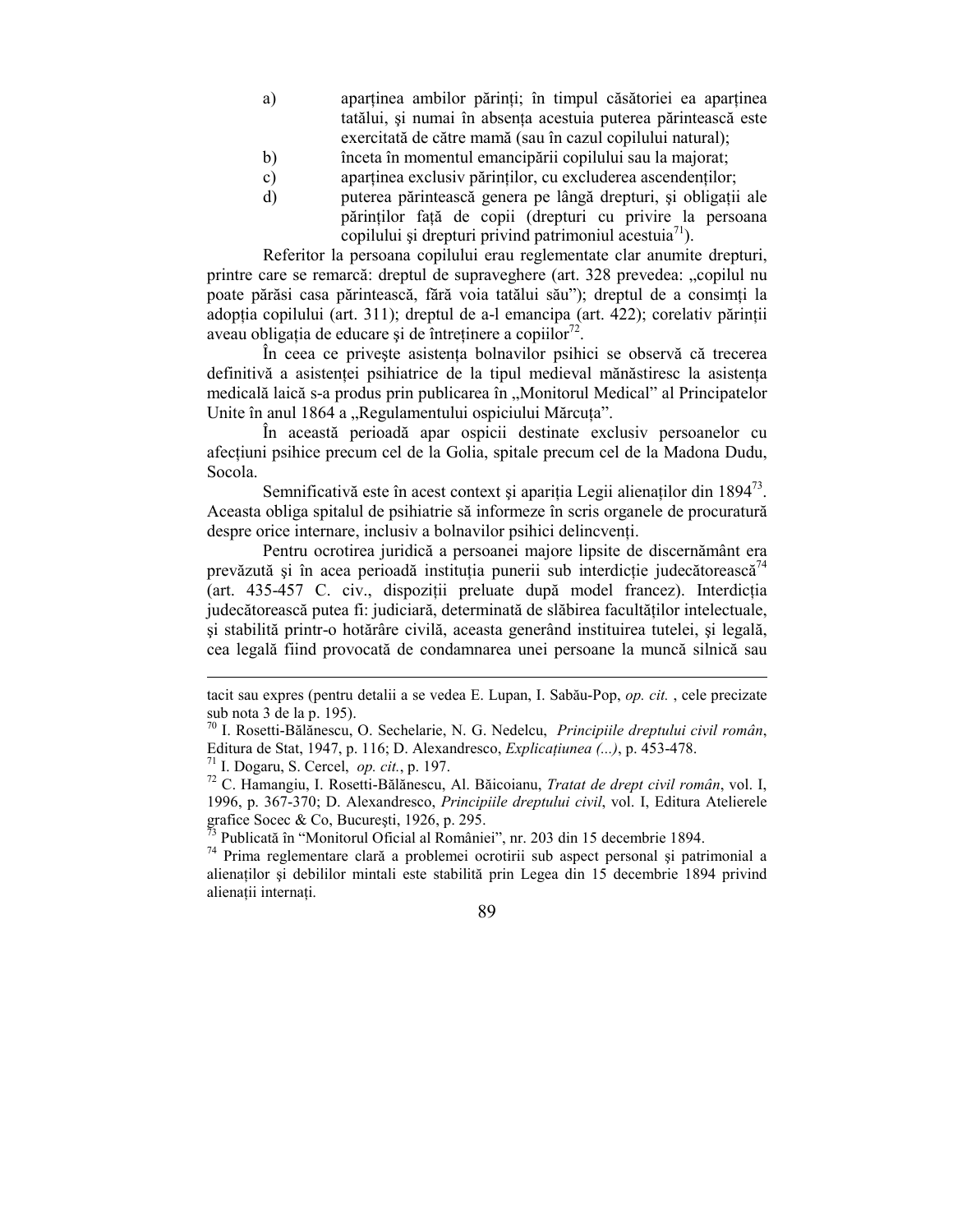recluziune (potrivit legii penale). Ambele aveau ca efect imposibilitatea celui interzis de a-şi administra şi de a dispune liber de bunurile sale. Dacă starea sănătății mintale nu impunea interdicția judecătorească, instanța putea aprecia că persoana necesită asistența unui consilui judiciar (art. 445, 458-460 C. civ.), această asistentă fiind considerată o interdictie partială.

În țara noastră se observă că în timpul regimului comunist, protecția socială în România avea o pondere foarte redusă, precum şi un caracter pasiv şi birocratic. Asistența socială calitativă personalizată, orientată spre rezolvarea problemelor urgente, a fost practic desființată. Asistența socială propriu-zisă viza doar ajutorul instituționalizat pentru bătrâni, persoane cu handicap, bolnavi cronici somatici sau neuropsihici, copii în situatii speciale. Foarte adesea însă aceste instituții, centre închise și izolate, nu reușeau să asigure standardele minime de viață<sup>75</sup>.

Din perspectiva mijloacelor de ocrotire a copiilor<sup>76</sup> se remarcă continuarea existenței ocrotirii părintești<sup>77</sup>, a tutelei, a curatelei, iar în privința copiilor care beneficiau de ocrotire specială, măsurile erau<sup>78</sup>: plasamentul familial, încredințarea minorului unei familii sau persoane și încredințarea minorului unei instituții de ocrotire.

Pentru persoanele lipsite de discernământ erau reglementate şi în acea perioadă prin dispozițiile Codului civil și cel al familiei instituțiile<sup>79</sup> punerii sub interdicție și curatelei. De asemenea exista și tratamentul medical obligatoriu al bolnavilor psihici periculoşi.

### **Ocrotirea persoanei fizice în prezent**

Privind retrospectiv situația copiilor<sup>80</sup> ca o categorie de persoane care necesită măsuri de protecție speciale, se observă că până la începutul secolului

<sup>&</sup>lt;sup>75</sup> Pentru o privire de ansamblu asupra sistemului de protecția copilului în Europa de Est în perioada socialistă şi în România de după 1990, a se vedea *Tratat de asistenŃă socială*, coordonat de G. Neamțu, op. cit, p. 820-824.

<sup>&</sup>lt;sup>76</sup> M. Mureșan, *op. cit.*, p. 111 și urm. în această perioadă minorii erau ocrotiți prin dispozițiile Legii nr. 3/1970. A se vedea în acest sens M. Frunză, *Legea privind regimul ocrotirii unor categorii de minori,* în *R..R..D.*, nr. 5/1970.

 $77$  De exemplu ocrotirea părintească urmărea ca "creșterea, educarea și pregătirea copilului pentru viață să se facă în armonie cu țelurile" societății socialiste (I. Albu, *Dreptul familiei*, Editura didactică şi pedagogică, Bucureşti, 1975, p. 320; A. Ionaşcu, M. Costin, M. Mureșan, V. Ursa, *Filiația și ocrotirea minorilor în dreptul republicii socialiste România*, Editura Dacia, Cluj-Napoca, 1980, p. 173).

<sup>&</sup>lt;sup>78</sup>A. Ionașcu, M. Costin, M. Mureșan, V. Ursa, *Filiația (...)*, p. 273-286.

<sup>79</sup> M. Mureşan, *op. cit.*, p. 133 şi urm.

<sup>&</sup>lt;sup>80</sup> D. Balahur, *Protectia drepturilor copilului ca principiu al asistenței sociale*, Editura All Beck, Bucureşti 2001.

<sup>90</sup>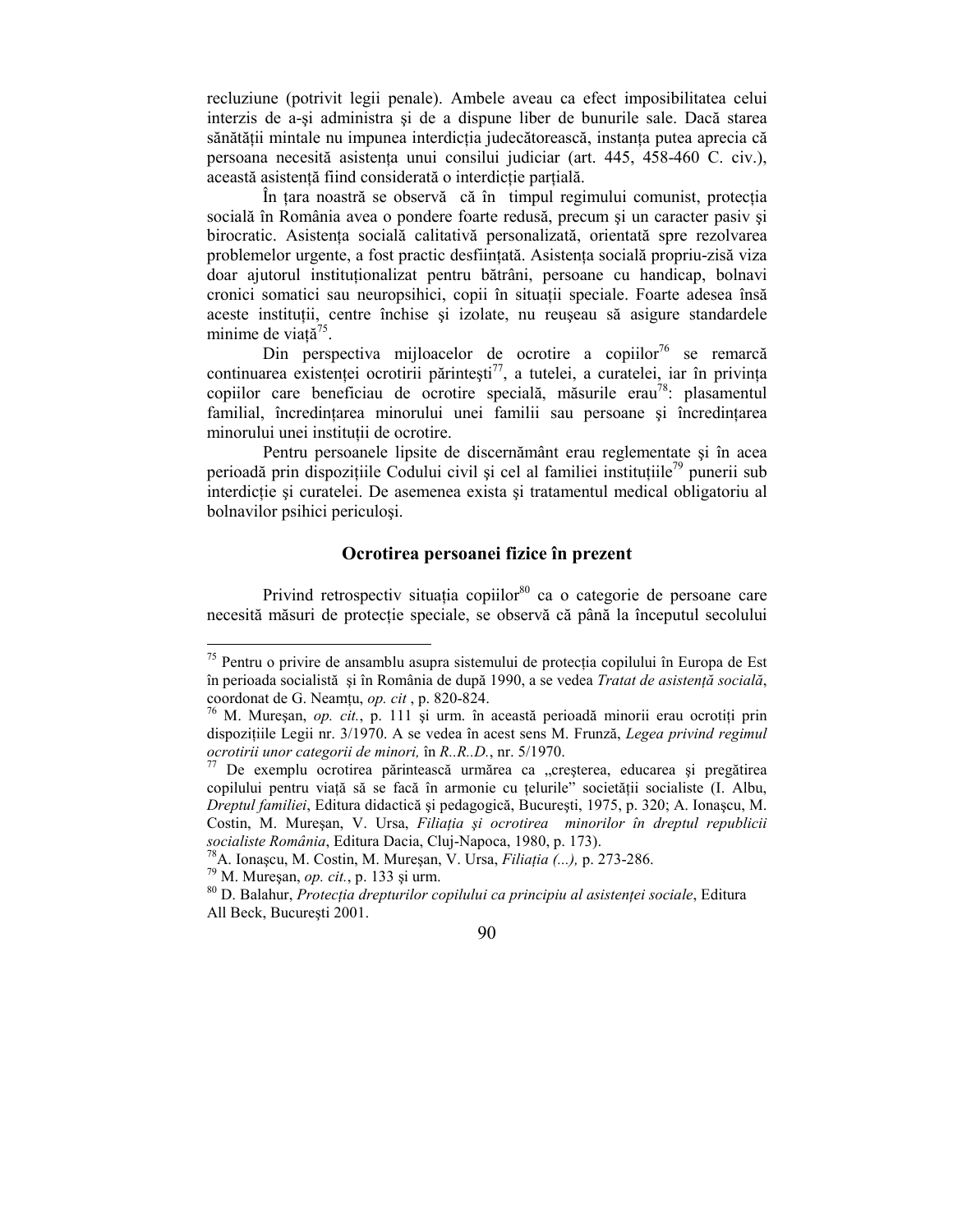XX copiii au fost tratați și considerați ca o extensie a părinților, fără a deține drepturi *per se* (în aceste sens se observă că la sfârşitul secolului al XVIII-lea copiii încă mai puteau fi vânduți de părinții lor, iar un copil de 7 ani putea fi executat pentru furt<sup>81</sup>). Ideea că minorii ar putea avea drepturi și chiar diferite de cele ale adultilor este recent apărută în gândirea și practica socio-juridică. Abia în a doua jumătate a secolului XX în legislatiile constitutionale europene și nord americane au apărut reglementări explicite cu privire la copil şi la drepturile sale.

Un pas important în destrămarea puterii părinteşti absolute asupra copiilor a fost determinat de conştientizarea, la începutul secolului XX, a responsabilității statului față de copii și a necesității de intervenție a acestuia atunci când viata, sănătatea, integritatea fizică și psihică a acestuia sunt periclitate în mediul familial.

La mijlocul secolului XX majoritatea legislațiilor europene cuprindeau reglementări privitoare la drepturile și obligațiile părinților față de copiii lor minori $82$  si la îndatorirea statului de a interveni prin anumite mecanisme si instituții abilitate pentru ocrotirea acestora.

Individualizarea copilului în raporturile cu familia, recunoaşterea vulnerabilității și nevoilor sale speciale de protecție, a drepturilor sale au fost consacrate doar spre sfârșitul secolului XX prin adoptarea Convenția Națiunilor Unite cu privire la Drepturile Copilului  $(1989)^{83}$ .

În perioada actuală legislațiile țărilor din Uniunea Europeană consacră în mod expres, prin reglementări interne și internaționale<sup>84</sup>, dreptul de protecție specială al copiilor şi al celorlalte persoane care se află în stare de vulnerabilitate. Astfel, de exemplu, în Franta sunt considerate a fi persoane care necesită o

 $\overline{a}$ 

<sup>81</sup> D. Bedingfield, *The child in Need. Children, the State and the Law*, Jordan Publishing Limited, 1998, p. 9.

 $82$  Există diferente esențiale în legislațiile europene în ceea ce privește recunoașterea egalității în drepturi a femeii și bărbatului în privința exercitării autorității părintești. De exemplu în Anglia abia în 1973 a fost recunoscută egalitatea în drepturi a femeii cu bărbatul în exercitarea autorității părintești (D. Balahur, *op. cit.*, p. 17).

<sup>83</sup> În privința ocrotirii drepturilor copilului se observă Convenția Națiunilor Unite cu privire la Drepturile Copilului adoptată de Adunarea Generală a O.N.U. la 29 noiembrie 1989, intrată în vigoare la 2 septembrie 1990 şi ratificată şi de România prin Legea 18/1990, publicată în "Monitorul Oficial al României" nr. 109 din 28 septembrie 1990 și republicată în "Monitorul Oficial al României" nr. 314 din 13 iunie 2001. Această Coventie înglobează întregul spectru al drepturilor omului ale copilului (I. Imbrescu, *op. cit* , p. 335 şi urm.).

<sup>84</sup> De pildă Convenția europeană asupra exercitării drepturilor copilului, convenție adoptată la Strasbourg la 25 ianuarie 1996 şi care a intrat în vigoare la 10 iulie 2000 (Bureau des Traites sur htt:// Convention europeenne sur l'exercice des droites des enfants).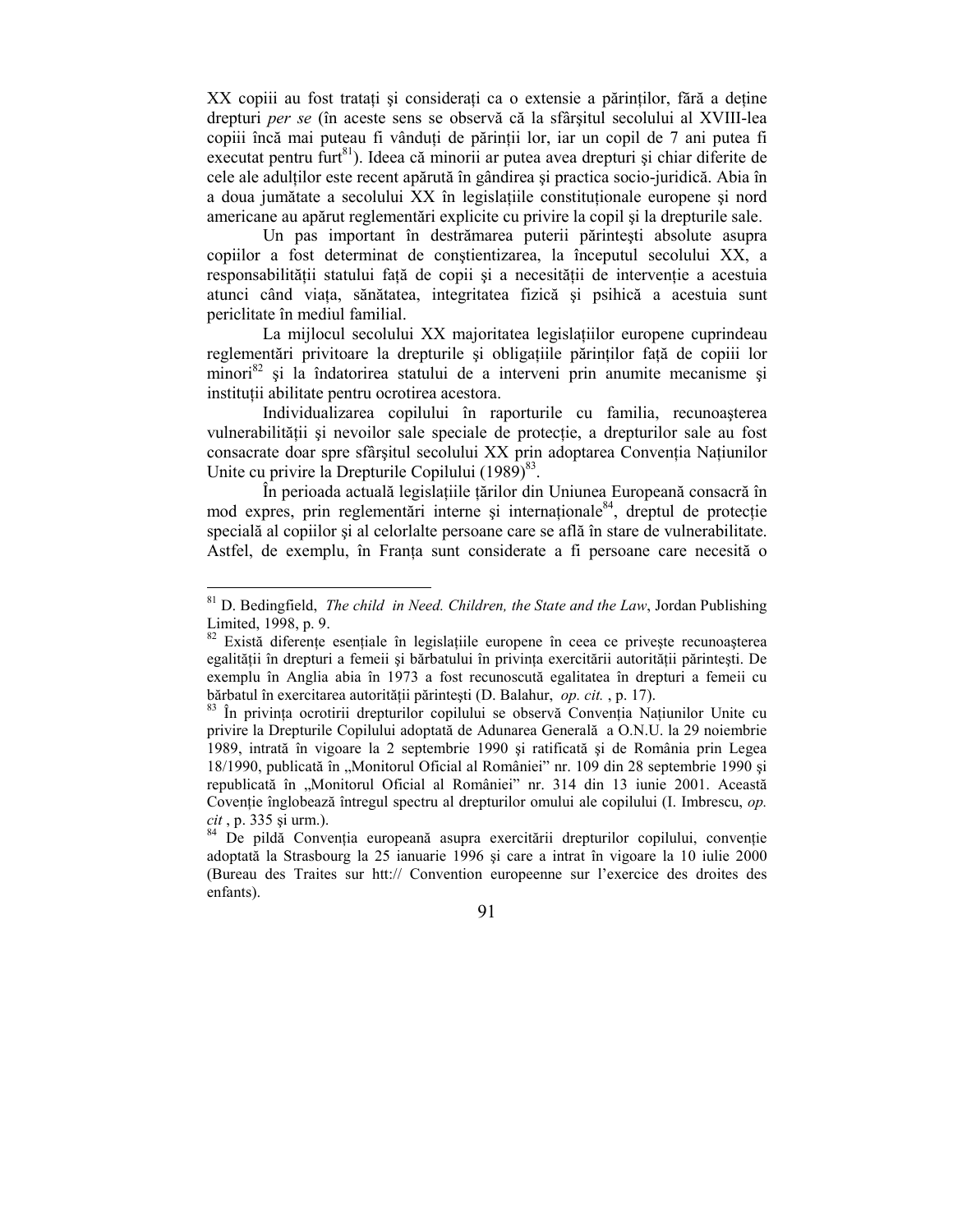protectie specială, potrivit dispozițiilor Codului civil francez Codului familiei francez**,** şi unor legi speciale: minorii şi persoanele majore care nu-şi pot să se îngrijească de interesele lor datorită alterării facultăților lor mintale sau corporale<sup>85</sup>.

Ocrotirea persoanelor cu tulburări psihice în perioada comunistă reprezintă un capitol întunecat în istoria psihiatriei româneşti datorită diverselor abuzuri la care erau supuse aceste persoane, cât și opozanții regimului la putere. Abuzurile erau variate, remarcându-se că niciunul din drepturile unui adevărat pacient nu a fost respectat: standarde de igienă, dreptul de a refuza tratamentul sau persoana care îl administrează, garantarea securității etc. Dizidentii erau amestecati cu bolnavii psihici reali, iar disciplina se asigura prin bătaie, electroşocuri, supradoze de neuroleptice, restrângerea vizitelor.

În țara noastră în perioada de după 1990 se observă că protecția persoanelor defavorizate s-a modificat, renuntându-se la măsurile inechitabile din legislația și practica în domeniu.

Mijloacele de ocrotire de drept civil a persoanelor care necesită o protecție specială au fost menținute, dar au fost și adaptate și completate cu altele noi pentru a se plia pe noile realități politice și socio-economice.

O atenție deosebită s-a acordat protecției copilului, și în mod special adoptiei<sup>86</sup> și reintegrării copilului în familie, în acest domeniu producându-se o adevărată reformă legislativă și instituțională $87$ . Au fost adoptate o serie de legi în acest domeniu<sup>88</sup> și în domeniul protecției persoanelor cu handicap<sup>89</sup>. Totodată

 $\overline{a}$ 

<sup>85</sup> Aceste persoane beneficiază de măsuri specifice de ocrotire: minorii sunt ocrotiți prin autoritatea părintească, adopție, tutelă, și curatelă, iar majorii prin punerea sub ocrotirea justiției, tutelă și curatelă. Aceste persoane sunt ocrotite astfel: minorii prin dispozițiile Codului civil modificat prin dispozițiile Legii din 14 decembrie 1964, ale Legii din 4 iunie 1970, ale Legii din 22 iulie 1987, ale Legii din 8 ianuarie 1983, şi ale Legii din 4 martie 2002, ale Legii din 11 iulie 1966, 22 decembrie 1976, ale Legii din 5 iulie 1996 şi ale celei din 6 februarie 2001. Iar persoanele majore care nu-şi pot sa se îngrijească de interesele lor datorită alterării facultăților lor mintale sau corporale prin dispozițiile Codului civil şi ale Legii din 3 ianuarie 1968 de modificare a Codului civil. În prezent o revizuire de ansamblu a Codului civil francez are loc prin Legea nr. 2007-308 din 5 martie 2007 (a se vedea P. Voirin, G. Goubeaux, *Droit civil – Personnes, Famille,*  Personnes protégées, Biens, Obligations, Sûretés, Tome 1, 31<sup>e</sup> édition, Librairie générale de droit et de jurisprudence, E.J.A., 2007, p. 173-258).

<sup>&</sup>lt;sup>86</sup> A. Bacaci, V. Dumitrache, C. Hageanu, *Dreptul familiei*, ediția a 4-a, Editura All Beck, 2005, p. 218-255.

<sup>87</sup> Pentru reforma legislativă și instituțională privind protecția copilului în România postdecembristă a se vedea I. Imbrescu, *op. cit.*, p. 344 şi urm.

Legea 272/2004 privind protecția și promovarea drepturilor copilului, Legea nr. 273/2004 privind regimul juridic al adopției, Legea nr. 274/2004 privind înfiinŃarea, organizarea şi funcŃionarea Oficiului Român pentru AdopŃii**.** Toate cele trei legi au fost publicate în " Monitorul oficial al României", Partea I, nr. 557 din 23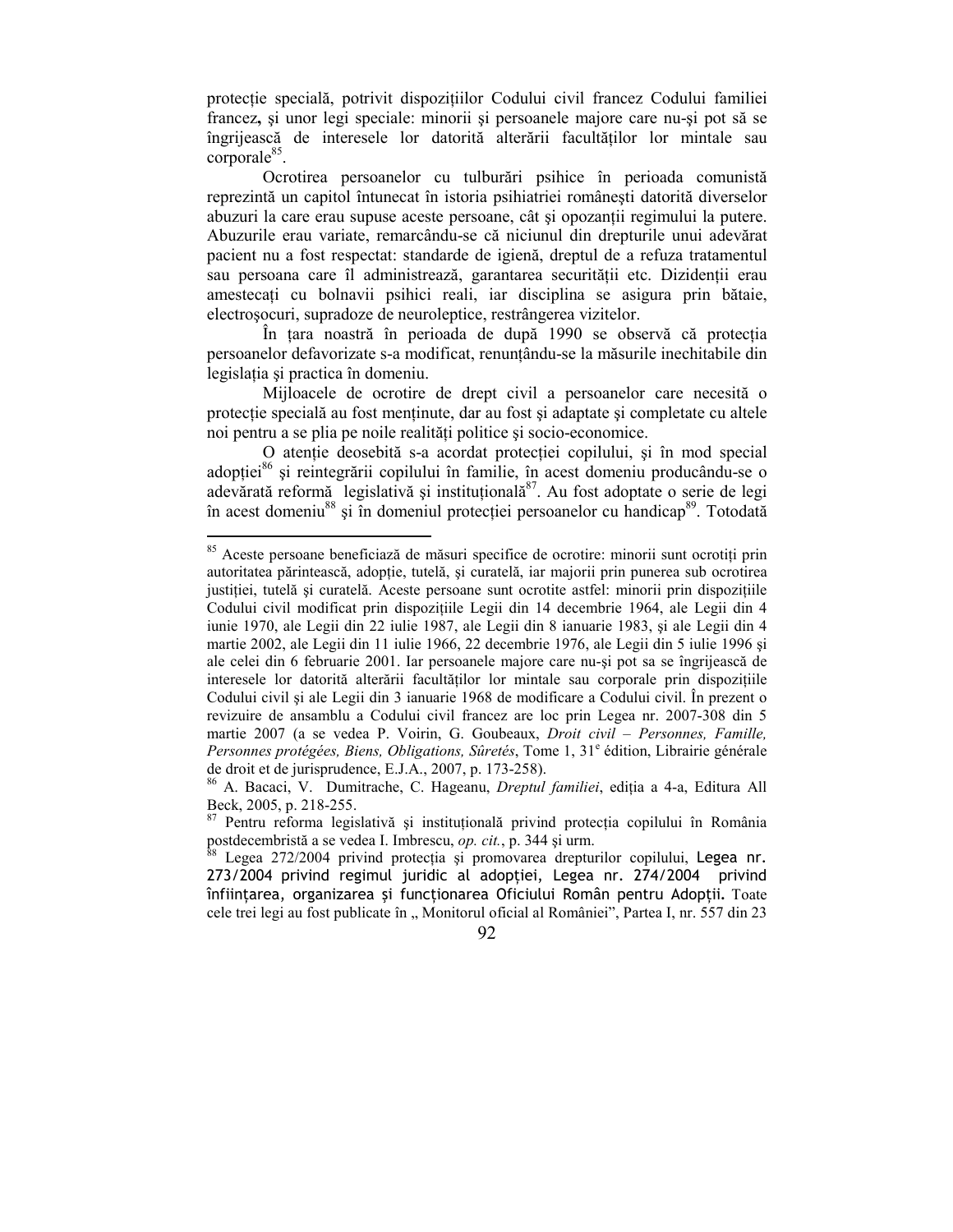s-au reglementat noi mijloace de protectie a persoanelor vulnerabile, precum ocrotirea persoanelor vârstnice aflate în situații deosebite prin asistarea la încheierea unor acte juridice<sup>90</sup>.

În prezent se dorește adaptarea legislației românești de protecție socială la aquis-ul comunitar, tendintă reflectată de ratificarea documentelor internationale care vizează problematica socială.

## **3. Clasificarea mijloacelor de drept privat referitoare la ocrotirea persoanei fizice aflate în stare de vulnerabilitate**

Conform reglementărilor actuale mijloacele de ocrotire<sup>91</sup> ale persoanei fizice care necesită o protectie specială pot fi clasificate în mijloace de ocrotire a minorilor și mijloace de ocrotire a persoanelor majore<sup>92</sup>.

La rândul lor mijloacele de ocrotire în discuție se regăsesc unele în Codul familiei, altele în legi speciale. În Noul Cod civil<sup>93</sup>, precum menționam anterior

-

 $90$  A se vedea în acest sens Legea nr. 17/2000 privind asistența socială a persoanelor vârstnice, lege republicată în "Monitorul Oficial", Partea I, nr. 157 din 06 martie 2007 și modificată prin Legea nr. 270/2008 publicată în "Monitorul Oficial", Partea I, nr. 768 din 14 noiembrie 2008.

<sup>91</sup> Anumiți autori denumesc unele mijloace de drept civil care vizează ocrotirea persoanei persoanei fizice ca institutii juridice (I. Dogaru, S. Cercel, *op. cit.*, p. 206; I. Imbrescu, *op. cit.*, p. 440).

Pentru o privire de ansamblu asupra incapacităților și a categoriilor de persoane ocrotite a se vedea și O. Ungureanu, C. Muntean, *Reflecții privind incapacitățile de drept civil*, în *Pandectele române*, nr. 1/2006, p. 162 -175.

93 Noul Cod civil a fost publicat în "Monitorul Oficial", nr. 511 din 24 iulie 2009. Data la care acesta va intra în vigoare nu este stabilită, în cuprinsul Codului făcându-se însă

iunie 2004; Hotărârea nr. 1442/2004 privind serviciile și activitătile ce pot fi desfășurate de către organismele private române în cadrul procedurii adopției interne, Hotărârea nr.  $1441/2004$  cu privire la autorizarea organizațiilor private străine de a desfășura activități în domeniul adoptiei internationale. Ambele hotărâri au fost publicate în "Monitorul oficial al României", partea I, nr. 873 din 24 septembrie 2004.

<sup>&</sup>lt;sup>89</sup> Legea nr. 448 din 2006 privind protecția si promovarea drepturilor persoanelor cu handicap, publicată în "Monitorul Oficial", Partea I nr. 1006 din 18 decembrie 2006, modificată prin Ordonanța de urgență nr. 14/2007 și Legea nr. 275/2007; Hotărârea nr. 197 din 9 februarie 2006 privind aprobarea programelor de interes national în domeniul protecției drepturilor persoanelor cu handicap, precum și în domeniul asistenței sociale a persoanelor vârstnice, persoanelor fără adăpost și persoanelor victime ale violenței în familie și a finanțării acestor programe, publicată în "Monitorul Oficial", Partea I, nr. 195 din 01 martie 2006. La nivel internațional se remarcă documentul intitulat Carta Socială Europeană revizuită (ratificată de România prin Legea nr. 74 din 3 mai 1999).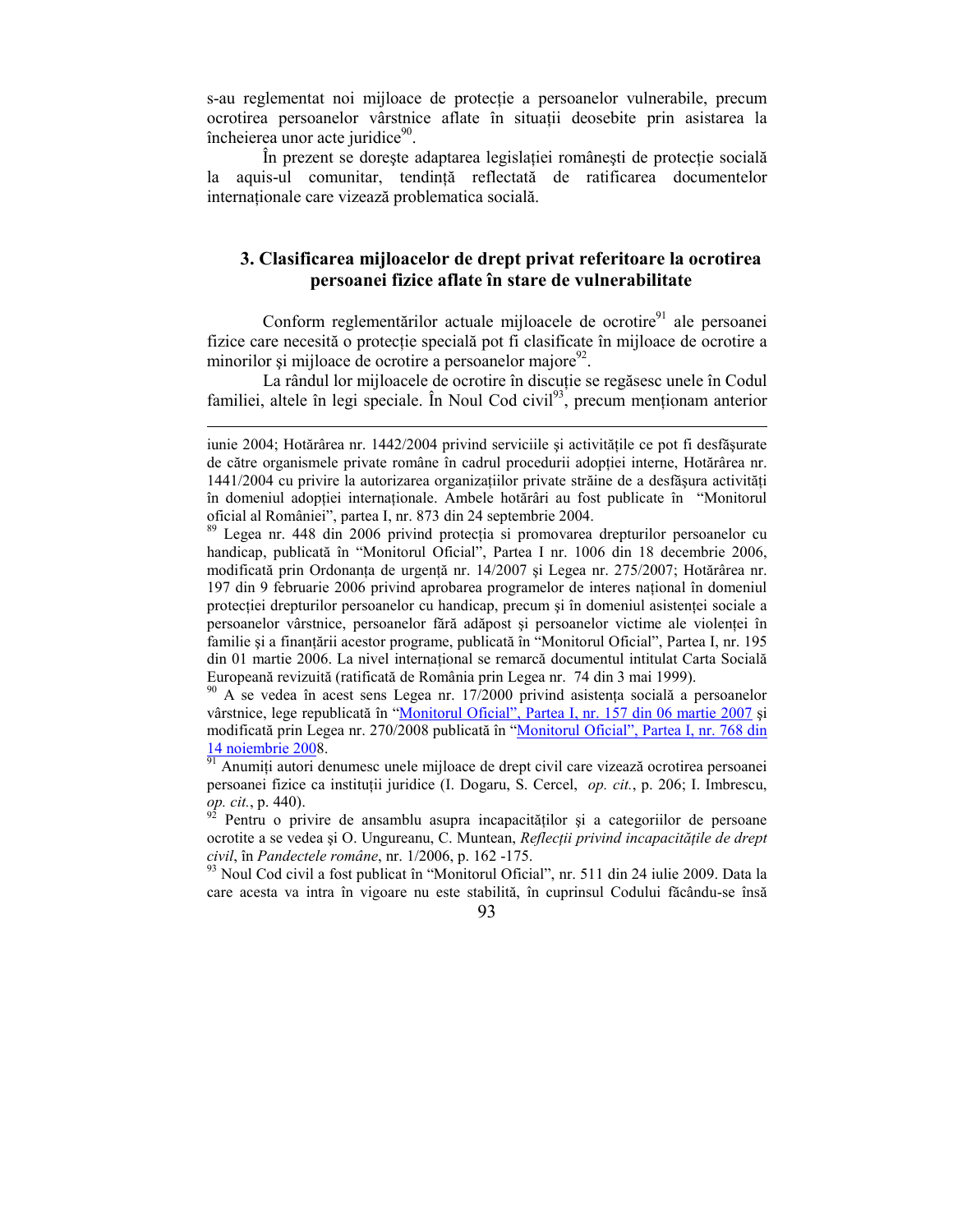sunt prevăzute ca modalități de ocrotire pentru copii ocrotirea prin părinți, tutelă, plasament sau alte măsuri de protectie specială prevăzute de Legea nr. 272/2004 [art. 106 alin. **(**1**)** din Legea nr. 287/2009 privind Codul civil], iar pentru majori punerea sub interdicție judecătorească sau instituirea curatelei [art. 106 alin. (2) din Legea nr. 287/2009 privind Codul civil].

În prezent, precum menționam și anterior, se observă intensificarea eforturilor instituțiilor abilitate de a adapta legislația în materie de ocrotire a persoanei fizice la standardele impuse de legislatia comunitară și de celelalte convenții și tratate la care România este parte. Asistăm astfel la o reformă esentială mai ales în ceea ce priveste legislatia de protectie și promovare a drepturilor copilului<sup>94</sup>, dar și la instituirea unor noi mijloace de ocrotire a persoanelor vulnerabile majore, precum: asistența socială a persoanelor vârstnice, dar și asistența juridică a persoanelor cu handicap.

#### **Mijloacele de drept privat intern de ocrotire a majorilor**

Mijloacele de ocrotire a persoanei fizice majore sunt: interdicția judecătorească şi curatela. La aceste mijloace se adaugă unele reglementate relativ recent prin legi speciale: tratamentul medical în cazul persoanelor cu tulburări psihice, asistenta socială și juridică a persoanelor vârstnice, dar și asistența juridică a persoanelor cu handicap.

Interdictia judecătorească reprezintă acel mijloc de ocrotire a persoanei fizice care, fiind lipsită de discernământul necesar datorită alienatiei sau debilității mintale, are ca efect lipsirea acesteia de capacitate de exercițiu și instituirea tutelei<sup>95</sup>.

Alienația sau debilitatea mintală este stabilită de medicul specialist psihiatru. În literatura de specialitate se consideră că înapoierea mintală are trei grade: *idioțenia, imbecilitatea* și *debilitatea mintală*. Prin *debilitate mintală* se înțelege forma de înapoiere mintală mai ușoară decât idioțenia și imbecilitatea, în care individul nu poate depăși însușirea cunoștințelor corespunzătoare primelor patru clase primare. Prin *alienație mintală* se înțelege absența, distrugerea sau alterarea partială sau generală a functiilor psihice, determinată de cauze patologice, intoxicatii etc.adeseori, alienarea mintală (denumită popular și în

-

precizarea că în termen de 12 luni de la publicarea acestuia Guvernul va supune Parlamentului spre adoptare proiectul de lege pentru punerea în aplicare a Codului civil şi că în această lege va fi stabilită data intrării în vigoare a Codului.

A se vedea în acest sens studiul *Reforma în sistemul de protectie a copilului în România* 2004 (http://www.unicef.org/romania/ro/imas2); a se vedea și studiul *Discutii* cu privire la recentele acte normative din domeniul protecției și promovării drepturilor *copilului*, având ca autori pe I. Imbrescu, E. Imbrescu, în *Dreptul*, nr. 7/2005, p. 54-68. <sup>95</sup> O. Ungureanu, C. Jugastru, *op. cit.*, p. 244.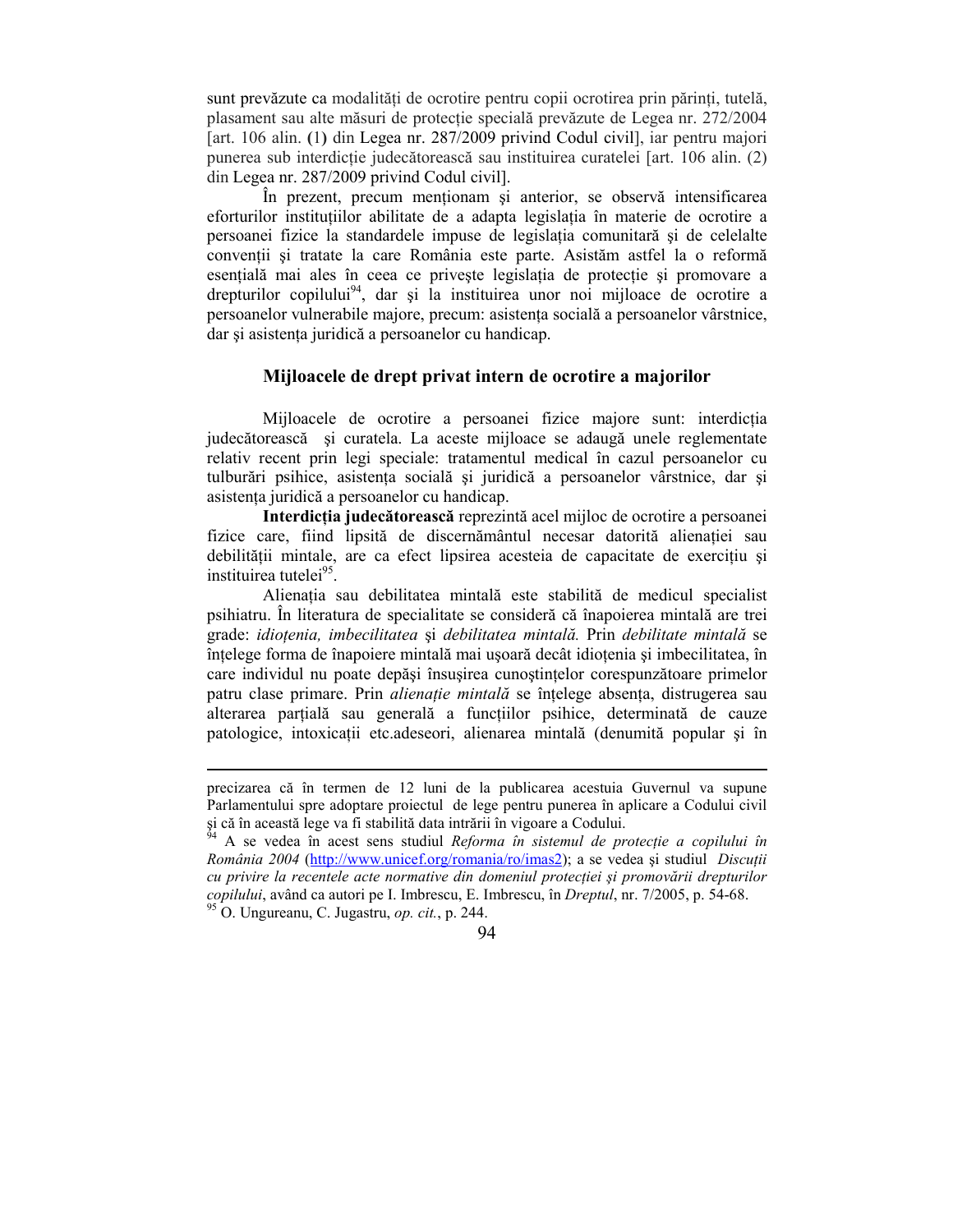vechile legiuiri românești nebunie) este consecința unor boli psihice, precum schizofrenia, sindroamele maniaco-depresive<sup>96</sup>.

Instituția în discuție este reglementată de dispozițiile art. 142-151 din Codul familiei, de Decretul 32/1954 pentru punerea în aplicare a Codului familiei şi a Decretului privitor la persoanele fizice şi juridice, art. 30-35, dar şi de dispozițiile art. 164-177 din Legea nr. 287/2009 privind Noul Cod civil, neintrat încă în vigoare.

Punerea sub interdicție este de competența tribunalului în a cărui rază teritorială îşi are domiciliul persoana vizată de această procedură.

Condițiile punerii sub interdicție sunt prevăzute de art. 142 alin. (1) C. fam. Acestea sunt:

- persoana care urmează să fie pusă sub interdictie să nu aibă discernământ;
- lipsa de discernământ să o împiedice să se îngrijească de interesele sale;
- absența discernământului să se datoreze alienației sau debilității mintale.

Procedura punerii sub interdicție traversează două faze: o fază necontradictorie în care se iau anumite măsuri precum<sup>97</sup>: comunicarea de către președintele instanței sesizat cu cererea de punere sub interdicție a acestei cereri către procuror, efectuarea cerecetărilor necesare de către procuror şi ascultarea opiniei unei comisii de specialisti, fixarea de către presedintele instantei a termenului de jedecată a cererii după primirea în prealabil a rezultatului cercetărilor şi a avizului comisiei de medici specialişti; şi o fază contradictorie care se desfăşoară după procedura de drept comun în materie civilă, fază în care instanța va proceda la ascultarea celui pus sub interdictie, acesta având calitatea de pârât, iar după administrarea probelor şi a concluziilor procurorului va decide prin hotărârea de admitere sau de respingere a cererii..

Efectele punerii sub interdictie sunt: lipsirea interzisului de capacitate de exercitiu și instituirea tutelei interzisului.

Dacă încetează cauzele care au provocat interdicția, instanța judecătorească va pronunța ridicarea ei.

Curatela este instituția de drept civil care are ca scop ocrotirea juridică temporară a persoanei fizice aflate în anumite situații speciale reglementate de lege, care o împiedică să-și exercite drepturile și să-și apere interesele<sup>98</sup>.

Această institutie este reglementată de Codul familiei art. 132, 133, 146; de Decretul 31/1954, art. 15, 16; de Decretul 32/1954, art. 14, 34 şi 37; de art. 44

<sup>&</sup>lt;sup>96</sup> M. Roșca, *Psihologia deficienților mintali*, E. D. P., București, 1967, p. 11-14 apud I. Dogaru, S. Cercel, *Drept civil. Persoanele,* Editura C. H. Beck, Bucureşti, 2007, p. 223.

<sup>97</sup> O. Ungureanu, C. Jugastru, *op. cit.*, p. 247.

<sup>98</sup> E. Lupan, I. Sabău-Pop, *op. cit.* , p. 233.

<sup>95</sup>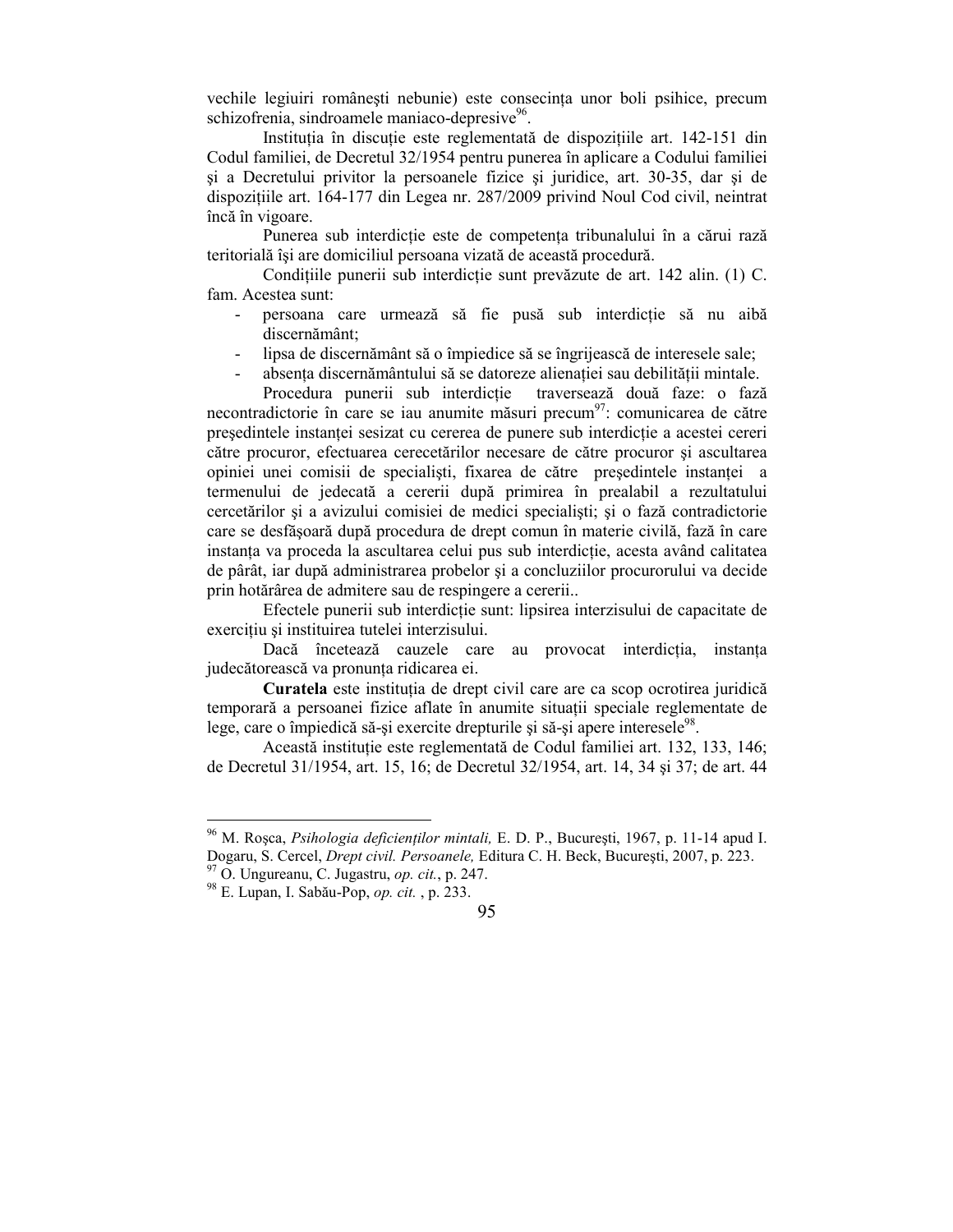alin. (1) şi (2) şi 114 alin. (4) şi (5) C. pr. civ. şi de art. 178-186 din Legea nr. 287/2009 privind Noul Cod civil.

 $C$ uratela poate fi de mai multe feluri<sup>99</sup>, dar principala diviziune distinge între curatela propriu-zisă pentru ocrotirea persoanelor capabile (căreia îi sunt aplicabile regulile de la mandat) și curatela specială care este destinată protectiei unor persoane lipsite de capacitate de exercitiu sau cu capacitate de exercitiu restrânsă (căreia îi sunt aplicabile regulile de la tutelă).

*Curatela propriu-zisă pentru ocrotirea persoanelor capabile* se poate institui în afară de cazurile prevăzute de lege, în următoarele situații<sup>100</sup> mentionate de art. 152 C. fam.:

a) dacă, din cauza bătrânetii, a bolii sau a unei infirmități fizice, o persoană, desi capabilă, nu poate, personal, să-şi administreze bunurile sau să-şi apere interesele în condiții mulțumitoare și, din motive temeinice, nu-și poate numi un reprezentant;

b) dacă din cauza bolii sau din alte motive o persoană, deşi capabilă, nu poate, nici personal, nici prin reprezentant, să ia măsurile necesare în cazuri a căror rezolvare nu suferă amânare;

c) dacă o persoană, fiind obligată să lipsească vreme îndelungată de la domiciliu, nu a lăsat un mandatar general;

d) dacă o persoană a dispărut fără a se avea ştiri despre ea si nu a lăsat un mandatar general.

 Au fost reglementate prin legi speciale şi alte cazuri de curatelă a persoanei capabile, precum: curatela succesorală notarială prevăzută de Legea 36/1995 a notarilor publici şi de Decretul 31/1954 în art. 15 alin. (1) şi curatela surdo-mutului instituită de dispozițiile art. 816 C. Civ.

În toate cazurile de instituire a curatelei propriu-zise activitatea tutorelui trebuie circumscrisă scopului pentru care a fost stabilită curatela, iar instituirea curatelei nu afectează cu nimic capacitatea celui reprezentat (art. 153 C. fam.).

Încetarea curatelei propriu-zise are loc prin încetarea funcției tutorelui sau prin ridicarea ei ca urmare a dispariției cauzelor care au condus la instituirea ei.

Curatela specială care este destinată protecției unor persoane lipsite de capacitate de exercițiu sau cu capacitate de exercițiu restrânsă și poate fi decisă în următoarele situatii:

> - curatela provizorie până la numirea unui tutore [art. 119 alin. (3) C. fam. coroborat cu art. 139 C. fam.];

<sup>99</sup> O. Ungureanu, C. Jugastru, *op. cit.*, p. 255.

<sup>&</sup>lt;sup>100</sup> Aceleași situații sunt prevăzute și de Proiectul Noului Cod Civil. A se vedea și M. Eliescu, *Curatela ca mijloc de ocrotire a intereselor persoanelor fizice capabile în dreptul R.P.R.,* în *Legalitatea populară*, nr. 1 din 1957, p. 20.

<sup>96</sup>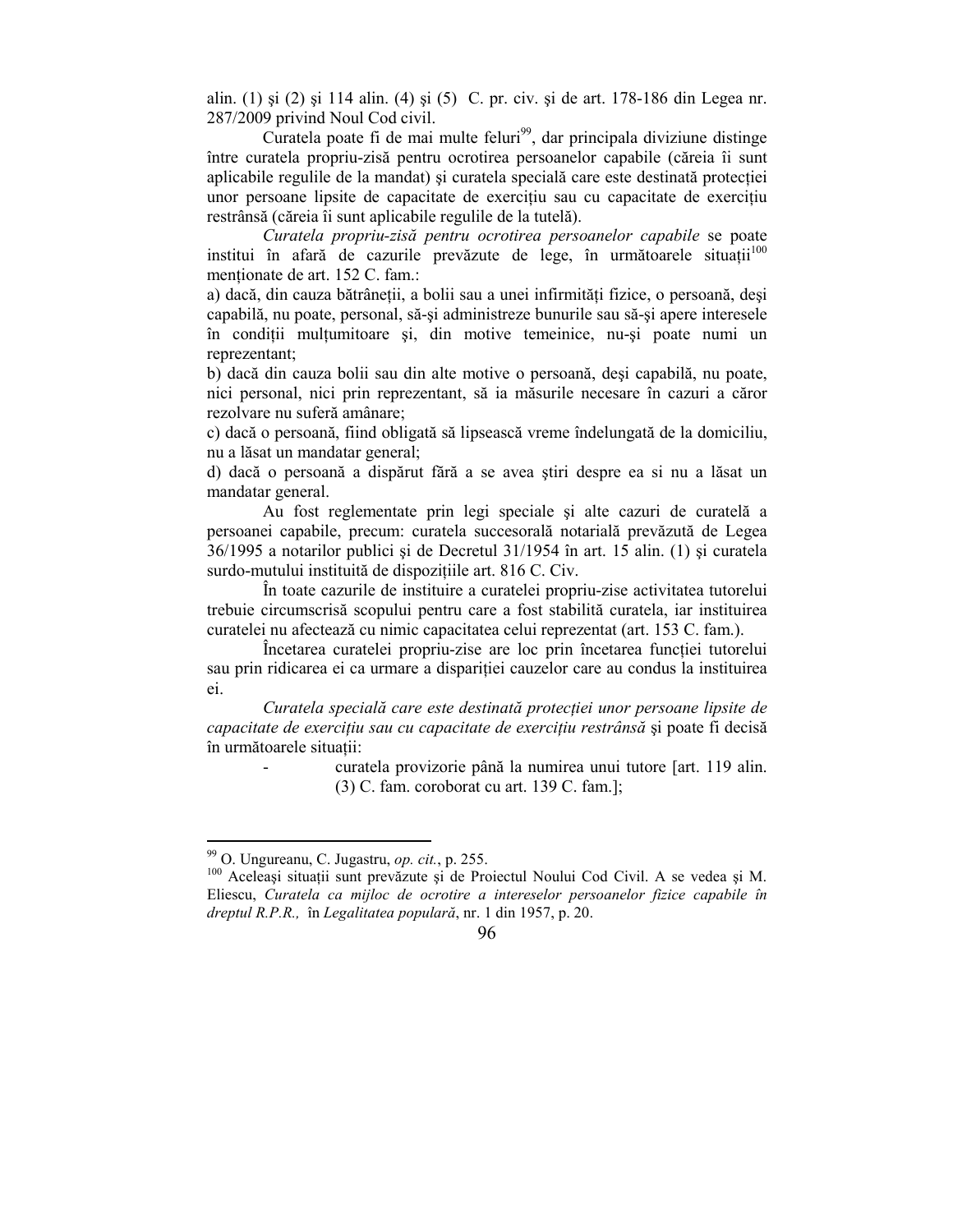- curatela instituită în situația în care părinții sau tutorii nu-și pot îndeplini temporar atribuțiile (art.  $152$  lit. c) C. fam.);
- curatela instituită în caz de contrarietate de interese tutore şi cel aflat sub ocrotirea sa (art. 132 C. fam.);
- curatela provizorie în cursul procesului privitor la punerea sub interdictie (art. 146 C. fam.).

#### **Tratamentul medical în cazul persoanelor cu tulburări psihice**

Sănătatea mintală reprezenta în anul 2004 una dintre cele șase priorități ale Strategiei naționale de sănătate publică a Ministerului Sănătății<sup>101</sup>.

Prin dispozițiile Legii nr. 487 din 11 iulie 2002<sup>102</sup> privind sănătatea mintală și protectia persoanelor cu tulburări psihice s-au promovat măsuri pentru ocrotirea medicală a persoanelor cu aceste tulburări, urmărindu-se apărarea sănătății mintale, dar și prevenirea și tratamentul tulburărilor psihice în regim de internare voluntară sau nevoluntară într-un spital psihiatric. Dar pe lângă acest act normativ există şi alte acte care în ansamblu alcătuiesc cadrul necesar ocrotirii acestor persoane, și anume: Legea nr.  $600/2004^{103}$  de completare a Legii 487/2002; Ordinul nr. 372/2006 privind Normele de aplicare a Legii sănătății mintale și a protecției drepturilor persoanelor cu tulburări psihice nr. 487/2002, cu modificările ulterioare; Ordinul pentru aprobarea Normelor procedurale privind efectuarea expertizelor, a constatărilor şi a altor lucrări medico-legale nr. 1.134/C/25.05.2000 al Ministerului Justiției și nr. 255/04.04.2000 al Ministerului Sănătății și Familiei și Legea nr. 46 din 2003 privind drepturilor pacientului.

În sensul art. 5 din Legea nr. 487/2002 privind sănătatea mintală şi protecția persoanelor cu tulburări psihice, suferă de aceste tulburări "persoana bolnavă psihic, persoana cu dezechilibru psihic sau insuficient dezvoltată psihic ori dependentă de alcool sau de droguri, precum şi persoana care manifestă alte dereglări ce pot fi clasificate, conform normelor de diagnostic în vigoare din practica medicală, ca fiind tulburări psihice". În ceea ce priveşte persoana cu tulburări psihice grave, acesta este "persoana cu tulburări psihice care nu este în stare să înțeleagă semnificația și consecințele comportamentului său, astfel încât necesită ajutor psihiatric imediat". Se observă astfel că potrivit acestui act

 $101$ Strategie aprobată prin Ordinul Ministerului Sănătătii nr. 923 din 16 iunie 2004 și publicată în "Monitorul Oficial al României", nr. 662 din 22 iulie 2004.<br><sup>102</sup> Publicată în "Monitorul Oficial al Româniai", nr. 590 din 9 august

<sup>102</sup> Publicată în "Monitorul Oficial al României", nr. 589 din 8 august 2002. Această lege a abrogat Decretul nr. 313/1980 privind asistența bolnavilor psihici periculoși, care la rândul său a înlocuit Decretul nr. 12/1965 privind îngrijirea medicală a bolnavilor mintal periculoşi şi H.C.M. nr. 39/1965 pentru aplicarea acestuia.

<sup>103</sup> Legea nr. 600 din 2004 a fost publicată în "Monitorul Oficial al României" nr. 1228/21 decembrie 2004.

<sup>97</sup>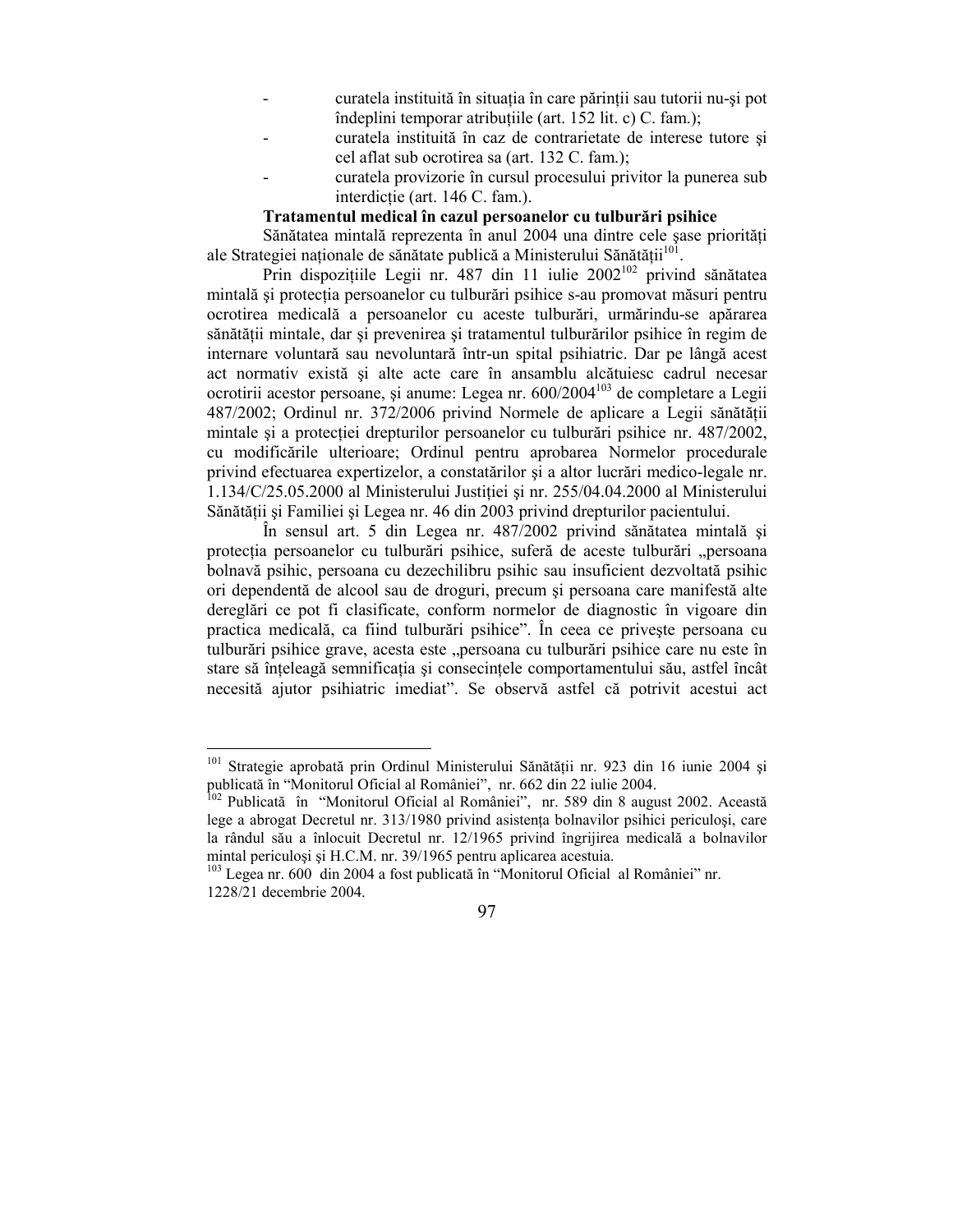normativ protecția vizează alte maladii psihice decât alienația sau debilitatea mintală care suprimă discernământul [art. 142 alin.  $(1)$  C. fam.]<sup>104</sup>.

Tratamentul și îngrijirea acordată persoanelor cu tulburări psihice<sup>105</sup> se bazează pe un program terapeutic individualizat, discutat cu pacientul, revizuit periodic, modificat atunci când este nevoie şi aplicat de către personalul  $cal<sup>106</sup>$ .

Diagnosticarea sănătății mintale se efectuează, de regulă, cu  $\frac{1}{2}$ consimțământul liber al persoanei în cauză<sup>107</sup>. La nevoie aceeastă persoană poate beneficia de asistența reprezentantului personal sau legal. De asemenea, diagnosticarea poate fi făcută și la cererea unor instituții autorizate, în condițiile unei internări silite.

În cazul în care evaluarea pune în evidență o tulburare psihică medicul psihiatru are obligația să stabilească și să aplice, cu consimțământul pacientului<sup>108</sup>, un program terapeutic.

Legea în discuție distinge între internarea voluntară și nevoluntară într-o unitate de psihiatrie.

Internarea voluntară se aplică în acelaşi mod ca şi primirea în orice alt serviciu medical şi pentru orice altă boală.

Procedura de internare nevoluntară se aplică numai după ce toate încercările de internare voluntară au fost epuizate (art. 44 din Legea 487). O persoana poate fi internată prin procedura de internare nevoluntară numai dacă

<sup>106</sup> O. Ungureanu, C. Jugastru, *op. cit.*, p. 251.

<sup>107</sup> I. Buda, *op. cit.*, p. 212.

<sup>104</sup> Dar expresia *tulburări psihice* este mai vastă deoarece include atât o perturbare subită (furie, criză de nervi etc.) pasageră (hipnoză, stare de ebrietate etc.), cât şi o stare durabilă (alterarea facultăților mintale); aceste tulburări psihice pot justifica, după caz, anularea actului juridic, dar și aplicarea unui regim de protecție (G. Cornu, Association Henri Capitant, *Vocabulaire juridique*, PUF, coll. Quadrige, 2004, p. 919). Aşadar, *alienația mintală* şi *debilitatea mintală* sunt diferite, dar ambele sunt specii ale tulburărilor psihice. În cazul alienației discernământul lipsește, în cazul debilității discernământul este diminuat.

 $105$  În sensul Legii 487/2002 prin persoană cu tulburări psihice se înțelege persoana bolnavă

psihic, persoana cu dezechilibru psihic sau insuficient dezvoltată psihic ori dependentă de alcool sau de droguri, precum şi persoana care manifestă alte dereglări care pot fi clasificate, conform normelor de diagnostic în vigoare din practica medicală, ca fiind tulburări psihice.

<sup>&</sup>lt;sup>108</sup> Medicul psihiatru poate institui tratamentul fără obținerea consimțământului pacientului în cazurile menționate de art. 29 alin. (2) din Legea nr. 487/2002.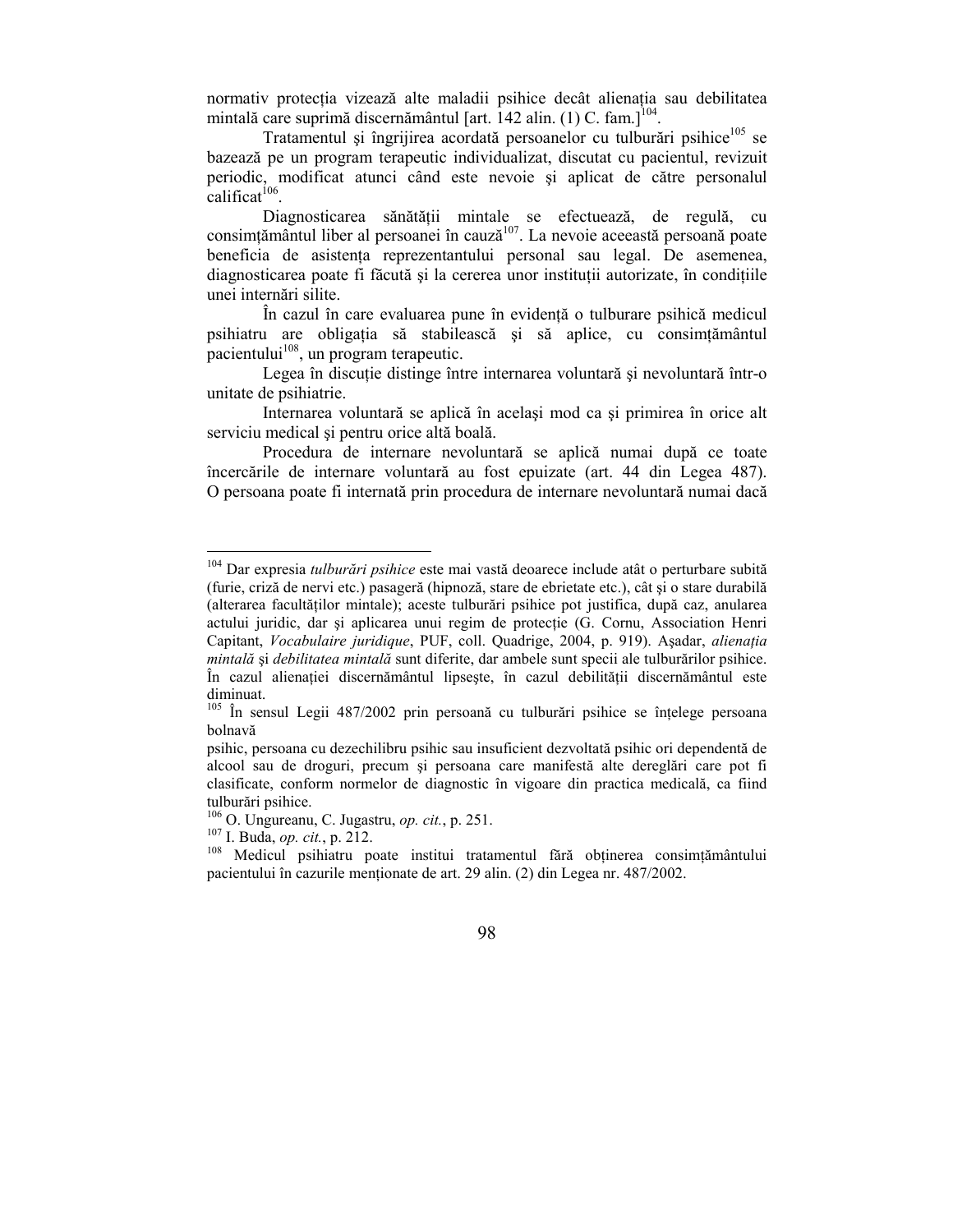un medic psihiatru abilitat hotărăşte că persoana suferă de o tulburare psihică şi consideră că:

a) din cauza acestei tulburări psihice există pericolul iminent de vătămare pentru sine sau pentru alte persoane;

 b) în cazul unei persoane suferind de o tulburare psihică gravă şi a cărei judecată este afectată, neinternarea ar putea antrena o gravă deteriorare a stării

sale sau ar împiedica să i se acorde tratamentul adecvat. Internarea nevoluntară se poate realiza numai în spitale de psihiatrie care au condiții adecvate pentru îngrijiri de specialitate în condiții specifice.

Se observă că dacă condițiile care au determinat internarea nevoluntară au încetat, medicul psihiatru, iar apoi comisia de revizie vor decide externarea pacientului. Aceeași soluție poate fi adoptată și în cazul în care instanța judecătorească nu autorizează internarea nevoluntară sau retrage autorizația.

Se impune precizarea că măsura internării nevoluntare în vederea aplicării unui program terapeutic persoanei cu tulburări psihice nu produce nici un efect asupra capacității de exercițiu.

Asistența socială a persoanelor vârstnice apare ca o nouă modalitate specială de ocrotire persoanelor cu capacitate de exercițiu.

Această modalitate a fost legiferată prin dispozițiile Legii 17/2000 privind asistenta socială a persoanelor vârstnice.

Serviciile comunitare asigurate persoanelor vârstnice sunt sociale (de exemplu cele care vizează îngrijirea la domiciliu, consiliere juridică şi administrativă), servicii socio-medicale şi medicale (art. 14 din Legea nr. 17/2000). Aceste servicii se pot asigura la domiciliu, în cămine pentru persoane vârstnice sau în centre de zi, cluburi pentru vârstnici etc.

Sunt considerate persoane vârstnice, în sensul prezentei legi, persoanele care au împlinit vârsta de pensionare stabilită de lege.

Beneficiază de prevederile legii în discuție persoana vârstnică, care se găsește în una dintre următoarele situații:

a) nu are familie sau nu se află în întreținerea unei sau unor persoane obligate la aceasta, potrivit dispozițiilor legale în vigoare;

b) nu are locuință și nici posibilitatea de a-și asigura condițiile de locuit pe baza resurselor proprii;

c) nu realizează venituri proprii sau acestea nu sunt suficiente pentru asigurarea îngrijirii necesare;

d) nu se poate gospodări singură sau necesită îngrijire specializată;

e) se află în imposibilitatea de a-şi asigura nevoile socio-medicale, datorită bolii ori stării fizice sau psihice.

Dispozițiile alin.  $(1)$  ale art. 30 din legea în discuție, alineat introdus prin Legea nr. 270/2008 pentru modificarea Legii nr. 17/2000, prevăd obligația autorității tutelare sau, după caz, a consilierilor juridici angajați ai consiliului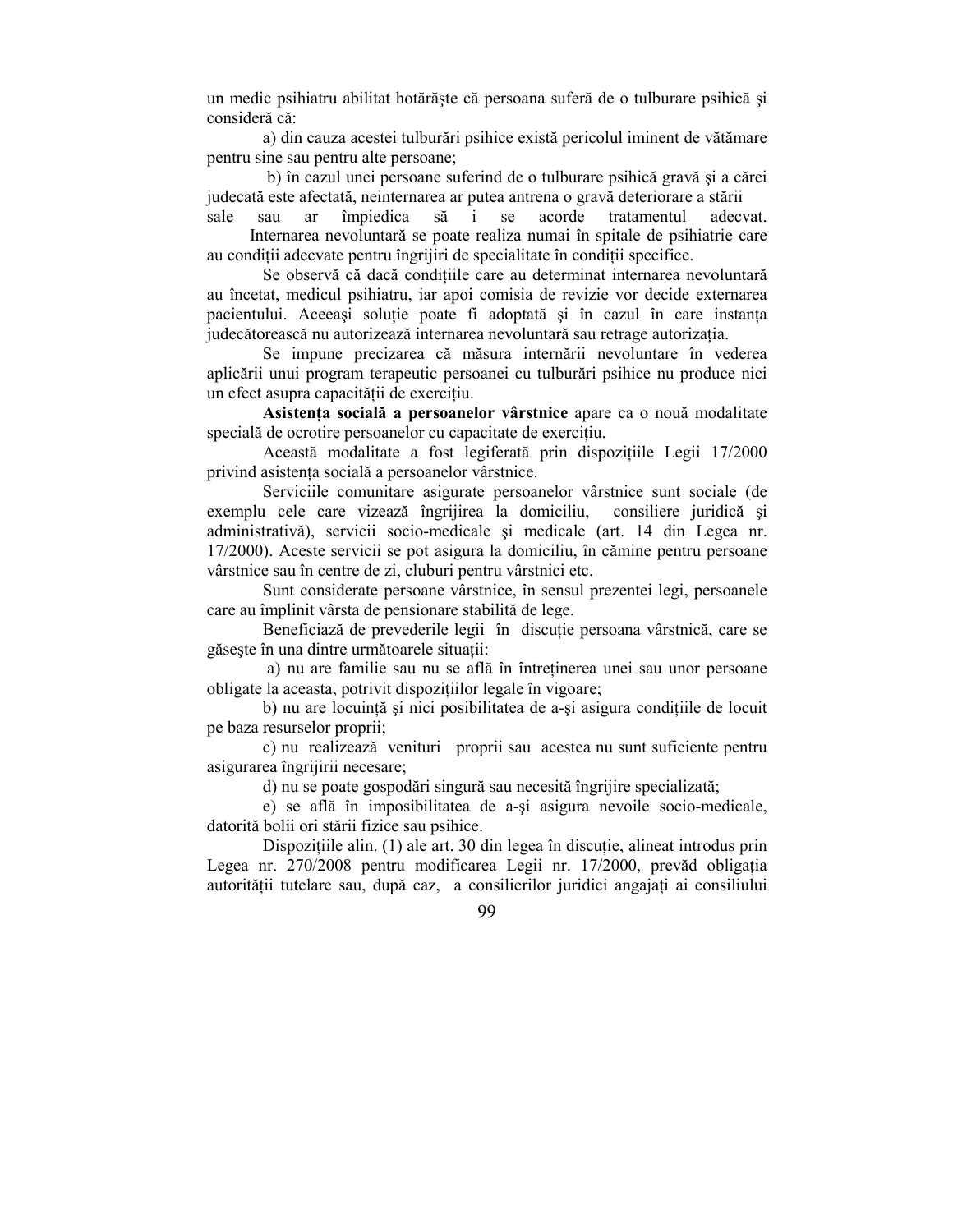local în a cărui rază teritorială domiciliază persoana vârstnică, de a acorda la solicitarea acesteia, consiliere gratuită la încheierii unor acte juridice, precum cele de vânzare-cumpărare, donație sau împrumuturi cu garanții imobiliare care au drept obiect bunurile mobile sau imobile ale persoanei vârstnice respective.

Persoana fizică aflată în una dintre aceste situatii va fi asistată la cererea acesteia sau din oficiu, după caz, în vederea încheierii unui act juridic de înstrăinare<sup>109</sup>, cu titlu oneros sau gratuit, a bunurilor ce-i aparțin, în scopul întreținerii și îngrijirii sale, de către un reprezentant al autorității tutelare a consiliului local în a cărui rază teritorială domiciliază acea persoană vârstnică [art. 30 alin.  $(2)$  din legea în discuție].

Actul juridic de înstrăinare va trebui încheiat la notarul public şi va fi necesar să cuprindă expres obligația de întreținere și de îngrijire, dar și modalitățile practice de executare a lor.

În caz de neexecutare a obligației de întreținere și de îngrijire de către noul proprietar al bunurilor obtinute prin actul de înstrăinare poate fi sesizată (sau se poate sesiza din oficiu) autoritatea tutelară a consiliului local în a cărui rază teritorială domiciliază persoana vârstnică. Această autoritate dacă va constata, în urma unei anchete sociale, că cele sesizate sunt reale, va propune măsurile necesare de executare legală a dispozițiilor înscrise în actul juridic încheiat (art. 34).

Se observă că acest mijloc complementar de protecție a persoanelor mentionate nu afectează capacitatea de exercitiu a acestora. În acest sens, dacă actul juridic se încheie fără ca înstrăinătorul să fi fost asistat, actul este valabil, el neputând fi anulat pe motiv că reprezentantul autorității tutelare nu a asistat la încheierea lui. De asemenea, se observă că înstrăinătorul poate renunța la această asistență.

## Asistenta juridică a persoanelor cu handicap

Autoritățile române au avut în vedere și ocrotirea altor categorii vulnerabile ale populației. În acest sens, în vederea integrării și incluziunii sociale a persoanelor cu handicap, a fost adoptată Legea nr. 448/2006 privind protecția și promovarea drepturilor persoanelor cu handicap<sup>110</sup>. Această lege reglementează drepturile și obligațiile acestor persoane, drepturi precum cele referitoare la ocrotirea sănătății, educație și formare profesională, ocuparea și adaptarea locului de muncă, asistență socială etc.

<sup>&</sup>lt;sup>109</sup> În doctrină se consideră că pot fi astfel de acte: contracte de întreținere, contracte de rentă viageră, contracte de vânzare-cumpărare cu clauză de întretinere sau un contract de donație cu sarcina întreținerii (O. Ungureanu, C. Jugastru, *op. cit.*, p. 259).

 $110$  Publicată în "Monitorul Oficial", Partea I, nr. 1006 din 18 decembrie 2006, republicată în "Monitorul Oficial", Partea I, nr. 1 din 03 ianuarie 2008.

<sup>100</sup>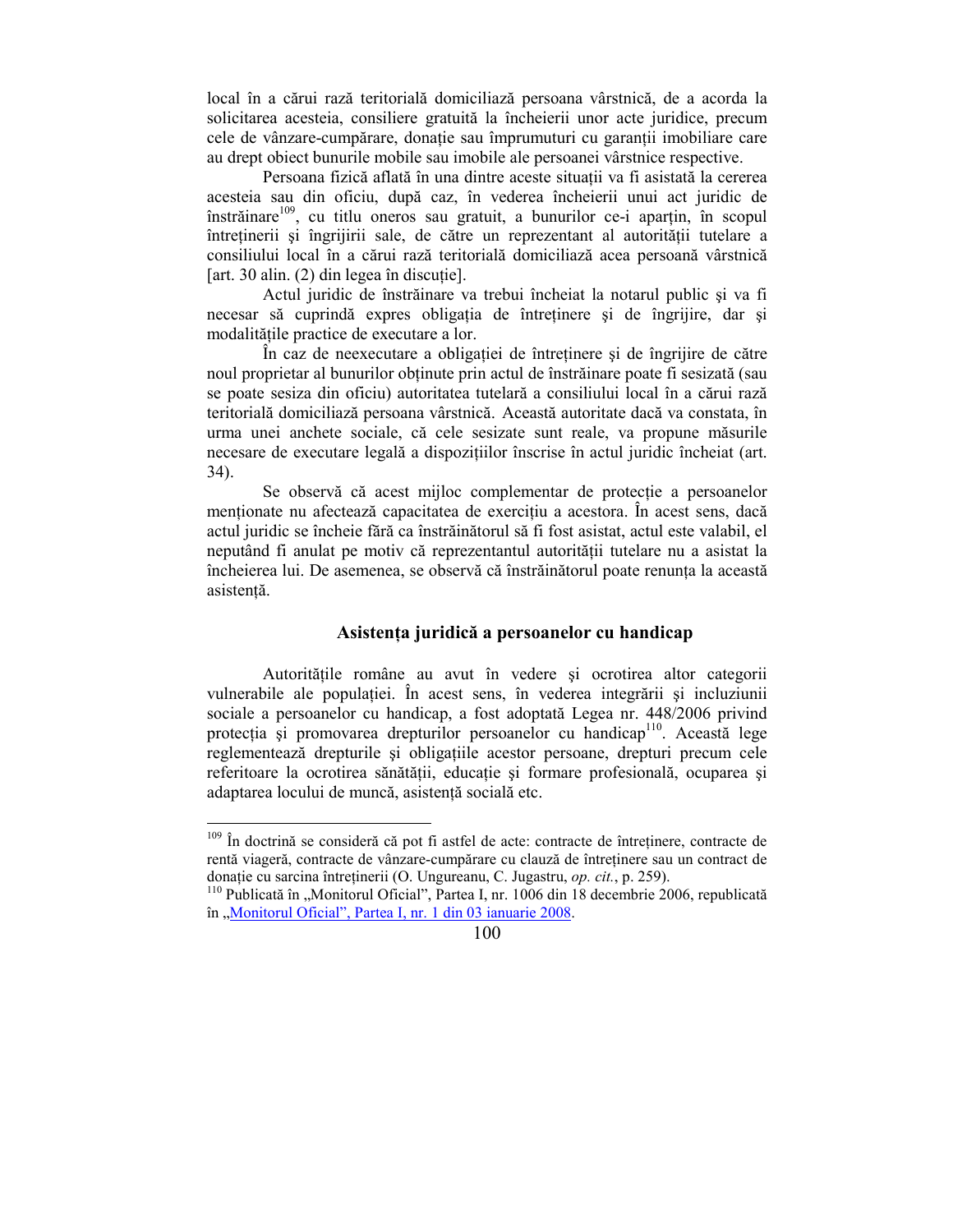Prin dispozitiile sectiunii a 6-a din legea mentionată s-a instituit ocrotirea juridică a acestora în cazul în care persoana cu handicap<sup>111</sup>, indiferent de vârstă, este în imposibilitate totală sau parțială de a-și administra bunurile personale.

Formele de protecție juridică a acestor persoane sunt, conform dispozițiilor art. 25 alin. (2) din Legea 448: instituirea curatelei, tutelei, dar și asigurarea asistenței juridice.

Instanța judecătorească va putea numi ca tutore o rudă sau o altă persoană care doreşte acceptarea tutelei, iar în cazul în care nu există o asemenea persoană, va fi desemnată în acest scop autoritatea administrației publice locale sau, după caz, persoana juridică privată care asigură protecția și îngrijirea persoanei cu handicap.

La preluarea tutelei, tutorele are obligatia efectuării unui inventar al tuturor bunurilor mobile si imobile ale persoanei cu handicap şi prezintării anual a unui raport de gestiune autorității tutelare din unitatea administrativteritorială în care persoana cu handicap are domiciliul sau resedința.

Prevederile art. 25 alin. (5) dispun că monitorizarea îndeplinirii obligațiilor care revin tutorelui persoanei cu handicap este asigurată de autoritatea tutelară din unitatea administrativ-teritorială în a cărei rază îşi are domiciliul sau reședința persoana cu handicap.

Asigurarea asistentei juridice a persoanelor cu handicap se efectuează prin asistarea acestora în fața instanțelor judecătorești competente de către părinte, reprezentantul legal, tutorele, sau organizația neguvernamentală al cărei membru este persoana cu handicap [art. 25 alin. (6)].

Importanța beneficierii persoanelor cu handicap de drepturile care le revin conform Legii nr. 448/2006 este accentuată şi de stipularea expresă a principiului celerității în judecarea cauzelor care au ca obiect obținerea de către persoanele cu handicap a drepturilor prevăzute de această lege.

## **Concluzii**

 $\overline{a}$ 

În consecintă, se observă că în legislatia românească există mijloace diverse de protectie destinate persoanelor majore. Astfel, s-a avut în vedere atât ocrotirea juridică a persoanelor lipsite de discernământul necesar datorită alienației sau debilității mintale, pentru care este reglementată aplicarea interdicției judecătorești, cât și a persoanelor aflate în anumite situații speciale

 $111$  Persoanele cu handicap, conform art. 2 alin. (1) din Legea nr. 448/2006, sunt "acele persoane cărora, datorită unor afecțiuni fizice, mentale sau senzoriale, le lipsesc abilitățile de a desfășura în mod normal activități cotidiene, necesitând măsuri de protecție în sprijinul recuperării, integrării şi incluziunii sociale".

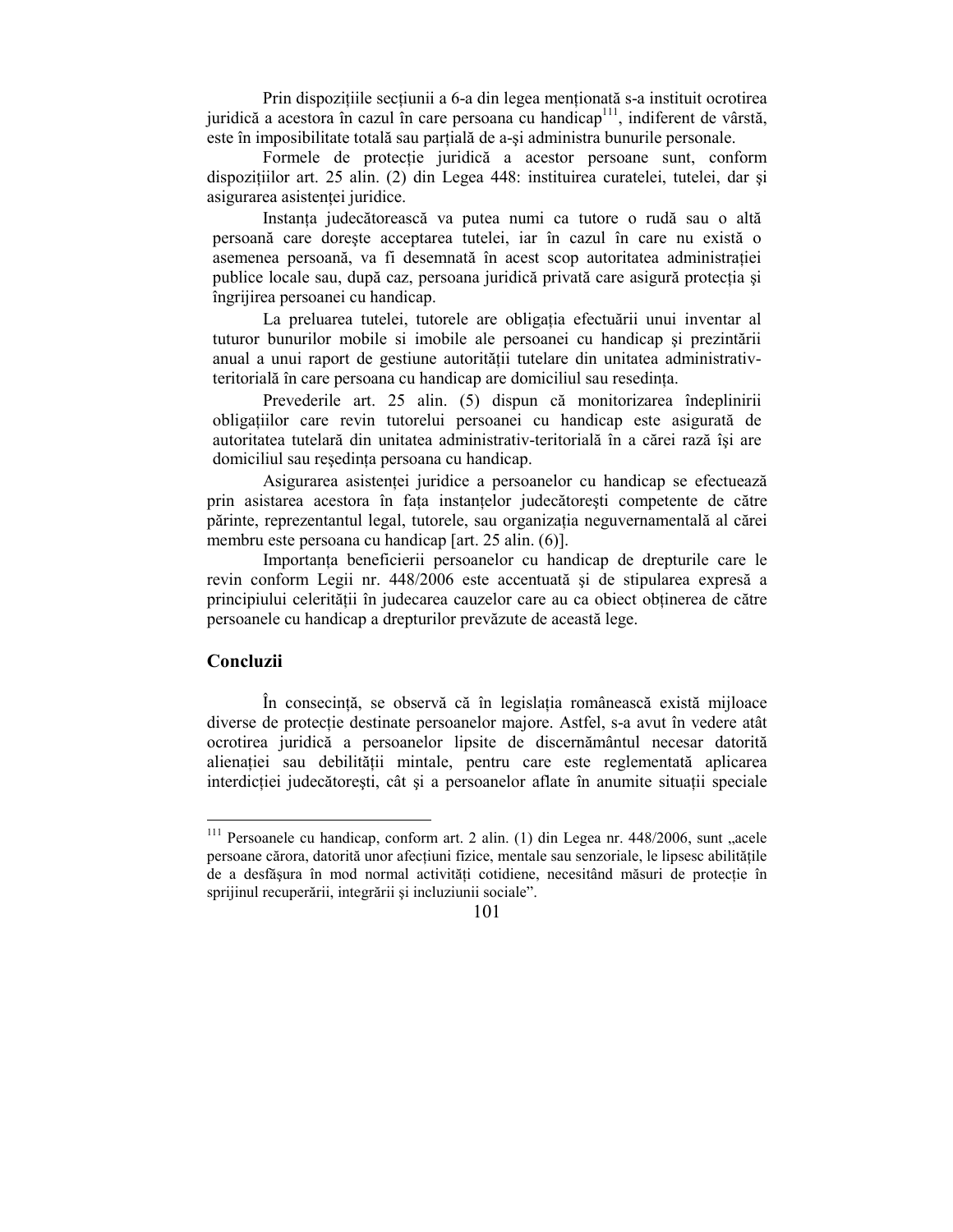care le împiedică să-şi exercite drepturile şi să-şi apere interesele, persoane care necesită doar o ocrotire temporară, pentru aceste persoane fiind legiferată curatela propriu-zisă.

 De asemenea, în scopul adaptării la aquis-ul comunitar s-au instituit şi alte forme de ocrotire, precum asistenta socială a persoanelor vârstnice, dar și asistenta juridică a persoanelor cu handicap, acestea fiind destinate anumitor categorii de persoane aflate în situații deosebite.

 În acest context, ocrotirea eficientă a categoriilor vulnerabile ale populației necesită cooperarea coerentă a tuturor instituțiilor abilitate și organismelor care desfășoară activități în domeniu în scopul implementării eficiente a normelor juridice menționate.

#### **Bibliografie**

- 1. Albu, I., *Dreptul familiei*, Editura didactică şi pedagogică, Bucureşti, 1975.
- 2. Alexandresco D., *Explicatiunea teoretică și practică a dreptului civil român*, tom II, Bucureşti, Editura Librăriei Leon Alcalay, 1907.
- 3. Alexandresco, D., *Principiile dreptului civil*, vol. I, Editura Atelierele grafice Socec & Co, Bucureşti, 1926.
- 4. Bacaci, A., Dumitrache, V., Hageanu, C., *Dreptul familiei*, ediția a 4-a, Editura All Beck, 2005.
- 5. Balahur, D., *Protecția drepturilor copilului ca principiu al asistenței sociale*, Editura All Beck, Bucureşti 2001.
- 6. Beleiu, Gh., *Drept civil român. Introducere în dreptul civil. Subiectele dreptului civil*, ediția a VI-a, revăzută și adăugită de Nicolae, M., Trușcă, P., Casa de Editură și Presă "Șansa" S.R.L., București, 1999.
- 7. Buda, O., *Iresponsabilitatea. Aspecte medico-legale psihiatrice cu aplicații în dreptul penal, civil și al familiei*, Editura Științelor Medicale. Editura Juridică, 2006.
- 8. Danielopolu, G., *Explicațiunea Instituțiilor lui Iustinian*, vol. I, Imprimeria statului, Bucureşti, 1899.
- 9. Dogaru, I., Cercel, S., *Drept civil. Persoanele,* Editura C. H. Beck, Bucureşti, 2007.
- 10. Dogaru, I., Cercel S., *Drept civil. Persoanele,* Editura C. H. Beck, Bucureşti, 2007.
- 11. Gaius, *Instituțiunile dreptului privat roman*, ediție îngrijită de A.N. Popescu, Editura Academiei, Bucureşti, 1982.
- 12. Hamangiu, C., Rosetti-Bălănescu, I., Băicoianu, Al., *Tratat de drept civil român*, vol. I, 1996.
- 13. Hanga, Vl., *Drept privat roman*, E.D.P., Bucureşti, 1978.
- 14. Hanga, Vl., *Drept privat roman* , Editura Argonaut, Cluj-Napoca, 1996.
- 15. Imbrescu, I., *Tratat de dreptul familiei. Familia, protecția copilului, elemente de stare civilă*, Editura Lumina Lex, Bucureşti, 2006.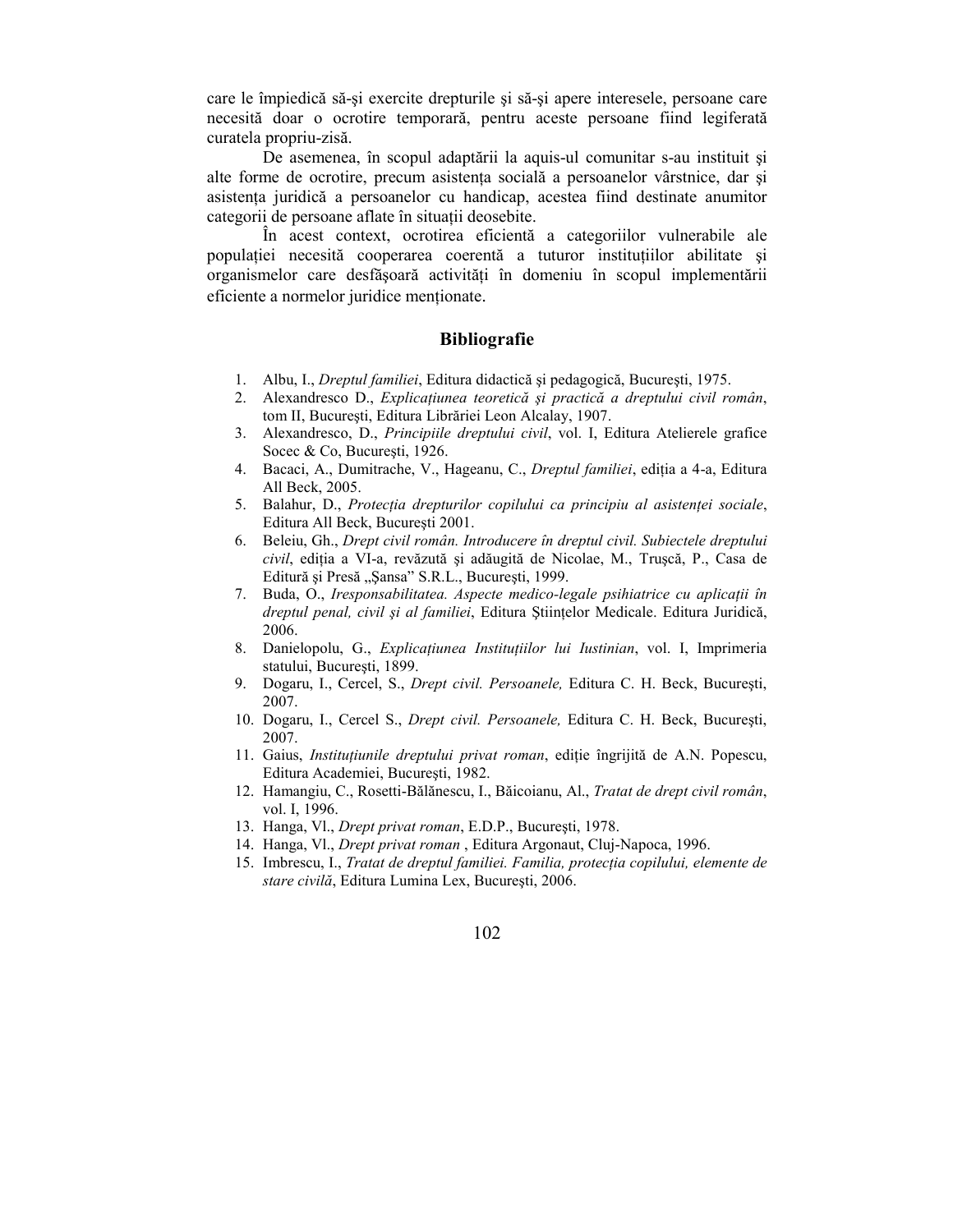- 16. Ionașcu, A., Costin, M., Mureșan, M., Ursa, V., *Filiația și ocrotirea minorilor în dreptul republicii socialiste România*, Editura Dacia, Cluj-Napoca, 1980.
- 17. Lupan, E., Sabău-Pop, I., *Tratat de drept civil român. Vol. II. Persoanele*, Editura
- 4. C. H. Beck, București, 2007.<br>18. Mănoiu, F., Epureanu, V.,
- 18. Mănoiu, F., Epureanu, V., *AsistenŃa socială în România*, Editura All Educational SA, 1997.
- 19. Morange, J., *Libertățile publice*, Editura Rosetti, București, 2002.
- 20. Mureşan, M., *Drept civil. Persoanele*, Editura Cordial Lex, Cluj-Napoca, 1994.
- 21. Neamțu, G. coordonator *Tratat de asistență socială*, Editura Polirom, 2003.
- 22. Rosetti-Bălănescu, I., Sechelarie, O.,. Nedelcu N. G., *Principiile dreptului civil român*, Editura de Stat, 1947.
- 23. Roșca, M., *Psihologia deficienților mintali*, E. D. P., București, 1967.
- 24. Sâmbrian, T., *Drept roman*, Editura Helios, Craiova, 2001.
- 25. Şeulean, V., *Protecție și Asigurări Sociale*, Editura Mirton, Timisoara, 2003.
- 26. Tomulescu, C. St., *Drept privat roman*, Editura Universității, București, 1975.
- 27. Ungureanu, O., Jugastru, C., *Drept civil. Persoanele, ediția a 2-a*, revăzută, Editura Hamangiu, 2007.
- 28. Bedingfield, D., *The child in Need. Children, the State and the Law*, Jordan Publishing Limited, 1998.
- 29. Boswell, J., *The Kindness of Strangers*, Pantheon Books, New York, 1988.
- 30. Cornu, G., Association Henri Capitant, *Vocabulaire juridique*, PUF, coll. Quadrige, 2004.
- 31. Jeorger, M., *Enfant trouvé enfant objet*, Histoire, Économie et Societé, vol. 6, 1987.
- 32. Voirin, P., Goubeaux, G., *Droit civil Personnes, Famille, Personnes*  protégées, Biens, Obligations, Sûretés, Tome 1, 31<sup>e</sup> édition, Librairie générale de droit et de jurisprudence, E.J.A., 2007.

#### Legislatie:

- 1. \*\*\* Hotărârea nr. 1442/2004 privind serviciile și activitățile ce pot fi desfășurate de către organismele private române în cadrul procedurii adopției interne, Hotărârea nr. 1441/2004 cu privire la autorizarea organizațiilor private străine de a desfășura activități în domeniul adopției internaționale. Ambele hotărâri au fost publicate în "Monitorul oficial al României", partea I, nr. 873 din 24 septembrie 2004
- 2. \*\*\* Hotărârea nr. 197 din 9 februarie 2006 privind aprobarea programelor de interes national în domeniul protectiei drepturilor persoanelor cu handicap, precum și în domeniul asistenței sociale a persoanelor vârstnice, persoanelor fără adăpost și persoanelor victime ale violenței în familie și a finanțării acestor programe, publicată în "Monitorul Oficial", Partea I, nr. 195 din 01 martie 2006
- 3. \*\*\* Legea 18/1990, publicată în "Monitorul Oficial al României" nr. 109 din 28 septembrie 1990 și republicată în "Monitorul Oficial al României" nr. 314 din 13 iunie 2001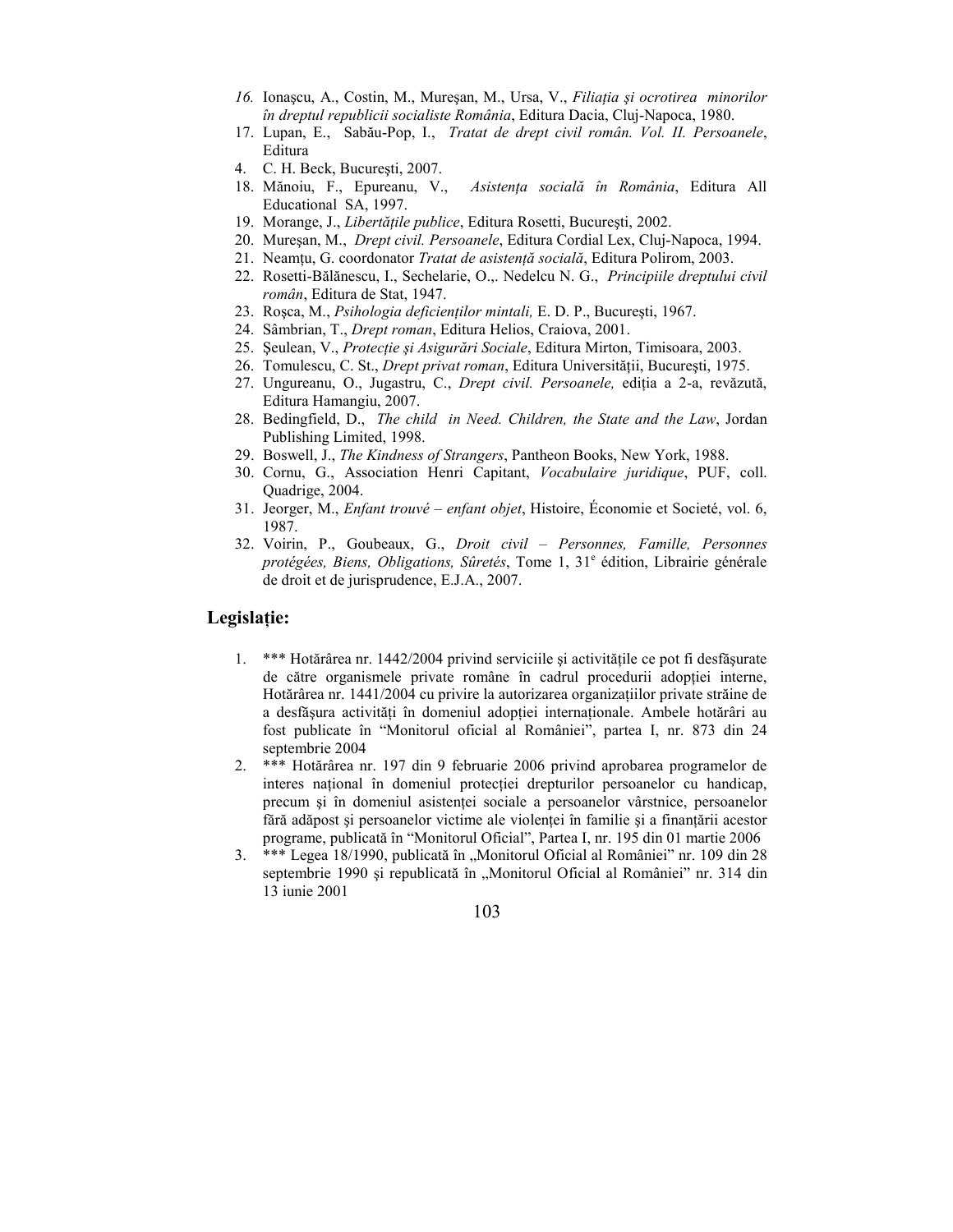- 4. \*\*\* Legea nr. 36/1995 privind notarii publici şi a activitatea notarială publicată în "Monitorul Oficial al României", nr. 92 din 16 mai 1995
- 5. \*\*\* Legea nr. 17/2000 privind asistența socială a persoanelor vârstnice, lege republicată în "Monitorul Oficial al României", nr. 157 din 06 martie 2007 și modificată prin Legea nr. 270/2008 publicată în "Monitorul Oficial", Partea I, nr. 768 din 14 noiembrie 2008
- 6. \*\*\* Legea nr. 487/2002 privind sănătatea mintală și protecția persoanelor cu tulburări psihice publicată în "Monitorul Oficial al României", nr. 589 din 8 august 2002 şi completată prin Legea nr. 600/2004 publicată în "Monitorul Oficial al României" nr. 1228/21 decembrie 2004
- 7. \*\*\* Legea nr. 272/2004 privind protecția și promovarea drepturilor copilului publicată în "Monitorul Oficial al României", partea I, nr. 557 din 23 iunie 2004
- 8. \*\*\* Legea nr. 273/2004 privind regimul juridic al adopției publicată în "Monitorul Oficial al României", partea I, nr. 557 din 23 iunie 2004
- 9. \*\*\* Legea nr. 274/2004 privind înființarea, organizarea și funcționarea Oficiului Român pentru Adopții. publicată în " Monitorul oficial al României", Partea I, nr. 557 din 23 iunie 2004
- 10. \*\*\* Legea nr. 448 din 2006 privind protecția si promovarea drepturilor persoanelor cu handicap, publicată în "Monitorul Oficial", Partea I nr. 1006 din 18 decembrie 2006, modificată prin Ordonanța de urgență nr. 14/2007 și Legea nr. 275/2007, republicată în "Monitorul Oficial", Partea I, din 03 ianuarie 2008;
- 11. \*\*\* Noul Cod Civil instituit prin Legea nr. 287/2009 publicată în "Monitorul Oficial al României", Partea I, nr. 511 din 24 iulie 2009

## **Alte surse:**

- 1. Bureau des Traites sur htt:// Convention europeenne sur l'exercice des droites des enfants
- 2. http://www.unicef.org/romania/ro/imas2
- 3. http://www.unicef.org/romania/ro/UNICEF\_2006\_romana.pdf
- 4. http://www.unicef-romania.ro/publicatii/general/evaluarea-rapida-a-impactuluicrizei-economice-asupra-saraciei-in-romania.html
- 5. Strategia naționale de sănătate publică a Ministerului Sănătății aprobată prin Ordinul Ministerului Sănătății nr. 923 din 16 iunie 2004 și publicată în "Monitorul Oficial al României", nr. 662 din 22 iulie 2004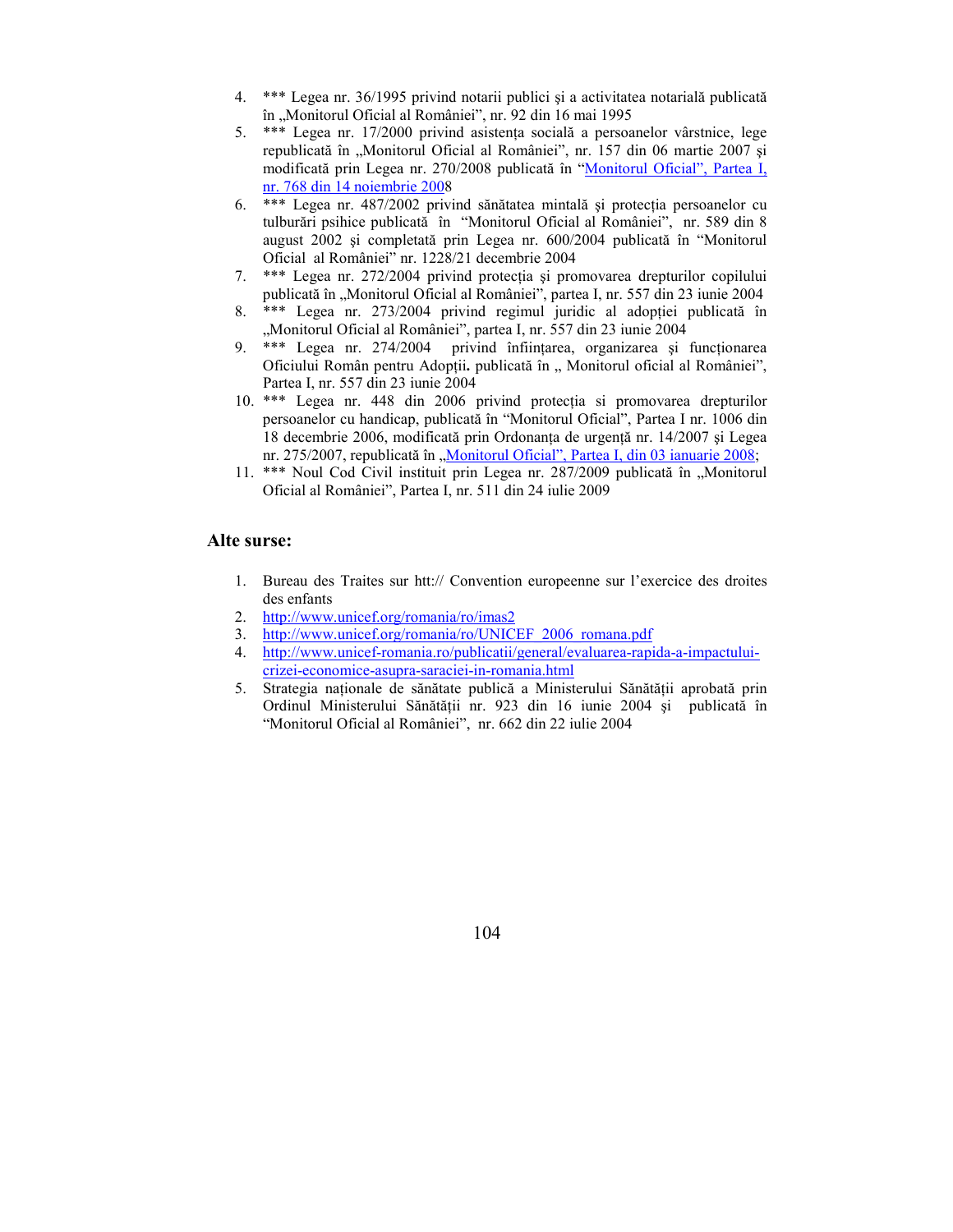# **PROBLEMA NAVIGABILITĂłII ÎN REGIUNEA PORłILOR DE FIER ÎN TIMPURILE MODERNE ŞI IMPLICAłIILE SALE POLITICE ŞI ECONOMICE**

# *drd. Gheorghe BĂRBĂNłAN Institutul de Istorie "Gheorghe Baritiu" din Cluj - Napoca*

**Abstract**. *The Iron Gates region has been considered fascinating sice ancient times because of its wild beauty but also for it's new options offered to navigation and commerce. In a simple representation, the Iron Gates are that*  region on the Danube, covering 100 km, between Golubăț and Pescari (km *D.1040) and Gura Văii-Sip (km D 940). This very attractive region has been confronting with great natural obstacles put in the way of navigation possibilities. The first procedures of normalizing the naval traffic of the region has been started by the Romanians. Back în those times, the problem of normalizing the traffic of the region caught the attention of the Austrians, their first attempts starting în the year 1778. With the passing of time, this problem became an interest for the entire continent. It became a European problem once with the Congress of Paris dated in 1856 witch agreed with the necessity of some projects of rebuilding the Iron Gates. Later after the Congress, the Austro-Hungarian Empire has been chosen to coordinate the rebuilding projects, but, because of other types of problems, the government of Wien transferred the projects to Hungary în 1879. Eventually the operation has led to an improvement in of navigation, although it did not offer a complete a definitive workout to the problem. Hungary took advantage of the role it has received, and tried to become a dominant power in the region, and those kinds of politics had severely affected the economic and political interests of Romania and Serbia. The Hungarian politics have provoked a series of types of reactions in the European diplomatic circles, most of those reactions coming especially from Rusia.* 

#### **Keywords:** *the Iron Gates, navigation*, *economic and political interests*

Regiunea Porților de Fier și a Cataractelor a fascinat încă din timpuri străvechi prin frumusetea ei sălbatică, dar și pentru oportunitățile ce le putea oferi navigației și comerțului.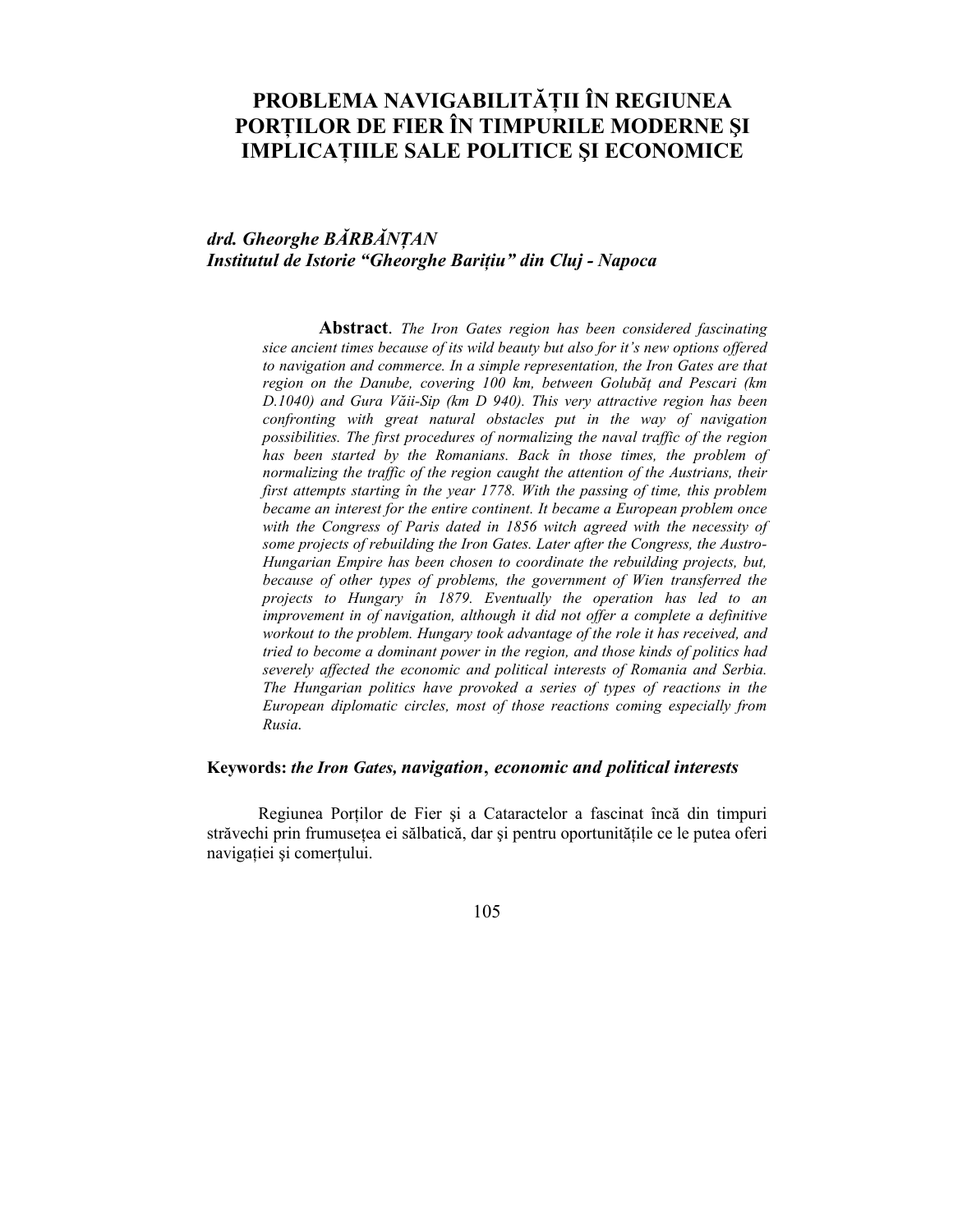Porțile de Fier este numele unui defileu pe fluviul Dunăre. Face parte din granita dintre Serbia și România. În sensul larg, reprezintă 134 km din cursul Dunării, în sensul mai îngust doar barajul hidroelectric din apropierea oraşului românesc Orşova. Defileul se află între România în nord şi Serbia în sud. În acest punct, râul separă Munții Carpați de Balcani. Numele maghiar, Vaskapu, înseamnă tot "Porțile de Fier", și este folosit, împreună cu cel românesc, pentru a denumi întreg lanțul de defileuri. Un nume alternativ românesc pentru ultima parte este ,,Clisura Dunării". În Serbia defileul este cunoscut sub numele de "Derdap" fiind un parc național, ultima secțiune numindu-se, Derdapska klisura". Defileul este uneori denumit,, Defileul Dunării", denumire greşită deoarece cursul fluviului mai are şi alte defilee, ca de exemplu defileul de la Visegrad.

 Descoperirile arheologice de la Lepenski Vir, precum şi altele, indică faptul că regiunea Porților de Fier a fost locuită de mult timp. Situl arheologic de la Lepenski Vir este considerat de unii istorici ca cel mai important din Europa de Est şi se remarcă în mod deosebit prin statuile din gresie din neoliticul timpuriu.

De la kilometrul 1075 (confluența cu râul Nera) până la kilometrul 851 (confluența cu râul Timoc), Dunărea constituie frontiera de stat dintre România şi Serbia pe o lungime de 224 km. Pe acest sector fluvial a ferestruit transversal lanțul Carpaților Meridionali, creând cel mai lung și mai pitoresc defileu din Europa, pe o distantă de 100km, între Golubăt – Pescari (km.D.1040)  $si$  Gura Văii – Sip (km. D. 940) denumit Portile de Fier.

 O descriere din anul 1882 a acestei regiuni subliniază următoarele: ,,Începând din imediata apropiere a localității Vârciorova, pe o distanță de 2400 m , în albia Dunării, sunt stânci de formă plată care se ridică până la 1 m sub nivelul apei ; după acest prag de stânci încep adevăratele Porți de Fier ale căror stânci sunt vizibile, în timpul când scade apa Dunării, pe o distanță de 1800 m în sensul de curs al fluviului și de la un mal la altul $1^{1/12}$ .

 Prima descriere a acestui sector este în legătură cu episodul potrivit căruia hyleenii (dorieni sau rhodieni) de pe valea râului Slătinicul Mic( Rhodanus) căutau să găsească drumul de întoarcere al argonauților, ei fiind atestați și ca primii edecari pe Dunăre.

 Referindu-se la această regiune, marele geograf român George Vâlsan afirma:,,Oltenia, Banatul şi regiunile locuite de români în Serbia şi Bulgaria (bazinul Timocului şi al Moravei) deşi fiecare cu un trecut istoric deosebit, alcătuiesc un fel de mare provincie cu aceleaşi caractere geografice, etnice şi lingvistice. S-ar putea numi ținutul Porților de Fier. Numirea ar fi potrivită nu numai fiindcă e cea mai cunoscută în restul Europei, din timpurile vechi şi până azi, nu numai fiindcă exprimă o realitate istorică şi antropogeografică, - întreaga regiune a avut funcțiunea de,,poartă<sup>"</sup>a Europei civilizate spre regiunile de șes cu

<sup>112</sup> Constantin N.Bărbulescu, Vârciorova – aşezarea de la izvoarele Istrului, Editura Dacia Europa Nova, Lugoj, 2002, p.176.

<sup>106</sup>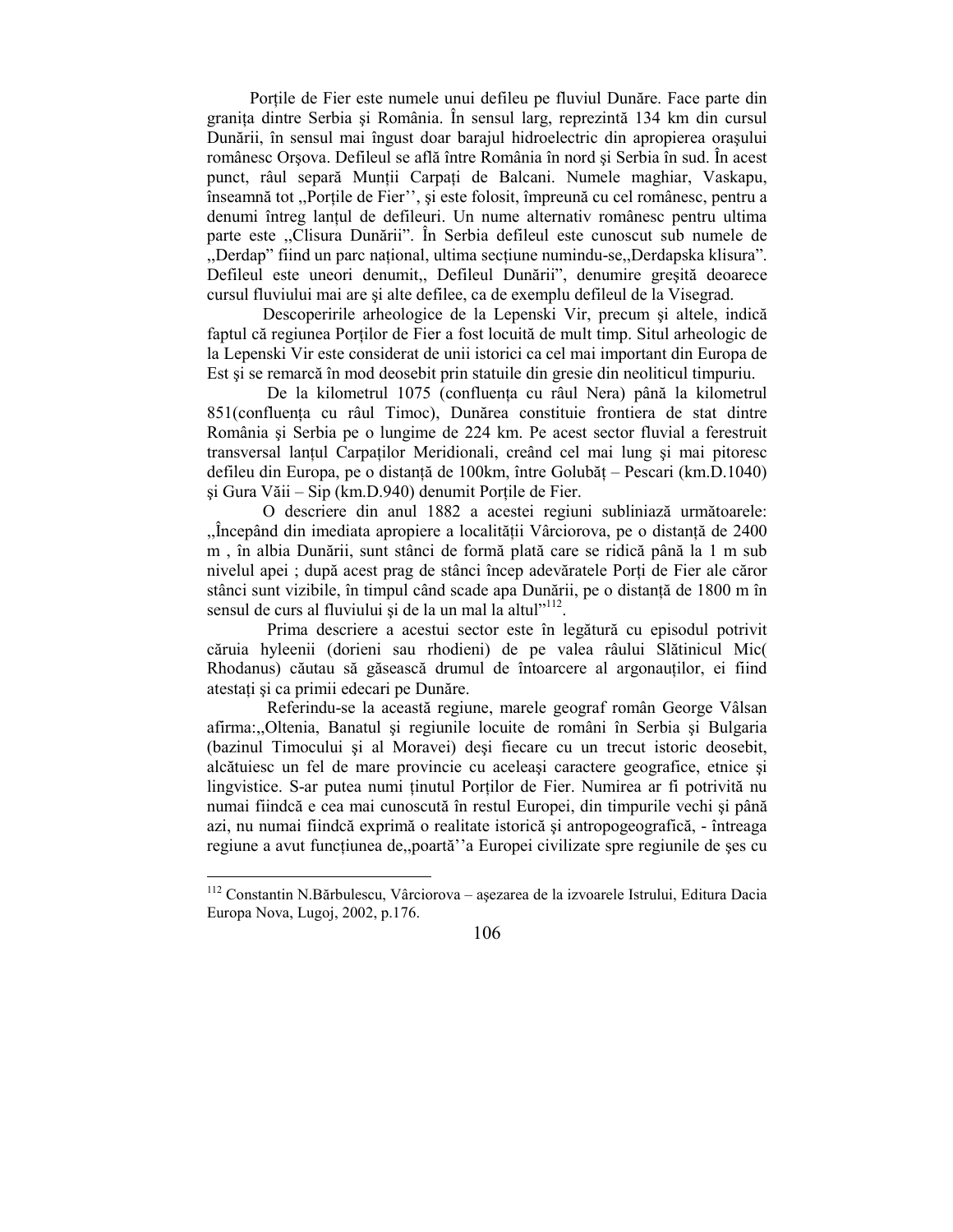popoare rătăcitoare - ,dar și fiindcă Porțile de Fier înseamnă punctul de încrucişare a celor două elemente geografice principale care comandă regiunea – Dunărea și Carpații -,precum înseamnă și un triplex confinium: punctul în care se unesc cele trei provincii componente"<sup>113</sup>

În geografia fizică, ținutul Porților de Fier cuprinde capătul extrem meridional al lantului carpatic, care, după cercetările geografilor și geologilor, nu se termină la Dunăre, ci mult mai la sud, în bazinul Timocului. Valea Dunării e un fel de sant îngust și adânc, cotind printre munți cu totul asemănători.<sup>114</sup>

 Cercetările geografice asupra defileului, începute încă din secolul al XIX-lea şi mai cu seamă cele întreprinse în anii 1965-1971, au dus la o cunoastere detaliată a unor particularități fizico-geografice, geomorfologice și hidrologice, fapt important pentru cunoaşterea şi explicarea specificului navigației în acest sector.

Navigația pe Dunăre era însă îngreunată de existența, pe anumite portiuni, a unor obstacole naturale greu de depășit. Astfel, pe portiunea cuprinsă între Moldova Nouă- Vințe și Drobeta Turnu- Severin- Kostol (km.1048km.931), înainte de construirea Sistemului Hidroenergetic și de Navigatie Portile de Fier I, navigația întâmpina cele mai mari dificultăți provocate de obstacole și fenomene naturale: zone de praguri stâncoase cu adâncimi mici, alternând cu portiuni înguste ale albiei, căderi concentrate cu viteze mari, sinuozităti pronuntate ale albiei, cele două mari curbe de la Svinița și Ada-Kaleh<sup>115</sup>, la care se adăugau pe timp nefavorabil negura, ceata, burnița, ploaia violentă, ninsoarea, sau apariția pe timp de iarnă a sloiurilor de gheață din amonte, ori formarea lor bruscă în sector și transformarea în poduri de gheată, favorizate de portiunile înguste ale albiei sau de zonele de praguri.

Pericolul cel mare îl constituiau stâncile ascunse sub apă de la Porțile de Fier, în special în sectiunea Vodita – Gura Văii cu numeroase și masive roci care traversează fluviul, cunoscute sub denumirea de, Portile de Fier''sau ,,Gherdapuri".

 Romanii, care aveau interese strategice, militare şi economice în regiune, au fost primii care au încercat regularizarea navigației pe Dunăre. Ei au realizat regularizarea, săpând în stâncă un canal pe malul drept( în dreptul localității Sip) și un baraj, în vremea împăratului Traian. Canalul a fost utilizabil

<sup>&</sup>lt;sup>113</sup> .,,Arhivele Olteniei'', anul V, nr.23, ianuarie- februarie 1926, p.3

<sup>&</sup>lt;sup>114</sup> Ibidem

<sup>&</sup>lt;sup>115</sup> în traducere Insula-Cetate sau Fortăreața; era o insulă a Dunării, unde turcii ridicaseră o puternică fortăreață, așezată la intrarea în Banat în locul unde fluviul întretaie lanțul Carpaților, între gura râului Cerna și a Bahnei(Ahmet Ali, Monografia Insulei Ada Kaleh, Editura Scrisul Românesc, Craiova, 1934,p.3); insula a fost acoperită de ape în timpul construcției Hidrocentralei de la Porțile de Fier

<sup>107</sup>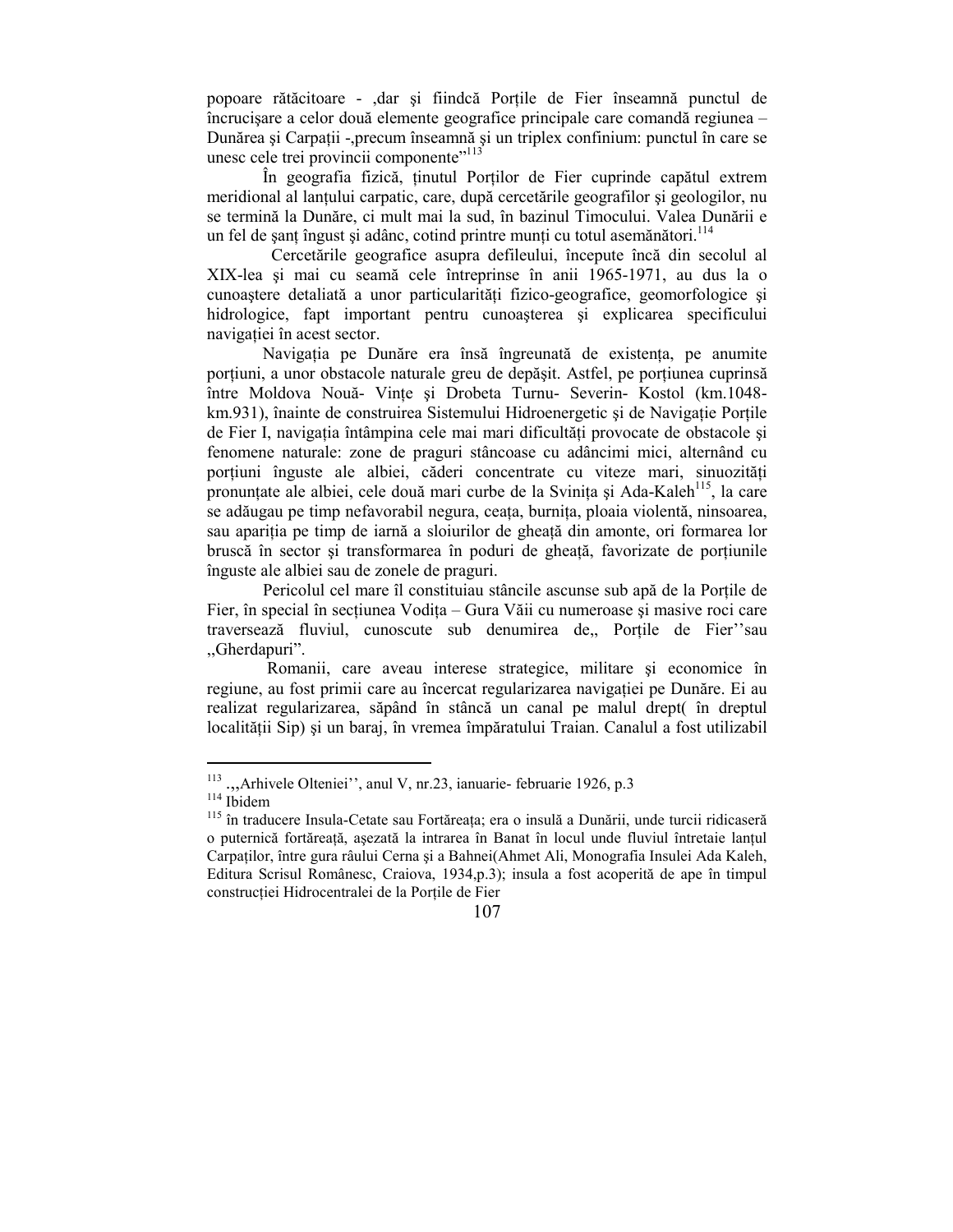până în anul 1895 și a reprezentat pentru multe secole un factor de protecție pentru flota de război şi cea comercială a Romei. Canalul fusese terminat în anul 101 şi avea forma unui arc, cu capetele spre mal, având lungimea de 3,2 km şi lățimea de 30m. Un dig de pâmânt apăra intrarea de viiturile aduse de pârâul Cosaina.<sup>116</sup> Săparea acestui canal este mentionată în inscriptia în marmură, descoperită în 1969 în Serbia, la Karatas.<sup>117</sup>

În Evul Mediu, austriecii au făcut o serie de studii pentru îmbunătățirea navigatiei în zonă, fiind începute în anul 1778 de către căpitanul Lauterer, dar primele încercări de înlăturare a obstacolelor din acest sector al fluviului şi de realizare a unui canal cu ecluze la Porțile de Fier au avut loc în al patrulea deceniu a secolului al XIX-lea.

 $***$ 

În Epoca Modernă problema rezolvării navigabilității în zona Porților de Fier s-a impus ca o necesitate stringentă.

 Începând cu Tratatul de la Paris din 30 martie 1856, care prevedea libertatea navigației pe Dunăre și care reglementa regimul navigației pe acest fluviu pe baza unei convenții internaționale, toate documentele ce vor fi emise ca urmare a unor dezbateri la nivelul marilor puteri, referitoare la Dunăre (Viena 1857, Londra 1871, Berlin 1878) au prevăzut şi problema înlăturării obstacolelor din calea navigației la Porțile de Fier.

 Lucrările vor fi atribuite Austro-Ungariei, dar printr-un complex de împrejurări guvernul de la Viena a transferat Ungariei în 1879 sarcina de a efectua lucrările. Aceasta a definitivat planul de execuție în anul 1883, iar la 18 septembrie 1890 a început acțiunea de amenajare. La inaugurarea lucrărilor au participat reprezentanți ai statului austro-ungar, dar și miniștrii Serbiei, Gruici și Josimovici. După discursurile de inaugurare, ministrul comertului Barosz a făcut să sară în aer prima mină săpată pe malul sârbesc lângă Greben, care era încărcată cu 60 kg dinamită şi care a făcut ca mai multe sute de metri cubi să sară în aer.  $118$ 

 Legat de acest eveniment ziarul,, Newoie Wremea''( şi care numea Dunărea râu slav) compara lucrările privitoare la Porțile de Fier, prin importanța lor, cu tunelul de la St.Gotard. Se considera că prin aceste lucrări comerțul Germaniei îşi va găsi un larg debuşeu spre Orient, România, Serbia şi Asia Mică şi vor transporta grânele lor şi materia brută în centrul Europei. De asemenea va

l

<sup>&</sup>lt;sup>116</sup> Th.N.Trâpcea, Tabula Traiana de la Porțile de Fier, în revista,, Danubius,,1970,p.19

 $117$  inscriptia specifica : ,, Ob Periculum Cataractarum Derivato Flumine Tutam Danubii navigationem fecit" adică,, din cauza primejdiei cataractelor, fiind abătut fluvial, s-a asigurat navigația pe Dunăre''.

 $118$ , Telegraful Român''( colecția de presă a bibliotecii, Gheorghe Bibicescu'' din Drobeta Turnu-Severin), Anul II, nr.479 din 5 septembrie 1890.

<sup>108</sup>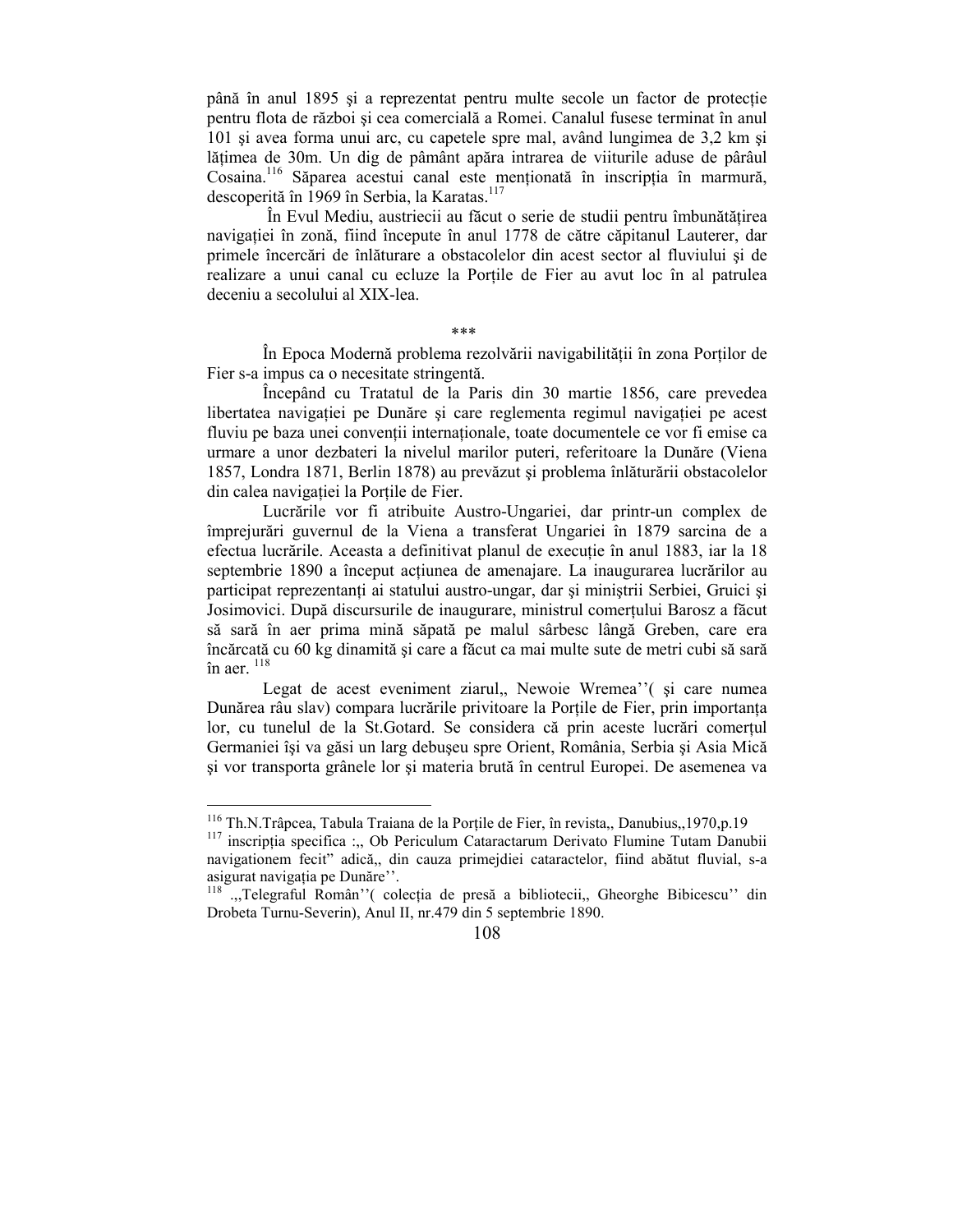înlesni germanilor şi maghiarilor cucerirea statelor dunărene, precum se va mări și întări influența austro-germană în Peninsula Balcanică. <sup>119</sup>

Construcția canalului Sip se impunea ca o soluție obligatorie în condițiile în care traficul şi tonajul navelor depăşea deja un milion de tone la începutul deceniului nouă al secolului al XIX-lea.<sup>120</sup> În timpul lucrărilor de la Porțile de Fier s-a folosit ca metodă spargerea pietrei cu ciocane de fier de 9.800 kg unul, mişcate prin presiunea aerului şi prin materiale explozibile, ce erau introduce prin găurirea pietrei cu sfredele.<sup>121</sup> Explozibilul necesar a fost aprovizionat de la firmele vieneze Lehman et Leyrer, Urban Ede, G.Wimiwarter şi A.Stogenmayer.<sup>122</sup> De asemenea pentru explozibilul necesar dislocării de arocamente se va încheia o întelegere și cu Societatea Anonimă Dinamit Nobel.<sup>123</sup> Depozitul materialului exploziv se afla pe insula Ada-Kaleh.<sup>124</sup> Pentru a vedea cum se desfăşoară lucrările de derocament, inginerul superior Alajos Hoszpotzky s-a deplasat pe Rin pentru a asista la astfel de lucrări.<sup>125</sup> Lucrările de derocament s-au făcut după metoda Lauer, înlocuită mai târziu cu metoda inginerului Schmidthauer.<sup>126</sup> Într-un alt document se menționează că vaporul pentru derocamente a fost dat în exploatare la 1 martie 1890; pentru lucrările de derocament fiind comandat vaporul "Sziklatoro" Societății de Navigație Lucsenbacher.<sup>127</sup> Pentru manipularea explozibilului necesar se constituise un Comitet Militar al Administratiei. Potrivit mentionărilor documentare în perioada de lucrări s-au înregistrat şi victime; marinarii Avramovici Adam şi Petrovici Fota s-au înecat în perioada lucrărilor din sectorul Greben – Svinita.<sup>128</sup> În documente sunt menționate și desele avarieri pe care le suferă vasele aflate în circulație în zona Porților de Fier și Cataractelor. <sup>129</sup>

<sup>&</sup>lt;sup>119</sup> Ibidem, nr.485 din 13 septembrie 1890.

 $120$  Stelian Baicu, Din istoria navigației pe Dunăre la Porțile de Fier, în,, Drobeta,,XI-XII, 2002, p.377-378

 $\frac{121}{121}$ .,Telegraful Român'', Anul III, nr.540 din 3 ianuarie 1891

<sup>&</sup>lt;sup>122</sup> Directia Arhivelor Naționale Mehedinți, fond Administrația Porților de Fier Orșova, Protocolul anului 1889, inventar 1/1889, f.26

 $123$  Ibidem, f.6

 $124$  Ibidem, f.46

<sup>125</sup> Ibidem, f.52 nr.502

 $126$  Ibidem, f.13

 $127$  Ibidem, f.10

<sup>128</sup> Ibidem, f.54 nr.523

 $129$  este menționată avarierea la Salanda 503, a pasagerului,,Margarit,, a remorcherului " Magyar'', a salandelor M.F.T.R 360 şi 361etc.(Ibidem, f.18,21,27,34)

<sup>109</sup>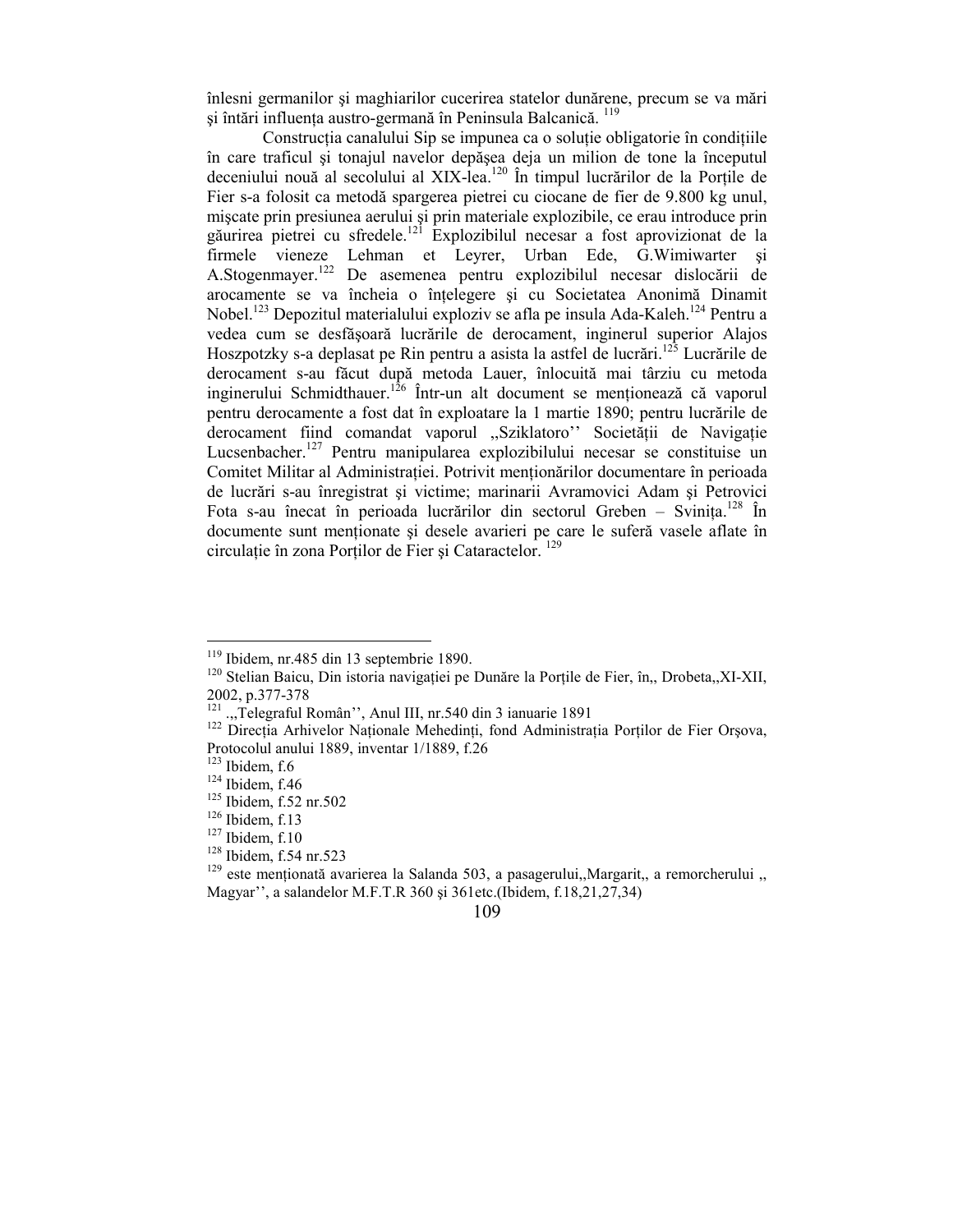Canalul avea o lungime de 1700 m, lățimea de 73 m și o adâncime de  $2,70$  m.<sup>130</sup> Viteza apei din canal, ce se scurgea la cote maxime, datorită în mare parte şi stâncii ,,Brigada" îngreuna urcarea convoaielor, făcând-o aproape imposibilă. Pentru rezolvarea acestei probleme a fost necesară construirea unei nave speciale, a unui remorcher care să lucreze pe baza atotractării. Numită,, Vaskapu'',nava a intrat în exploatare la 2 noiembrie 1899 şi fusese construită în şantierul,, Danabius-Schonichen- Hartman'' din Budapesta.<sup>131</sup> ,,Vaskapu'' a lucrat până în 1916 când apropiindu-se frontal de Portile de Fier, a fost tăiat octogonul de autotractare, iar vasul a fost evacuat la Turnu-Severin şi apoi la Odessa.<sup>132</sup>

Câteva detalii tehnice ne ajută să cunoaștem mai bine functionalitatea acestui vas.El a fost comandat în anul 1895 la Budapesta şi avea rolul de vas ajutător auxiliar touer (remorcher), pentru a ajuta la navigare în amonte, lucru greu de realizat în conditiile curentilor foarte puternici. Denumirea sa în limba maghiară a fost "Vaskapu", iar în românește Porțile de Fier. Tuerul era prins cu un cablu de oțel care avea un capăt la mal sau pe fundul fluviului. Celălalt capăt era fixat pe vas legat la un tambur, acționat de o mașină plan orizontală ce avea două viteze destinate pentru tracțiune. Vasul mai avea două mașini de propulsie. În timpul deplasării în amonte ,,Vaskapu'' trăgea convoiul de vase, cablul înfăsurându-se pe tambur.<sup>133</sup> Static "Vaskapu" avea puterea initială de 650 CP, iar în timpul mersului prin acționarea motoarelor puterea putea ajunge la 2200 CP.

Între 1899-1914, Vaskapu'' a funcționat pe canalul Sip. La începutul primului război mondial sârbii au confiscat vasul, iar în 1916 a fost dus la Odessa, unde după revoluția rusă din 1917, a fost zărit de o unitate de intervenție din marina austriacă şi adus la Orşova. În anul 1920 va fi readus pe canalul Sip până în anul 1933 când va fi mutat la Greben (km 1000).

 În timpul primului război mondial germanii au instalat pe malul sârbesc în dreptul canalului Sip trei locomotive care trăgeau convoaiele în amonte. Locomotivele în respectivul canal au fost reintroduse după 1933.

 După construirea canalului Sip şi regularizarea apelor fluviului în zona Cataractelor și introducerea mijloacelor de tracțiune auxiliară, traficul fluvial a crescut sensibil. În perioada 1906-1910 prin Porțile de Fier s-au transportat 2.669.000 tone mărfuri. O reducere a traficului de mărfuri s-a înregistrat în

<sup>&</sup>lt;sup>130</sup> Ministerul Energiei Electrice, Anuar, Muzeul tehnic,, Prof.ing.D.Leonida,, București, 1987, p.98

<sup>&</sup>lt;sup>131</sup> Constantin Juan, Navigația dunăreană și dezvoltarea Orșovei, în Historia urbana, Extras, 1995/1-2, p.134.

<sup>132</sup> Ministerul Energiei Electrice, Anuar.., p.99.

 $133$  Constantin Portase, Scurt istoric al amenajării navigatiei în sector Portile de Fier (referat prezentat la sesiunea de comunicări ținută în 1967 la APFC), p.3.

<sup>110</sup>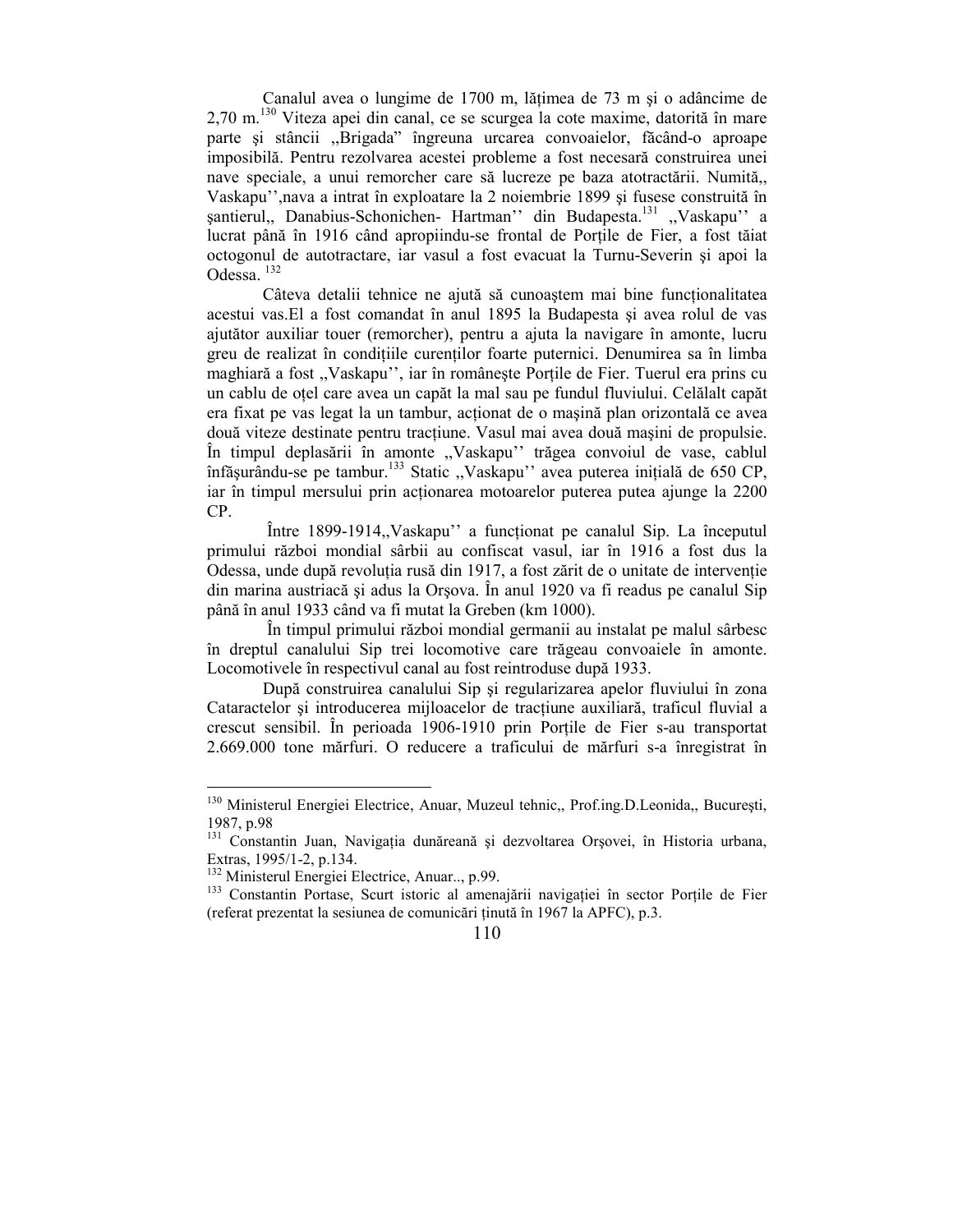timpul războiului mondial şi în primii ani interbelici. Statisticile ne arată o treptată revigorare şi creştere, astfel că în perioada anilor 1926-1930 s-au transportat prin Porțile de Fier peste 6.857.282 tone mărfuri. Între anii 1935-1939 volumul mărfurilor transportate a crescut la 11.348.852 tone mărfuri.S-au produs modificări şi în structura bastimentelor. Pavilionul românesc reprezenta înainte de primul război mondial 8% din totalul pavilioanelor, iar în 1938 a ajuns să reprezinte 20%. <sup>134</sup>

Între anii 1899-1919 ființa în zona Porților de Fier Serviciul regal ungar al Dunării de Jos cu sediul la Orşova. El avea menirea de a organiza, reglementa și îmbunătăți navigația în acest sector.

Administratiei ungare în sectorul Portilor de Fier i s-a pus capăt prin prevederile articolului 350 al Tratatului de la Versailles.

Importanța acestui sector de interes european a implicat un efort consistent pentru regularizarea navigației.

Din cauza stâncilor care au diferite înălțimi apa nu curge liniștit cum se întâmplă în celelalte sectoare ale Dunării. În curgerea ei apa se loveşte de stânci și dă naștere unor curenți traverși. Direcția acestor curenți se schimbă foarte des din cauza distantei reduse dintre stânci făcând foarte dificilă manevrarea tuturor navelor care navigau aici.<sup>135</sup>

 Primele studii în epoca modernă au fost făcute de inginerul maghiar Paul Vasarhelyi în 1832, sub conducerea lui s-au făcut spargeri în stâncă în sectorul Izlaz-Greben. Unele spargeri în stâncă au fost făcute și de societatea de navigație austriacă D.D.S.G.<sup>136</sup>

 După ce guvernul maghiar a primit dreptul de a face lucrări de regularizare în sectorul Porțile de Fier, studiile au fost aprofundate și transformate într-un proiect de îmbunătățire a navigației. Cheltuielile pentru lucrări au fost suportate de guvernul ungar. Pentru acoperirea lor a fost făcut un împrumut de 45 milioane de coroane de aur.

Cea mai dificilă lucrare dintre toate a fost construirea canalului Sip<sup>137</sup>, a cărui construcție s-a realizat între 1891-1896 cu mari sacrificii materiale și umane. În timpul lucrărilor s-au scos din canal 367.876 metri cubi de stâncă şi s-a întrebuințat 525 kg de dinamită pentru distrugerea digului artificial, au murit 85

 $\overline{a}$ 

<sup>&</sup>lt;sup>134</sup> Iulian Cârțână, Ilie Seftiuc, Dunărea în istoria poporului român, Editura Științifică, Bucureşti, 1972,p.231

<sup>&</sup>lt;sup>135</sup> Ibidem, p.89

<sup>136</sup> Constantin Portase, op.cit., p.2

<sup>137</sup> simultan s-au săpat alte 7 canale, printre care Cozla-Dochia, Elişeva, Izlaz- Tachtalia ş.a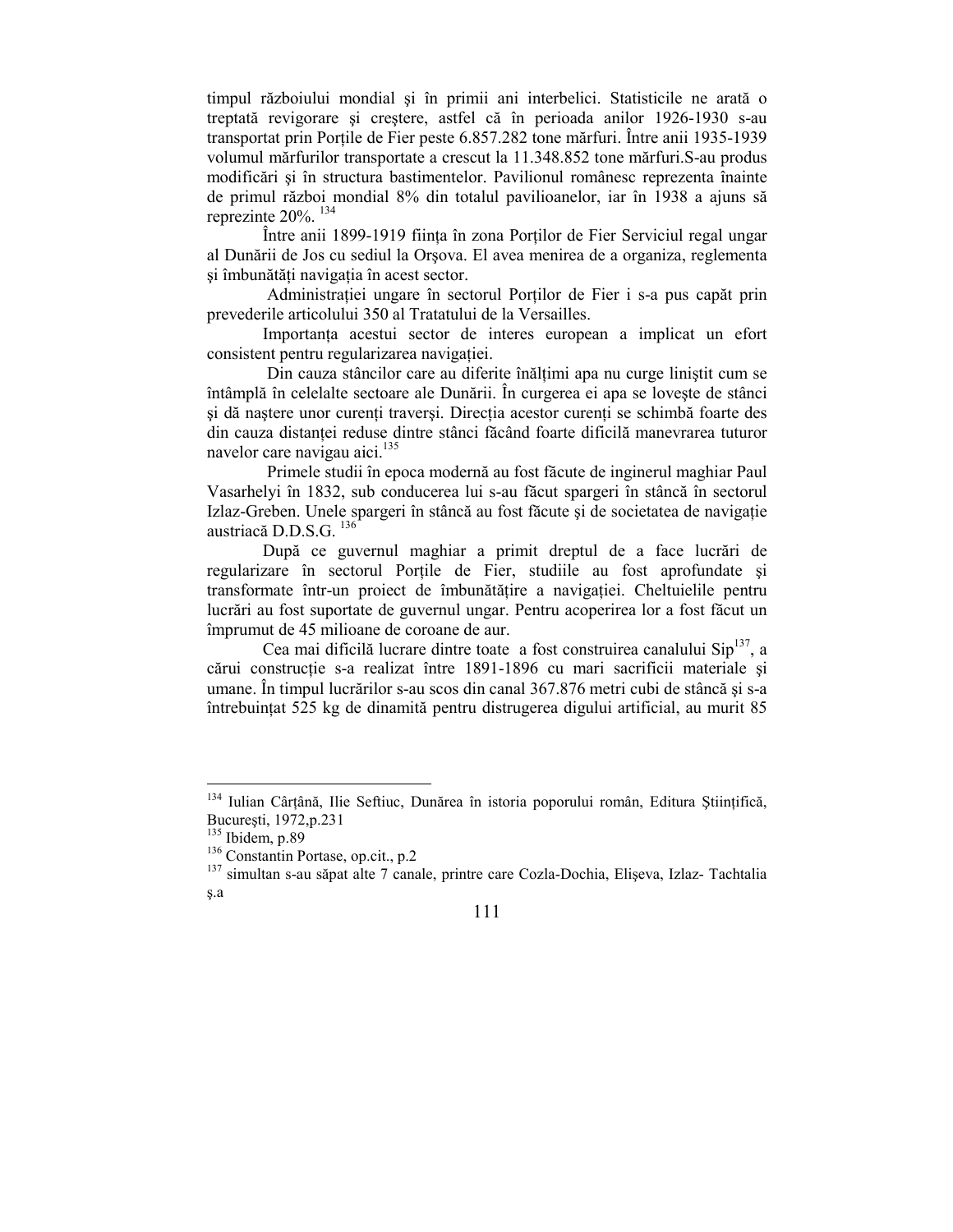de muncitori, iar pentru constructie s-au cheltuit 20 de milioane de coroane de aur.<sup>138</sup>

 În baza avizului întocmit (1874) de Austria, Ungaria şi Turcia, s-a decis (1889), începerea construirii canalului Sip ( lungime  $-2200$  m și lățime  $-80$  m), săpat în sânul Portilor de Fier, prevăzut fiind cu două diguri de piatră.

 Lucrările contractate de inginerul Hajdu, sprijinit fiind de antreprenorii germani Hugo Lutter din Brunswick şi,, Comptorul de scont''din Berlin, au fost evaluate la 10 milioane franci.<sup>139</sup> Pentru lucrări au fost folosite explosive, utilaje franceze şi americane care făceau găuri în apă; un vas,,dragă''de o,, dimensiune colosală<sup>"</sup> construit în Scoția curăța fragmentele de stânci de sub apă, adâncimea canalului fiind astfel calculată încât atunci când scădeau apele să aibă o adâncime navigabilă de mimimum 2 m. Dirijarea navigației prin canal se realize cu ajutorul,, baloanelor''instalate în ambele capete ale canalului, având corespondente pe malul românesc. Tractarea vapoarelor și a șlepurilor remorcate de acestea, spre amonte de canal, fusese asigurată de două locomotive puternice care rulau pe o secțiune de cale ferată normală construită de-a lungul canalului.

 Canalul Sip a fost inaugurat official la 24-25 septembrie 1896 în prezența împăratului austro-ungar și a regilor României și Serbiei, dar deschis navigatiei abia la 1 octombrie 1898.

Ungaria își va atribui puteri discretionare în acest sector, iar la 4 iulie 1899, guvernul ungar a stabilit un tarif al taxelor de navigatie și o serie de regulamente privind desfășurarea navigației, perceperea taxelor, poliția navigației, pilotajul, încheindu-se astfel eforturile depuse în ultimul deceniu al secolului al XIX-lea pentru ridicarea gradului de navigabilitate la Portile de Fier. Ca urmare a acestor îmbunătățiri s-a înregistrat o creștere a cantității de mărfuri transportate prin defileu de la 2.865.314 tone în anul 1900 la 3.757.897 tone în anul 1907. <sup>140</sup>

 Politica Ungariei în această regiune va afecta România atât în plan economic, cât şi politic. În plan economic, România va fi afectată prin impunerea sistemului taxării naturii mărfurilor și nu a cantității lor, sistem ce contravenea practicilor și reglementărilor internaționale.Multe produse de export românești ( petrol, sare,cereale) intrau în categoria cu cel mai ridicat nivel de taxare. Era afectată şi suveranitatea de stat a României, printr-o serie întreagă de prevederi ale regulamentelor, dar în special prin articolul 13 al Regulamentului de organizare al., Autorității regale ungare de navigație a Dunării de Jos'', care specifica că organele acesteia pot debarca şi opera oricând pe teritoriu românesc și sârbesc, până la Turnu Severin și reclama cooperarea obligatorie a autorităților locale. Prin aceste reglementări Ungaria urmărea să impună o adevărată barieră

<sup>&</sup>lt;sup>138</sup> Daniil Laitin, Dunărea de la Baziaș la Porțile de Fier, p.68

<sup>139</sup> Constantin Bărbulescu, op.cit., p.150

<sup>&</sup>lt;sup>140</sup> Iulian Cârțână, Ilie Seftiuc, op.cit., p.95-97

<sup>112</sup>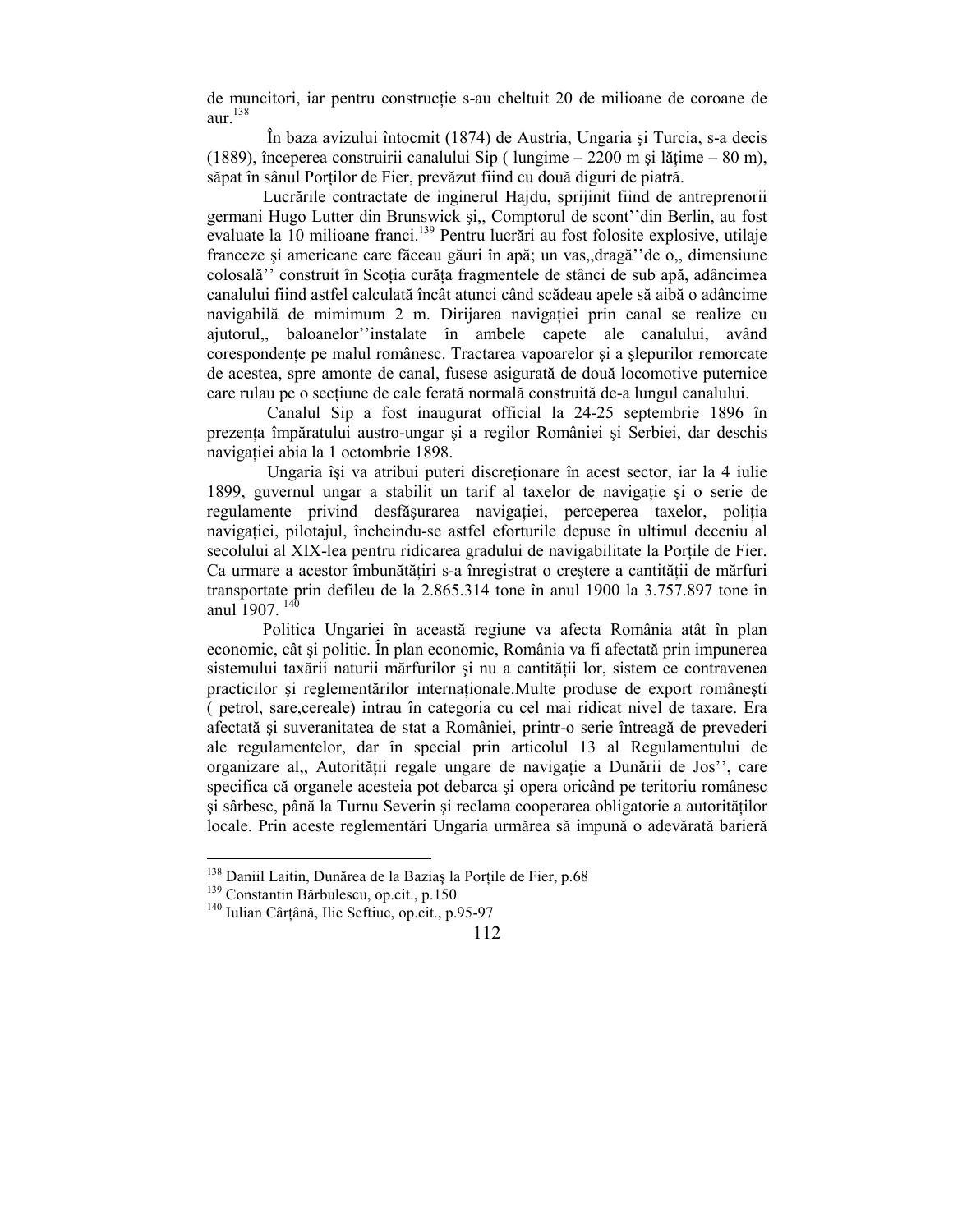vamală pentru a proteja mărfurile sale, în detrimentul celorlalți riverani din jos de Porțile de Fier. România va fi în situația de a plăti o taxă de 4 ori mai mare decât cea percepută de Comisia Europeană la gurile Dunării, ajungând la suma anuală de 1.220.000 lei plătiți drept taxă de trecere pe la Porțile de Fier. <sup>141</sup> Protestele guvernului român nu au modificat atitudinea guvernului austro-ungar, care a impus în conditiile lipsei de interes manifestate de marea majoritate a puterilor europene, aplicarea acestui sistem până la primul război mondial.<sup>142</sup>

O serie de documente din corespondența delegatului Angliei la Comisia Europeană a Dunării cu Ministerul de Externe al acestei țări, în perioada 1866-1900, păstrate la Direcția Arhivelor Naționale Galați evidențiază că în ciuda faptului că problema nu intra în competenta directă a acestui reprezentant diplomatic, totuşi guvernul englez a considerat necesar să-l pună la curent cu o serie de demersuri diplomatice legate de problema Porților de Fier, solicitând în același timp informații și opinii. Primele informații provin din rapoartele ambasadei britanice la Viena, datate la 19 noiembrie 1886, 3 aprilie şi 2 iunie 1888 și se referă la discuțiile purtate în parlamentul austro- ungar asupra necesității efectuării lucrărilor de amenajare, proiectele luate în considerare de guvernul ungar, costul lucrărilor, modul de finanțare ș.a. În același timp, se subliniază faptul că o cauză importantă a tergiversării lucrărilor o constituie lipsa de dorintă a guvernului ungar de a facilita, prin executarea lor, accesul cerealelor românești pe piețele de pe Dunărea Superioară.<sup>143</sup>

 Prima etapă a lucrărilor încheindu-se în 1896, guvernul austro-ungar a organizat cu acest prilej festivități de mare amploare la care au fost invitați să participe și delegații statelor membre ale Comisiei Europene a Dunării.

 Primind aprobarea Londrei, delegatul britanic, H.Trotter, participă, alături de colegii săi, la inaugurarea solemnă a canalului de la Porțile de Fier.<sup>144</sup> La 15 octombrie 1896, el înaintează un raport asupra evenimentului, în care constată fastul deosebit dat festivităților și observă deosebirea, reflectată în protocol, dintre relatiile cordiale austro-române și cele mult mai reci austro-sârbe. Raportul subliniază faptul că inaugurarea formală şi grăbirea lucrărilor au avut un scop politic – dorința de a da un caracter triumfal încheierii manifestărilor prilejuite de comemorarea "mileniului maghiar" și scoate în evidență deficiențele lucrării, legate de adâncirea prea mică a canalului, în perioada apelor scăzute şi

<sup>&</sup>lt;sup>141</sup> V.Brătianu, Un pericol național.Studiu asupra taxelor de la Porțile de Fier, București, 1899, p.31-33

 $142$  I.Cârțână, I.Seftiuc, op.cit., p.95-96

<sup>&</sup>lt;sup>143</sup> Direcția Arhivelor Naționale Galați, fond Comisia Europeană a Dunării, Delegatul Angliei, dosar 21/1883, f.107-108 ; 23/1887, f.36-40

<sup>144</sup> Ibidem, dosar 31/1894, f.100

<sup>113</sup>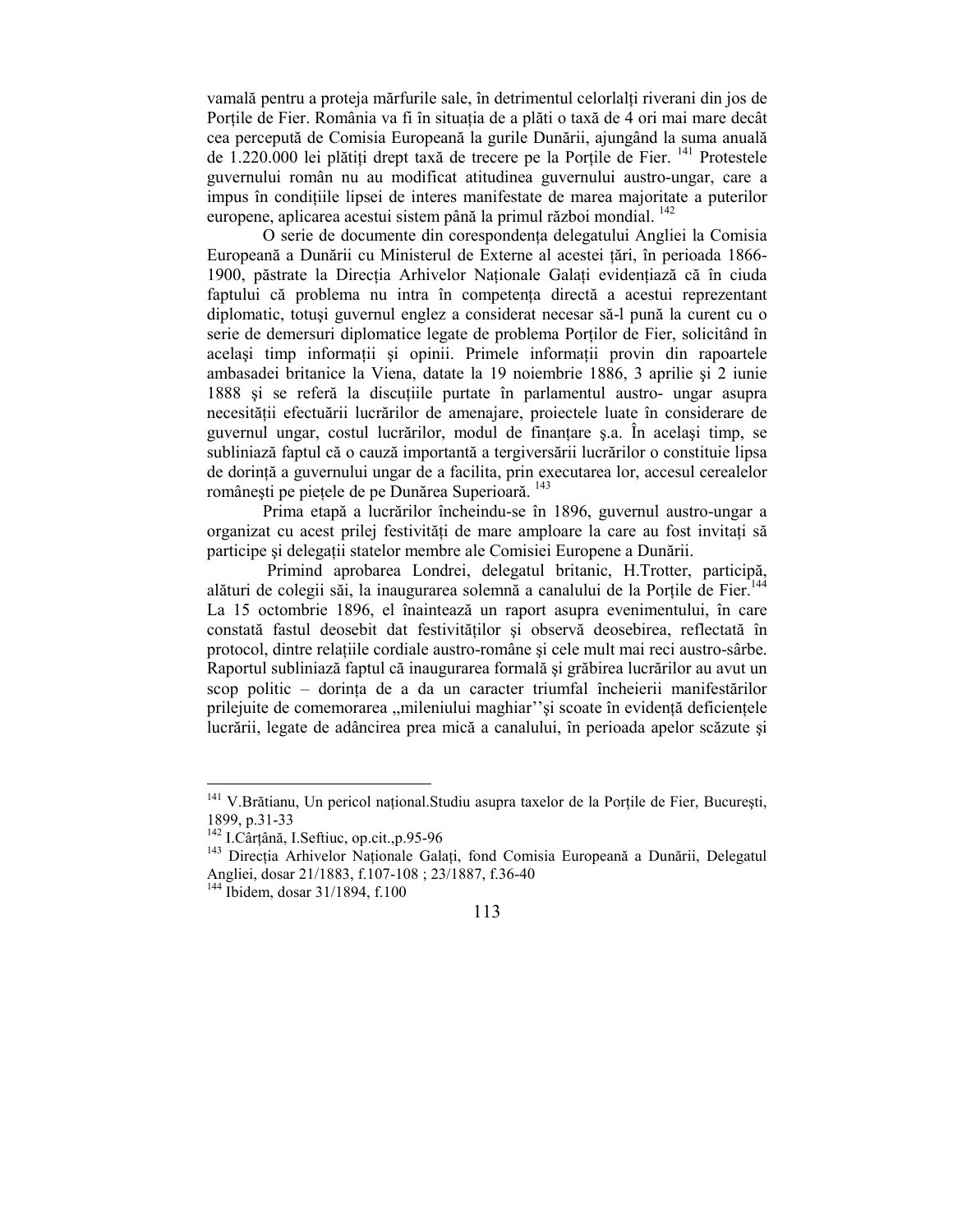creșterea vitezei curentului în urma constructiei acestuia.<sup>145</sup> După încheierea definitivă a lucrărilor, raportul lui Trotter din 22 aprilie 1899 subliniază incovenientele grave provocate de viteza foarte mare a curentului de canal – până la 70 m/s – şi ajunge la concluzia că singura utilitate a acestor lucrări a constituito prelungirea duratei de navigatie cu 6 săptămâni anual, în sezonul de toamnă.<sup>146</sup>

De altfel, contrar opiniei expertilor si specialistilor care propuneau un canal cu ecluze, a fost construit canalul deschis de la Sip. Adâncimea mult prea mică a apei şi curentul foarte puternic al acesteia au fost factori care au ridicat în continuare dificultăți de navigație, iar accidentele erau încă destul de frecvente. Între anii 1899 – 1929 din cele 140.816 vase trecute în amonte sau aval de Porțile de Fier, în sectorul Cataracte – Porțile de Fier, respectiv de la Moldova Veche la Ada Kaleh, 14 vase s-au înecat, 127 de vase au suferit mari avarii şi un număr de 91 au suportat însemnate deteriorări.<sup>147</sup> Examinarea documentului intitulat,, Tabelul localităților din sectorul Cataractelor și al Porților de Fier unde au avut loc accidente de navigație în anii 1899 la 1929 $^{7,148}$  ne prezintă un număr de 26 de puncte ale sectorului mai sus mentionat, între acestea fiind și canalul de navigație de la Porțile de Fier, cu un număr de 22 de accidente; cele mai multe accidente având loc în punctul Iuți, în număr de 36.

 Analiza documentului privitor la împrejurările acestor accidente ne dezvăluie cauzele lor.  $^{149}$  Rezultă că cele mai multe accidente de navigatie, respective 76, s-au datorat unor cause de forță majore ("circumstanțe fizice"), obstacolelor văzute şi nevăzute din apă(stânci, trunchiuri de copaci etc.) şi unor cauze,,necunoscute''.De fapt şi alte cauze clasificate în document, precum înălțimea mare a încărcăturii pe punte, lungimea, lățimea și greutatea excesivă a trenului de remorcă şi altele se raportau, în ultimă analiză, tot la morfometria şi morfologia albiei Dunării în acest sector. Ar rezulta astfel că circa 97 de accidente din cele 232 petrecute în anii 1899 -1929, respectiv 41-42%, adică mai mult de o treime, s-au datorat unor cauze naturale asupra cărora se cerea a se intervene, în continuare, prin lucrări de amenajare, regularizare şi sporirea siguranței circulației. Un fapt de remarcat este acela că în timpul primului război mondial, la 16.386 de vase trecute exclusive sub pavilionul Puterilor Centrale, au

 $\overline{a}$ 

 $149$  Ibidem, f.95

<sup>&</sup>lt;sup>145</sup> Ibidem, dosar 30/ 1894-1901, f.172-179

<sup>146</sup> Ibidem, f.284 – 286( despre aceste aspecte vezi şi Grigore Antipa, Chestiunea Dunării, în vol. Politica externă a României, Bucureşti, 1924, p.146)

<sup>&</sup>lt;sup>147</sup> Direcția Arhivelor Naționale Mehedinți, fond Administrația Porților de Fier și Cataractelor, inv.42/1929, f.87

 $148$  Ibidem, f.23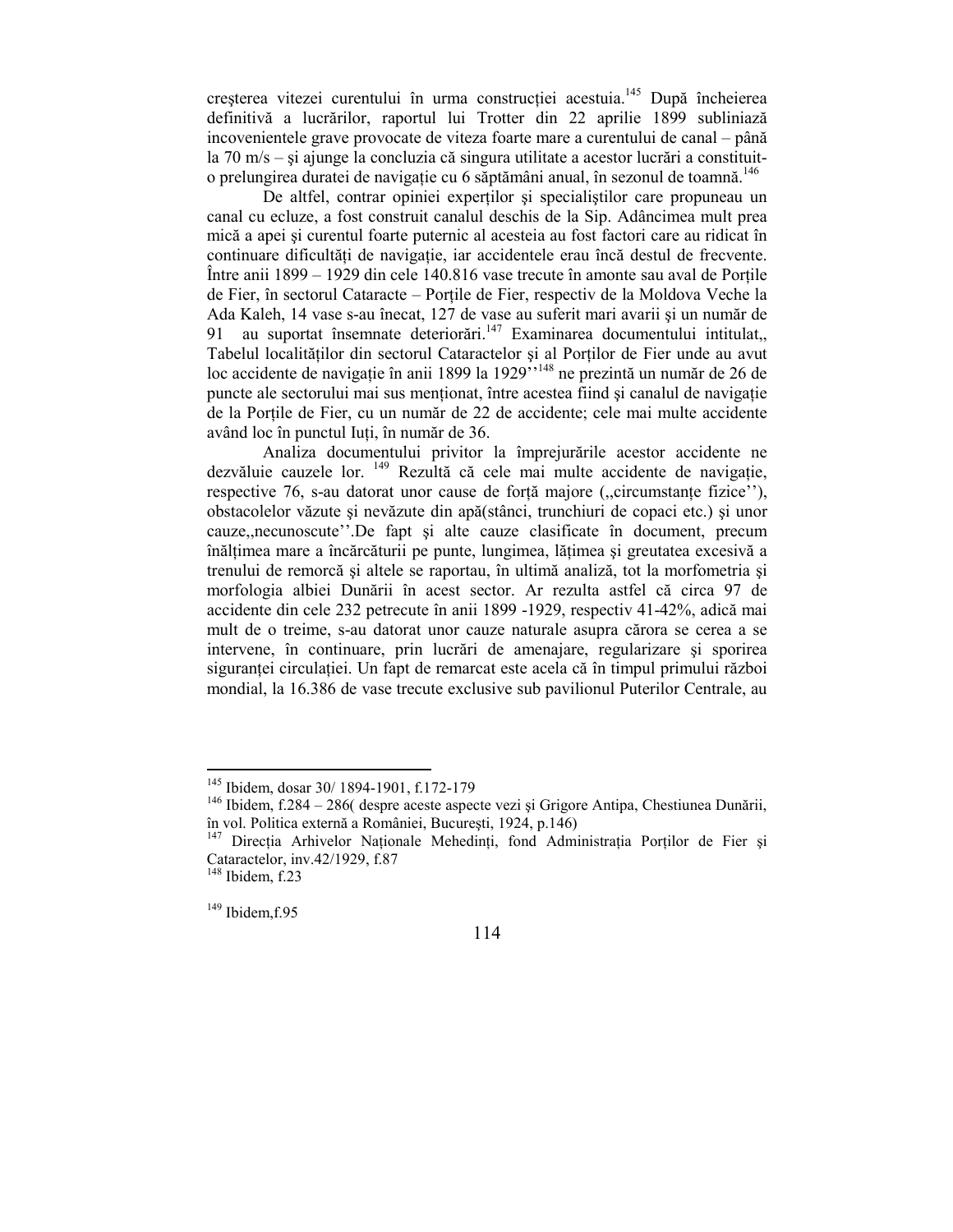avut loc numai 6 accidente de circulatie, în timp ce în anul 1929 vor avea loc 26 de accidente.<sup>150</sup>

În privința mărimii exagerate a taxelor, raportul ministrului britanic la Budapesta, Gerald Lowter, din 13 aprilie 1899, comparând pe tona de încărcătură, taxele plătite la Porțile de Fier și cele de pe canalul Kiel din Germania, dintre Marea Baltică și Marea Nordului, găsește, că în medie la Portile de Fier (lungimea canalului de 1,7km) se plăteşte o taxă de 8 ori mai mare decât pe canalul german (lungimea canalului de 95 km) la un cost comparativ de 5 ori mai mare al lucrării germane. <sup>151</sup> În același timp Trotter aprecia că, la un export românesc de 800.000 tone cereale efectuat prin Porțile de Fier, România ar avea de plătit 80.000 de lire sterline anual ca taxe de navigatie, ceea ce ar echivala cu totalul încasărilor anuale medii ale Comisiei Europene a Dunării şi ar însemna o rată de recuperare anuală de 4,5 ori a cheltuielilor, mai mult decât dublul estimărilor guvernului ungar. <sup>152</sup>

În ce privește prevederile regulamentelor, Trotter, fără a se pronunța direct asupra lezării suveranității României și Serbiei, face observația că acestea încalcă normele dreptului internațional și subliniază că alte prevederi și anume stabilirea maghiarei ca limbă oficială a autorității de la Orsova și a Ministerului Comertului al Ungariei ca instantă supremă de apel a litigiilor, sunt,, în detrimentul special al navigatiei'' si dovedesc o încercare de maghiarizare a acestei porțiuni a fluviului.  $1\overline{53}$ 

Deși guvernul de la Viena susținea pretențiile Ungariei, rapoartele britanice sugerează existența unui anume antagonism de interese în această problemă între Austria şi Ungaria, în ciuda faptului că ministrul austriac, contele Koluchowski, dădea senzația de minimalizare a protestelor Rusiei și României.

 Din motive politice şi economice, Rusia s-a opus regulamentelor ungare de la Portile de Fier. În mai 1899, un memorandum rusesc protestează împotriva fixării unilaterale de către Ungaria a tarifului, contesta principiul taxării mărfurilor după natură și atrăgea atenția asupra gravelor atingeri aduse suveranității teritoriale ale României și Serbiei.<sup>154</sup> Un raport al ambasadei de la Viena reproduce numeroasele obiecții expuse de ambasadorul rus, contele Kapnist.<sup>155</sup> Faptul că poziția Rusiei era mult mai hotărâtă decât afirma

<sup>&</sup>lt;sup>150</sup> Ibidem, inv.16/1928, p.8 și inv.42/1929, p.82, pentru perioada 28 oct.1915 – 31 decembrie 1916

<sup>&</sup>lt;sup>151</sup> Direcția Arhivelor Naționale Galați, fond Comisia Europeană, dosar 30/1894-1891, f.137-138

<sup>152</sup> Ibidem, f.286, 381

<sup>153</sup> Ibidem

<sup>154</sup> Ibidem, 31/1894-1901, f.86-195

<sup>155</sup> Ibidem, f.168-178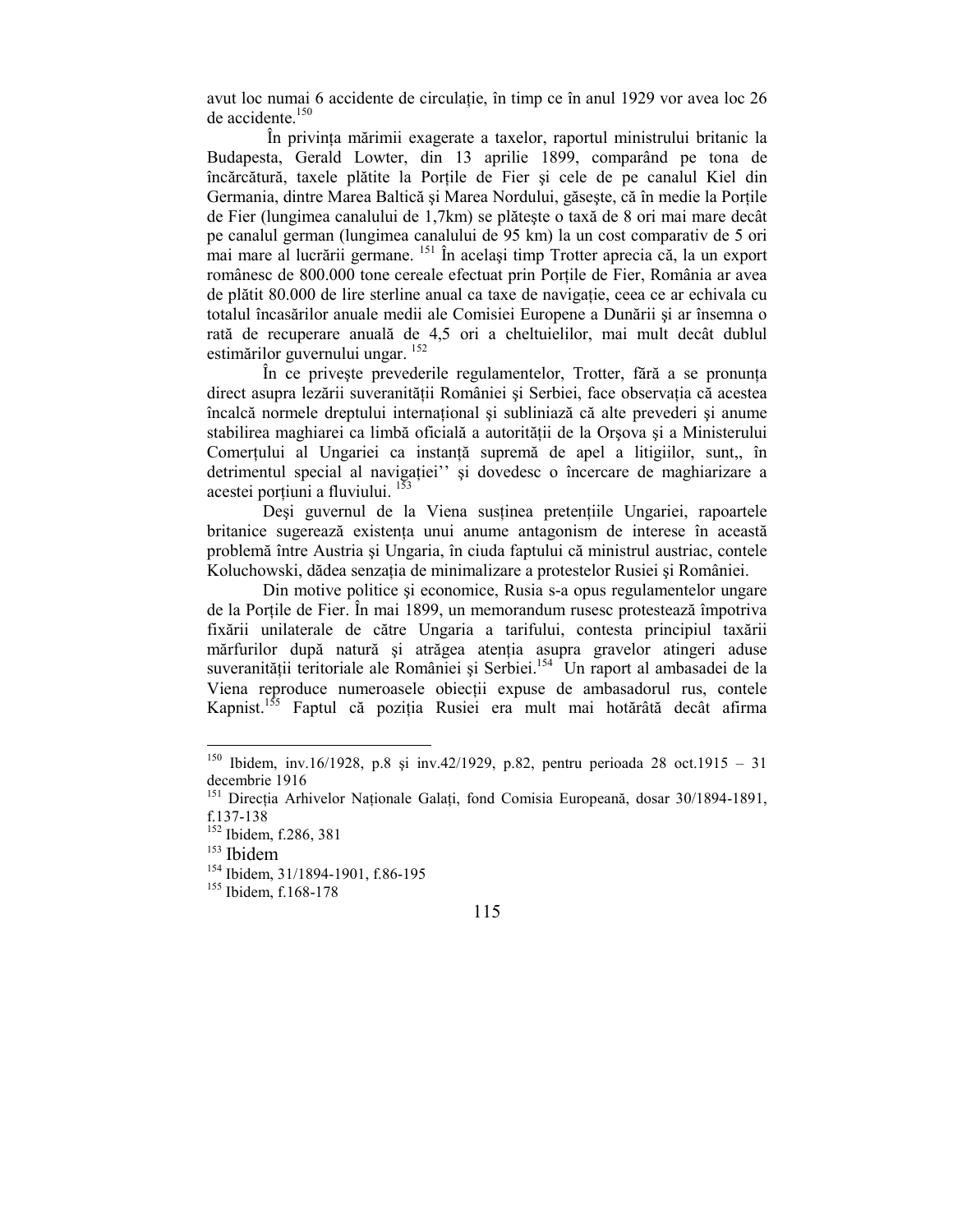Koluchowski rezultă din raportul ministrului britanic în Bavaria, care arată că Izvolski, pe atunci ministrul Rusiei la Munchen, cerea guvernului său, că în caz de neintervenție a Angliei, să se pronunțe pentru desființarea Comisiei Europene a Dunării<sup>156</sup>

Pozitia Angliei era caracterizată prin neangajare, lucru ce reiese clar din nota înmânată ambasadorului austro-ungar la 6 mai 1899<sup>157</sup>, la care, pe lângă considerentele politice, un rol deosebit în acceptarea de facto a regulamentelor ungare, l-au avut și cele de ordin economic, evidențiate în raportul din aprilie 1899 a Consulatului General al Angliei la Galați. După ce analizează prejudiciile ce rezultă pentru capitalurile engleze din România, plasate în special în industria petrolului, și arată că restrânsul comert britanic pe Dunărea de Sus nu este prejudiciat de tarif, raportul subliniază că prin derivarea comerțului de cereale spre gurile Dunării, aplicarea tarifului va aduce beneficii armatorilor britanici.<sup>158</sup> Deși nu aprofundează poziția României, rapoartele lui Trotter menționează iritarea manifestată de puterea de la Bucureşti şi analizează din punct de vedere al dreptului international nota de protest a României din din 16 octombrie  $1899^{159}$ , diplomatul englez venea și cu propunerea ca regulile de navigație de la Brăila și până la Moldova Veche, deci inclusiv sectorul Portilor de Fier, să fie făcute de către Comisia Europeană a Dunării, cu participarea şi a Serbiei şi Bulgariei, ceea ce după părerea sa ar duce şi la acceptarea Tratatului de la Londra din 1882 de către România.<sup>160</sup>

# \*\*\*

Din cele relatate se desprind câteva concluzii. Lucrările de la Portile de Fier, efectuate de guvernul maghiar, au contribuit la îmbunătățirea navigației în regiune, fără a reprezenta însă o soluționare completă și definitivă. Profitând de rolul care i-a fost atribuit, Ungaria tinde să devină o putere discretionară în regiune, reflectată atât în plan economic, prin sistemul arbitrar de impunere al taxelor, cât și politic, prin lezarea suveranității României și a Serbiei.Politica Ungariei în regiune a determinat reacții în cercurile diplomatice europene, cel mai vehement critic a politicii guvernului maghiar devenind Rusia.

# **Bibliografie**

<sup>156</sup> Ibidem, f.184-186

<sup>&</sup>lt;sup>157</sup> Ibidem, f. 180-182

<sup>158</sup> Ibidem, dosar 30/1894,f.277-278

<sup>159</sup> Ibidem, dosar/1894,f.277-278

<sup>160</sup> Ibidem, f.281, 316-325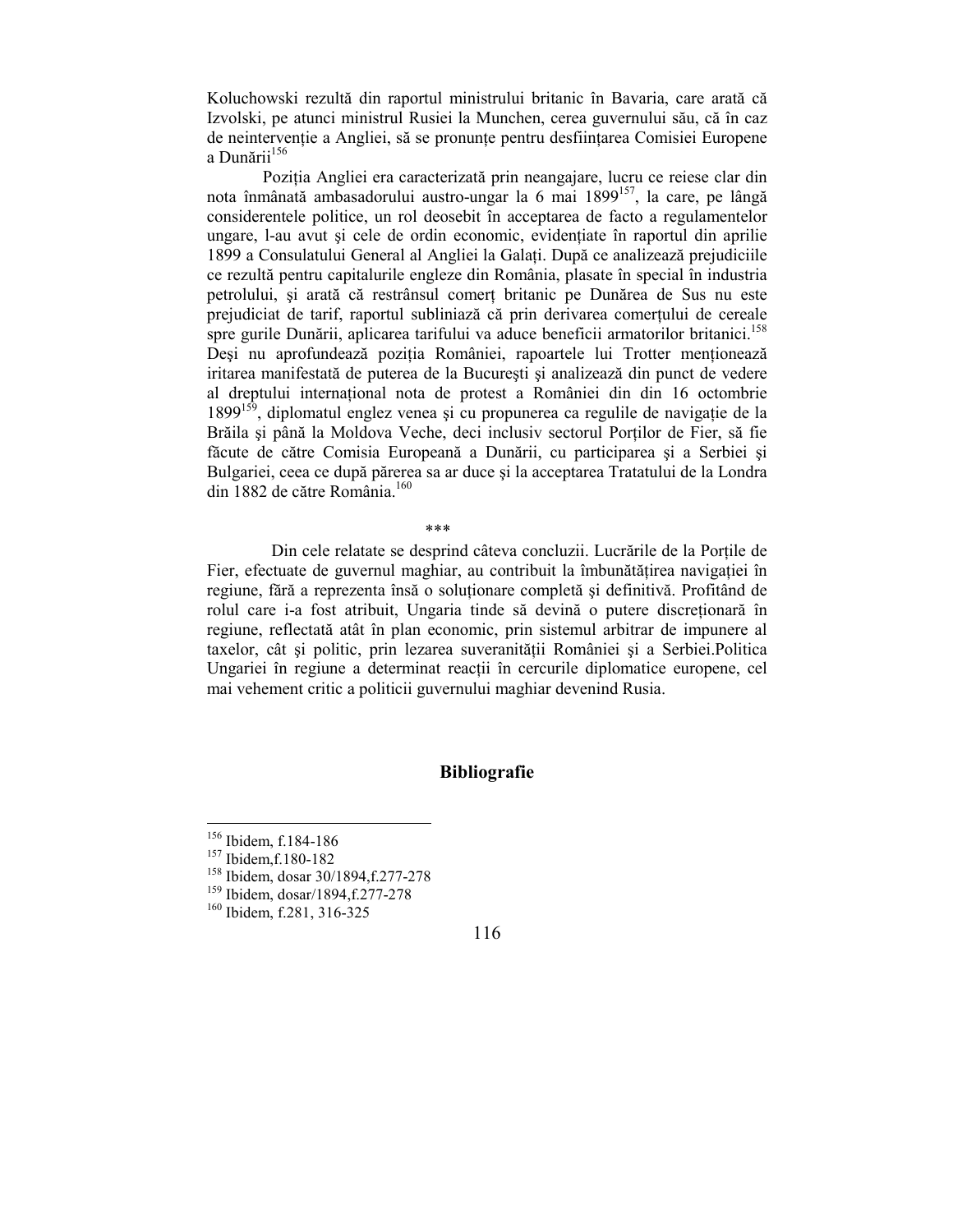# **Lucrări şi articole**

- 1. Ahmet, Ali, Monografia Insulei Ada Kaleh, Editura Scrisul Românesc, Craiova, 1934,p. 3.
- 2. Antipa, Grigore, Chestiunea Dunării, în volumul Politica externă a României, Bucureşti, 1924, p.146.
- 3. Baicu, Stelian, Din istoria navigației pe Dunăre la Porțile de Fier, în,, Drobeta'', XI-XII, 2002, p.377-378.
- 4. Bărbulescu, N,C, Vîrciorova aşezarea de la izvoarele Istrului, Editura Dacia Europa Nova, Lugoj, 2002, p.150-151, 176.
- 5. Cârțână Iulian, Seftiuc Ilie, Dunărea în istoria poporului român, Editura Stiințifică, București, 1972, p. 89, 95-97, 231.
- 6. Juan, Constantin, Navigația dunăreană și dezvoltarea Orșovei, în,, Historia urbana,, Extras, 1995/1-2, p.134.
- 7. Portase, Constantin, Scurt istoric al amenajării navigației în sector Porțile de Fier( referat prezentat la sesiunea de comunicări din 1967 la A.P.F.C), p. 2-3.
- 8. Trâpcea, Th., N, Tabula Traiana de la Porțile de Fier în, Danubius, 1970, p.19
- 9. Vâlsan, George, Ținutul Porților de Fier, în,, Arhivele Olteniei,, anul V, nr.23, ianuarie – februarie, p.3.
- 10. Ministerul Energiei Electrice, Anuar, Muzeul tehnic Prof.ing.D.Leonida, Bucureşti, 1987,p. 98-99.

### **Arhivă**

- 1. Direcția Arhivelor Naționale Mehedinți, fond Administrația Porților de Fier Orşova, inv. 1/1889, 16/1928, 42/1929
- 2. Direcția Arhivelor Naționale Galați, fond Comisia Europeană a Dunării, Delegatul Angliei, 1866-1900, dosar 21/1883, 30-31/1894-1901

#### **Presă**

", Telegraful Român,,(Colecția de presă a bibliotecii,,Gheorghe Bibicescu,, din Drobeta-Turnu Severin), Anul II, nr.479 din 5 septembrie 1890 şi nr. 480 din 13 septembrie 1890; Anul III, nr. 540 din 3 ianuarie 1891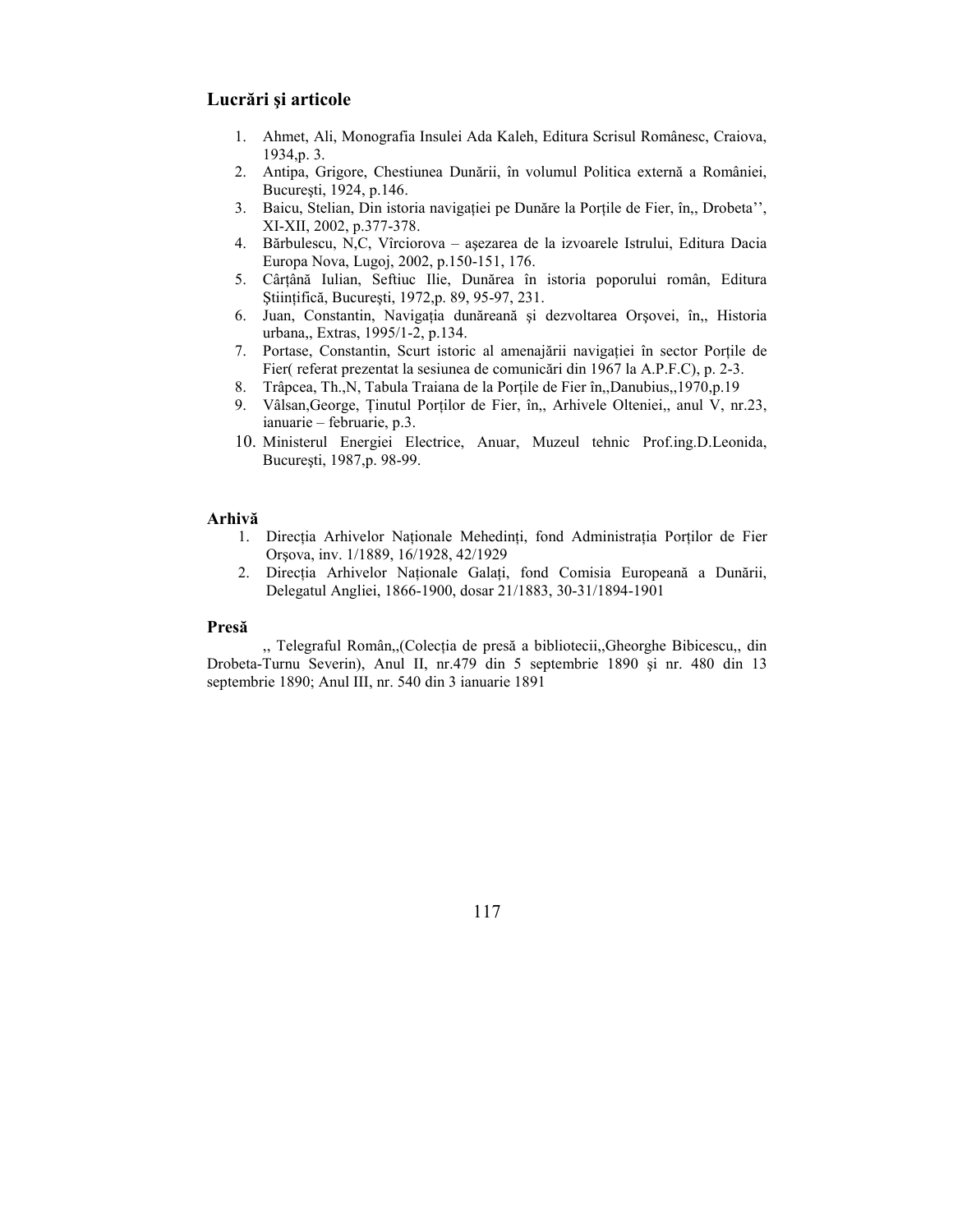# **GHIDUL AUTORILOR**

Revista semestrială "Societate și Politică", editată de Universitatea de Vest "Vasile Goldiș" din Arad, evaluată de Consiliul Național al Cercetării Științifice din Învățământul Superior la categoria C, indexată în Baza de Date Internationale (BDI) -CEEOL (www.ceeol.com ) din Frankfurt, Germania, având ISSN: 1843-1348, publică lucrări de cercetare originale, comunicări stiintifice validate în cadrul unor conferinte internationale, studii și recenzii, semnate de autori din tară și din străinătate.

Articolele se vor redacta și în limba română și în limba engleză. Redacția nu va accepta spre evaluare articole care nu pot fi citite cu usurintă în limba engleză.

## **1. Precizări importante**

- Prin apariția unei lucrări în revistă, dreptul de autor este trecut asupra revistei și, ca atare, lucrarea nu mai poate fi trimisă spre publicare, integral sau parțial, unei alte reviste, decât cu acordul Comitetului de redacție. De asemenea, revista nu publică lucrări apărute în alte reviste din țară sau străinătate.
- Revista apare de două ori pe an în lunile aprilie şi noiembrie. Pentru numărul din aprilie manuscrisele trebuie trimise până în data de 15 ianuarie, iar pentru numărul din noiembrie până la data de 15 septembrie.
- Lucrările trebuie să aibă circa 10-15 pagini A4 (inclusiv grafice şi tabele), scrise cu Times New Roman, caracter 11, spațiat la un rând. Folosirea diacriticelor este obligatorie.
- Lucrările trimise trebuie să fie formatate în Word 2003 cu extensia ".doc".
- Articolele care nu respectă cerintele precizate în acest ghid vor fi respinse înainte de a fi date la *peer review.*

### **2. Recomandări privind redactarea**

**Titlul lucrării**: Titlul trebuie să reflecte conținutul articolului.

Rezumatul lucrării: Rezumatul trebuie să cuprindă informații suficiente pentru ca cititorii să poată aprecia natura și semnificatia subiectului. Acesta trebuie să evidentieze obiectivele articolului, metoda de cercetare, modul de culegere şi prelucrare a datelor şi principalele rezultate.

**Cuvinte cheie:** Se indică  $4 - 6$  termeni cheie (cuvinte sau expresii) care surprind esenta lucrării, asigurându-se corespondența cu titlul și rezumatul articolului.

**Introducerea**: Introducerea trebuie să reflecte stadiul actual al cunoaşterii, cercetările curente în domeniu şi scopul demersului prezentat în articol.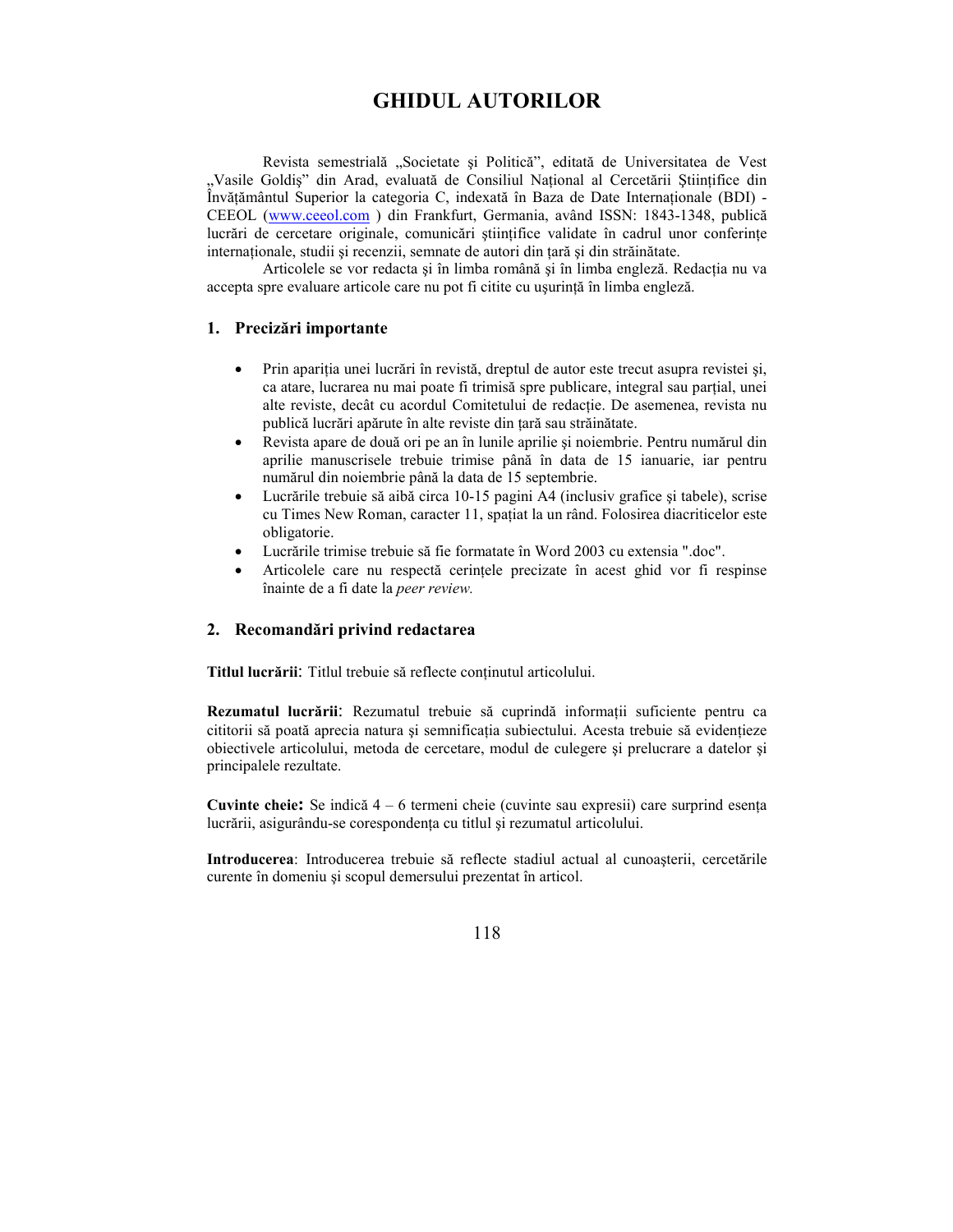**Corpul lucrării**: Structura articolului trebuie să fie logică și clar evidențiată prin titluri și subtitluri ierarhizate corespunzător. Pentru ca cititorii să poată înțelege demersul autorilor se vor respecta următoarele cerințe: utilizarea terminologiei recunoscute a domeniului; descrierea în detaliu a metodelor folosite; enunțarea rezultatelor în mod clar și evidențierea implicațiilor.

**Concluzii**: Aceastea au rolul de a sintetiza contribuțiile lucrării, de a evidenția importanța acesteia și de a indica directii viitoare de cercetare.

### **3. Reguli privind formatul articolului**

**Titlul articolului** se scrie cu majuscule, cu caractere Times New Roman, caracter 14, bold, centrat în partea de sus a paginii.

Numele autorilor lucrării lor se vor scrie în stânga lucrării, spațiat la un rând, precizându-se: titlul științific, universitatea sau instituția, orașul, țara, numărul de telefon şi adresa de e-mail. Se va folosi Times New Roman, caracter 12, bold, italic.

**Rezumatul în limba engleză,** se va scrie cu Times New Roman, un număr de 100-200 de cuvinte, dimensiunea literei 10, italic, justify, spațiat la un rând. În rezumat nu se folosesc abrevieri.

**Cuvinte cheie – keywords,** între 4-6, dimensiunea literei 12, italic, centrat.

**Corpul lucrării** se va scrie cu Times New Roman, caracter 11, spatiate la un rând.

Tabelele și figurile: Conținutul lor se va scrie cu Times New Roman, caracter 10, iar titlul coloanelor tabelelor se va scrie cu Times New Roman, caracter 10, bold. Titlul şi numărul tabelelor vor fi poziționate deasupra acestora, iar titlul și numărul figurilor, sub acestea. Numărul tabelelor şi figurilor va fi amplasat în corpul textului, într-o paranteză, acolo unde se fac referiri la ele, de exemplu: (fig. nr. 1), (tabel nr. 1).

**Ecuațiile și formulele** sunt numerotate, plasându-se numerele lor în paranteze, în dreapta acestora.

**Abrevierile şi acronimele** se vor explica de prima dată când apar în textul articolului.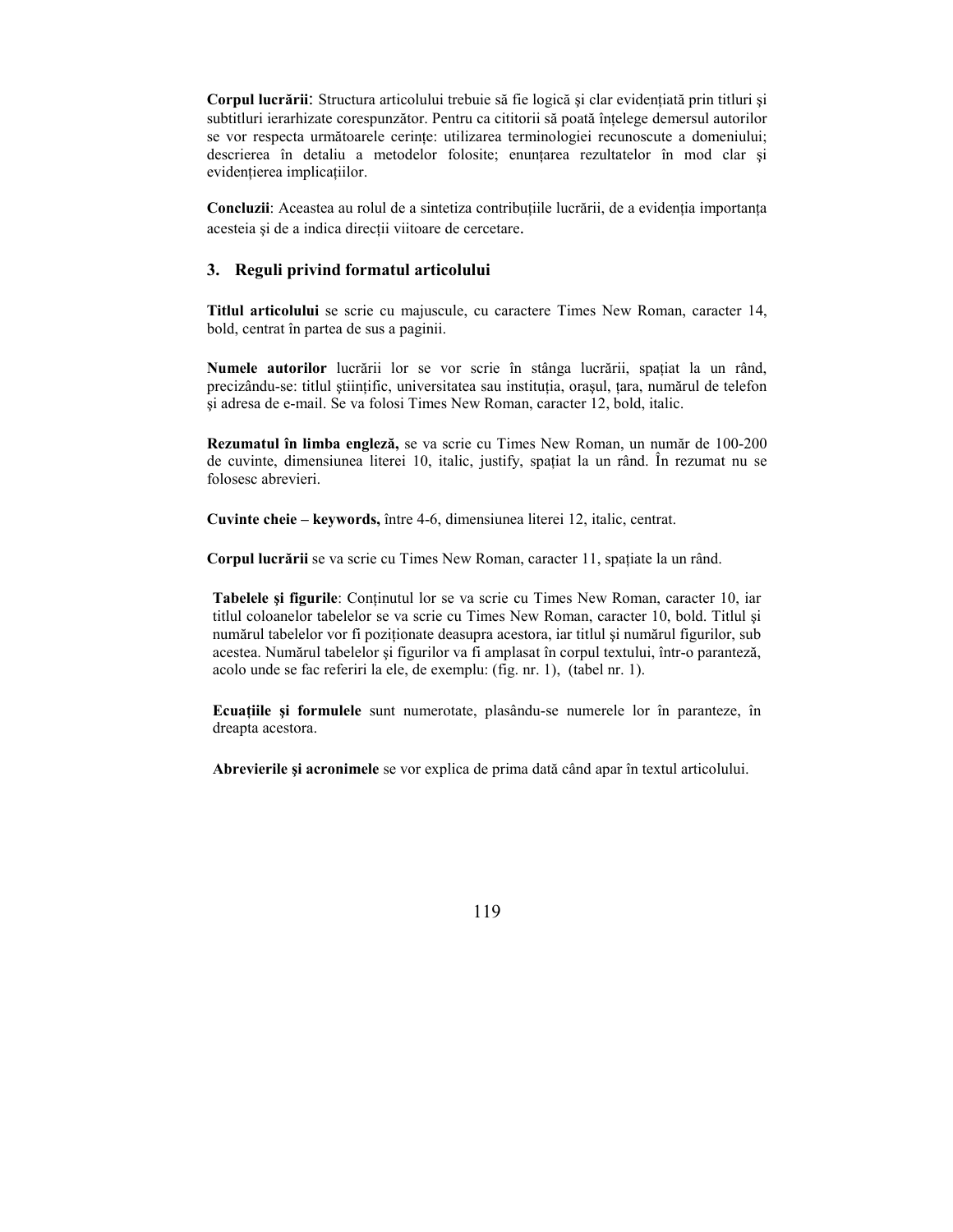#### **Referințe, citări și bibliografie:**

# **Reguli de citare**

Toate articolele care sunt trimise în vederea recenzarii trebuie să îndeplinească cerințele de citare listate mai jos. Acest lucru constituie o condiție pentru acceptarea manuscrisului în vederea publicării.

În interiorul textului se foloseste sistemul de citare Harvard.

Exemplu: (Popescu, 2004, p.7) sau (Popescu, 2006, pp.7-9). La sfârşitul articolului, în secțiunea bibliografie, trebuie introduse toate citările folosite în text.

Exemplu: (la sectiunea bibliografie)

Popescu, I., *Reforma administrației*, Cluj-Napoca: Accent, 2004.

Toate referințele bibliografice trebuie numerotate.

Dacă există explicații care nu doriți să se regăsească în textul principal, folosiți note de subsol (nu sunt acceptate notele de subsol în cazul titlurilor sau bibliografiei). Toate notele de subsol trebuie să se încheie cu punct.

#### **1. Carti**

Autor, *Titlu*, editura, anul, pagina

Exemplu: Veblen, T., Popescu, I. şi Valea, M., *The Place of Science in Modern Civilization*, New York: Huebusch, 1919, p. 132.

#### **2. Articole**

Autor, *Titlu*, anul, Revista, număr (dacă se aplică), şi intervalul de pagini din revistă la care se găseşte articolul.

Exemplu: Marais, E., and Gregor, S., *The Police Service in South Africa*, 1996, New Law Journal, 146, p. 1235-1245.

### 3. Contribuții în cadrul unor volume colective

Autor, *Titlu*, în numele editorului (ed.), Titlul volumului colectiv, editura, anul, pagina sau paginile de la care s-a citat.

Exemplu: Dubinskas, F. A., *Janus Organizations: Scientists and Managers in Genetic Engineering Firms,* in Dubinskas (ed.), Making Time, PA: Temple University Press, 1988,pp. 147-182.

#### **4. Articole de ziar**

Autor (dacă este cunoscut), *Titlu*, Ziar, data, pagina

Exemplu: A. Lewis, *The War Crimes Tribunal Works*, International Herald Tribune, 31 July 1995, p. 5.

#### **5. Documente ale unor organizatii internationale**

- Documente ale Uniunii Europene

Directiva 7/23/EC, OJ L 181, 9.7.1997, p. 1

Regulamentul (EC) numarul 2027/95

- Alte documente

Pentru toate celelalte tipuri de documente vă rugăm să urmăriți stilul oficial de citare folosit de organizațiile care au elaborat documentele respective.